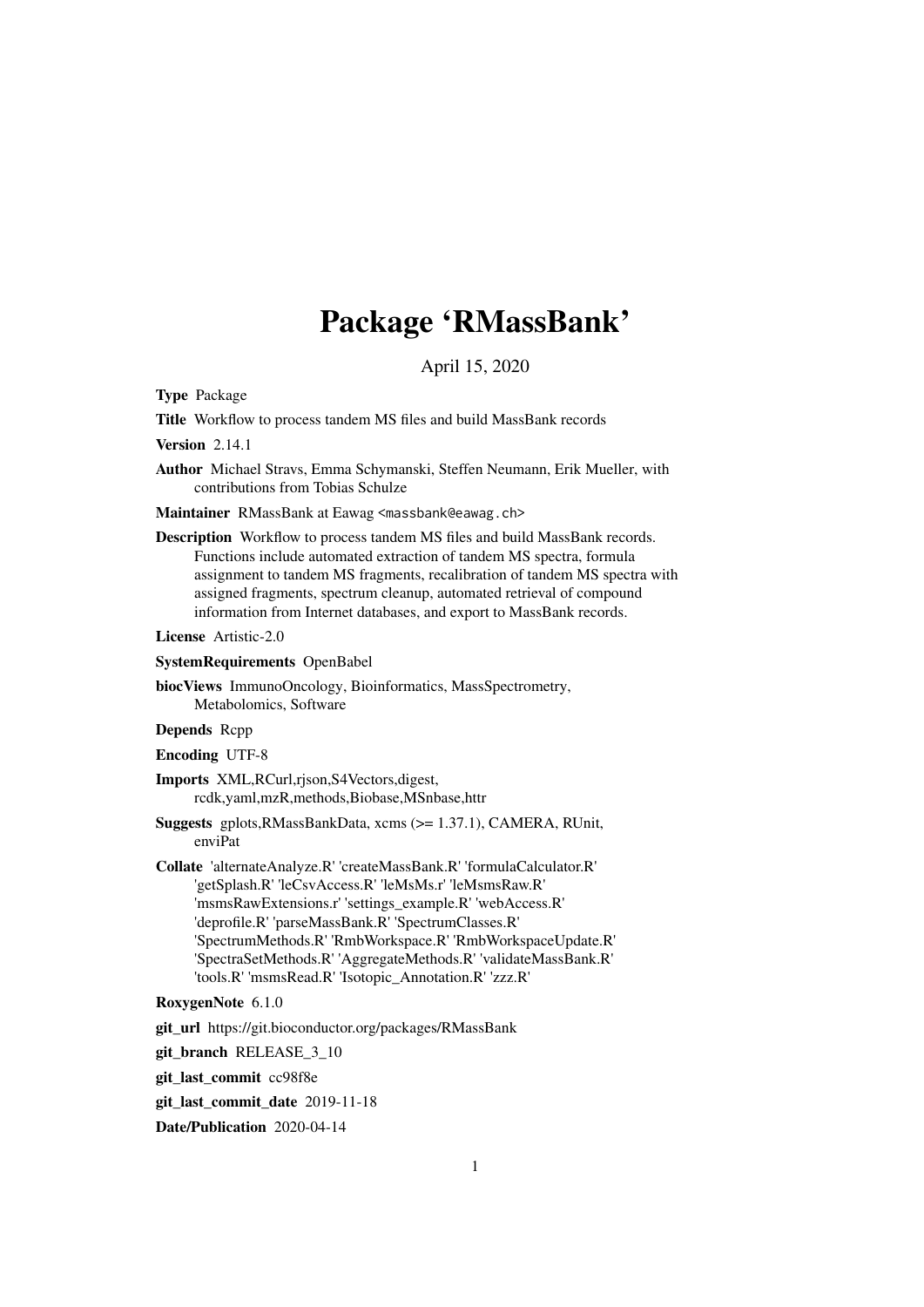# R topics documented:

|                                                                                                                         |  |  |  |  |  |  |  |  |  |  |  |  | 3              |
|-------------------------------------------------------------------------------------------------------------------------|--|--|--|--|--|--|--|--|--|--|--|--|----------------|
| addMB                                                                                                                   |  |  |  |  |  |  |  |  |  |  |  |  | $\overline{4}$ |
|                                                                                                                         |  |  |  |  |  |  |  |  |  |  |  |  | 5              |
|                                                                                                                         |  |  |  |  |  |  |  |  |  |  |  |  | 6              |
|                                                                                                                         |  |  |  |  |  |  |  |  |  |  |  |  | $\overline{7}$ |
|                                                                                                                         |  |  |  |  |  |  |  |  |  |  |  |  | $\overline{7}$ |
|                                                                                                                         |  |  |  |  |  |  |  |  |  |  |  |  | 9              |
|                                                                                                                         |  |  |  |  |  |  |  |  |  |  |  |  | 11             |
|                                                                                                                         |  |  |  |  |  |  |  |  |  |  |  |  | 12             |
|                                                                                                                         |  |  |  |  |  |  |  |  |  |  |  |  | 12             |
|                                                                                                                         |  |  |  |  |  |  |  |  |  |  |  |  | 13             |
|                                                                                                                         |  |  |  |  |  |  |  |  |  |  |  |  | 14             |
|                                                                                                                         |  |  |  |  |  |  |  |  |  |  |  |  | 15             |
|                                                                                                                         |  |  |  |  |  |  |  |  |  |  |  |  | 16             |
|                                                                                                                         |  |  |  |  |  |  |  |  |  |  |  |  | 17             |
|                                                                                                                         |  |  |  |  |  |  |  |  |  |  |  |  | 18             |
|                                                                                                                         |  |  |  |  |  |  |  |  |  |  |  |  | 19             |
|                                                                                                                         |  |  |  |  |  |  |  |  |  |  |  |  | 20             |
|                                                                                                                         |  |  |  |  |  |  |  |  |  |  |  |  | 20             |
| $exportMassbank \dots \dots \dots \dots \dots \dots \dots \dots \dots \dots \dots \dots \dots \dots \dots \dots$        |  |  |  |  |  |  |  |  |  |  |  |  | 22             |
|                                                                                                                         |  |  |  |  |  |  |  |  |  |  |  |  | 23             |
|                                                                                                                         |  |  |  |  |  |  |  |  |  |  |  |  | 24             |
|                                                                                                                         |  |  |  |  |  |  |  |  |  |  |  |  | 25             |
|                                                                                                                         |  |  |  |  |  |  |  |  |  |  |  |  | 26             |
|                                                                                                                         |  |  |  |  |  |  |  |  |  |  |  |  | 27             |
|                                                                                                                         |  |  |  |  |  |  |  |  |  |  |  |  | 28             |
|                                                                                                                         |  |  |  |  |  |  |  |  |  |  |  |  | 29             |
| $findMsMSHR.direct$                                                                                                     |  |  |  |  |  |  |  |  |  |  |  |  | 32             |
| $findMsMSHR.ticms2$                                                                                                     |  |  |  |  |  |  |  |  |  |  |  |  | 33             |
|                                                                                                                         |  |  |  |  |  |  |  |  |  |  |  |  | 34             |
|                                                                                                                         |  |  |  |  |  |  |  |  |  |  |  |  | 35             |
| $findMz. formula \dots \dots \dots \dots \dots \dots \dots \dots \dots \dots \dots \dots \dots \dots \dots \dots \dots$ |  |  |  |  |  |  |  |  |  |  |  |  | 36             |
|                                                                                                                         |  |  |  |  |  |  |  |  |  |  |  |  | 37             |
|                                                                                                                         |  |  |  |  |  |  |  |  |  |  |  |  | 37             |
|                                                                                                                         |  |  |  |  |  |  |  |  |  |  |  |  | 38             |
|                                                                                                                         |  |  |  |  |  |  |  |  |  |  |  |  |                |
|                                                                                                                         |  |  |  |  |  |  |  |  |  |  |  |  | 41             |
| gatherDataBabel                                                                                                         |  |  |  |  |  |  |  |  |  |  |  |  |                |
|                                                                                                                         |  |  |  |  |  |  |  |  |  |  |  |  | 42             |
| gatherDataUnknown                                                                                                       |  |  |  |  |  |  |  |  |  |  |  |  | 43             |
|                                                                                                                         |  |  |  |  |  |  |  |  |  |  |  |  | 44             |
|                                                                                                                         |  |  |  |  |  |  |  |  |  |  |  |  | 45             |
|                                                                                                                         |  |  |  |  |  |  |  |  |  |  |  |  | 46             |
|                                                                                                                         |  |  |  |  |  |  |  |  |  |  |  |  | 47             |
|                                                                                                                         |  |  |  |  |  |  |  |  |  |  |  |  | 47             |
| getData                                                                                                                 |  |  |  |  |  |  |  |  |  |  |  |  | 48             |
|                                                                                                                         |  |  |  |  |  |  |  |  |  |  |  |  | 49             |
| getPcId                                                                                                                 |  |  |  |  |  |  |  |  |  |  |  |  | 50             |
|                                                                                                                         |  |  |  |  |  |  |  |  |  |  |  |  | 51             |
| loadInfolists                                                                                                           |  |  |  |  |  |  |  |  |  |  |  |  | 51             |
|                                                                                                                         |  |  |  |  |  |  |  |  |  |  |  |  | 52             |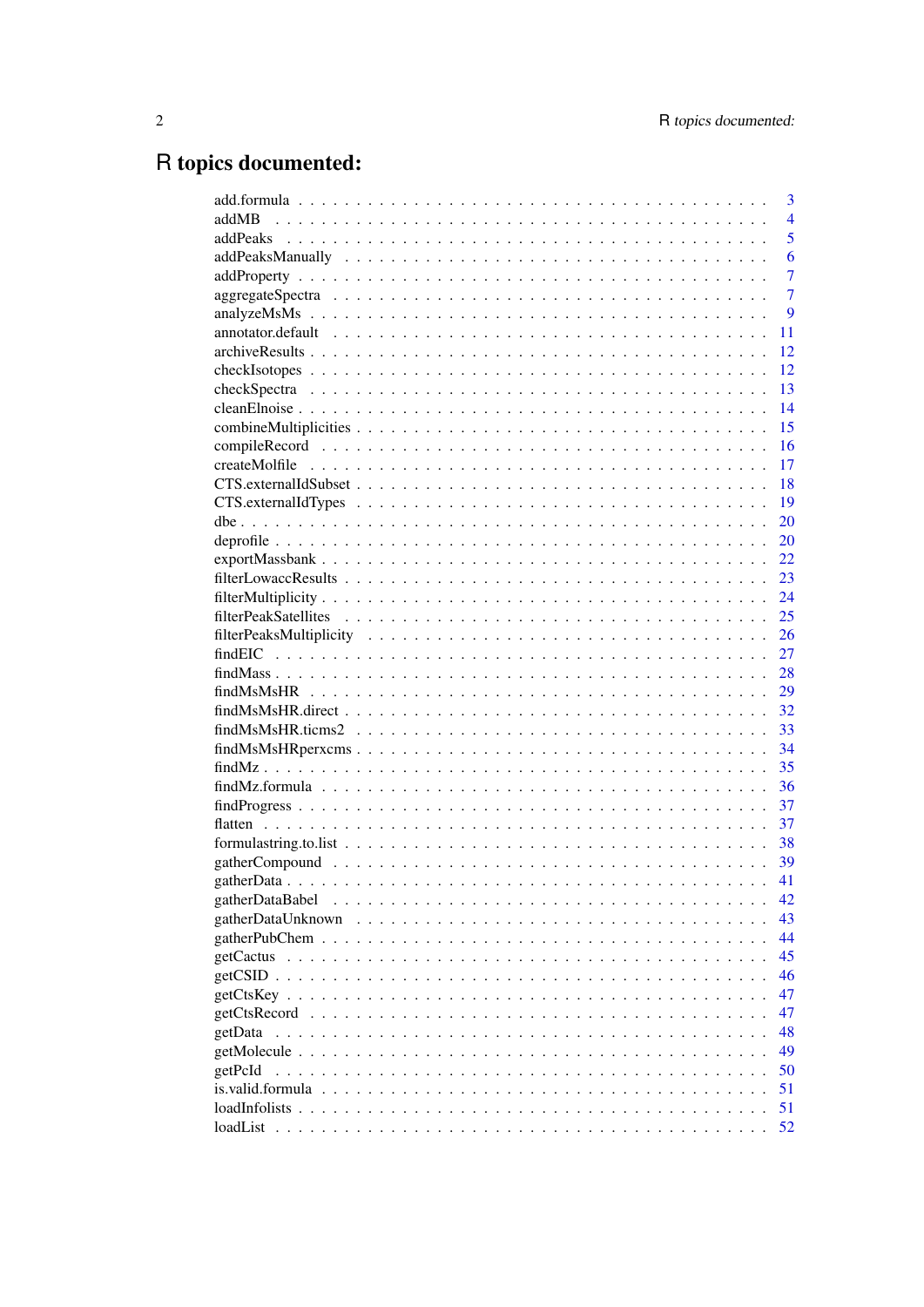<span id="page-2-0"></span>

|            | 53 |
|------------|----|
|            | 54 |
|            | 55 |
| mbWorkflow | 56 |
|            | 58 |
|            | 59 |
|            | 60 |
|            | 61 |
|            | 62 |
|            | 63 |
|            | 64 |
|            | 65 |
|            | 65 |
|            | 66 |
|            | 67 |
|            | 67 |
|            | 68 |
|            | 69 |
|            | 70 |
|            | 71 |
|            | 71 |
|            | 72 |
|            | 73 |
|            | 75 |
|            | 76 |
|            | 77 |
|            | 79 |
|            | 80 |
|            | 81 |
|            | 81 |
|            | 82 |
|            | 83 |
|            | 84 |
| toRMB      | 85 |
|            | 86 |
|            | 87 |
|            |    |
| Index      | 88 |

add.formula *Calculations on molecular formulas*

# Description

Add, subtract, and multiply molecular formulas.

```
add.formula(f1, f2, as.formula = TRUE, as.list = FALSE)
multiply.formula(f1, n, as.formula = TRUE, as.list = FALSE)
```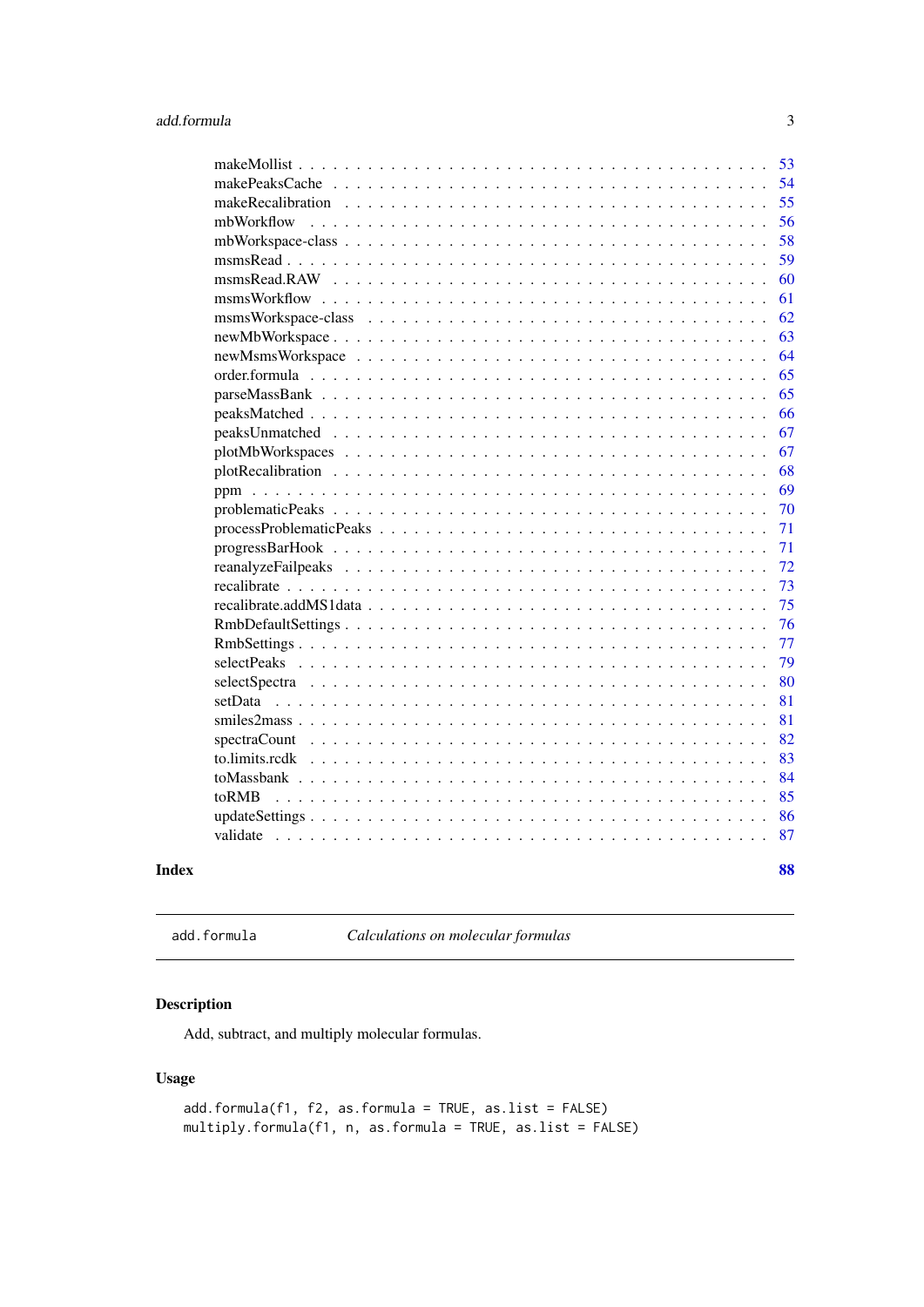# <span id="page-3-0"></span>Arguments

| f1.f2      | Molecular formulas (in list form or in text form) to calculate with.      |
|------------|---------------------------------------------------------------------------|
| as.formula | Return the result as a text formula (e.g. "C6H1206"). This is the default |
| as.list    | Return the result in list format (e.g. $list$ $(C=6, H=12, 0=6)$ ).       |
| n          | Multiplier (positive or negative, integer or non-integer.)                |

# Details

Note that the results are not checked for plausibility at any stage, nor reordered.

# Value

The resulting formula, as specified above.

# Author(s)

Michael Stravs

# See Also

[formulastring.to.list](#page-37-1), [is.valid.formula](#page-50-1), [order.formula](#page-64-1)

# Examples

#### ##

```
add.formula("C6H12O6", "C3H3")
add.formula("C6H12O6", "C-3H-3")
add.formula("C6H12O6", multiply.formula("C3H3", -1))
```
addMB *MassBank-record Addition*

# Description

Adds the peaklist of a MassBank-Record to the specs of an msmsWorkspace

# Usage

addMB(w, cpdID, fileName, mode)

# Arguments

| W              | The msmsWorkspace that the peaklist should be added to.           |
|----------------|-------------------------------------------------------------------|
| $\text{cpdID}$ | The compound ID of the compound that has been used for the record |
| fileName       | The path to the record                                            |
| mode           | The ionization mode that has been used to create the record       |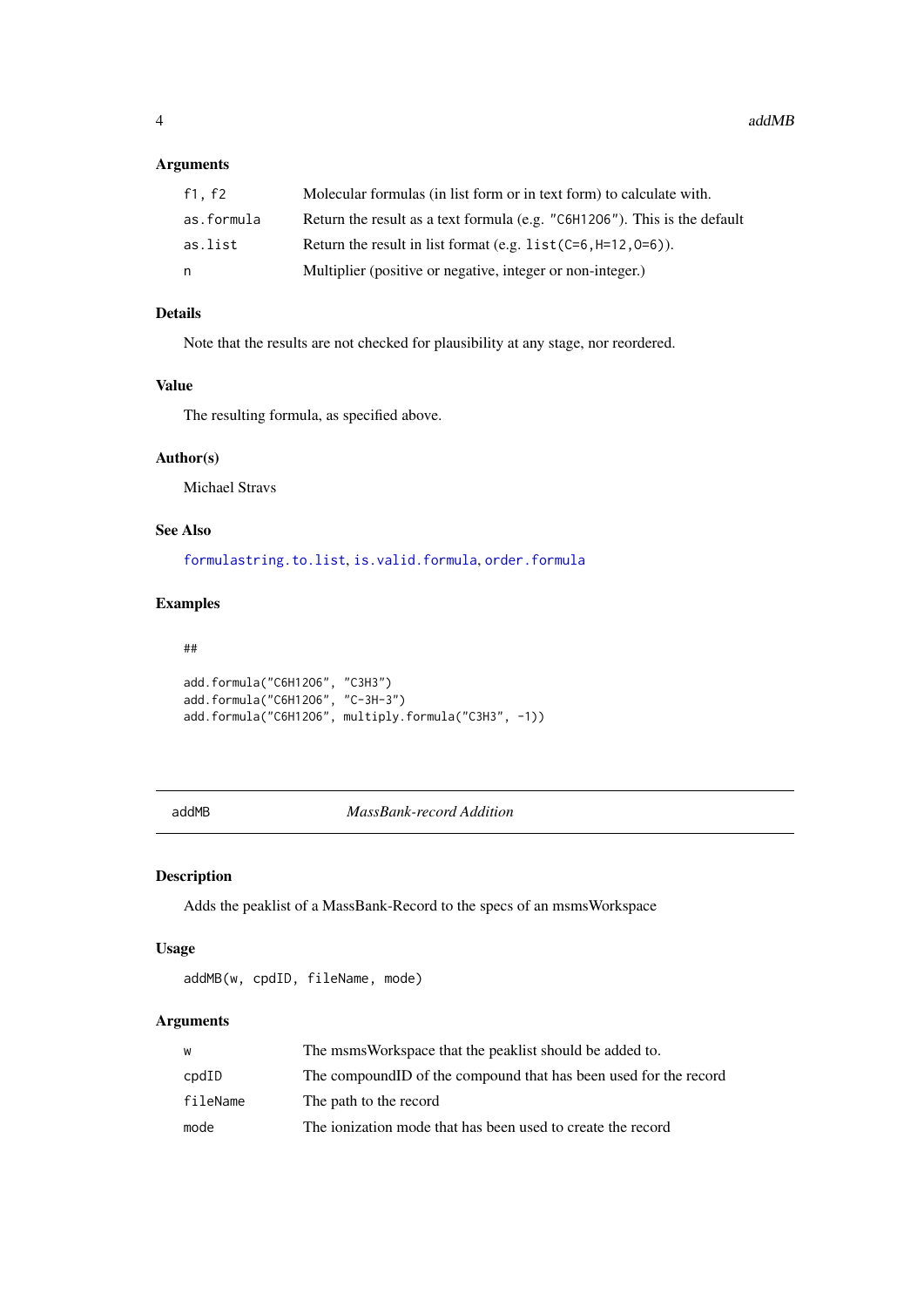<span id="page-4-0"></span>addPeaks 5

# Value

The msmsWorkspace with the additional peaklist from the record

# Author(s)

Erik Mueller

# See Also

[addPeaksManually](#page-5-1)

# Examples

```
## Not run:
addMB("filepath_to_records/RC00001.txt")
```
## End(Not run)

<span id="page-4-1"></span>addPeaks *Add additional peaks to spectra*

# Description

Loads a table with additional peaks to add to the MassBank spectra. Required columns are cpdID, scan, int,mzFound,O

# Usage

addPeaks(mb, filename\_or\_dataframe)

## Arguments

mb The mbWorkspace to load the peaks into.

filename\_or\_dataframe

Filename of the csv file, or name of the R dataframe containing the peaklist.

# Details

All peaks with OK=1 will be included in the spectra.

# Value

The mbWorkspace with loaded additional peaks.

#### Author(s)

Michael Stravs

# See Also

[mbWorkflow](#page-55-1)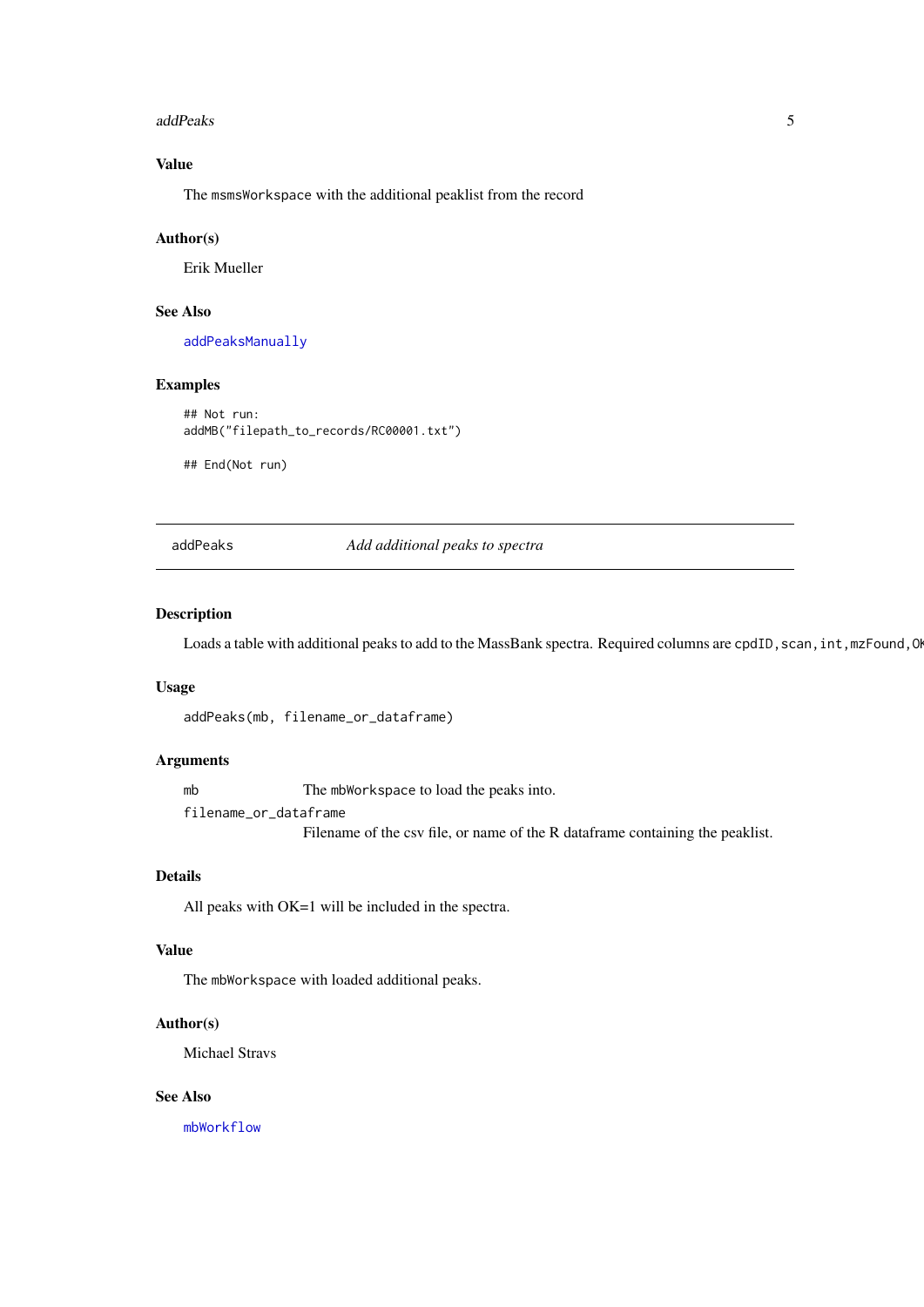# Examples

## Not run: addPeaks("myrun\_additionalPeaks.csv")

<span id="page-5-1"></span>addPeaksManually *Addition of manual peaklists*

# Description

Adds a manual peaklist in matrix-format

# Usage

addPeaksManually(w, cpdID, handSpec, mode)

# Arguments

| W        | The msms Workspace that the peaklist should be added to.                               |
|----------|----------------------------------------------------------------------------------------|
| cpdID    | The compound ID of the compound that has been used for the peaklist                    |
| handSpec | A peaklist with 2 columns, one with "mz", one with "int"                               |
| mode     | The ionization mode that has been used for the spectrum represented by the<br>peaklist |

#### Value

The msmsWorkspace with the additional peaklist added to the right spectrum

# Author(s)

Erik Mueller

#### See Also

[msmsWorkflow](#page-60-1)

# Examples

```
## Not run:
handSpec <- cbind(mz=c(274.986685367956, 259.012401087427, 95.9493025990907, 96.9573002472772),
                               int=c(357,761, 2821, 3446))
addPeaksManually(w, cpdID, handSpec)
## End(Not run)
```
<span id="page-5-0"></span>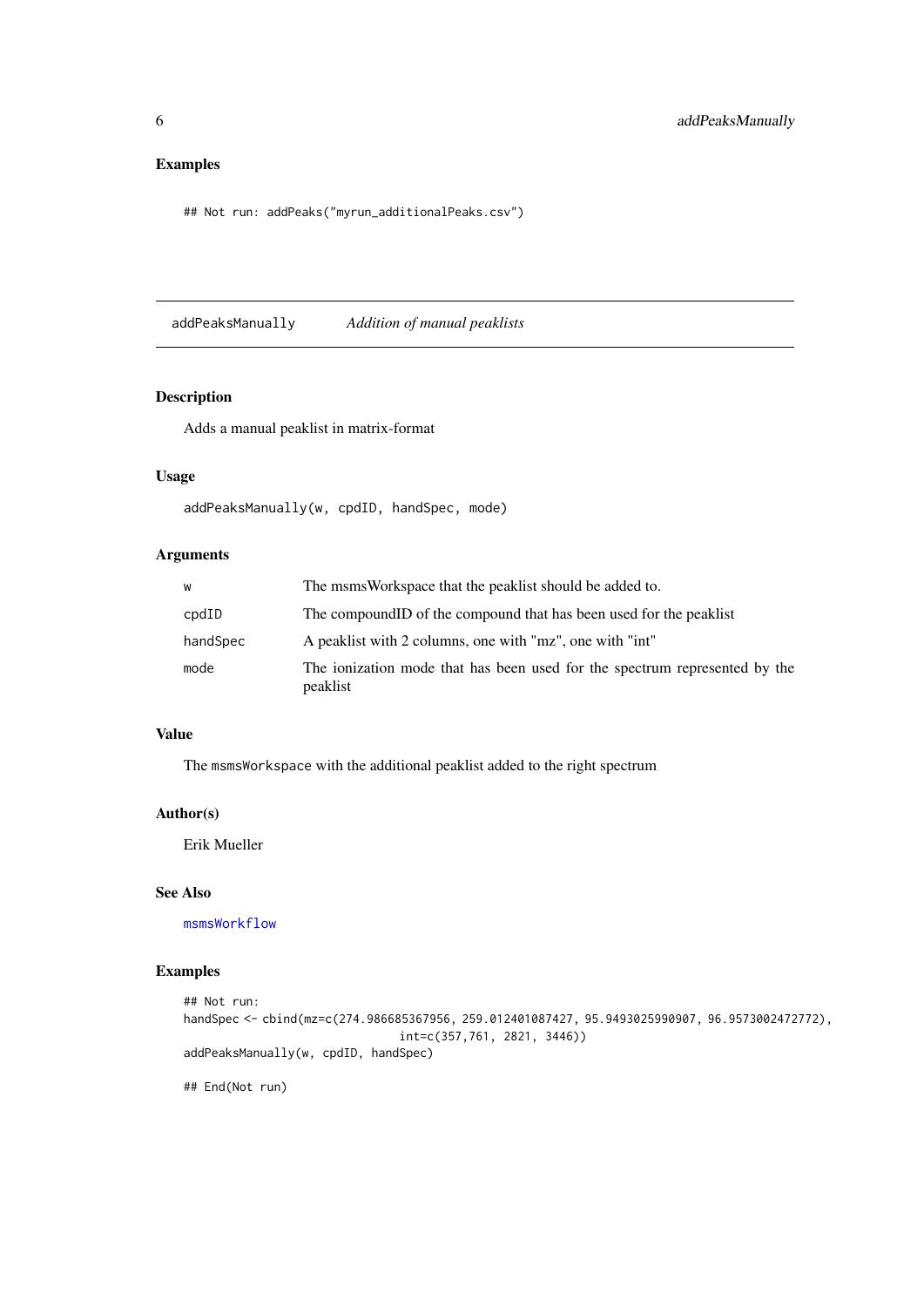<span id="page-6-0"></span>

#### Description

Adds a new column of a defined type to a data.frame and initializes it to a value. The advantage of doing this over adding it with  $\text{\$ or }$  [, ""] is that the case nrow(o) == 0 is adequately handled and doesn't raise an error.

# Usage

```
addProperty(o, name, type, value = NA)
```
## S4 method for signature 'data.frame, character, character' addProperty(o, name, type,  $value = NA$ )

# Arguments

| $\Omega$ | data. frame to add the column to                  |
|----------|---------------------------------------------------|
| name     | Name of the new column                            |
| type     | Data type of the new column                       |
| value    | Initial value of the new column (NA if not given) |

# Value

Expanded data frame.

# Methods (by class)

• o = data.frame, name = character, type = character: Add a new column to a data.frame

# Author(s)

stravsmi

<span id="page-6-1"></span>aggregateSpectra *Aggregate analyzed spectra*

# Description

Groups an array of analyzed spectra and creates aggregated peak tables

```
aggregateSpectra(spec, addIncomplete=FALSE)
```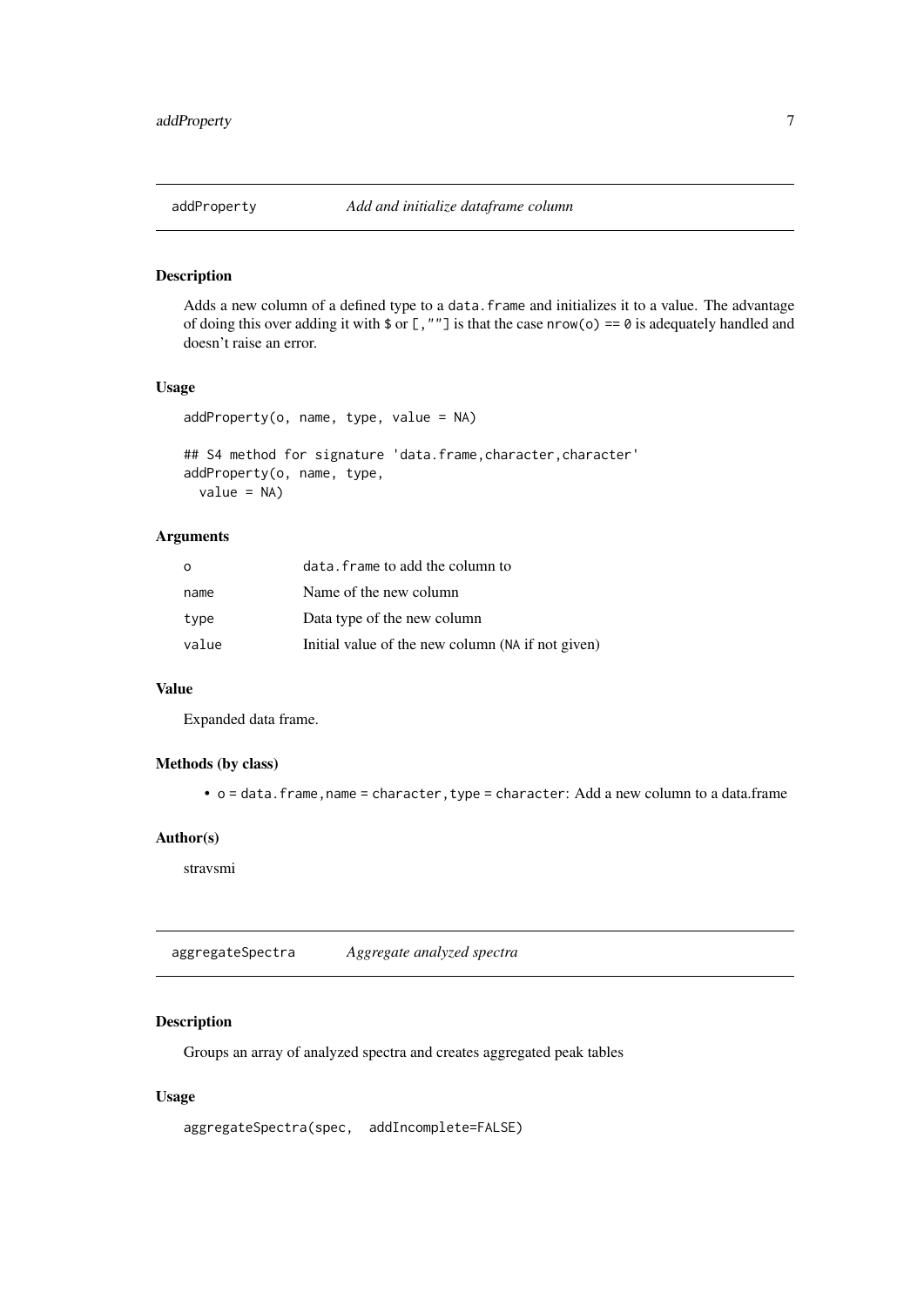# Arguments

| spec          | The RmbSpectraSetList of spectra sets (RmbSpectraSet objects) to aggregate    |
|---------------|-------------------------------------------------------------------------------|
| addIncomplete | Whether or not the peaks from incomplete files (files for which less than the |
|               | maximal number of spectra are present)                                        |

#### Details

addIncomplete is relevant for recalibration. For recalibration, we want to use only high-confidence peaks, therefore we set addIncomplete to FALSE. When we want to generate a peak list for actually generating MassBank records, we want to include all peaks into the peak tables.

# Value

A summary data. frame with all peaks (possibly multiple rows for one m/z value from a spectrum, see below) with columns:

| mzFound, intensity         |                                                                                                                         |
|----------------------------|-------------------------------------------------------------------------------------------------------------------------|
|                            | Mass and intensity of the peak                                                                                          |
| good                       | if the peak passes filter criteria                                                                                      |
| mzCalc, formula, dbe, dppm |                                                                                                                         |
|                            | calculated mass, formula, dbe and ppm deviation of the assigned formula                                                 |
| formulaCount, dppmBest     |                                                                                                                         |
|                            | Number of matched formulae for this m/z value, and ppm deviation of the best                                            |
|                            | match                                                                                                                   |
| scan, cpdID, parentScan    |                                                                                                                         |
|                            | Scan number of the child and parent spectrum in the raw file, also the compound<br>ID to which the peak belongs         |
| dppmRc                     | ppm deviation recalculated from the aggregation function                                                                |
| index                      | Aggregate-table peak index, so the table can be subsetted, edited and results<br>reinserted back into this table easily |

Further columns are later added by workflow steps 6 (electronic noise culler), 7 and 8.

#### Author(s)

Michael Stravs

#### See Also

[msmsWorkflow](#page-60-1), [analyzeMsMs](#page-8-1)

# Examples

```
## As used in the workflow:
## Not run: %
w@spectra <- lapply(w@spectra, function(spec)
analyzeMsMs(spec, mode="pH", detail=TRUE, run="recalibrated", cut=0, cut_ratio=0 ) )
w@aggregate <- aggregateSpectra(w@spectra)
```
## End(Not run)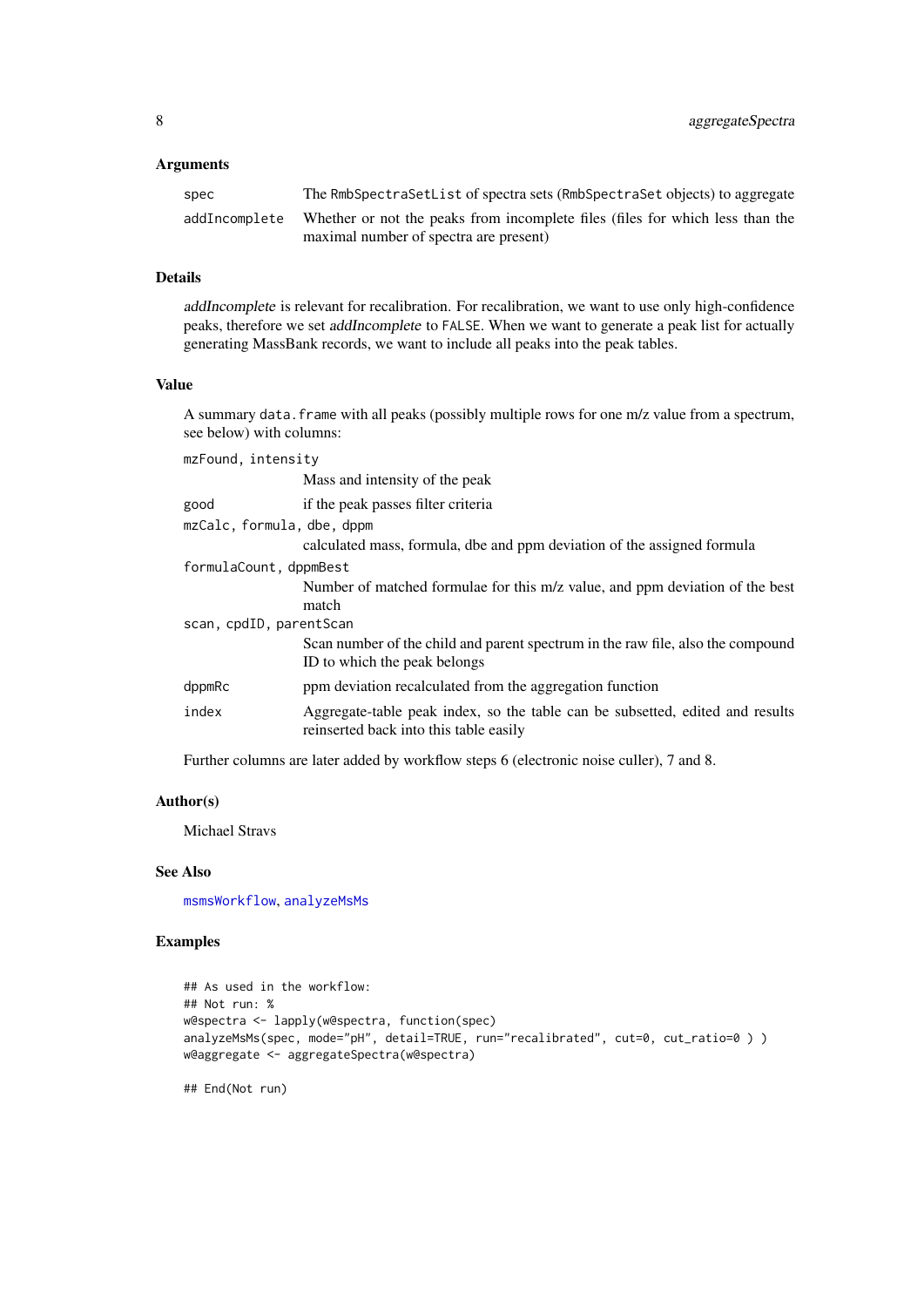<span id="page-8-1"></span><span id="page-8-0"></span>

#### Description

Analyzes MSMS spectra of a compound by fitting formulas to each subpeak.

# Usage

```
analyzeMsMs(msmsPeaks, mode = "pH", detail = FALSE, run = "preliminary",
 filterSettings = getOption("RMassBank")$filterSettings,
 spectraList = getOption("RMassBank")$spectraList, method = "formula")
analyzeMsMs.formula(msmsPeaks, mode = "pH", detail = FALSE,
 run = "preliminary",
 filterSettings = getOption("RMassBank")$filterSettings)
analyzeMsMs.intensity(msmsPeaks, mode = "pH", detail = FALSE,
 run = "preliminary",
 filterSettings = getOption("RMassBank")$filterSettings)
```
# Arguments

| msmsPeaks      | A RmbSpectraSet object. Corresponds to a parent spectrum and children MSMS<br>spectra of one compound (plus some metadata). The objects are typically gen-<br>erated with findMsMsHR, and populate the @spectrum slot in a msmsWorkspace<br>(refer to the corresponding documentation for the precise format specifications).                                                                                                                                                                                                         |
|----------------|---------------------------------------------------------------------------------------------------------------------------------------------------------------------------------------------------------------------------------------------------------------------------------------------------------------------------------------------------------------------------------------------------------------------------------------------------------------------------------------------------------------------------------------|
| mode           | Specifies the processing mode, i.e. which molecule species the spectra contain.<br>pH (positive H) specifies [M+H]+, pNa specifies [M+Na]+, pM specifies [M]+,<br>mH and mNa specify [M-H]- and [M-Na]-, respectively. (I apologize for the<br>naming of $pH$ which has absolutely nothing to do with chemical $pH$ values.)                                                                                                                                                                                                          |
| detail         | Whether detailed return information should be provided (defaults to FALSE). See<br>below.                                                                                                                                                                                                                                                                                                                                                                                                                                             |
| run            | "preliminary" or "recalibrated". In the preliminary run, mass tolerance<br>is set to 10 ppm (above $m/z$ 120) and 15 ppm (below $m/z$ 120), the default inten-<br>sity cutoff is \$10^4\$ for positive mode (no default cutoff in negative mode), and<br>the column "mz" from the spectra is used as data source. In the recalibrated<br>run, the mass tolerance is set to 5 ppm over the whole mass range, the default<br>cutoff is 0 and the column "mzRecal" is used as source for the m/z values. De-<br>faults to "preliminary". |
| filterSettings | Settings for the filter parameters, by default loaded from the RMassBank settings<br>set with e.g. loadRmbSettings. Must contain:                                                                                                                                                                                                                                                                                                                                                                                                     |
|                | • ppmHighMass, allowed ppm deviation before recalibration for high mass<br>range<br>• ppmLowMass, allowed ppm deviation before recalibration for low mass range<br>• massRangeDivision, division point between high and low mass range (be-<br>fore recalibration)<br>• ppmFine, allowed ppm deviation overall after recalibration<br>• prelimCut, intensity cutoff for peaks in preliminary run                                                                                                                                      |
|                |                                                                                                                                                                                                                                                                                                                                                                                                                                                                                                                                       |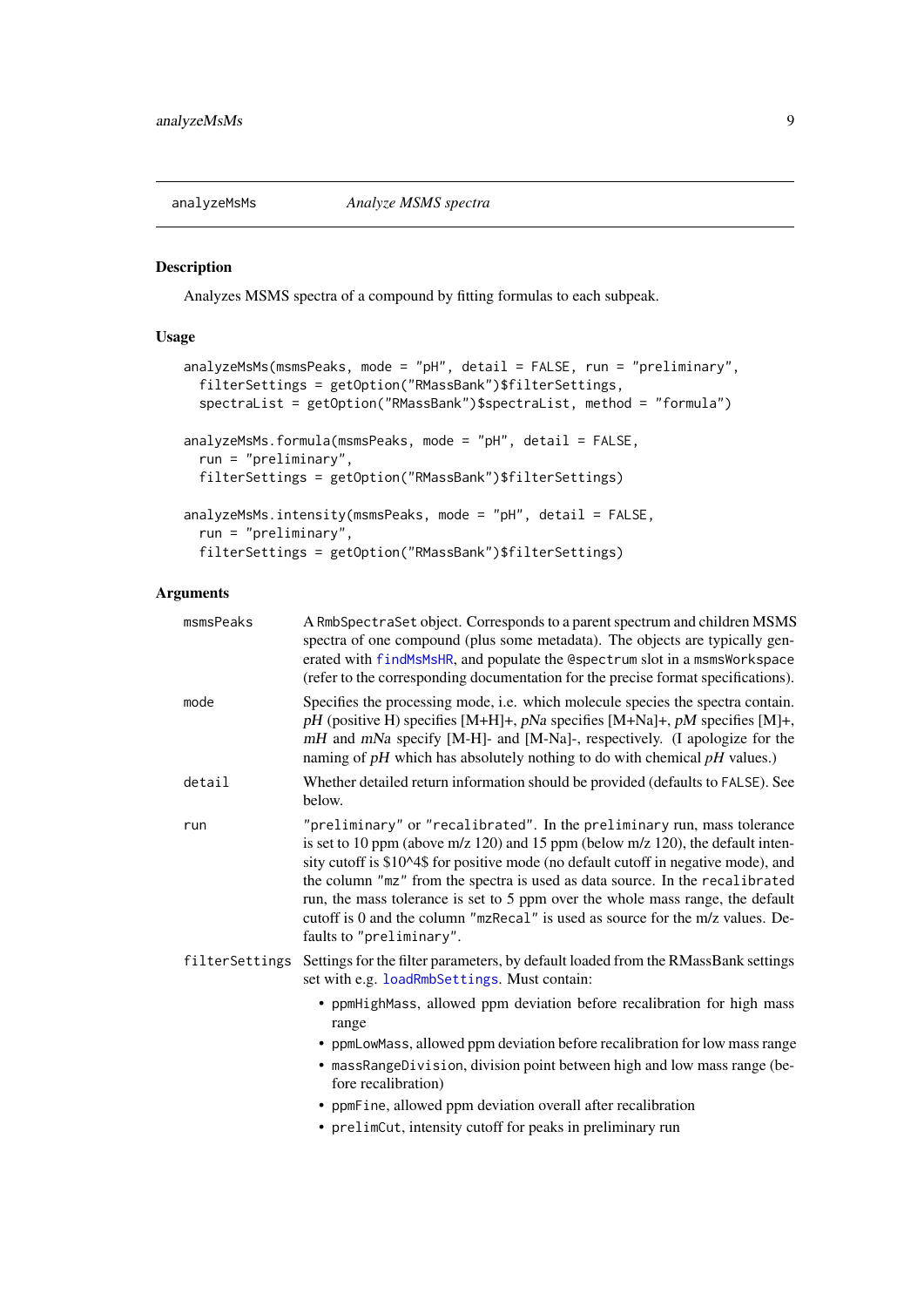- prelimCutRatio, relative intensity cutoff for peaks in preliminary run, e.g.  $0.01 = 1$
- fineCut, intensity cutoff for peaks in second run
- fineCutRatio, relative intensity cutoff for peaks in second run
- specOkLimit, minimum intensity of base peak for spectrum to be accepted for processing
- dbeMinLimit, minimum double bond equivalent for accepted molecular subformula.
- satelliteMzLimit, for satellite peak filtering ([filterPeakSatellites](#page-24-1): mass window to use for satellite removal
- satelliteIntLimit, the relative intensity below which to discard "satellites". (refer to [filterPeakSatellites](#page-24-1)).
- spectraList The list of MS/MS spectra present in each data block. As also defined in the settings file.
- method Selects which function to actually use for data evaluation. The default "formula" runs a full analysis via formula assignment to fragment peaks. The alternative setting "intensity" calls a "mock" implementation which circumvents formula assignment and filters peaks purely based on intensity cutoffs and the satellite filtering. (In this case, the ppm and dbe related settings in filterSettings are ignored.)

#### Details

The analysis function uses Rcdk. Note that in this step, *satellite peaks* are removed by a simple heuristic rule (refer to the documentation of [filterPeakSatellites](#page-24-1) for details.)

#### Value

The processed RmbSpectraSet object. Added (or filled, respectively, since the slots are present before) data include

list("complete")

whether all spectra have useful value

list("empty") whether there are no useful spectra

list("children")

The processed RmbSpectrum2 objects (in a RmbSpectrum2List).

- ok if the spectrum was successfully processed with at least one resulting peak
- mz, intensity: note that mz/int pairs can be duplicated when multiple matches are found for one mz value, therefore the two slots are not necessarily unchanged from before
- rawOK (logical) whether the m/z peak passes satellite/low removal
- low, satellite if TRUE, the peak failed cutoff (low) or was removed as satellite
- formula, mzCalc, dppm, dbe Formula, calculated mass, ppm deviation and dbe assigned to a peak
- formulaCount, dppmBest Number of formulae matched for this m/z value and ppm deviation of the best match
- info Spectrum identifying information (collision energy, resolution, collision mode) from the spectraList
- All other entries are retained from the original RmbSpectrum2.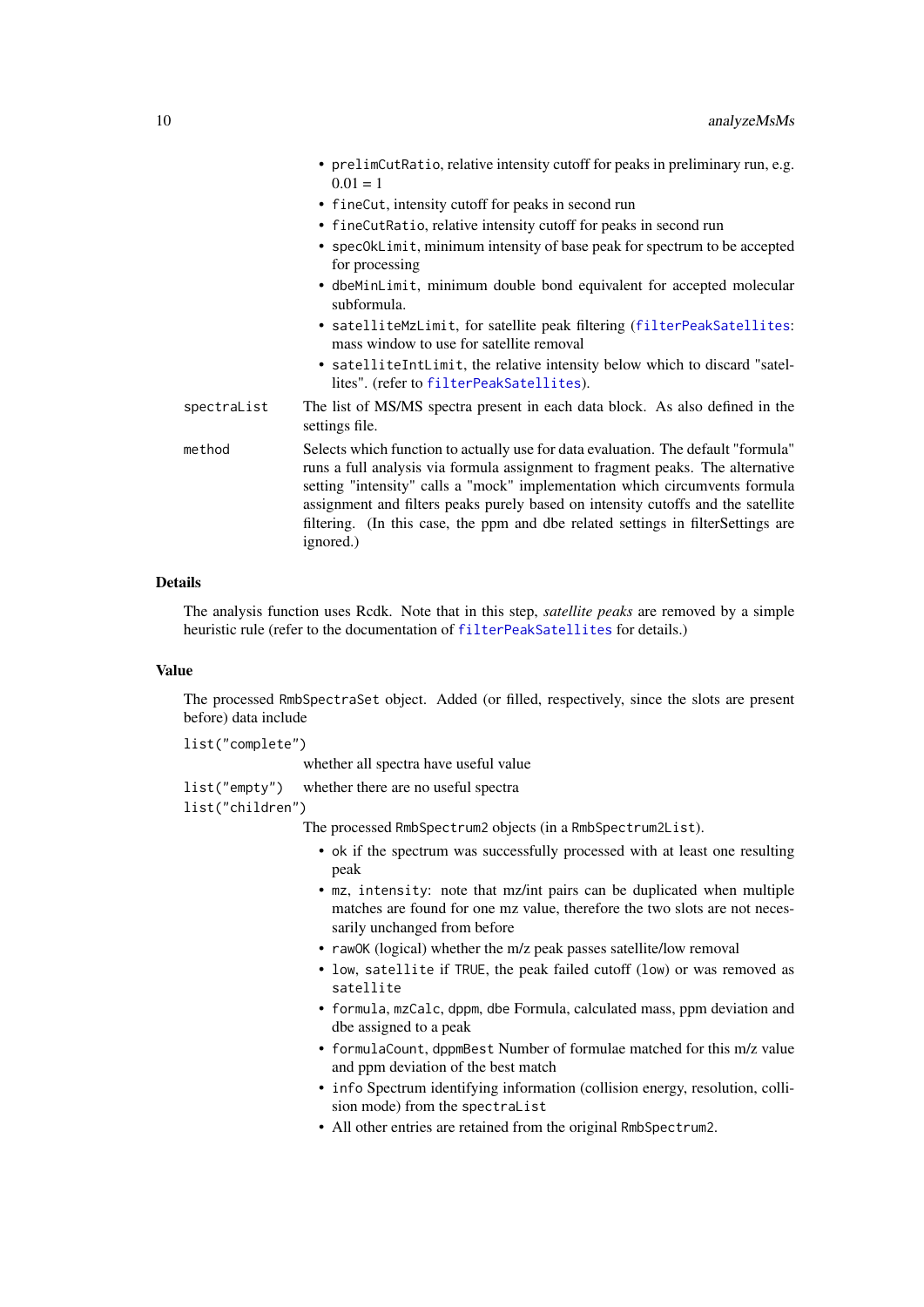#### <span id="page-10-0"></span>annotator.default 11

#### Functions

- analyzeMsMs.formula: Analyze the peaks using formula annotation
- analyzeMsMs.intensity: Analyze the peaks going only by intensity values

# Author(s)

Michael Stravs

#### See Also

[msmsWorkflow](#page-60-1), [filterLowaccResults](#page-22-1), [filterPeakSatellites](#page-24-1), [reanalyzeFailpeaks](#page-71-1)

# Examples

## Not run: analyzed <- analyzeMsMs(spec, "pH", TRUE)

annotator.default *Generate peak annotation from peaklist*

#### Description

Generates the PK\$ANNOTATION entry from the peaklist obtained. This function is overridable by using the "annotator" option in the settings file.

#### Usage

annotator.default(annotation, type)

#### Arguments

| annotation | A peak list to be annotated. Contains columns: "cpdID", "formula", "mzFound"    |
|------------|---------------------------------------------------------------------------------|
|            | "scan","mzCalc","dppm","dbe","mz","int","formulaCount","parentScan","fM_factor" |
| type       | The ion type to be added to annotated formulas ("+" or "-" usually)             |

# Value

The annotated peak table. Table colnames() will be used for the titles (preferrably don't use spaces in the column titles; however no format is strictly enforced by the MassBank data format.

# Author(s)

Michele Stravs, Eawag <stravsmi@eawag.ch>

#### Examples

```
## Not run:
annotation <- annotator.default(annotation)
```
## End(Not run)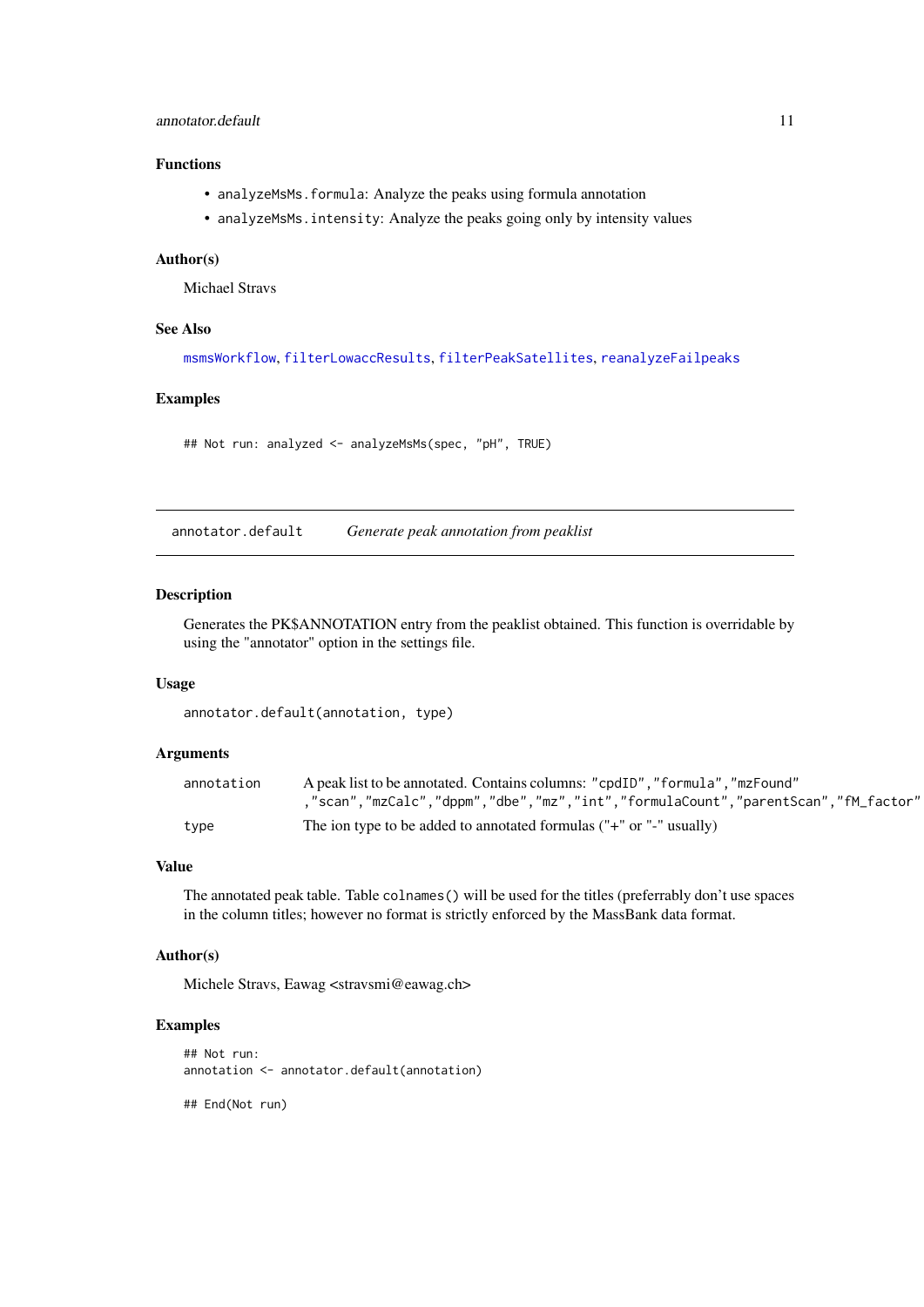<span id="page-11-0"></span>

#### Description

Writes the results from different msmsWorkflow steps to a file.

# Usage

```
archiveResults(w, fileName, settings = getOption("RMassBank"))
```
# Arguments

| W        | The msmsWorkspace to be saved.                          |
|----------|---------------------------------------------------------|
| fileName | The filename to store the results under.                |
| settings | The settings to be stored into the msmsWorkspace image. |

# Examples

```
# This doesn't really make a lot of sense,
# it stores an empty workspace.
RmbDefaultSettings()
w <- newMsmsWorkspace()
archiveResults(w, "narcotics.RData")
```
checkIsotopes *Checks for isotopes in a* msmsWorkspace

# Description

Checks for isotopes in a msmsWorkspace

# Usage

```
checkIsotopes(w, mode = "pH", intensity_cutoff = \theta,
  intensity_precision = "none", conflict = "strict", isolationWindow = 2,
  evalMode = "complete", plotSpectrum = TRUE,
  settings = getOption("RMassBank"))
```
### Arguments

| W                | A msmsWorkspace to work with.                                                      |
|------------------|------------------------------------------------------------------------------------|
| mode             | "pH", "pNa", "pM", "pNH4", "mH", "mM", "mFA" for different ions $([M+H]+, [M+Na]+$ |
|                  | $[M]+$ , $[M+NH4]+$ , $[M-H]$ -, $[M]+$ , $[M+FA]$ -).                             |
| intensity_cutoff |                                                                                    |
|                  | The cutoff (as an absolute intensity value) under which isotopic peaks shouldn't   |
|                  | be checked for or accepted as valid. Please note: The cutoff is not hard in the    |
|                  | sense that it interacts with the intensity_precision parameter.                    |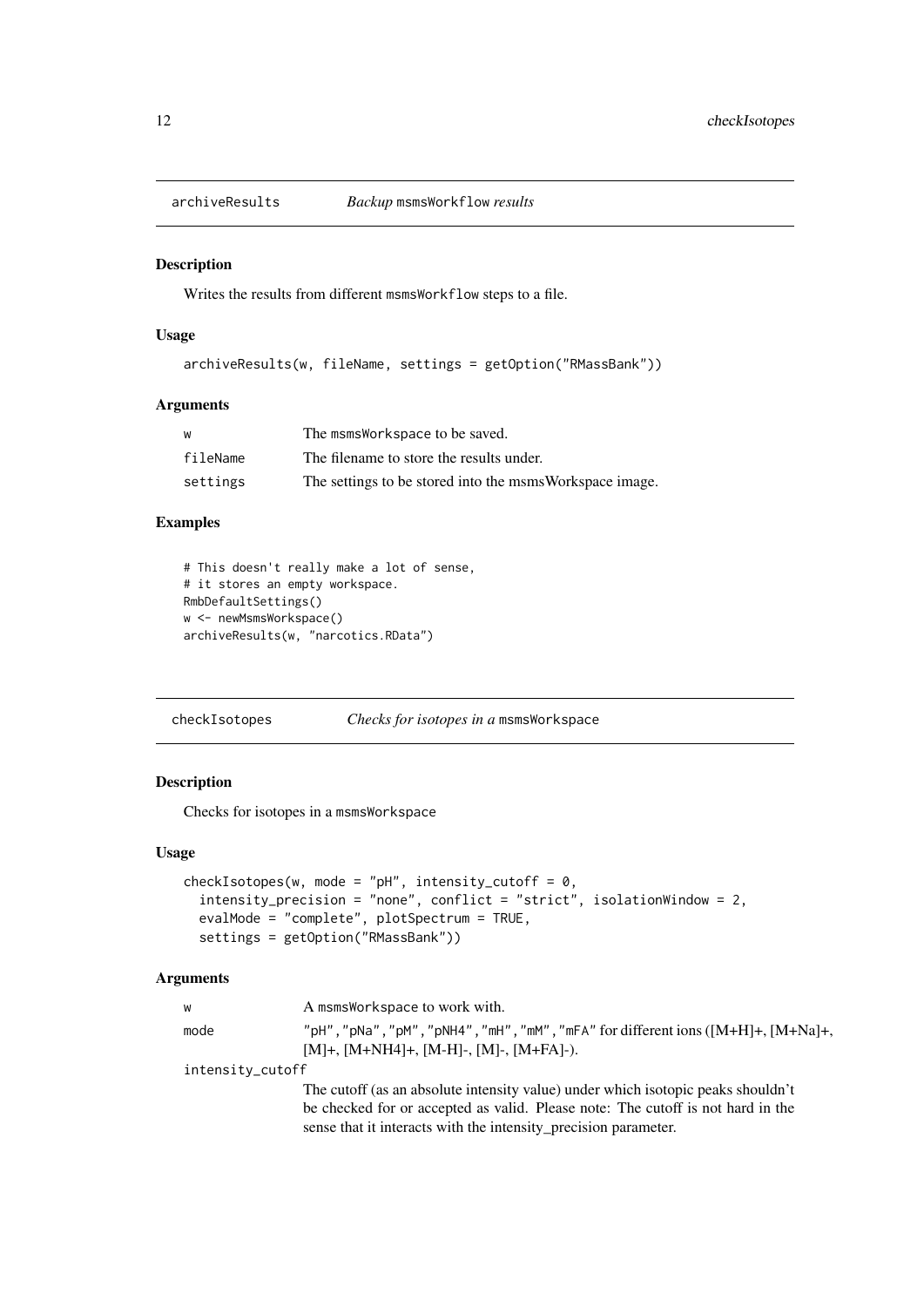#### <span id="page-12-0"></span>checkSpectra 13

| intensity_precision |                                                                                                                                                                                                              |  |
|---------------------|--------------------------------------------------------------------------------------------------------------------------------------------------------------------------------------------------------------|--|
|                     | The difference that is accepted between the calculated and observed intensity of<br>a possible isotopic peak. Further details down below.                                                                    |  |
| conflict            | Either "isotopic" (Peak formulas are always chosen if they fit the requirements<br>for an isotopic peak) or "strict"(Peaks are only marked as isotopic when there<br>hasn't been a formula assigned before.) |  |
| isolationWindow     |                                                                                                                                                                                                              |  |
|                     | Half of the width of the isolation window in Da                                                                                                                                                              |  |
| evalMode            | Currently no function yet, but planned. Currently must be "complete"                                                                                                                                         |  |
| plotSpectrum        | A boolean specifiving whether the spectrum should be plotted                                                                                                                                                 |  |
| settings            | Options to be used for processing. Defaults to the options loaded via loadRmbSettings<br>et al. Refer to there for specific settings.                                                                        |  |

#### Details

text describing parameter inputs in more detail.

• intensity\_precisionThis parameter determines how strict the intensity values should adhere to the calculated intensity in relation to the parent peak. Options for this parameter are "none", where the intensity is irrelevant, "low", which has an error margin of 70% and "high", where the error margin is set to 35%. The recommended setting is "low", but can be changed to adjust to the intensity precision of the mass spectrometer.

#### Value

The msmsWorkspace with annotated isolation peaks

#### Author(s)

Michael Stravs, Eawag <michael.stravs@eawag.ch> Erik Mueller, UFZ

checkSpectra *Check if a spectra set is found, complete, empty*

#### Description

Checks if a specific compound (RmbSpectraSet) was found with child spectra in the raw file (found), has a complete set of MS2 spectra with useful peaks (complete), or is empty (note: spectra are currently not ever marked empty - empty should mean found, but no useful peaks at all. This is not yet currently tested.)

```
checkSpectra(s, property)
```

```
## S4 method for signature 'RmbSpectraSet,character'
checkSpectra(s, property)
```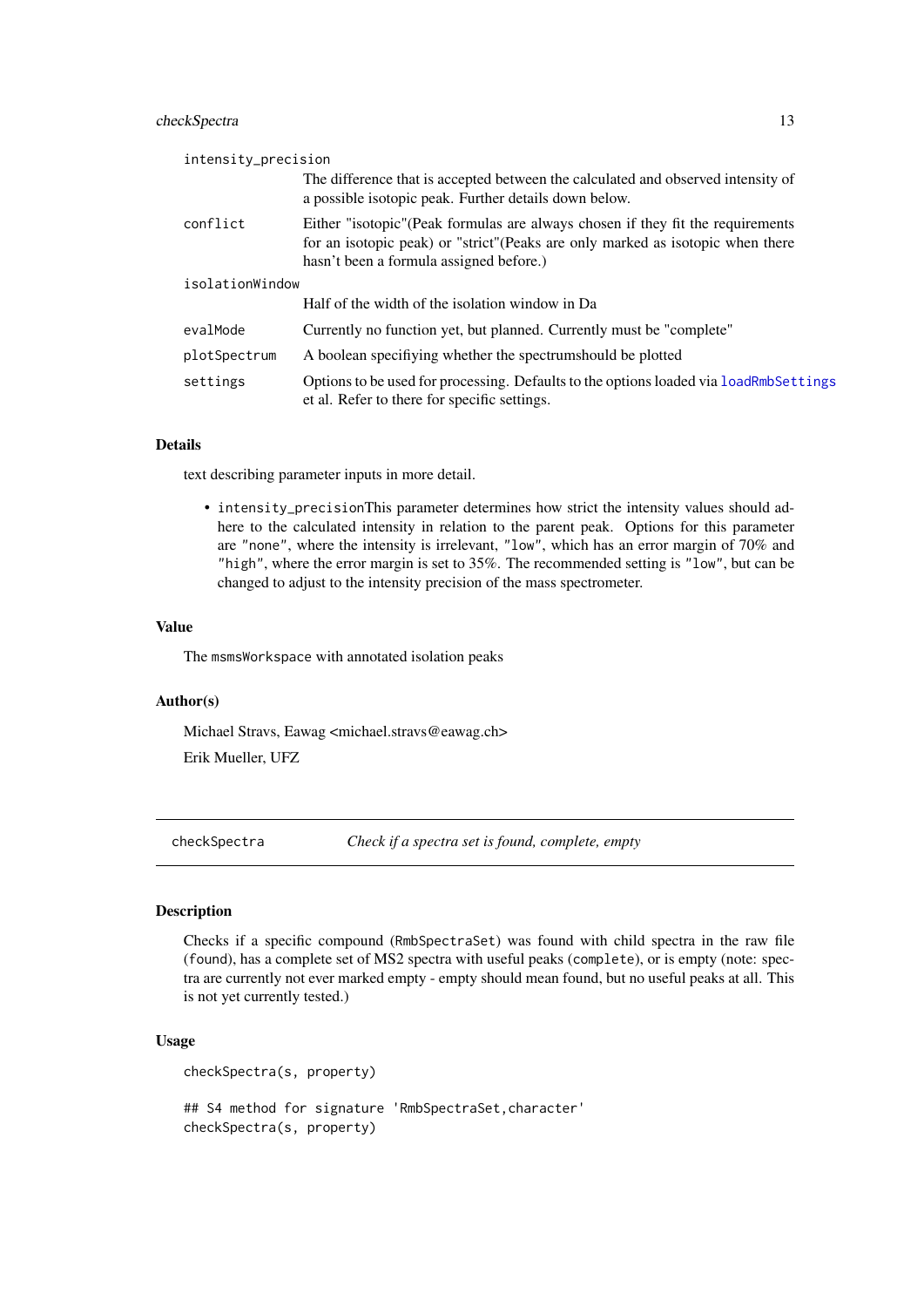### <span id="page-13-0"></span>Arguments

|          | The (RmbSpectraSet) to check                     |  |
|----------|--------------------------------------------------|--|
| property | The property to check (found, complete or empty) |  |

# Value

TRUE or FALSE

# Methods (by class)

• s = RmbSpectraSet,property = character:

#### Author(s)

stravsmi

cleanElnoise *Remove electronic noise*

# Description

Removes known electronic noise peaks from a peak table

# Usage

```
cleanElnoise(peaks, noise=getOption("RMassBank")$electronicNoise,
width = getOption("RMassBank")$electronicNoiseWidth)
```
# Arguments

| peaks | An aggregated peak frame as described in aggregateSpectra. Columns mzFound.<br>dppm and dppmBest are needed.                      |
|-------|-----------------------------------------------------------------------------------------------------------------------------------|
| noise | A numeric vector of known m/z of electronic noise peaks from the instrument<br>Defaults to the entries in the RMassBank settings. |
| width | The window for the noise peak in m/z units. Defaults to the entries in the RMass-<br>Bank settings.                               |

# Value

Extends the aggregate data frame by column noise (logical), which is TRUE if the peak is marked as noise.

# Author(s)

Michael Stravs

# See Also

[msmsWorkflow](#page-60-1)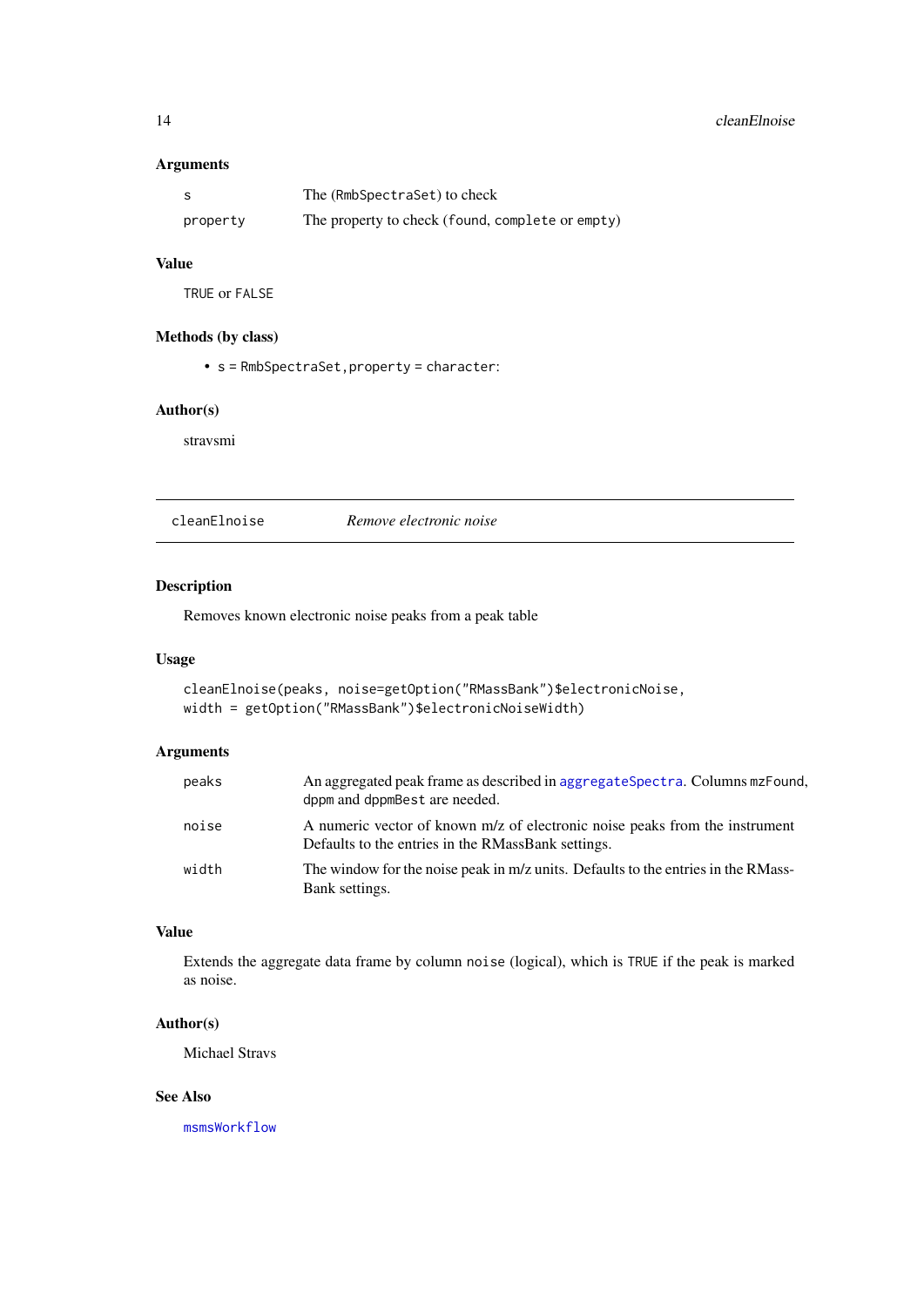#### <span id="page-14-0"></span>combineMultiplicities 15

#### Examples

```
# As used in the workflow:
## Not run:
    w@aggregated <-
cleanElnoise(w@aggregated)
```
## End(Not run)

combineMultiplicities *Combine workspaces for multiplicity filtering*

#### Description

Combines multiple msmsWorkspace items to one workspace which is used for multiplicity filtering.

#### Usage

combineMultiplicities(workspaces)

#### Arguments

workspaces A vector of msmsWorkspace items. The first item is taken as the "authoritative" workspace, i.e. the one which will be used for the record generation. The subsequent workspaces will only be used for multiplicity filtering.

#### Details

This feature is particularily meant to be used in conjunction with the confirmMode option of [msmsWorkflow](#page-60-1): a file can be analyzed with confirmMode =  $\theta$  (default) and subsequently with confirmMode = 1 (take second highest scan). The second analysis should contain "the same" spectra as the first one (but less intense) and can be used to confirm the peaks in the first spectra.

TO DO: Enable the combination of workspaces for combining e.g. multiple energy settings measured separately.

#### Value

A msmsWorkspace object prepared for step 8 processing.

# Author(s)

Stravs MA, Eawag <michael.stravs@eawag.ch>

# See Also

[msmsWorkspace-class](#page-61-1)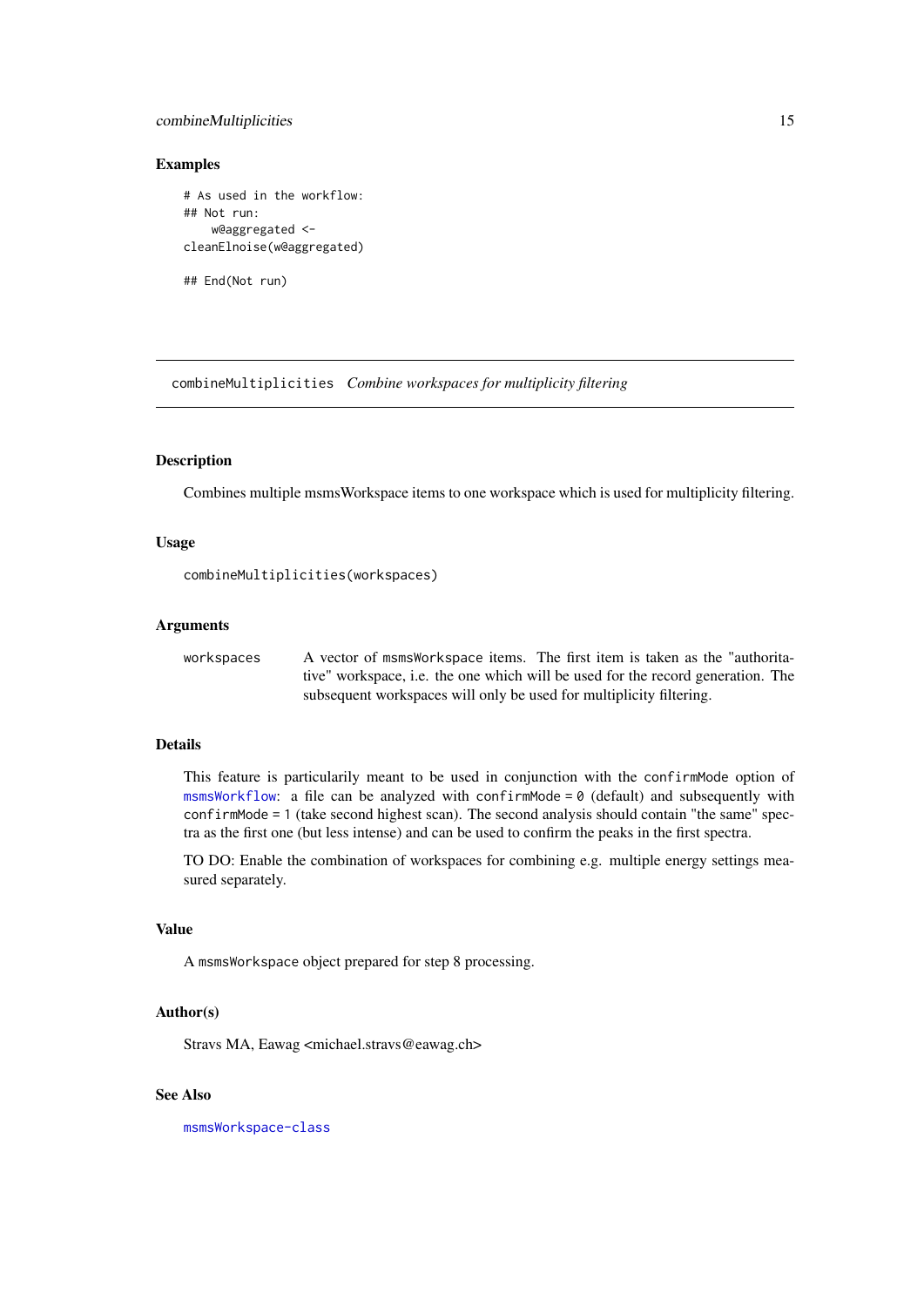# Examples

```
## Not run:
w <- newMsmsWorkspace
w@files <- c("spec1", "spec2")
w1 <- msmsWorkflow(w, steps=c(1:7), mode="pH")
w2 <- msmsWorkflow(w, steps=c(1:7), mode="pH", confirmMode = 1)
wTotal <- combineMultiplicities(c(w1, w2))
 wTotal <- msmsWorkflow(wTotal, steps=8, mode="pH", archivename = "output")
 # continue here with mbWorkflow
## End(Not run)
```
<span id="page-15-1"></span>compileRecord *Compile MassBank records*

#### Description

Takes a spectra block for a compound, as returned from [analyzeMsMs](#page-8-1), and an aggregated cleaned peak table, together with a MassBank information block, as stored in the infolists and loaded via [loadInfolist](#page-50-2)/[readMbdata](#page-36-1) and processes them to a MassBank record

# Usage

```
compileRecord(spec, mbdata, aggregated, additionalPeaks = NULL, retrieval="standard")
```
#### Arguments

| spec            | A RmbSpectraSet for a compound, after analysis (analyzeMsMs). Note that<br>peaks are not read from this object anymore: Peaks come from the aggregated<br>dataframe (and from the global additional Peaks dataframe; cf. add Peaks for<br>usage information.) |  |
|-----------------|---------------------------------------------------------------------------------------------------------------------------------------------------------------------------------------------------------------------------------------------------------------|--|
| mbdata          | The information data block for the record header, as stored in mbdata_relisted<br>after loading an infolist.                                                                                                                                                  |  |
| aggregated      | An aggregated peak data table containing information about refiltered spectra<br>etc.                                                                                                                                                                         |  |
| additionalPeaks |                                                                                                                                                                                                                                                               |  |
|                 | If present, a table with additional peaks to add into the spectra. As loaded with<br>addPeaks.                                                                                                                                                                |  |
| retrieval       | A value that determines whether the files should be handled either as "standard".<br>if the compound is t is complete, "tentative", if at least a formula is present or<br>"unknown" if the only know thing is the m/z                                        |  |

#### Details

compileRecord calls [gatherCompound](#page-38-1) to create blocks of spectrum data, and finally fills in the record title and accession number, renames the "internal ID" comment field and removes dummy fields.

<span id="page-15-0"></span>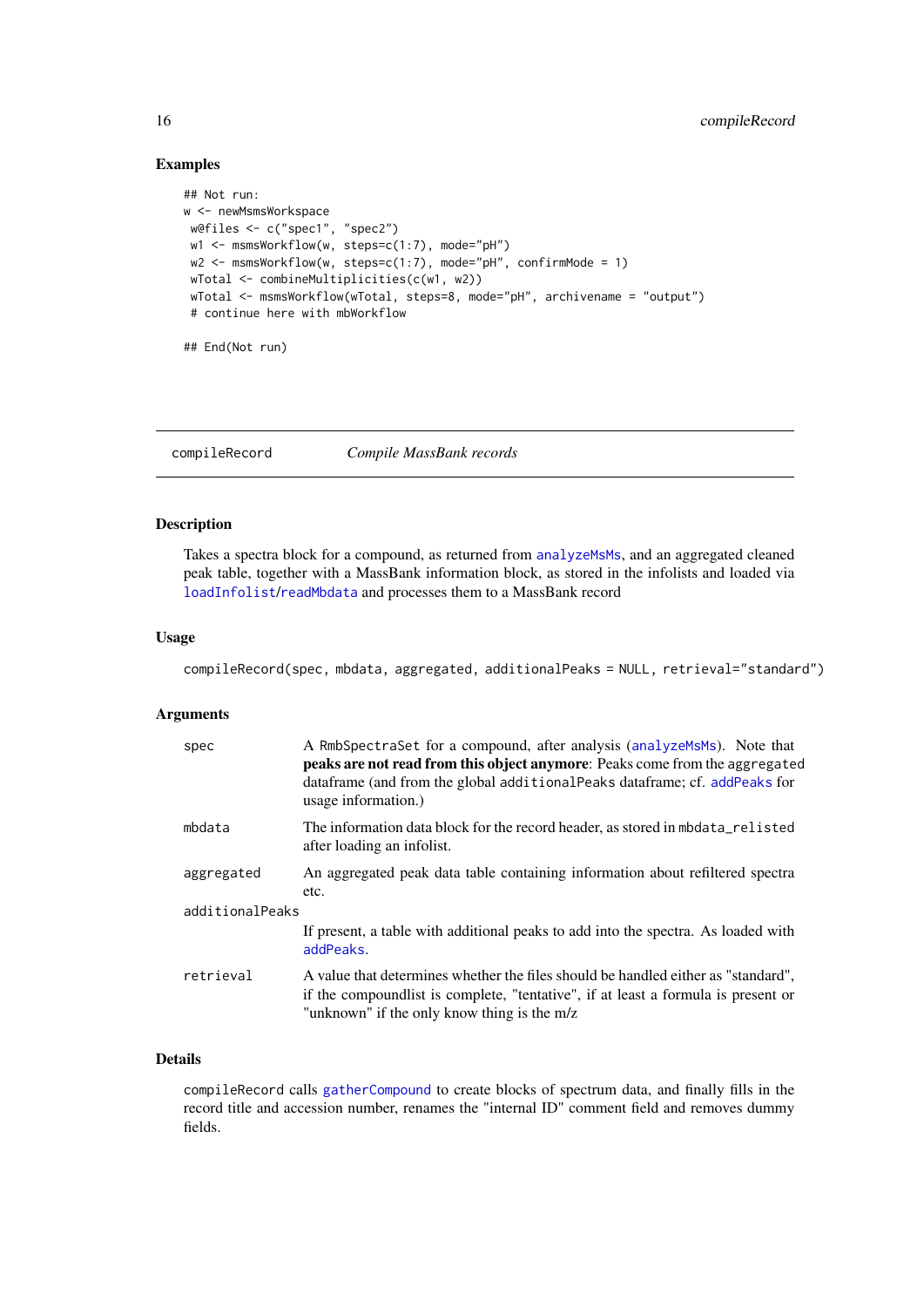#### <span id="page-16-0"></span>createMolfile 17

#### Value

```
Returns a MassBank record in list format: e.g. list("ACCESSION" = "XX123456","RECORD_TITLE"
= "Cubane",...,"CH$LINK" = list("CAS" = "12-345-6","CHEMSPIDER" = 1111,...))
```
#### Author(s)

Michael Stravs

#### References

MassBank record format: [http://www.massbank.jp/manuals/MassBankRecord\\_en.pdf](http://www.massbank.jp/manuals/MassBankRecord_en.pdf)

# See Also

[mbWorkflow](#page-55-1), [addPeaks](#page-4-1), [gatherCompound](#page-38-1), [toMassbank](#page-83-1)

#### Examples

```
#
## Not run: myspec <- w@spectra[[2]]
# after having loaded an infolist:
## Not run: mbdata <- mbdata_relisted[[which(mbdata_archive$id == as.numeric(myspec$id))]]
## Not run: compiled <- compileRecord(myspec, mbdata, w@aggregated)
```
<span id="page-16-1"></span>createMolfile *Create MOL file for a chemical structure*

#### Description

Creates a MOL file (in memory or on disk) for a compound specified by the compound ID or by a SMILES code.

# Usage

```
createMolfile(id_or_smiles, fileName = FALSE)
```
#### Arguments

| id_or_smiles | The compound ID or a SMILES code.                                                      |
|--------------|----------------------------------------------------------------------------------------|
| fileName     | If the filename is set, the file is written directly to disk using the specified file- |
|              | name. Otherwise, it is returned as a text array.                                       |

#### Details

The function invokes OpenBabel (and therefore needs a correctly set OpenBabel path in the RMass-Bank settings), using the SMILES code retrieved with findSmiles or using the SMILES code directly. The current implementation of the workflow uses the latter version, reading the SMILES code directly from the MassBank record itself.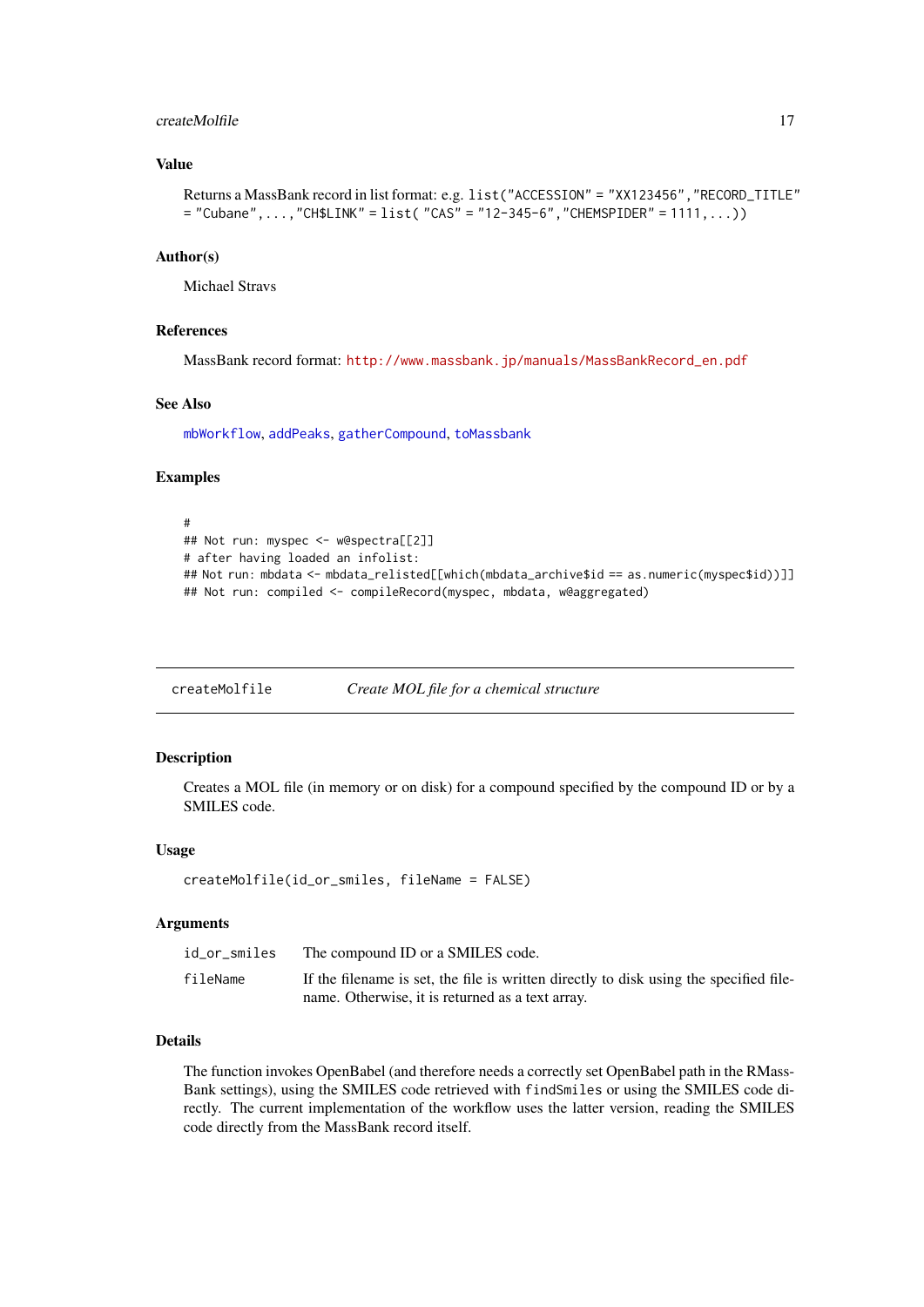# <span id="page-17-0"></span>Value

A character array containing the MOL/SDF format file, ready to be written to disk.

# Author(s)

Michael Stravs

## References

OpenBabel: <http://openbabel.org>

# See Also

[findSmiles](#page-34-1)

# Examples

```
# Benzene:
## Not run:
createMolfile("C1=CC=CC=C1")
## End(Not run)
```
CTS.externalIdSubset *Select a subset of external IDs from a CTS record.*

# Description

Select a subset of external IDs from a CTS record.

# Usage

CTS.externalIdSubset(data, database)

# Arguments

| data     | The complete CTS record as retrieved by getCtsRecord. |
|----------|-------------------------------------------------------|
| database | The database for which keys should be returned.       |

# Value

Returns an array of all external identifiers stored in the record for the given database.

# Author(s)

Michele Stravs, Eawag <stravsmi@eawag.ch>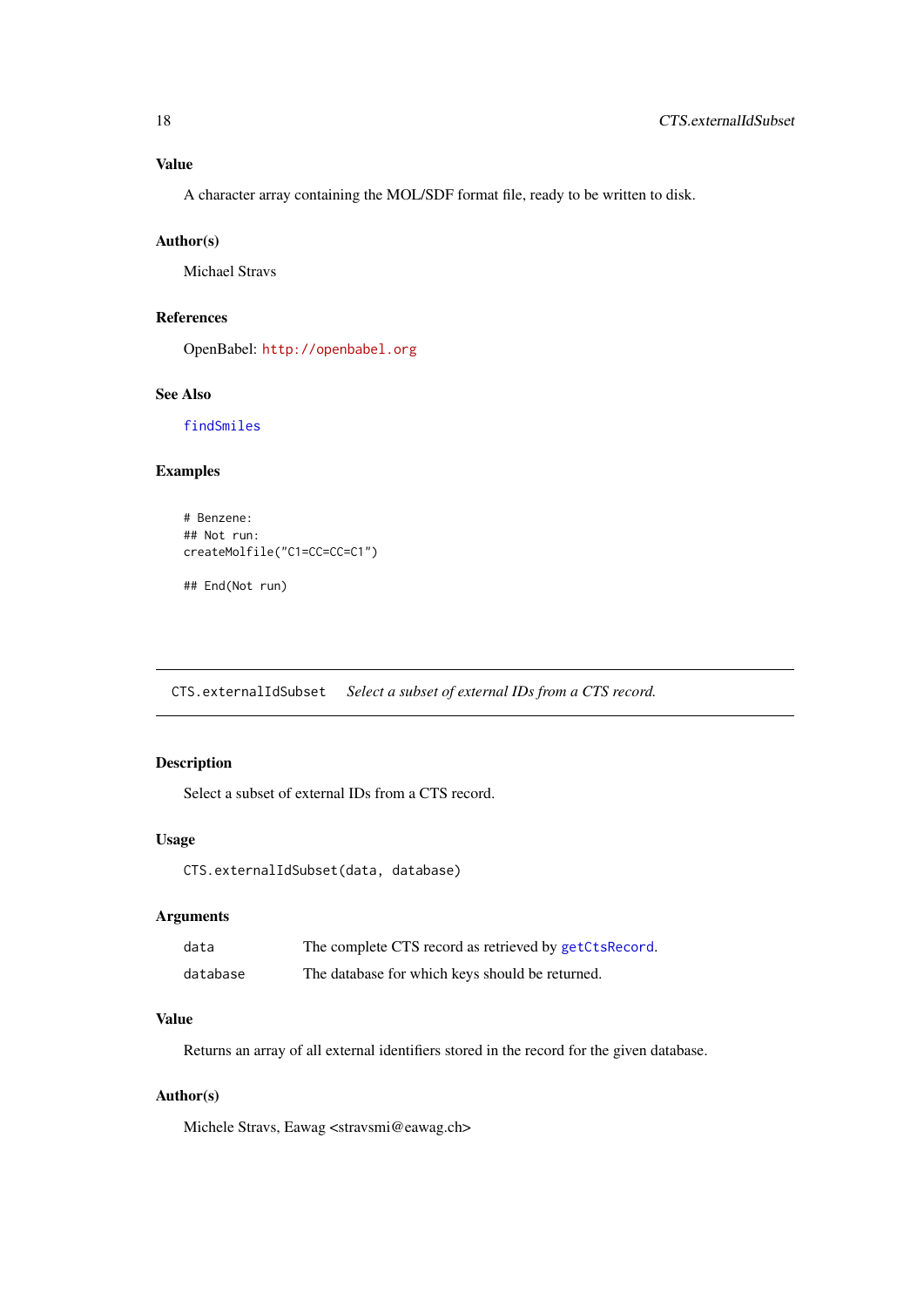#### <span id="page-18-0"></span>CTS.externalIdTypes 19

# Examples

```
## Not run:
# Return all CAS registry numbers stored for benzene.
data <- getCtsRecord("UHOVQNZJYSORNB-UHFFFAOYSA-N")
cas <- CTS.externalIdSubset(data, "CAS")
```
## End(Not run)

CTS.externalIdTypes *Find all available databases for a CTS record*

#### Description

Find all available databases for a CTS record

# Usage

CTS.externalIdTypes(data)

#### Arguments

data The complete CTS record as retrieved by [getCtsRecord](#page-46-1).

#### Value

Returns an array of all database names for which there are external identifiers stored in the record.

#### Author(s)

Michele Stravs, Eawag <stravsmi@eawag.ch>

# Examples

```
## Not run:
# Return all databases for which the benzene entry has
# links in the CTS record.
data <- getCTS("UHOVQNZJYSORNB-UHFFFAOYSA-N")
databases <- CTS.externalIdTypes(data)
```
## End(Not run)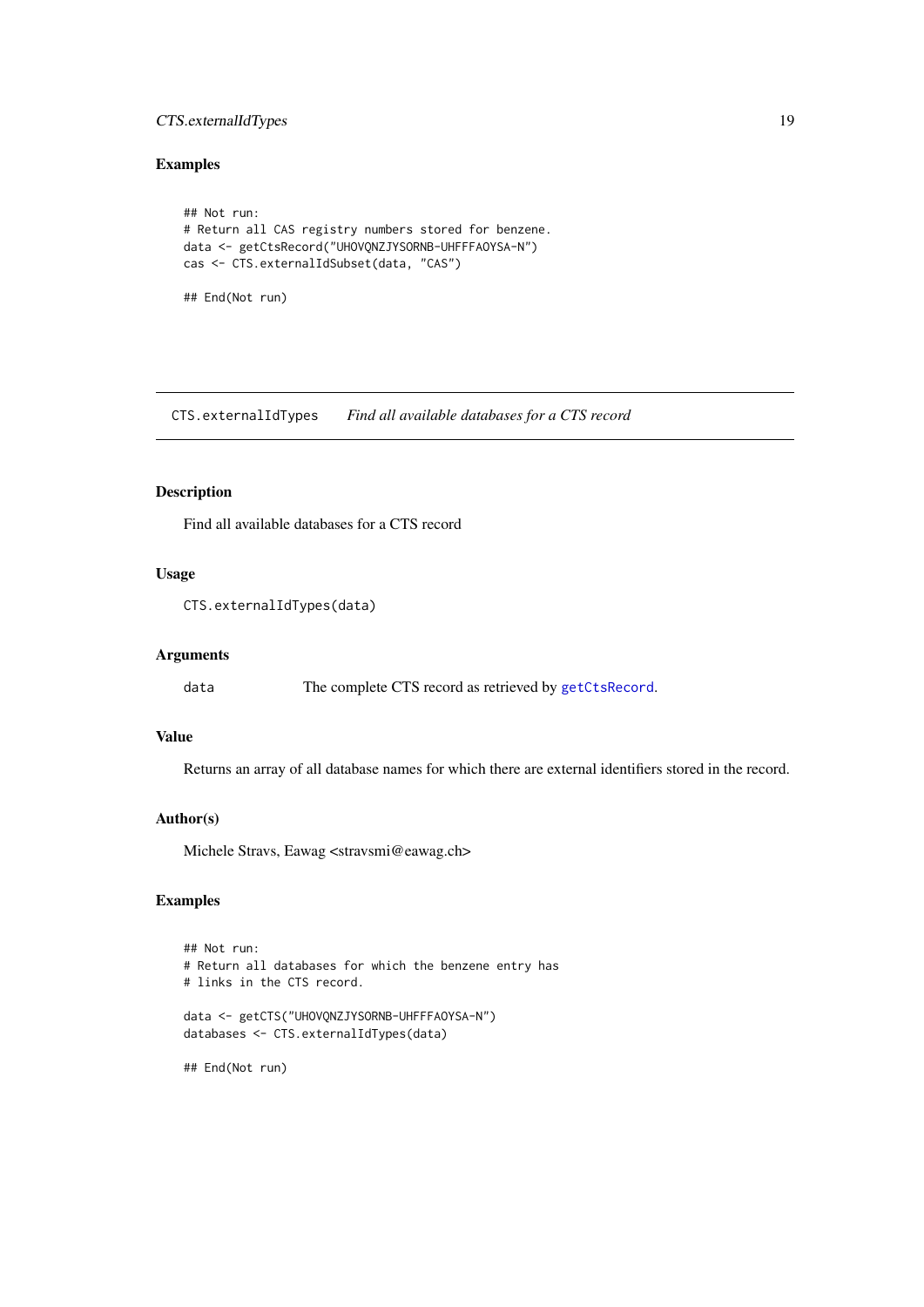# <span id="page-19-0"></span>Description

Calculates the Ring and Double Bond Equivalents for a chemical formula. The highest valence state of each atom is used, such that the returned DBE should never be below 0.

#### Usage

dbe(formula)

# Arguments

| formula | A molecular formula in text or list representation (e.g. "C6H12O6" or list (C=6, H=12, O=6) |  |  |
|---------|---------------------------------------------------------------------------------------------|--|--|
|         |                                                                                             |  |  |

# Value

Returns the DBE for the given formula.

# Author(s)

Michael Stravs

# Examples

# dbe("C6H12O6")

<span id="page-19-1"></span>deprofile *De-profile a high-resolution MS scan in profile mode.*

#### Description

The deprofile functions convert profile-mode high-resolution input data to "centroid"-mode data amenable to i.e. centWave. This is done using full-width, half-height algorithm, spline algorithm or local maximum method.

```
deprofile.scan(scan, noise = NA, method = "deprofile.fwhm",
colnames = TRUE, ...)deprofile(df, noise, method, ...)
deprofile.fwhm(df, noise = NA, cut = 0.5)
deprofile.localMax(df, noise = NA)
deprofile.spline(df, noise=NA, minPts = 5, step = 0.00001)
```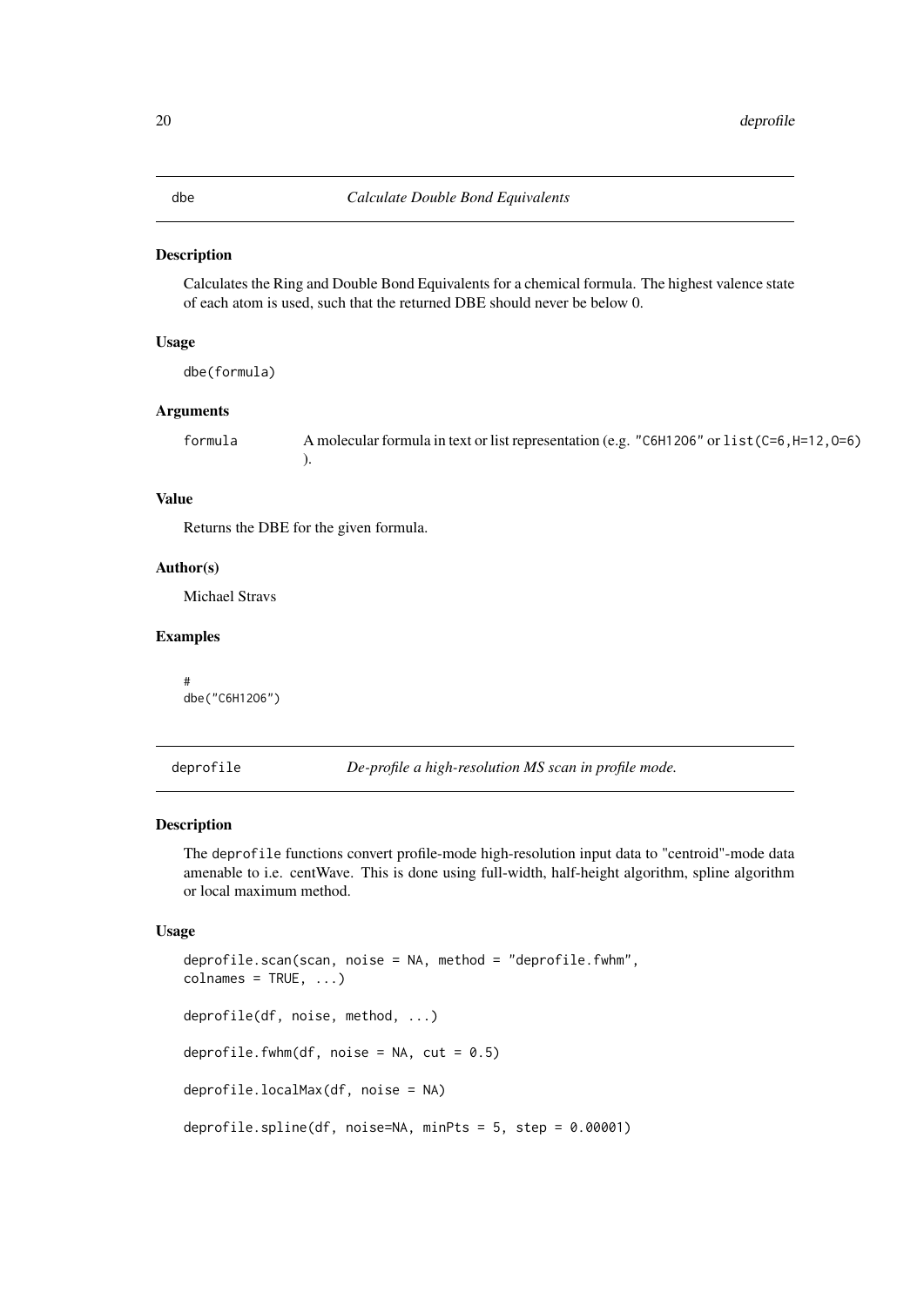#### deprofile 21

#### Arguments

| df       | A dataframe with at least the columns mz and int to perform deprofiling on.                                                                                                                                                                                                                                                                                    |
|----------|----------------------------------------------------------------------------------------------------------------------------------------------------------------------------------------------------------------------------------------------------------------------------------------------------------------------------------------------------------------|
| noise    | The noise cutoff. A peak is not included if the maximum stick intensity of the<br>peak is below the noise cutoff.                                                                                                                                                                                                                                              |
| method   | "deprofile.fwhm" for full-width half-maximum or "deprofile.localMax" for local<br>maximum.                                                                                                                                                                                                                                                                     |
| $\cdots$ | Arguments to the workhorse functions deprofile. fwhm etc.                                                                                                                                                                                                                                                                                                      |
| scan     | A matrix with 2 columns for m/z and intensity; from profile-mode high-resolution<br>data. Corresponds to the spectra obtained with xcms::getScan or mzR::peaks.                                                                                                                                                                                                |
| colnames | For deprofile.scan: return matrix with column names (xcms-style, TRUE, default)<br>or plain (mzR-style, FALSE).                                                                                                                                                                                                                                                |
| cut      | A parameter for deprofile. fwhm indicating where the peak flanks should be<br>taken. Standard is 0.5 (as the algorithm name says, at half maximum.) Setting<br>$cut = 0.75$ would instead determine the peak width at $3/4$ maximum, which<br>might give a better accuracy for merged peaks, but could be less accurate if too<br>few data points are present. |
| minPts   | The minimal points count in a peak to build a spline; for peaks with less points<br>the local maximum will be used instead. Note: The minimum value is 4!                                                                                                                                                                                                      |
| step     | The interpolation step for the calculated spline, which limits the maximum pre-<br>cision which can be achieved.                                                                                                                                                                                                                                               |

#### Details

The deprofile. fwhm method is basically an R-semantic version of the "Exact Mass" m/z deprofiler from MZmine. It takes the center between the m/z values at half-maximum intensity for the exact peak mass. The logic is stolen verbatim from the Java MZmine algorithm, but it has been rewritten to use the fast R vector operations instead of loops wherever possible. It's slower than the Java implementation, but still decently fast IMO. Using matrices instead of the data frame would be more memory-efficient and also faster, probably.

The deprofile.localMax method uses local maxima and is probably the same used by e.g. Xcalibur. For well-formed peaks, "deprofile.fwhm" gives more accurate mass results; for some applications, deprofile.localMax might be better (e.g. for fine isotopic structure peaks which are not separated by a valley and also not at half maximum.) For MS2 peaks, which have no isotopes, deprofile. fwhm is probably the better choice generally.

deprofile. spline calculates the mass using a cubic spline, as the HiRes peak detection in OpenMS does.

The word "centroid" is used for convenience to denote not-profile-mode data. The data points are NOT mathematical centroids; we would like to have a better word for it.

The noise parameter was only included for completeness, I personally don't use it.

deprofile.fwhm and deprofile.localMax are the workhorses; deprofile.scan takes a 2-column scan as input. deprofile dispatches the call to the appropriate worker method.

#### Value

deprofile.scan: a matrix with 2 columns for m/z and intensity

#### Note

Known limitations: If the absolute leftmost stick or the absolute rightmost stick in a scan are maxima, they will be discarded! However, I don't think this will ever present a practical problem.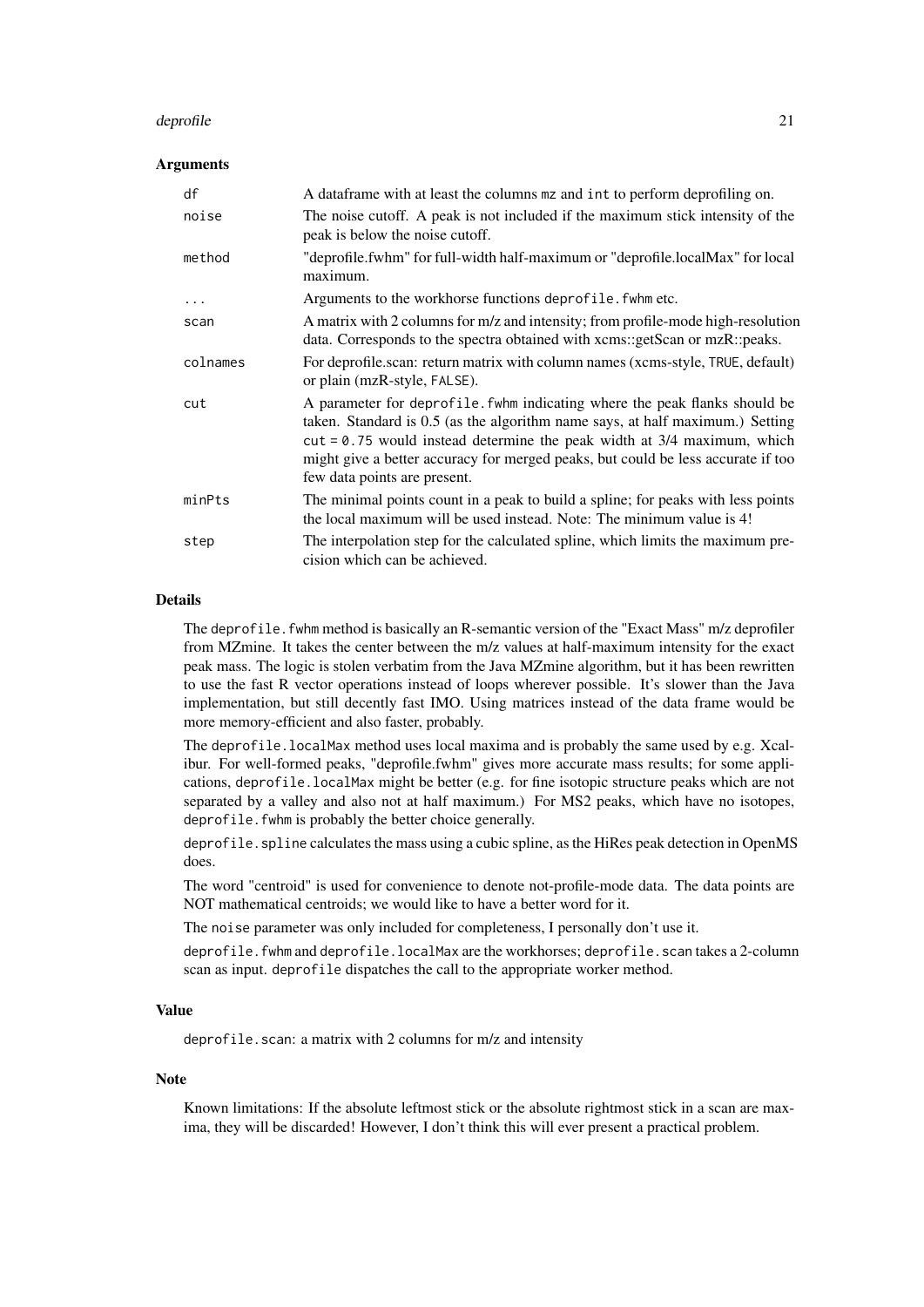# Author(s)

Michael Stravs, Eawag <michael.stravs@eawag.ch>

#### References

mzMine source code [http://sourceforge.net/svn/?group\\_id=139835](http://sourceforge.net/svn/?group_id=139835)

# Examples

```
## Not run:
mzrFile <- openMSfile("myfile.mzML")
acqNo <- xraw@acquisitionNum[[50]]
scan.mzML.profile <- mzR::peaks(mzrFile, acqNo)
scan.mzML <- deprofile.scan(scan.mzML.profile)
close(mzrFile)
```
## End(Not run)

exportMassbank *Export internally stored MassBank data to files*

#### Description

Exports MassBank recfile data arrays and corresponding molfiles to physical files on hard disk, for one compound.

#### Usage

exportMassbank(compiled, files, molfile)

#### Arguments

| compiled | Is ONE "compiled" entry, i.e. ONE compound with e.g. 14 spectra, as returned<br>from compileRecord.                                |
|----------|------------------------------------------------------------------------------------------------------------------------------------|
| files    | A n-membered array (usually a return value from lapply (to Massbank)), i.e.<br>contains n plain-text arrays with MassBank records. |
| molfile  | A molfile from createMolfile                                                                                                       |

# Details

The data from compiled is still used here, because it contains the "visible" accession number. In the plain-text format contained in files, the accession number is not "accessible" anymore since it's in the file.

# Value

No return value.

<span id="page-21-0"></span>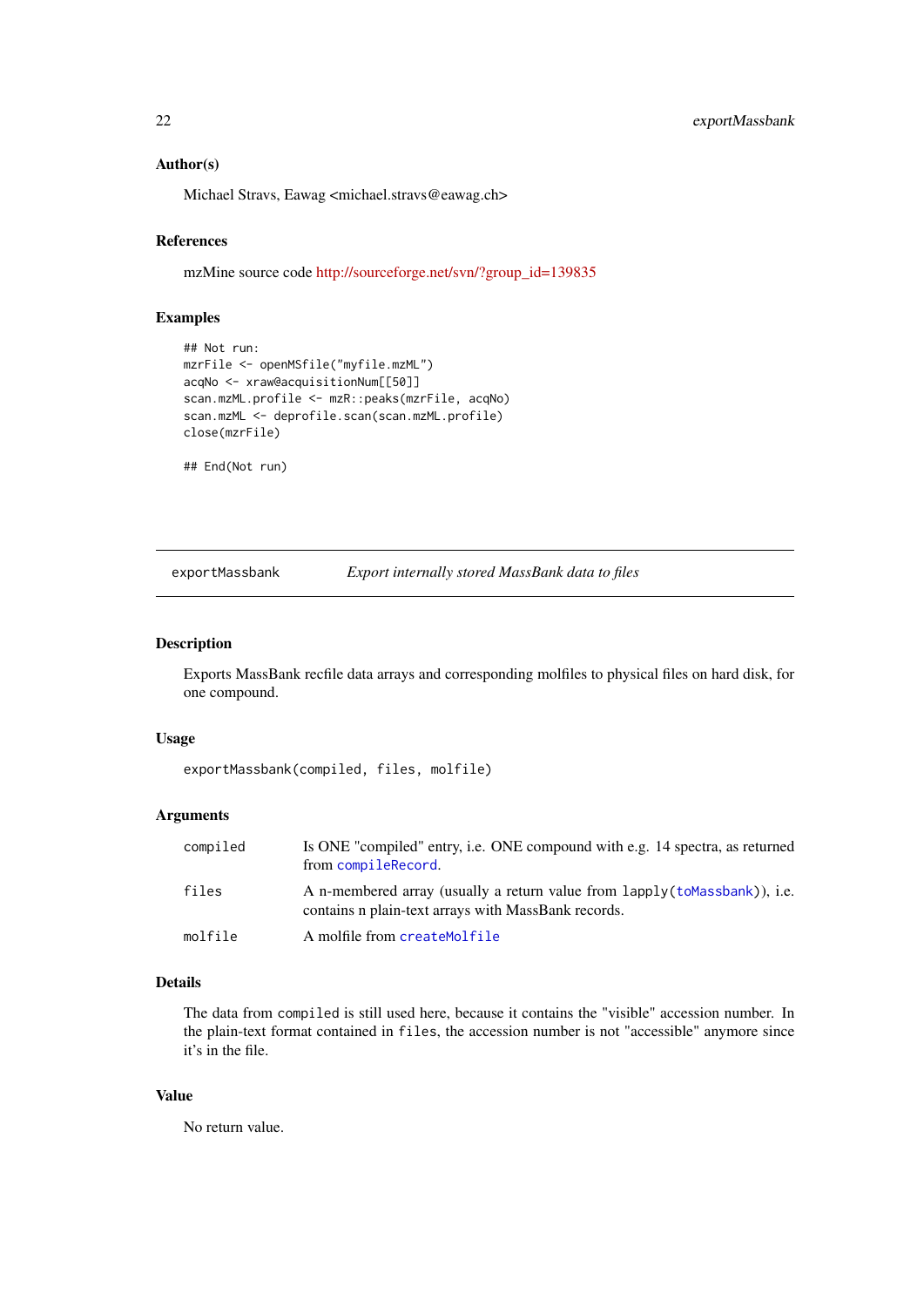#### <span id="page-22-0"></span>filterLowaccResults 23

#### Note

An improvement would be to write the accession numbers into names(compiled) and later into names(files) so compiled wouldn't be needed here anymore. (The compound ID would have to go into names(molfile), since it is also retrieved from compiled.)

#### Author(s)

Michael Stravs

# References

MassBank record format: [http://www.massbank.jp/manuals/MassBankRecord\\_en.pdf](http://www.massbank.jp/manuals/MassBankRecord_en.pdf)

#### See Also

[createMolfile](#page-16-1), [compileRecord](#page-15-1), [toMassbank](#page-83-1), [mbWorkflow](#page-55-1)

#### Examples

```
## Not run:
compiled <- compileRecord(record, mbdata, refilteredRcSpecs)
mbfiles <- toMassbank(compiled)
molfile <- createMolfile(compiled[[1]][["CH$SMILES"]])
exportMassbank(compiled, mbfiles, molfile)
```
## End(Not run)

<span id="page-22-1"></span>filterLowaccResults *Filter peaks with low accuracy*

# Description

Filters a peak table (with annotated formulas) for accuracy. Low-accuracy peaks are removed.

#### Usage

filterLowaccResults(peaks, mode="fine", filterSettings = getOption("RMassBank")\$filterSettings)

#### Arguments

| peaks | A data frame with at least the columns mzFound and dppm.                              |
|-------|---------------------------------------------------------------------------------------|
| mode  | coarse or fine, see below.                                                            |
|       | filter Settings Settings for filtering. For details, see documentation of analyzeMsMs |

#### Details

In the coarse mode, mass tolerance is set to 10 ppm (above m/z 120) and 15 ppm (below m/z 120). This is useful for formula assignment before recalibration, where a wide window is desirable to accomodate the high mass deviations at low m/z values, so we get a nice recalibration curve.

In the fine run, the mass tolerance is set to 5 ppm over the whole mass range. This should be applied after recalibration.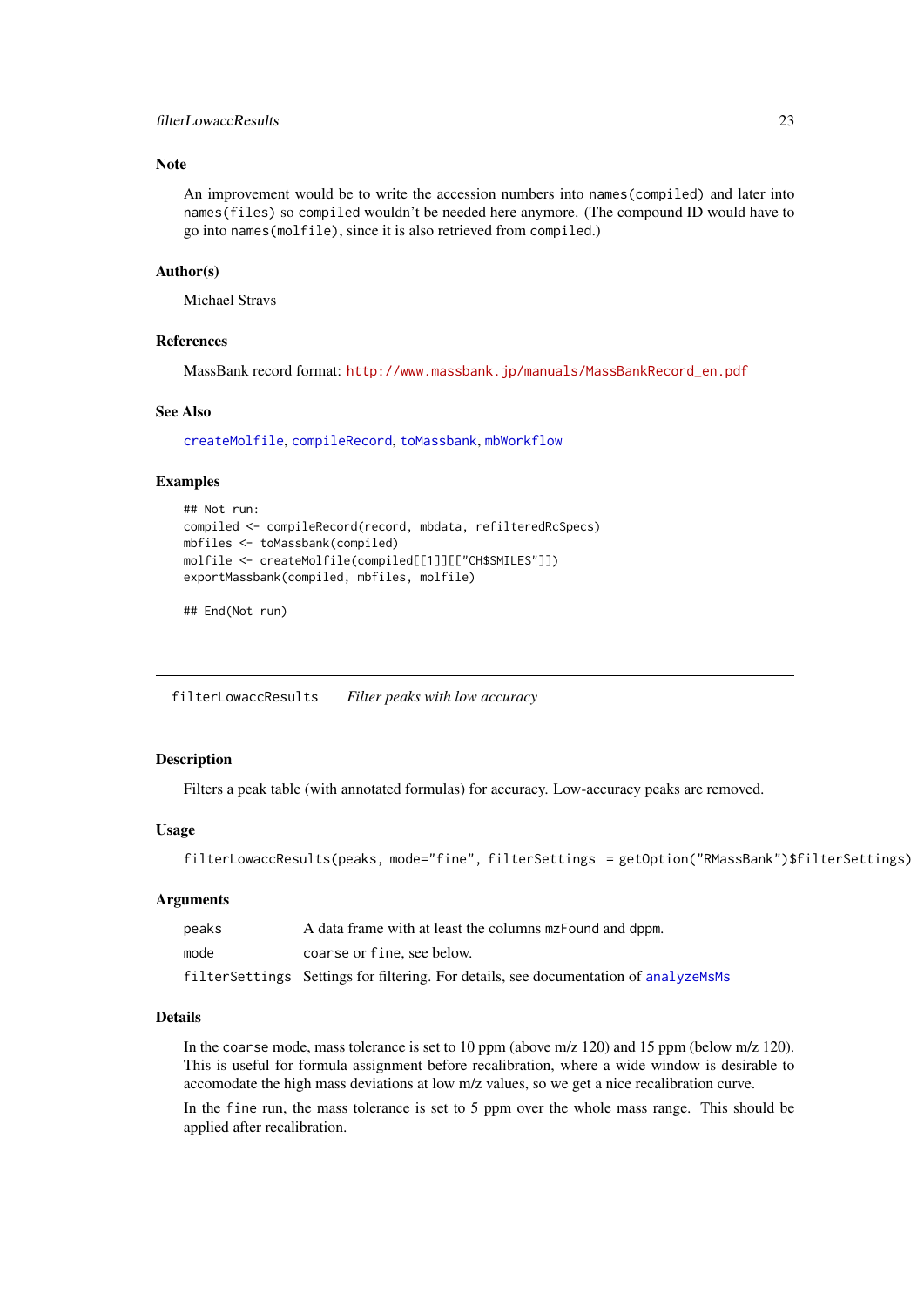#### Value

A list(TRUE = goodPeakDataframe,FALSE = badPeakDataframe) is returned: A data frame with all peaks which are "good" is in return[["TRUE"]].

#### Author(s)

Michael Stravs

# See Also

[analyzeMsMs](#page-8-1), [filterPeakSatellites](#page-24-1)

#### Examples

```
# from analyzeMsMs:
## Not run: childPeaksFilt <- filterLowaccResults(childPeaksInt, filterMode)
```
filterMultiplicity *filterMultiplicity*

#### Description

Multiplicity filtering: Removes peaks which occur only once in a n-spectra set.

# Usage

```
filterMultiplicity(w, archivename=NA, mode="pH", recalcBest = TRUE,
multiplicityFilter = getOption("RMassBank")$multiplicityFilter)
```
#### Arguments

| W                  | Workspace containing the data to be processed (aggregate table and RmbSpectraSet<br>objects)                                                                                                                                                                                                                                     |  |
|--------------------|----------------------------------------------------------------------------------------------------------------------------------------------------------------------------------------------------------------------------------------------------------------------------------------------------------------------------------|--|
| archivename        | The archive name, used for generation of archivename_Failpeaks.csv                                                                                                                                                                                                                                                               |  |
| mode               | Mode of ion analysis                                                                                                                                                                                                                                                                                                             |  |
| recalcBest         | Boolean, whether to recalculate the formula multiplicity after the first multiplic-<br>ity filtering step. Sometimes, setting this to FALSE can be a solution if you have<br>many compounds with e.g. fluorine atoms, which often have multiple assigned<br>formulas per peak and might occasionally lose peaks because of that. |  |
| multiplicityFilter |                                                                                                                                                                                                                                                                                                                                  |  |
|                    | Threshold for the multiplicity filter. If set to 1, no filtering will apply (minimum                                                                                                                                                                                                                                             |  |
|                    | 1 occurrence of peak). 2 equals minimum 2 occurrences etc.                                                                                                                                                                                                                                                                       |  |

#### Details

This function executes multiplicity filtering for a set of spectra using the workhorse function [filterPeaksMultiplicity](#page-25-1) (see details there) and retrieves problematic filtered peaks (peaks which are of high intensity but were discarded, because either no formula was assigned or it was not present at least 2x), using the workhorse function [problematicPeaks](#page-69-1). The results are returned in a format ready for further processing with [mbWorkflow](#page-55-1).

<span id="page-23-0"></span>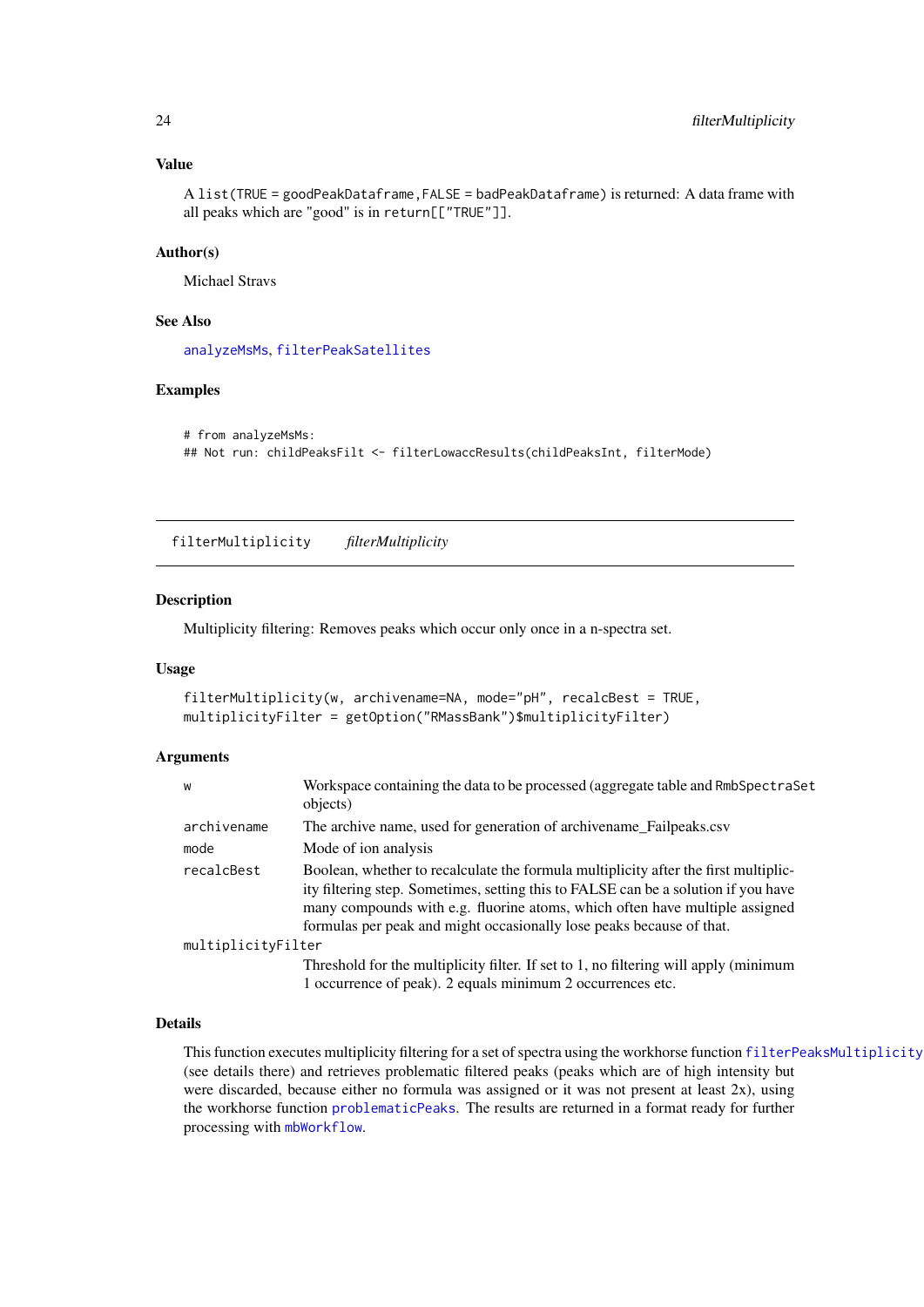#### <span id="page-24-0"></span>filterPeakSatellites 25

# Value

A list object with values:

| peaks0K                 | Peaks with >1-fold formula multiplicity from the "normal" peak analysis.                                                                                  |  |
|-------------------------|-----------------------------------------------------------------------------------------------------------------------------------------------------------|--|
| peaksReanOK             | Peaks with >1-fold formula multiplicity from peak reanalysis.                                                                                             |  |
| peaksFiltered           | All peaks with annotated formula multiplicity from first analysis.                                                                                        |  |
| peaksFilteredReanalysis |                                                                                                                                                           |  |
|                         | All peaks with annotated formula multiplicity from peak reanalysis.                                                                                       |  |
| peaksProblematic        |                                                                                                                                                           |  |
|                         | Peaks with high intensity which do not match inclusion criteria -> possible false<br>negatives. The list will be exported into archivename_failpeaks.csv. |  |

# Author(s)

Michael Stravs

# See Also

[filterPeaksMultiplicity](#page-25-1),[problematicPeaks](#page-69-1)

# Examples

```
## Not run:
   refilteredRcSpecs <- filterMultiplicity(
w, "myarchive", "pH")
## End(Not run)
```
<span id="page-24-1"></span>filterPeakSatellites *Filter satellite peaks*

# Description

Filters satellite peaks in FT spectra which arise from FT artifacts and from conversion to stick mode. A very simple rule is used which holds mostly true for MSMS spectra (and shouldn't be applied to MS1 spectra which contain isotope structures...)

#### Usage

```
filterPeakSatellites(peaks, filterSettings = getOption("RMassBank")$filterSettings)
```
# Arguments

| peaks | A peak data frame with at least the columns $mz$ , int. Note that $mz$ is used even<br>for the recalibrated spectra, <i>i.e.</i> the desatellited spectrum is identical for both |
|-------|----------------------------------------------------------------------------------------------------------------------------------------------------------------------------------|
|       | the unrecalibrated and the recalibrated spectra.<br>filter Settings The settings used for filtering. Refer to analyzeMsMs documentation for filter<br>settings.                  |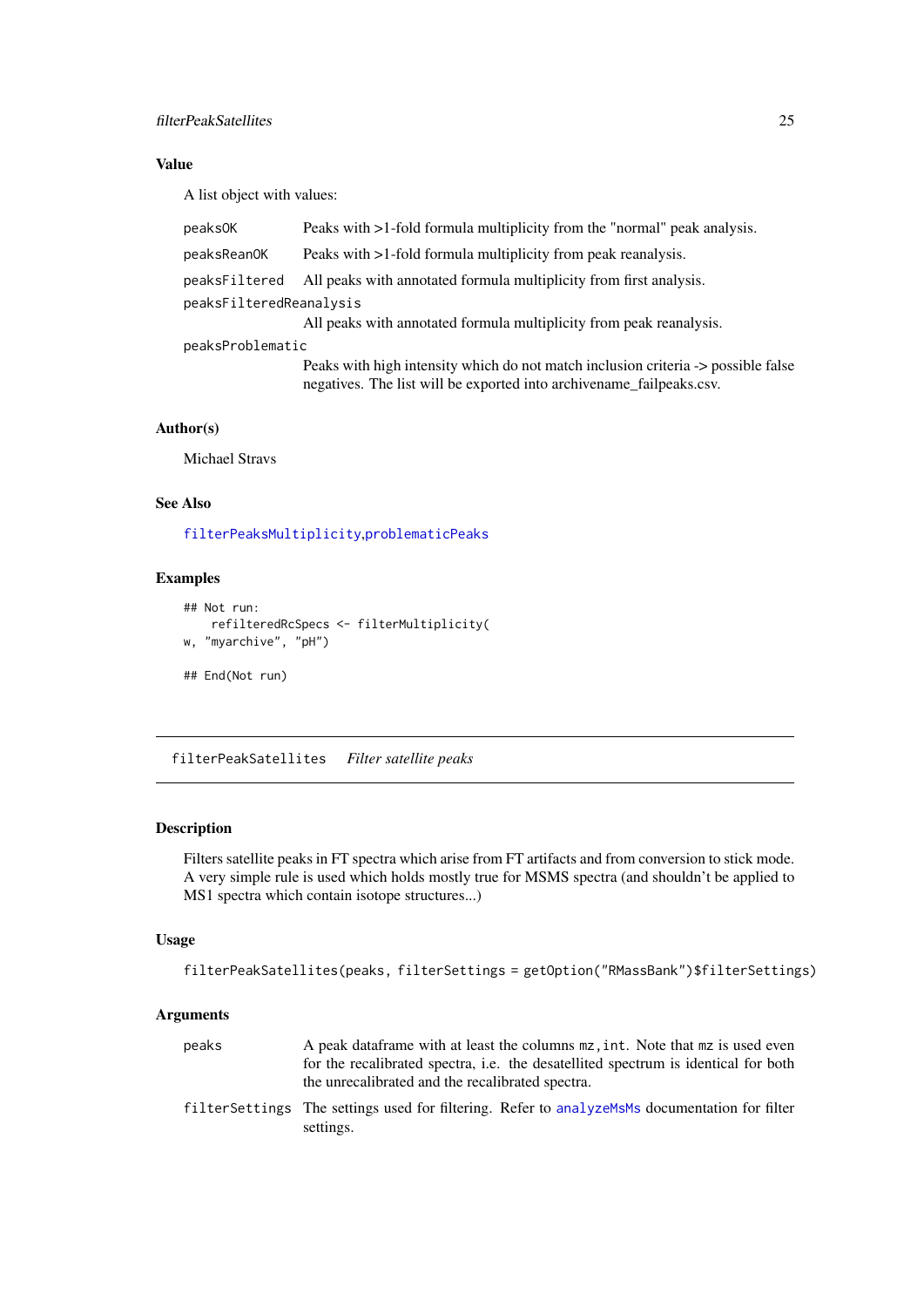#### Details

The function cuts off all peaks within 0.5 m/z from every peak, in decreasing intensity order, which are below 5 intensity. E.g. for peaks  $m/z=100$ ,  $int=100$ ;  $m/z=100.2$ ,  $int=2$ ,  $m/z=100.3$ ,  $int=6$ , m/z 150, int=10: The most intense peak  $(m/z=100)$  is selected, all neighborhood peaks below 5 peak) and the next less intense peak is selected. Here this is the m/z=150 peak. All low-intensity neighborhood peaks are removed (nothing). The next less intense peak is selected (m/z=100.3) and again neighborhood peaks are cut away (nothing to cut here. Note that the  $m/z = 100.2$  peak was alredy removed.)

#### Value

Returns the peak table with satellite peaks removed.

# Note

This is a very crude rule, but works remarkably well for our spectra.

#### Author(s)

Michael Stravs

# See Also

[analyzeMsMs](#page-8-1), [filterLowaccResults](#page-22-1)

#### Examples

```
# From the workflow:
## Not run:
   # Filter out satellite peaks:
   shot <- filterPeakSatellites(shot)
   shot_satellite_n <- setdiff(row.names(shot_full), row.names(shot))
   shot_satellite <- shot_full[shot_satellite_n,]
   # shot_satellite contains the peaks which were eliminated as satellites.
```
## End(Not run)

<span id="page-25-1"></span>filterPeaksMultiplicity

*Multiplicity filtering: Removes peaks which occur only once in a nspectra set.*

#### Description

For every compound, every peak (with annotated formula) is compared across all spectra. Peaks whose formula occurs only once for all collision energies / spectra types, are discarded. This eliminates "stochastic formula hits" of pure electronic noise peaks efficiently from the spectra. Note that in the author's experimental setup two spectra were recorded at every collision energy, and therefore every peak-formula should appear at least twice if it is real, even if it is by chance a fragment which appears on only one collision energy setting. The function was not tested in a different setup. Therefore, use with a bit of caution.

<span id="page-25-0"></span>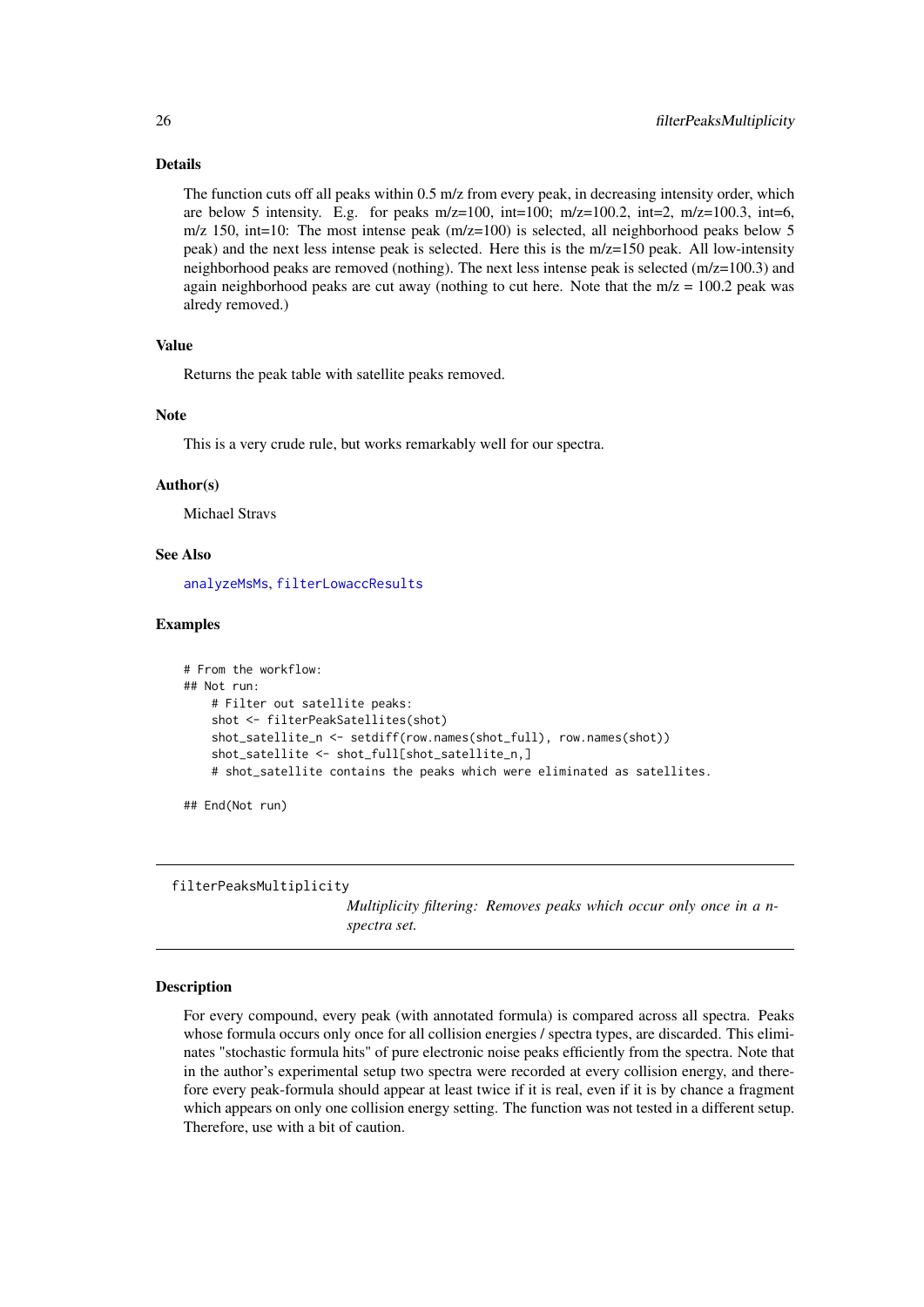#### <span id="page-26-0"></span>findEIC 27

# Usage

```
filterPeaksMultiplicity(peaks, formulacol, recalcBest = TRUE)
```
# Arguments

| peaks      | An aggregate peak data frame containing all peaks to be analyzed; with at least<br>the columns cpdID, scan, mzFound and one column for the formula specified<br>with the formulacol parameter.                                                                                                                                                                                                                         |
|------------|------------------------------------------------------------------------------------------------------------------------------------------------------------------------------------------------------------------------------------------------------------------------------------------------------------------------------------------------------------------------------------------------------------------------|
| formulacol | Which column the assigned formula is stored in. (Needed to separately process<br>"formula" and "reanalyzed.formula" multiplicites.)                                                                                                                                                                                                                                                                                    |
| recalcBest | Whether the best formula for each peak should be re-determined. This is neces-<br>sary for results from the ordinary analyzements analysis which allows multiple<br>potential formulas per peak - the old best match could potentially have been<br>dropped because of multiplicity filtering. For results from reanalyzeFailpeak<br>this is not necessary, since only one potential formula is assigned in this case. |

#### Value

The peak table is returned, enriched with columns:

• formulaMultiplicityThe # of occurrences of this formula in the spectra of its compounds.

#### Author(s)

Michael Stravs, EAWAG <michael.stravs@eawag.ch>

#### Examples

```
## Not run:
peaksFiltered <- filterPeaksMultiplicity(peaksMatched(w),
"formula", TRUE)
peaksOK <- subset(peaksFiltered, formulaMultiplicity > 1)
## End(Not run)
```

```
findEIC Extract EICs
```
# Description

Extract EICs from raw data for a determined mass window.

```
findEIC(msRaw, mz, limit = NULL, rtLimit = NA, headerCache = NULL,
  floatingRecalibration = NULL, peaksCache = NULL)
```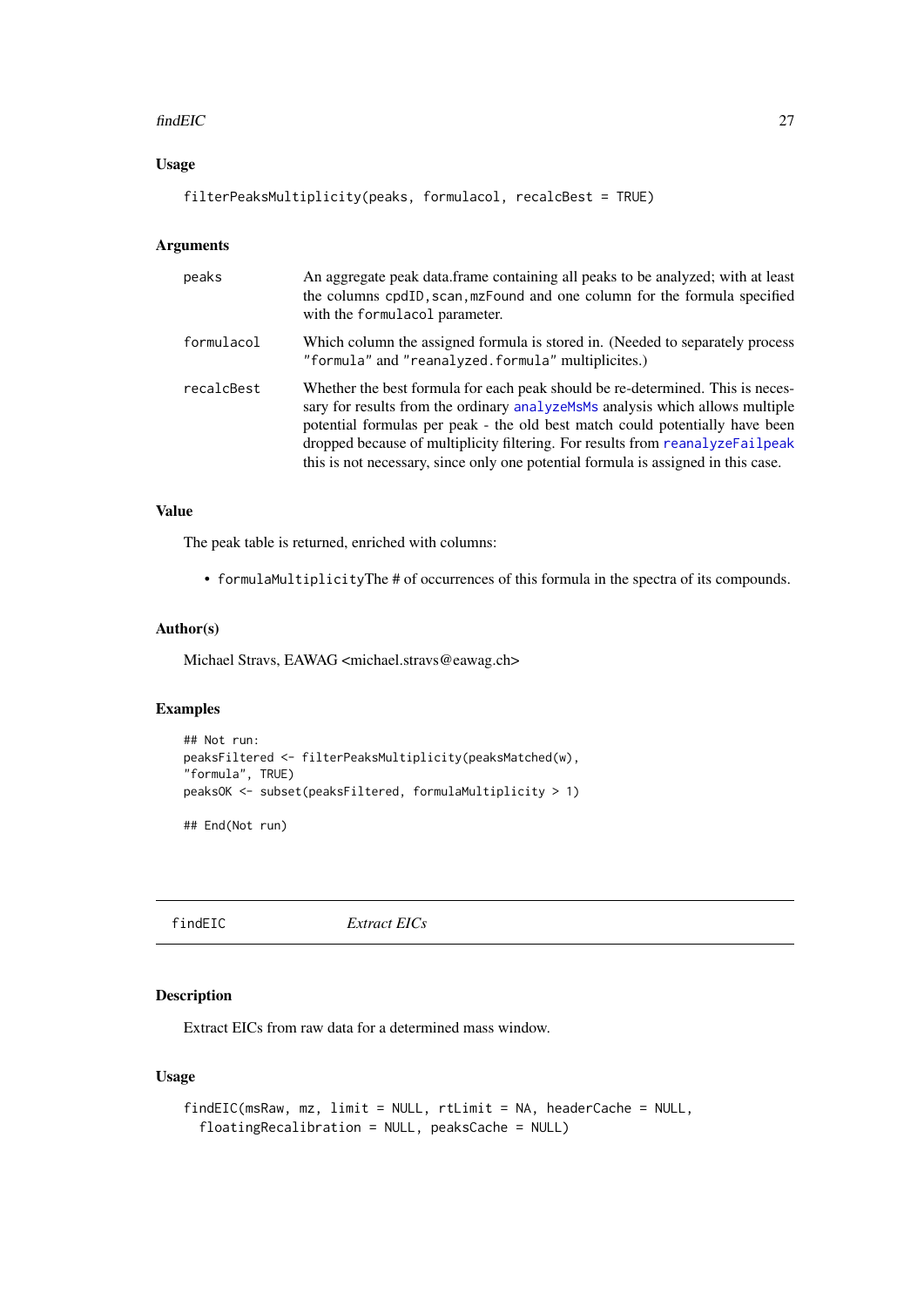# <span id="page-27-0"></span>Arguments

| msRaw                 | The mzR file handle                                                                                                                                                                                                                      |
|-----------------------|------------------------------------------------------------------------------------------------------------------------------------------------------------------------------------------------------------------------------------------|
| m <sub>Z</sub>        | The mass or mass range to extract the EIC for: either a single mass (with the<br>range specified by limit below) or a mass range in the form of c(min, max).                                                                             |
| limit                 | If a single mass was given for $mz$ : the mass window to extract. A limit of $0.001$<br>means that the EIC will be returned for $[mz -0.001, mz + 0.001]$ .                                                                              |
| rtLimit               | If given, the retention time limits in form $c(\tau t \min, \tau t \max)$ in seconds.                                                                                                                                                    |
| headerCache           | If present, the complete mzR:: header (msRaw). Passing this value is useful if<br>spectra for multiple compounds should be extracted from the same mzML file,<br>since it avoids getting the data freshly from msRaw for every compound. |
| floatingRecalibration | A fitting function that predict () s a mass shift based on the retention time.<br>Can be used if a lockmass calibration is known (however you have to build the<br>calibration yourself.)                                                |
| peaksCache            | If present, the complete output of $mzR$ : : peaks ( $msRaw$ ). This speeds up the<br>lookup if multiple compounds should be searched in the same file.                                                                                  |

# Value

A [rt, intensity, scan] matrix (scan being the scan number.)

# Author(s)

Michael A. Stravs, Eawag <michael.stravs@eawag.ch>

# See Also

findMsMsHR

<span id="page-27-1"></span>findMass *Calculate exact mass*

# Description

Retrieves the exact mass of the uncharged molecule. It works directly from the SMILES and therefore is used in the MassBank workflow ([mbWorkflow](#page-55-1)) - there, all properties are calculated from the SMILES code retrieved from the database. (Alternatively, takes also the compound ID as parameter and looks it up.) Calculation relies on Rcdk.

```
findMass(cpdID_or_smiles, retrieval = "standard", mode = "pH")
```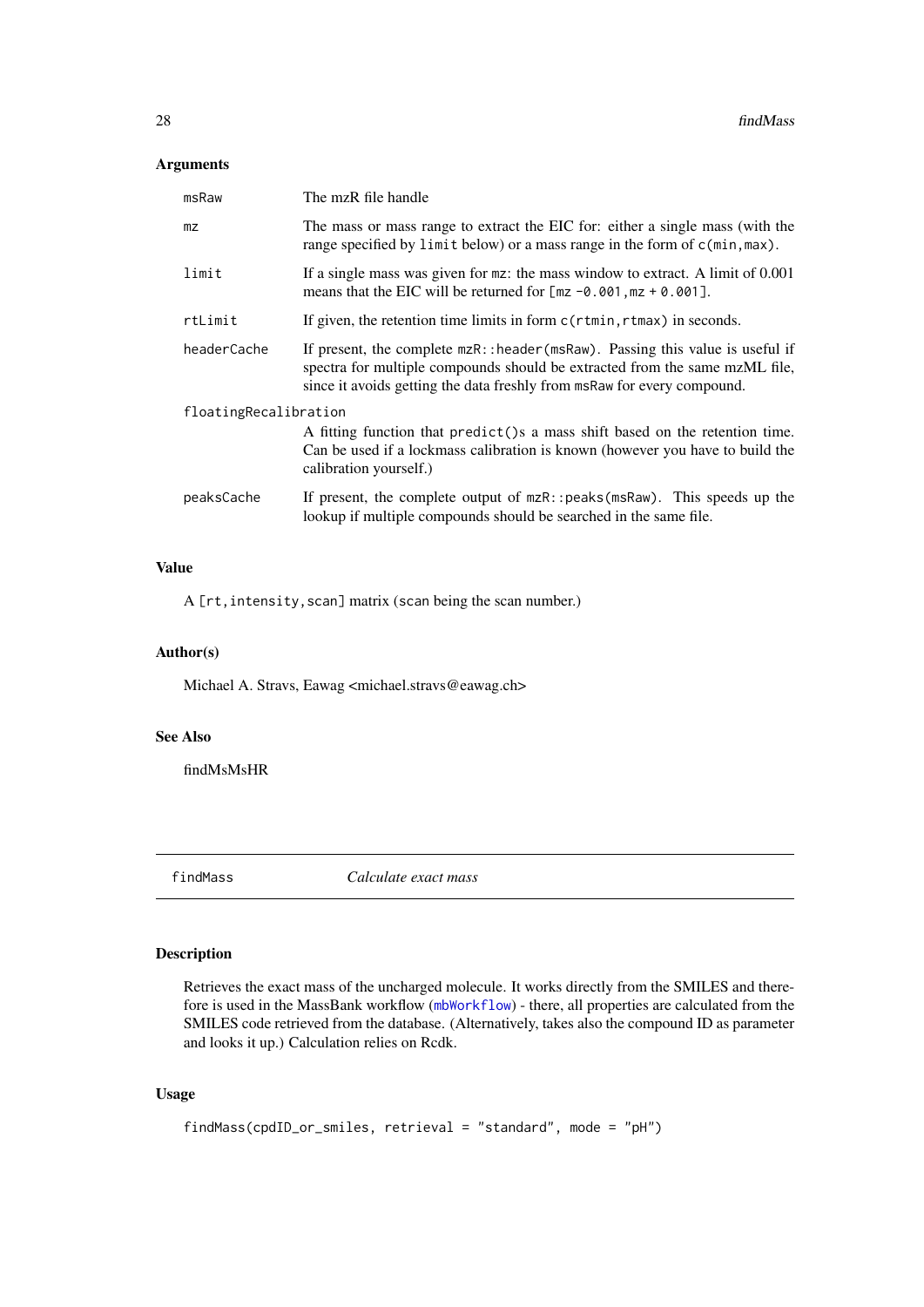#### <span id="page-28-0"></span>findMsMsHR 29

#### Arguments

| cpdID_or_smiles |                                                                                                                                                                                                                     |
|-----------------|---------------------------------------------------------------------------------------------------------------------------------------------------------------------------------------------------------------------|
|                 | SMILES code or compound ID of the molecule. (Numerics are treated as com-<br>pound ID).                                                                                                                             |
| retrieval       | A value that determines whether the files should be handled either as "standard",<br>if the compound is t complete, "tentative", if at least a formula is present or<br>"unknown" if the only know thing is the m/z |
| mode            | "pH", "pNa", "pM", "pNH4", "mH", "mM", "mFA" for different ions ([M+H]+, [M+Na]+,<br>$[M]+$ , $[M+NH4]+$ , $[M-H]$ -, $[M]$ -, $[M+FA]$ -). Only needed for retrieval="unknown"                                     |

# Value

Returns the exact mass of the uncharged molecule.

#### Author(s)

Michael Stravs

# See Also

[findMz](#page-34-2)

# Examples

##

findMass("OC[C@H]1OC(O)[C@H](O)[C@@H](O)[C@@H]1O")

#### <span id="page-28-1"></span>findMsMsHR *Extract MS/MS spectra for specified precursor*

# Description

Extracts MS/MS spectra from LC-MS raw data for a specified precursor, specified either via the RMassBank compound list (see [loadList](#page-51-1)) or via a mass.

```
findMsMsHR(fileName = NULL, msRaw = NULL, cpdID, mode = "pH",
 confirmMode = 0, useRtLimit = TRUE,
 ppmFine = getOption("RMassBank")$findMsMsRawSettings$ppmFine,
 mzCoarse = getOption("RMassBank")$findMsMsRawSettings$mzCoarse,
 fillPrecursorScan = getOption("RMassBank")$findMsMsRawSettings$fillPrecursorScan,
 rtMargin = getOption("RMassBank")$rtMargin,
 deprofile = getOption("RMassBank")$deprofile, headerCache = NULL,
 peaksCache = NULL, retrieval = "standard")
findMsMsHR.mass(msRaw, mz, limit.coarse, limit.fine, rtLimits = NA,
 maxCount = NA, headerCache = NULL, fillPrecursorScan = FALSE,
 deprofile = getOption("RMassBank")$deprofile, peaksCache = NULL,
```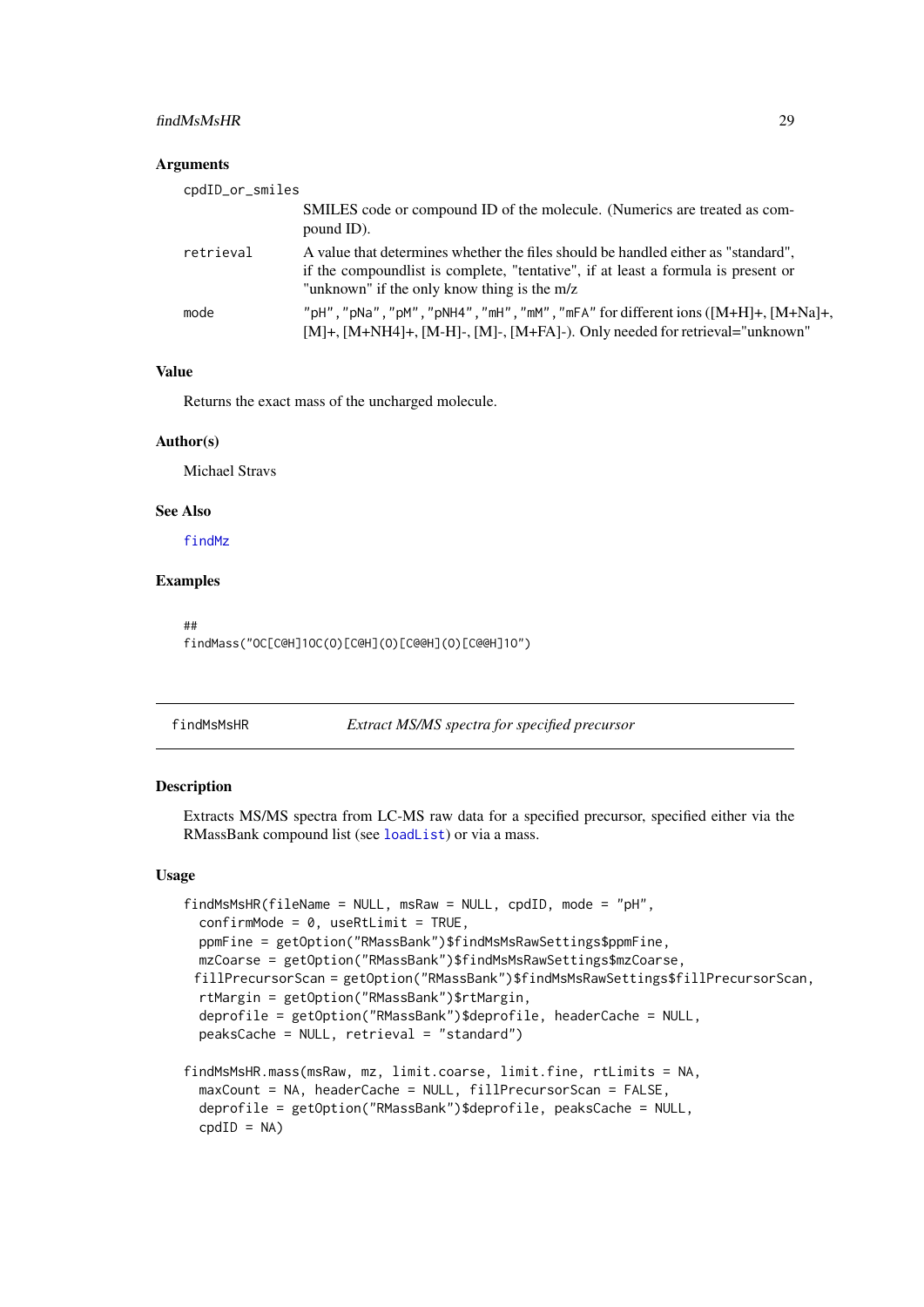# Arguments

| fileName          | The file to open and search the MS2 spectrum in.                                                                                                                                                                                           |
|-------------------|--------------------------------------------------------------------------------------------------------------------------------------------------------------------------------------------------------------------------------------------|
| msRaw             | The opened raw file (mzR file handle) to search the MS2 spectrum in. Specify<br>either this or fileName.                                                                                                                                   |
| cpdID             | The compound ID in the compound list (see loadList) to use for formula<br>lookup. Note: In \codefindMsMsHR.mass, this is entirely optional and used<br>only in case a warning must be displayed; compound lookup is done via mass<br>only. |
| mode              | The processing mode (determines which ion/adduct is searched): "pH", "pNa", "pM", "pNH4", "mH", "<br>for different ions ([M+H]+, [M+Na]+, [M]+, [M+NH4]+, [M-H]-, [M]-, [M+FA]-<br>).                                                      |
| confirmMode       | Whether to use the highest-intensity precursor $(=0)$ , second-highest $(=1)$ , third-<br>highest $(=2)$                                                                                                                                   |
| useRtLimit        | Whether to respect retention time limits from the compound list.                                                                                                                                                                           |
| ppmFine           | The limit in ppm to use for fine limit (see below) calculation.                                                                                                                                                                            |
| mzCoarse          | The coarse limit to use for locating potential MS2 scans: this tolerance is used<br>when finding scans with a suitable precursor ion value.                                                                                                |
| fillPrecursorScan |                                                                                                                                                                                                                                            |
|                   | If TRUE, the precursor scan will be filled from MS1 data. To be used for data<br>where the precursor scan is not stored in the raw data.                                                                                                   |
| rtMargin          | The retention time tolerance to use.                                                                                                                                                                                                       |
| deprofile         | Whether deprofiling should take place, and what method should be used (cf.<br>deprofile)                                                                                                                                                   |
| headerCache       | If present, the complete mzR:: header (msRaw). Passing this value is useful if<br>spectra for multiple compounds should be extracted from the same mzML file,<br>since it avoids getting the data freshly from msRaw for every compound.   |
| peaksCache        | If present, the complete output of mzR:: peaks (msRaw). This speeds up the<br>lookup if multiple compounds should be searched in the same file.                                                                                            |
| retrieval         | A value that determines whether the files should be handled either as "standard",<br>if the compoundlist is complete, "tentative", if at least a formula is present or<br>"unknown" if the only know thing is the m/z                      |
| mz                | The mass to use for spectrum search.                                                                                                                                                                                                       |
| limit.coarse      | Parameter in findMsMsHR.mass corresponding to mzCoarse. (The parameters<br>are distinct to clearly conceptually distinguish findMsMsHR.mass (a standalone<br>useful function) from the cpdID based functions (workflow functions).)        |
| limit.fine        | The fine limit to use for locating MS2 scans: this tolerance is used when locating<br>an appropriate analyte peak in the MS1 precursor spectrum.                                                                                           |
| rtLimits          | c(min, max): Minimum and maximum retention time to use when locating the<br>MS2 scans.                                                                                                                                                     |
| maxCount          | The maximal number of spectra groups to return. One spectra group consists of<br>all data-dependent scans from the same precursor whose precursor mass matches<br>the specified search mass.                                               |
|                   |                                                                                                                                                                                                                                            |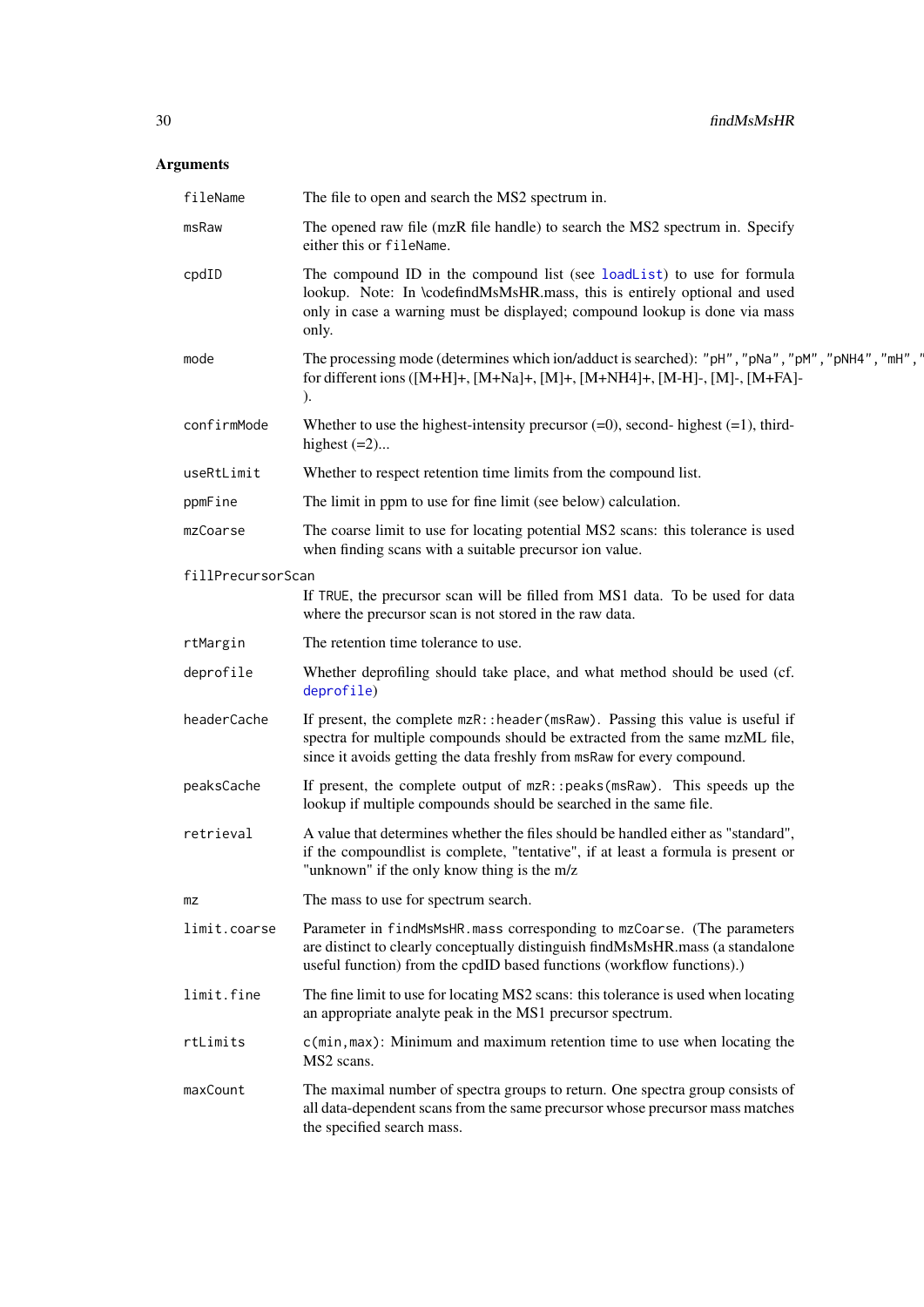#### findMsMsHR 31

#### Details

Different versions of the function get the data from different sources. Note that findMsMsHR and findMsMsHR.direct differ mainly in that findMsMsHR opens a file whereas findMsMs.direct uses an open file handle - both are intended to be used in a full process which involves compound lists etc. In contrast, findMsMsHR.mass is a low-level function which uses the mass directly for lookup and is intended for use as a standalone function in unrelated applications.

# Value

An RmbSpectraSet (for findMsMsHR). Contains parent MS1 spectrum (@parent), a block of dependent MS2 spectra ((@children) and some metadata (id,mz,name,mode in which the spectrum was acquired.

For findMsMsHR.mass: a list of RmbSpectraSets as defined above, sorted by decreasing precursor intensity.

#### Functions

• findMsMsHR.mass: A submethod of find MsMsHR that retrieves basic spectrum data

#### Note

findMsMs.direct is deactivated

#### Author(s)

Michael A. Stravs, Eawag <michael.stravs@eawag.ch>

#### See Also

findEIC

#### Examples

```
## Not run:
loadList("mycompoundlist.csv")
# if Atrazine has compound ID 1:
msms_atrazine <- findMsMsHR(fileName = "Atrazine_0001_pos.mzML", cpdID = 1, mode = "pH")
# Or alternatively:
msRaw <- openMSfile("Atrazine_0001_pos.mzML")
msms_atrazine <- findMsMsHR(msRaw=msRaw, cpdID = 1, mode = "pH")
# Or directly by mass (this will return a list of spectra sets):
mz <- findMz(1)$mzCenter
msms_atrazine_all <- findMsMsHR.mass(msRaw, mz, 1, ppm(msRaw, 10, p=TRUE))
msms_atrazine <- msms_atrazine_all[[1]]
```
## End(Not run)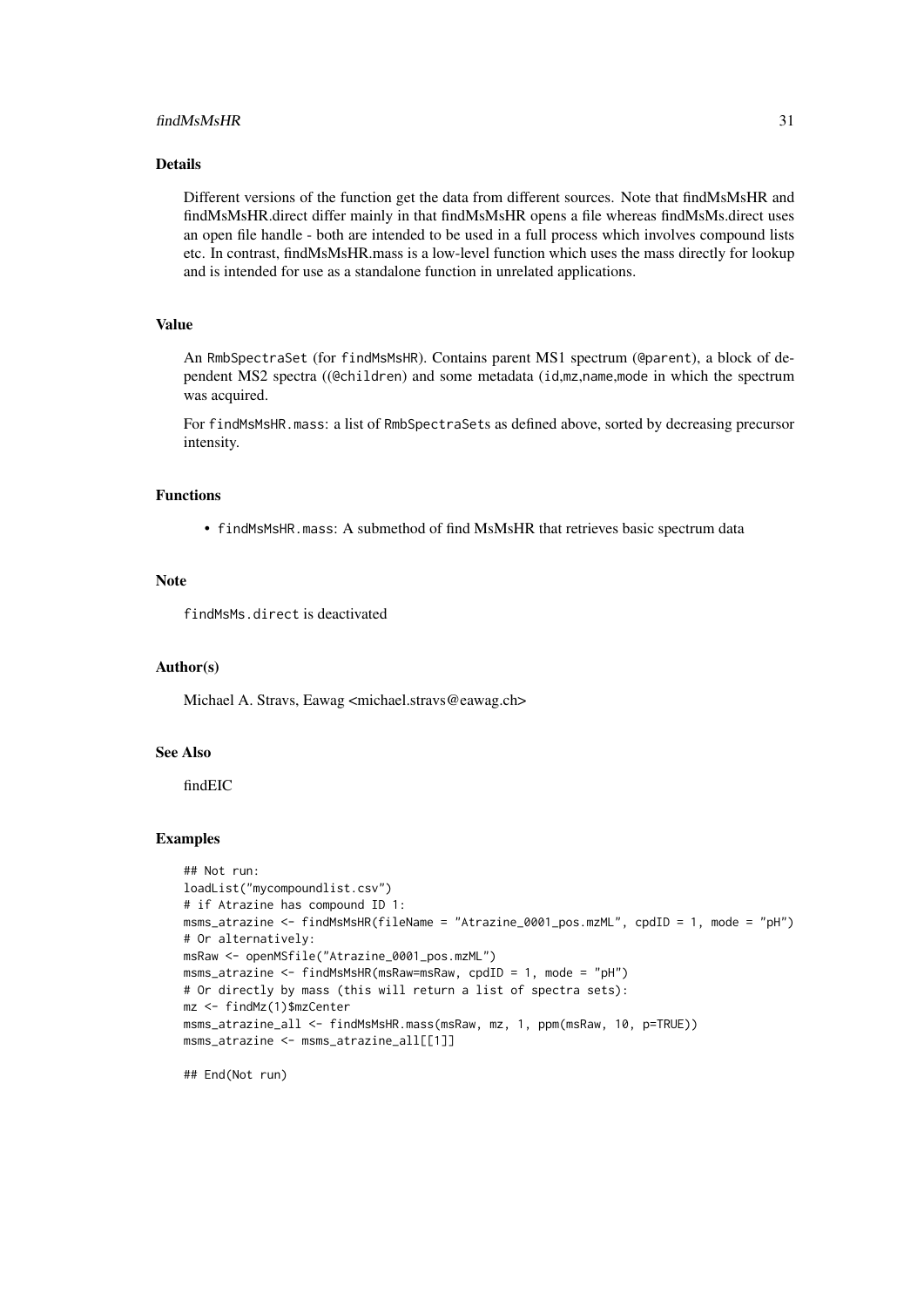<span id="page-31-0"></span>

# Description

This interface has been discontinued. [findMsMsHR](#page-28-1) now supports the same parameters (use named parameters).

# Usage

```
findMsMsHR.direct(msRaw, cpdID, mode = "pH", confirmMode = 0,
 useRtLimit = TRUE,
 ppmFine = getOption("RMassBank")$findMsMsRawSettings$ppmFine,
 mzCoarse = getOption("RMassBank")$findMsMsRawSettings$mzCoarse,
 fillPrecursorScan = getOption("RMassBank")$findMsMsRawSettings$fillPrecursorScan,
 rtMargin = getOption("RMassBank")$rtMargin,
 deprofile = getOption("RMassBank")$deprofile, headerCache = NULL)
```
# Arguments

| msRaw             | X |
|-------------------|---|
| $\text{cpdID}$    | X |
| mode              | X |
| confirmMode       | X |
| useRtLimit        | X |
| ppmFine           | X |
| mzCoarse          | X |
| fillPrecursorScan |   |
|                   | X |
| rtMargin          | X |
| deprofile         | X |
| headerCache       | X |

# Value

an error

#### Author(s)

stravsmi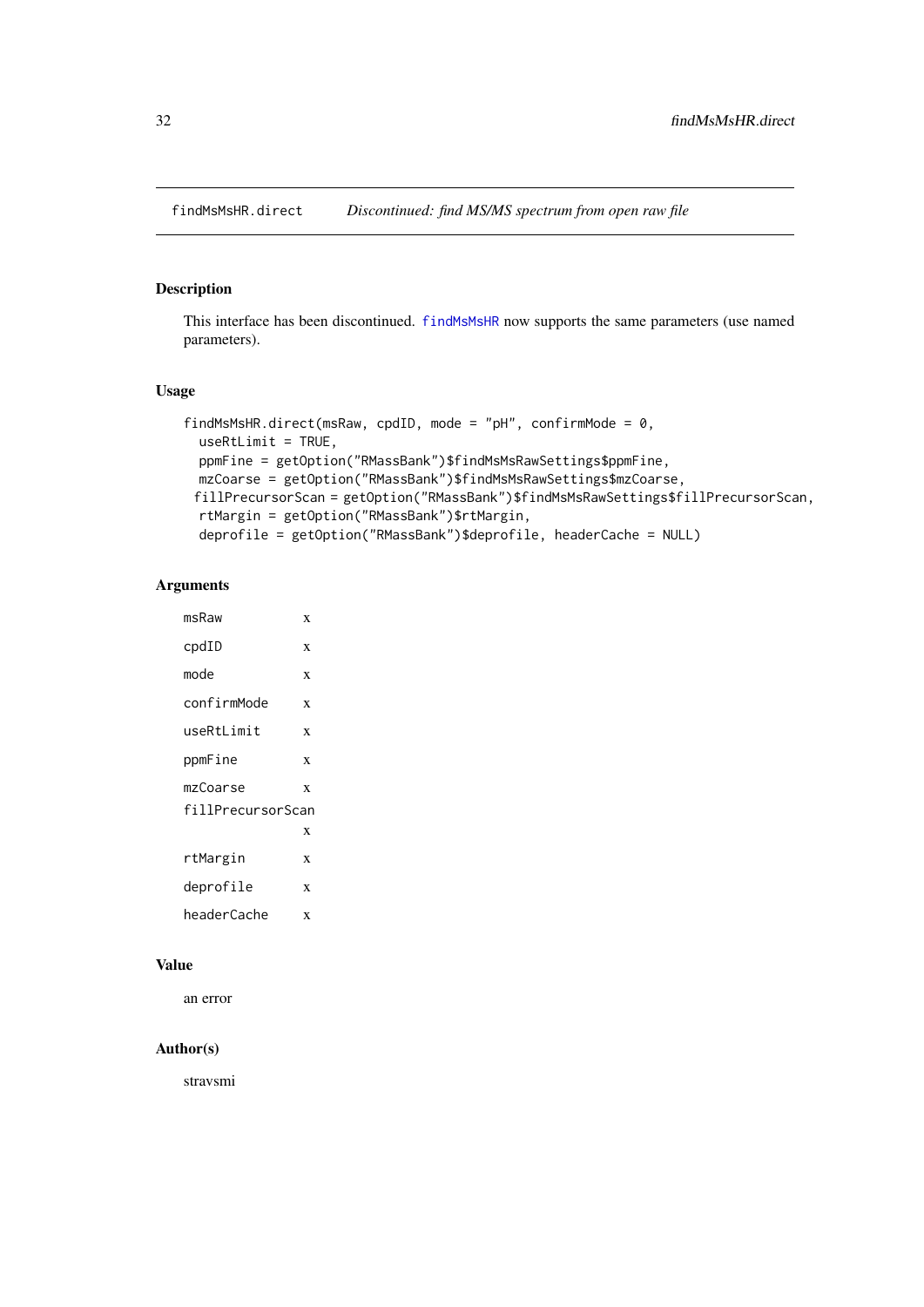<span id="page-32-0"></span>findMsMsHR.ticms2 *Extract an MS/MS spectrum from MS2 TIC*

#### Description

Extract an MS/MS spectrum or multiple MS/MS spectra based on the TIC of the MS2 and precursor mass, picking the most intense MS2 scan. Can be used, for example, to get a suitable MS2 from direct infusion data which was collected with purely targeted MS2 without MS1.

#### Usage

```
findMsMsHR.ticms2(msRaw, mz, limit.coarse, limit.fine, rtLimits = NA,
 maxCount = NA, headerCache = NULL, fillPrecursorScan = FALSE,
 deprofile = getOption("RMassBank")$deprofile, trace = "ms2tic")
```
# Arguments

| msRaw             | The mzR raw file                                                                                                                           |
|-------------------|--------------------------------------------------------------------------------------------------------------------------------------------|
| mz                | Mass to find                                                                                                                               |
| limit.coarse      | Allowed mass deviation for scan precursor (in m/z values)                                                                                  |
| limit.fine        | Unused here, but present for interface compatibity with find MsMsHR                                                                        |
| rtLimits          | Unused here, but present for interface compatibity with find MsMsHR                                                                        |
| maxCount          | Maximal number of spectra to return                                                                                                        |
| headerCache       | Cached results of header (msRaw), either to speed up the operations or to operate<br>with preselected header() data                        |
| fillPrecursorScan |                                                                                                                                            |
|                   | Unused here, but present for interface compatibity with find MsMsHR                                                                        |
| deprofile         | Whether deprofiling should take place, and what method should be used (cf.<br>deprofile)                                                   |
| trace             | Either "ms2tic" or "ms2basepeak": Which intensity trace to use - can be either<br>the TIC of the MS2 or the basepeak intensity of the MS2. |

# Details

Note that this is not a precise function and only really makes sense in direct infusion and if the precursor is really known, because MS2 precursor data is only "roughly" accurate (to 2 dp). The regular findMsMsHR functions confirm the exact mass of the precursor in the MS1 scan.

#### Value

a list of "spectrum sets" as defined in [findMsMsHR](#page-28-1), sorted by decreasing precursor intensity.

#### Author(s)

stravsmi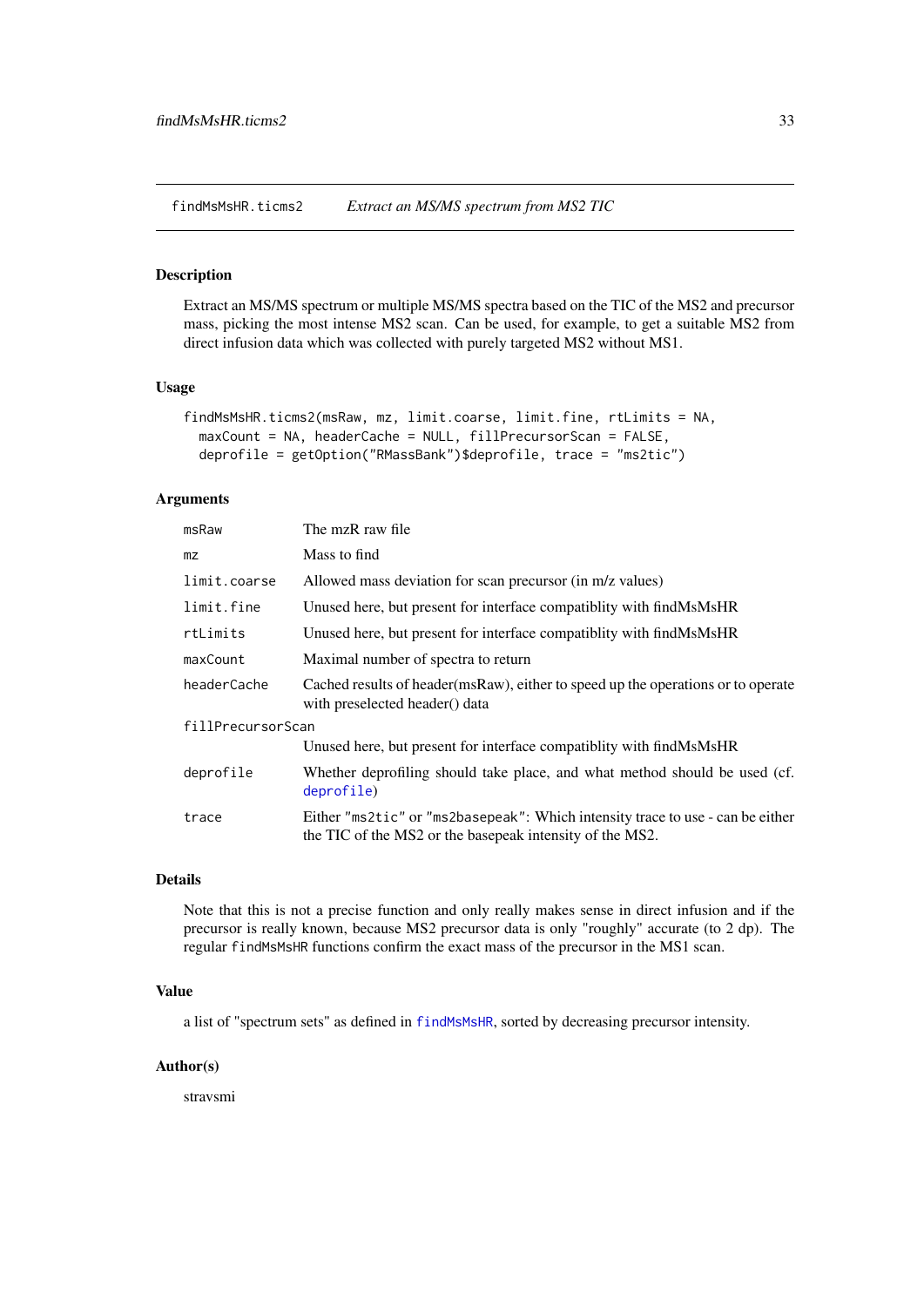<span id="page-33-0"></span>findMsMsHRperxcms *Read in mz-files using XCMS*

# Description

Picks peaks from mz-files and returns the pseudospectra that CAMERA creates with the help of XCMS

#### Usage

```
findMsMsHRperxcms(fileName, cpdID, mode = "pH", findPeaksArgs = NULL,
 plots = FALSE, MSe = FALSE)
```

```
findMsMsHRperxcms.direct(fileName, cpdID, mode = "pH", findPeaksArgs = NULL,
 plots = FALSE, MSe = FALSE)
```
#### Arguments

| fileName       | The path to the mz-file that should be read                                            |
|----------------|----------------------------------------------------------------------------------------|
| $\text{cpdID}$ | The compound $ID(s)$ of the compound that has been used for the file                   |
| mode           | The ionization mode that has been used for the spectrum represented by the<br>peaklist |
| findPeaksArgs  | A list of arguments that will be handed to the xcms-method find Peaks via do.call      |
| plots          | A parameter that determines whether the spectra should be plotted or not               |
| <b>MSe</b>     | A boolean value that determines whether the spectra were recorded using MSe.           |
|                | or not                                                                                 |

# Value

The spectra generated from XCMS

# Functions

• findMsMsHRperxcms.direct: A submethod of findMsMsHrperxcms that retrieves basic spectrum data

#### Author(s)

Erik Mueller

#### See Also

[msmsWorkflow](#page-60-1) [toRMB](#page-84-1)

#### Examples

```
## Not run:
fileList <- list.files(system.file("XCMSinput", package = "RMassBank"), "Glucolesquerellin", full.names=TRUE)
loadList(system.file("XCMSinput/compoundList.csv",package="RMassBank"))
     psp <- findMsMsHRperxcms(fileList,2184)
```
## End(Not run)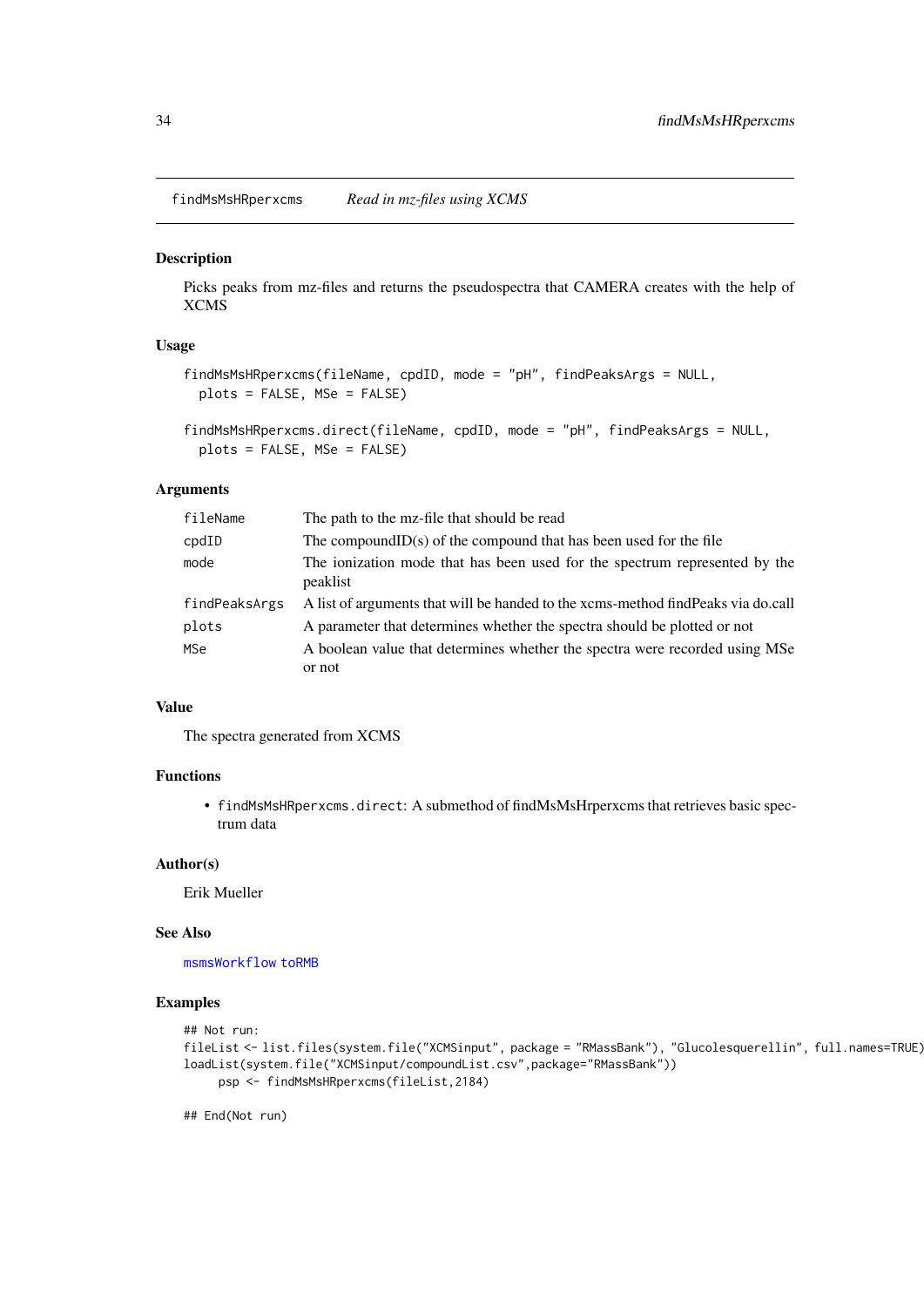<span id="page-34-2"></span><span id="page-34-0"></span>

#### <span id="page-34-1"></span>Description

Retrieves compound information from the loaded compound list or calculates it from the SMILES code in the list.

# Usage

```
findMz(cpdID, mode = "pH", ppm = 10, deltaMz = 0, retrieval="standard")
```
findRt(cpdID)

findSmiles(cpdID)

findFormula(cpdID, retrieval="standard")

findCAS(cpdID)

findName(cpdID)

findLevel(cpdID, compact=FALSE)

# Arguments

| cpdID     | The compound ID in the compound list.                                                                                                                                                                                                                                                                                                                       |
|-----------|-------------------------------------------------------------------------------------------------------------------------------------------------------------------------------------------------------------------------------------------------------------------------------------------------------------------------------------------------------------|
| mode      | Specifies the species of the molecule: An empty string specifies uncharged<br>monoisotopic mass, pH (positive H) specifies $[M+H]+$ , pNa specifies $[M+Na]+$ ,<br>$pM$ specifies [M]+, $mH$ and $mFA$ specify [M-H]- and [M+FA]-, respectively. (I<br>apologize for the naming of $pH$ which has absolutely nothing to do with chem-<br>ical $pH$ values.) |
| ppm       | Specifies ppm window (10 ppm will return the range of the molecular mass $+$<br>and $-10$ ppm).                                                                                                                                                                                                                                                             |
| deltaMz   | Specifies additional m/z window to add to the range (deltaMz = $0.02$ will return<br>the range of the molecular mass $+0.02$ (and additionally $+$ the set ppm value).                                                                                                                                                                                      |
| retrieval | A value that determines whether the files should be handled either as "standard",<br>if the compound is t is complete, "tentative", if at least a formula is present or<br>"unknown" if the only know thing is the m/z                                                                                                                                      |
| compact   | Only for findLevel, returns the "retrieval" parameter used for many functions<br>within RMassBank if TRUE                                                                                                                                                                                                                                                   |

# Value

findMz will return a list(mzCenter=,mzMin=,mzMax=) with the molecular weight of the given ion, as calculated from the SMILES code and Rcdk.

findRt, findSmiles,findCAS,findName will return the corresponding entry from the compound list. findFormula returns the molecular formula as determined from the SMILES code.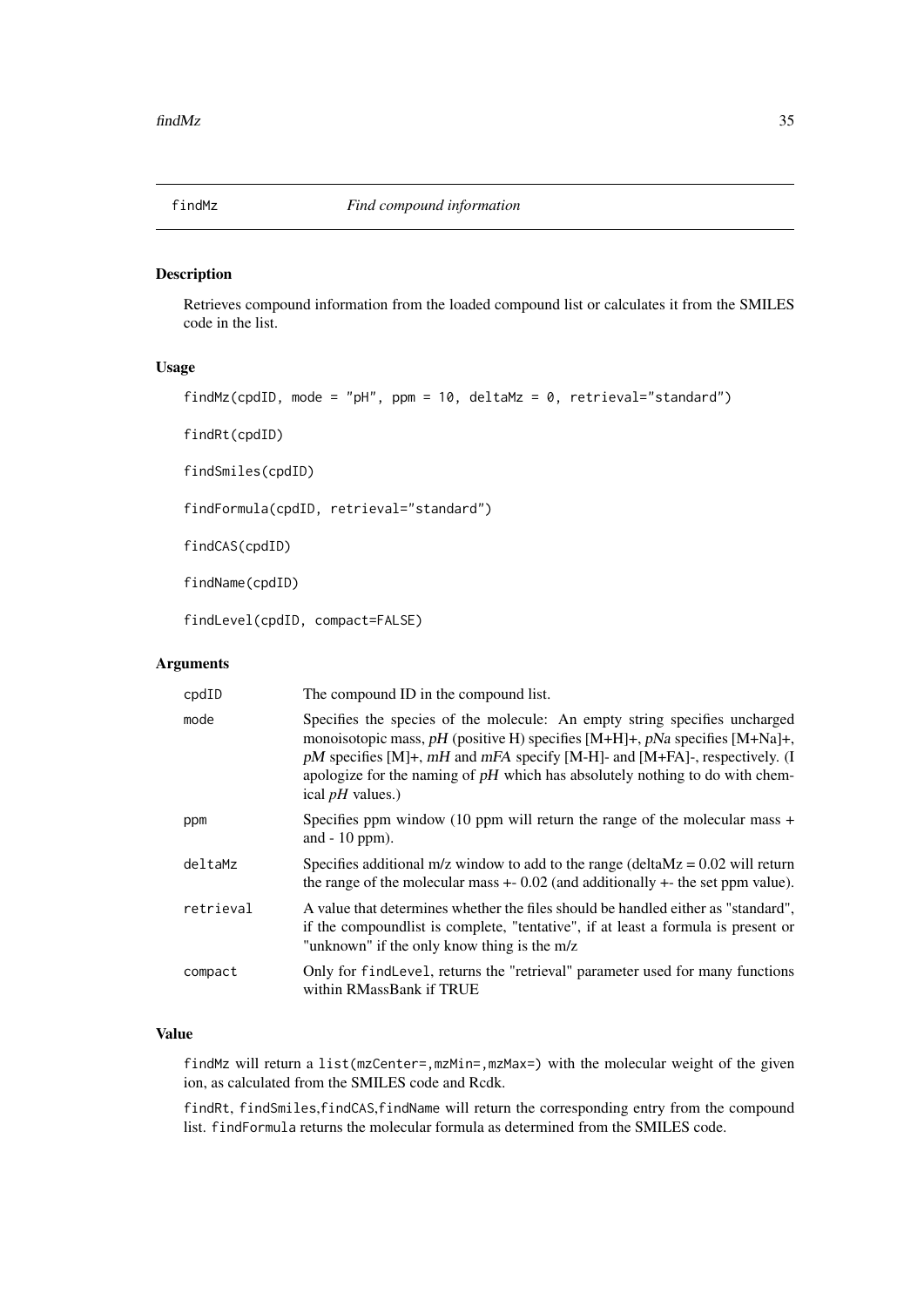#### Author(s)

Michael Stravs

# See Also

[findMass](#page-27-1), [loadList](#page-51-1), [findMz.formula](#page-35-1)

# Examples

## Not run: % findMz(123, "pH", 5) findFormula(123)

## End(Not run)

<span id="page-35-1"></span>findMz.formula *Find the exact mass +/- a given margin for a given formula or its ions and adducts.*

# Description

Find the exact mass +/- a given margin for a given formula or its ions and adducts.

# Usage

```
findMz.formula(formula, mode = "pH", ppm = 10, deltaMz = 0)
```
# Arguments

| formula | The molecular formula in text or list format (see formular string to list                                                                                                                                         |
|---------|-------------------------------------------------------------------------------------------------------------------------------------------------------------------------------------------------------------------|
| mode    | " $pH''$ , " $pNa''$ , " $pM''$ , " $pNH4''$ , " $mH''$ , " $mM''$ , " $mFA''$ for different ions ( $[M+H]+$ , $[M+Na]+$<br>$[M]+$ , $[M+NH4]+$ , $[M-H]$ -, $[M]+$ , $[M+FA]$ -). "" for the uncharged molecule. |
| ppm     | The ppm margin to add/subtract                                                                                                                                                                                    |
| deltaMz | The absolute mass to add/subtract. Cumulative with ppm                                                                                                                                                            |

# Value

A list(mzMin=,mzCenter=,mzMax=) with the masses.

#### Author(s)

Michael A. Stravs, Eawag <michael.stravs@eawag.ch>

#### See Also

[findMz](#page-34-2)

#### Examples

findMz.formula("C6H6")

<span id="page-35-0"></span>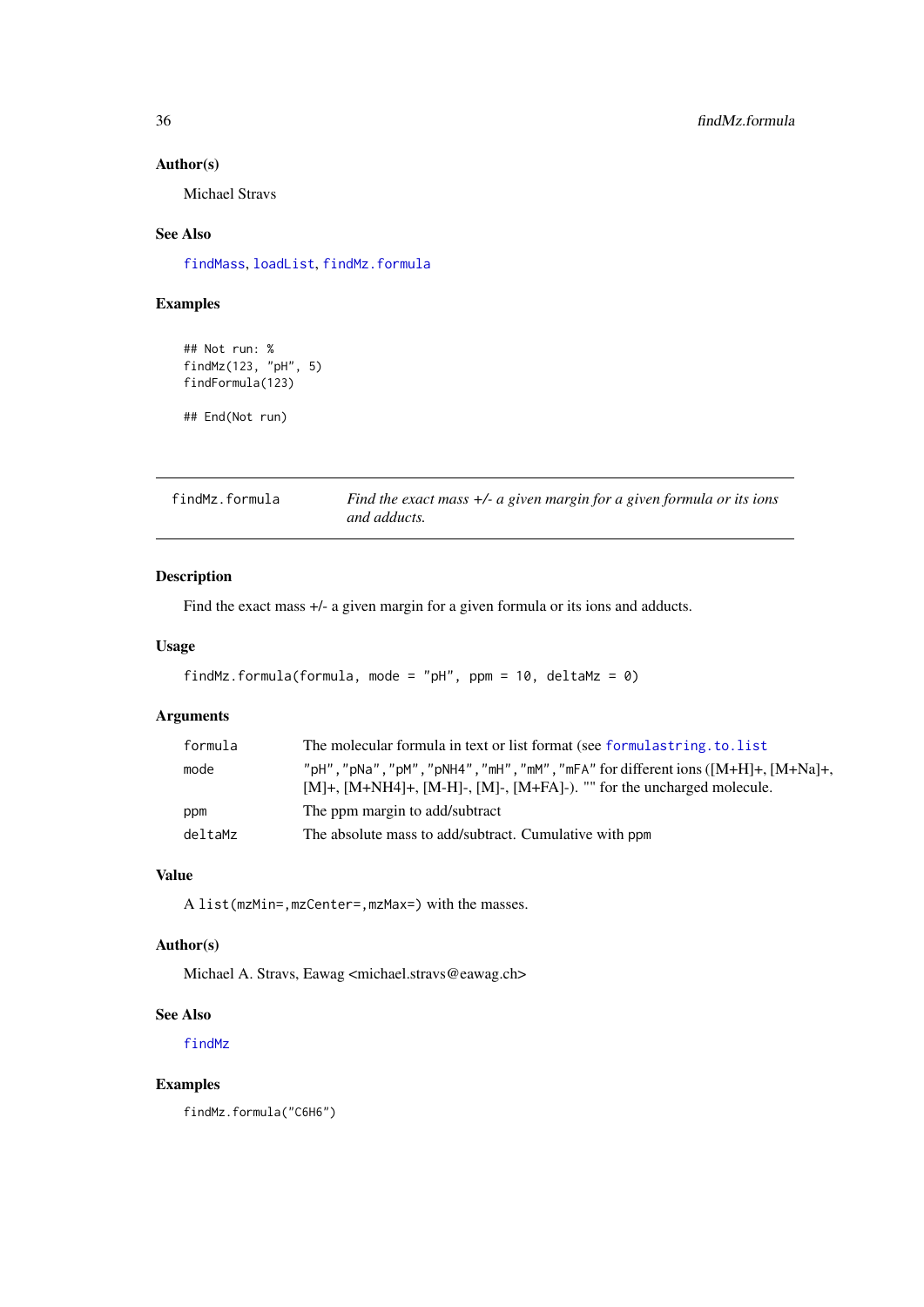This function reads out the content of different slots of the workspace object and finds out which steps have already been processed on it.

# Usage

```
findProgress(workspace)
```
# Arguments

workspace A msmsWorkspace object.

# Value

An array containing all msmsWorkflow steps which have likely been processed.

### Author(s)

Stravs MA, Eawag <michael.stravs@eawag.ch>

#### Examples

## Not run: findProgress(w)

## End(Not run)

flatten *Flatten, or re-read, MassBank header blocks*

### Description

flatten converts a list of MassBank compound information sets (as retrieved by [gatherData](#page-40-0)) to a flat table, to be exported into an [infolist.](#page-50-0) readMbdata reads a single record from an infolist flat table back into a MassBank (half-)entry.

## Usage

flatten(mbdata)

readMbdata(row)

| mbdata | A list of MassBank compound information sets as returned from gather Data. |
|--------|----------------------------------------------------------------------------|
| row    | One row of MassBank compound information retrieved from an infolist.       |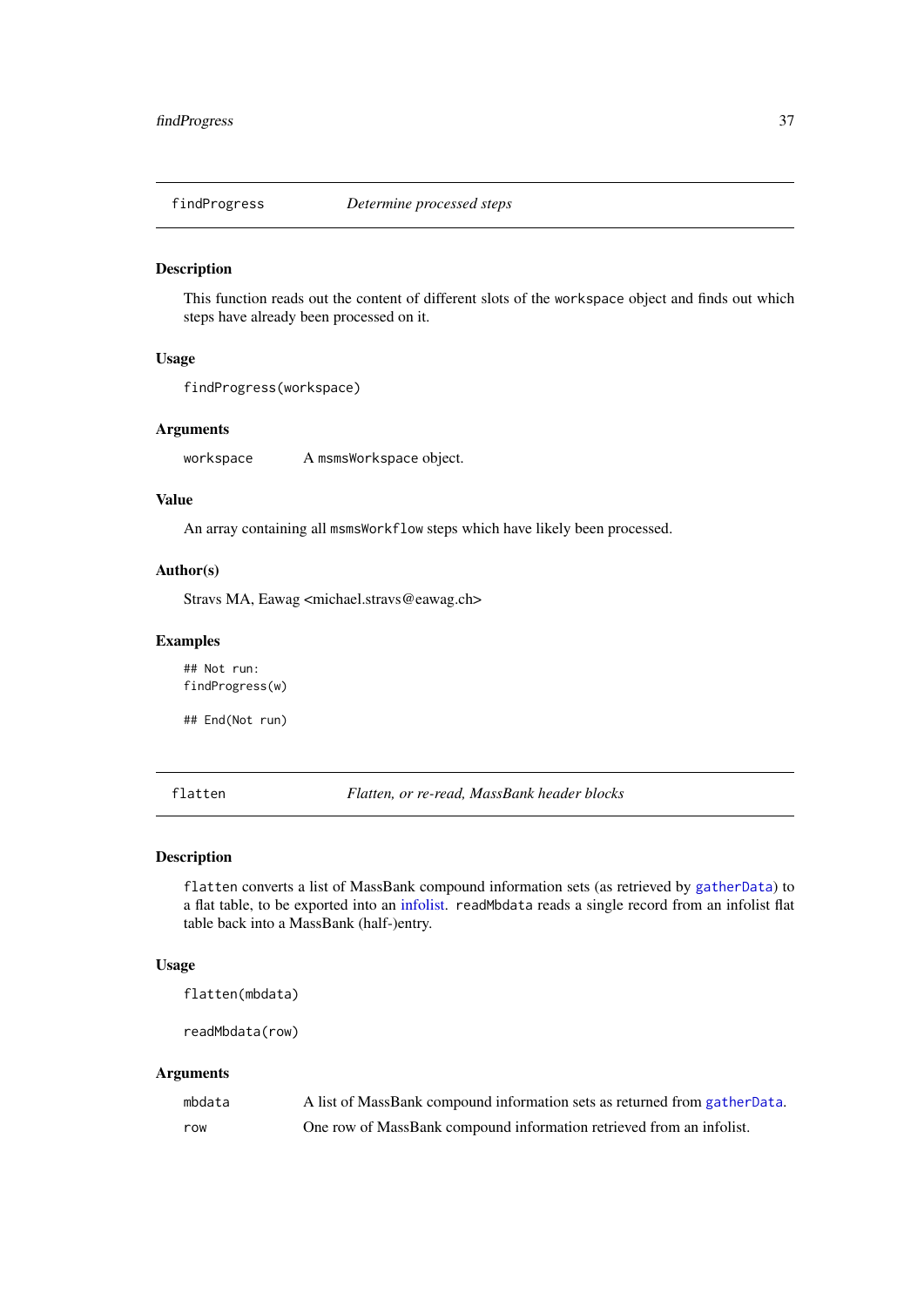#### Details

Neither the flattening system itself nor the implementation are particularly fantastic, but since handchecking of records is a necessary evil, there is currently no alternative (short of coding a complete GUI for this and working directly on the records.)

#### Value

flatten returns a matrix (not a data frame) to be written to CSV.

```
readMbdata returns a list of type list(id= compoundID,...,'ACCESSION' = '','RECORD_TITLE'
= '', ) etc.
```
## Author(s)

Michael Stravs

#### References

MassBank record format: [http://www.massbank.jp/manuals/MassBankRecord\\_en.pdf](http://www.massbank.jp/manuals/MassBankRecord_en.pdf)

### See Also

[gatherData](#page-40-0),[loadInfolist](#page-50-0)

#### Examples

```
## Not run:
# Collect some data to flatten
ids <- c(40,50,60,70)
data <- lapply(ids, gatherData)
# Flatten the data trees to a table
 flat.table <- flatten(data)
 # reimport the table into a tree
 data.reimported <- apply(flat.table, 1, readMbdata)
```
## End(Not run)

formulastring.to.list *Interconvert molecular formula representations*

# <span id="page-37-0"></span>Description

Converts molecular formulas from string to list representation or vice versa.

# Usage

list.to.formula(flist)

formulastring.to.list(formula)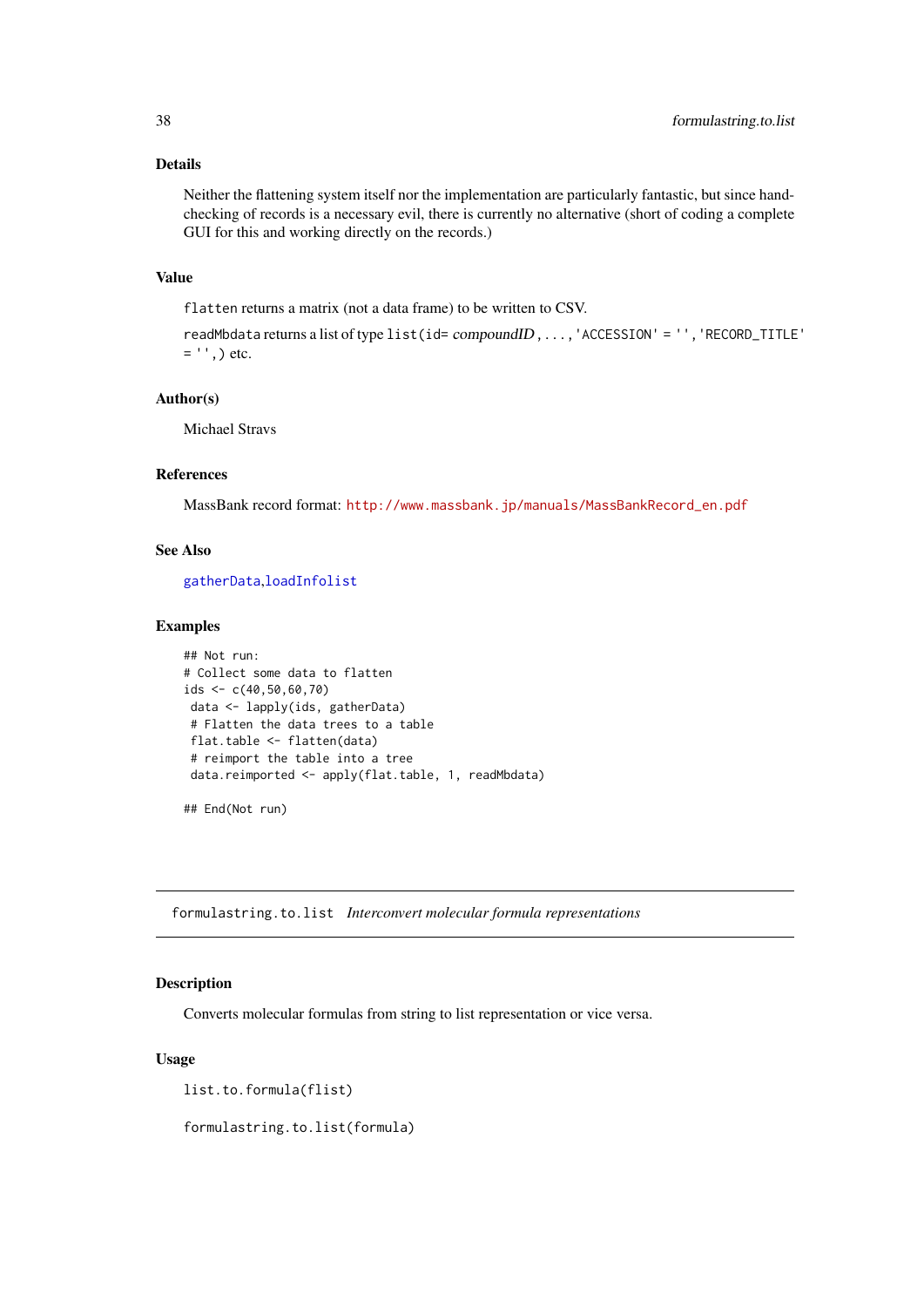#### gatherCompound 39

#### Arguments

| formula | A molecular formula in string format, e.g. "C6H1206".                                 |
|---------|---------------------------------------------------------------------------------------|
| flist   | A molecular formula in list format, e.g. list ( $C'' = 6$ , $H'' = 12$ , $O'' = 6$ ). |

# Details

The function doesn't care about whether your formula makes sense. However, "C3.5O4" will give list("C" = 3, "0" = 4) because regular expressions are used for matching (however, list("C" = 3.5,"O" = 4) gives "C3.5O4".) Duplicate elements cause problems; only "strict" molecular formulas ("CH4O", but not "CH3OH") work correctly.

# Value

list.to.formula returns a string representation of the formula; formulastring.to.list returns the list representation.

# Author(s)

Michael Stravs

#### See Also

[add.formula](#page-2-0), [order.formula](#page-64-0), [is.valid.formula](#page-50-1)

#### Examples

```
#
list.to.formula(list("C'' = 4, "H'' = 12))
# This is also OK and useful to calculate e.g. adducts or losses.
list.to.formula(list("C'' = 4, "H'' = -1))
formulastring.to.list(list.to.formula(formulastring.to.list("CHIBr")))
```
gatherCompound *Compose data block of MassBank record*

### Description

gatherCompound composes the data blocks (the "lower half") of all MassBank records for a compound, using the annotation data in the RMassBank options, spectrum info data from the analyzedSpectype record and the peaks from the reanalyzed, multiplicity-filtered peak table. It calls gather Spectrum for each child spectrum.

### Usage

```
gatherCompound(spec, aggregated, additionalPeaks = NULL, retrieval="standard")
gatherSpectrum(spec, msmsdata, ac_ms, ac_lc, aggregated,
  additionalPeaks = NULL, retrieval="standard")
```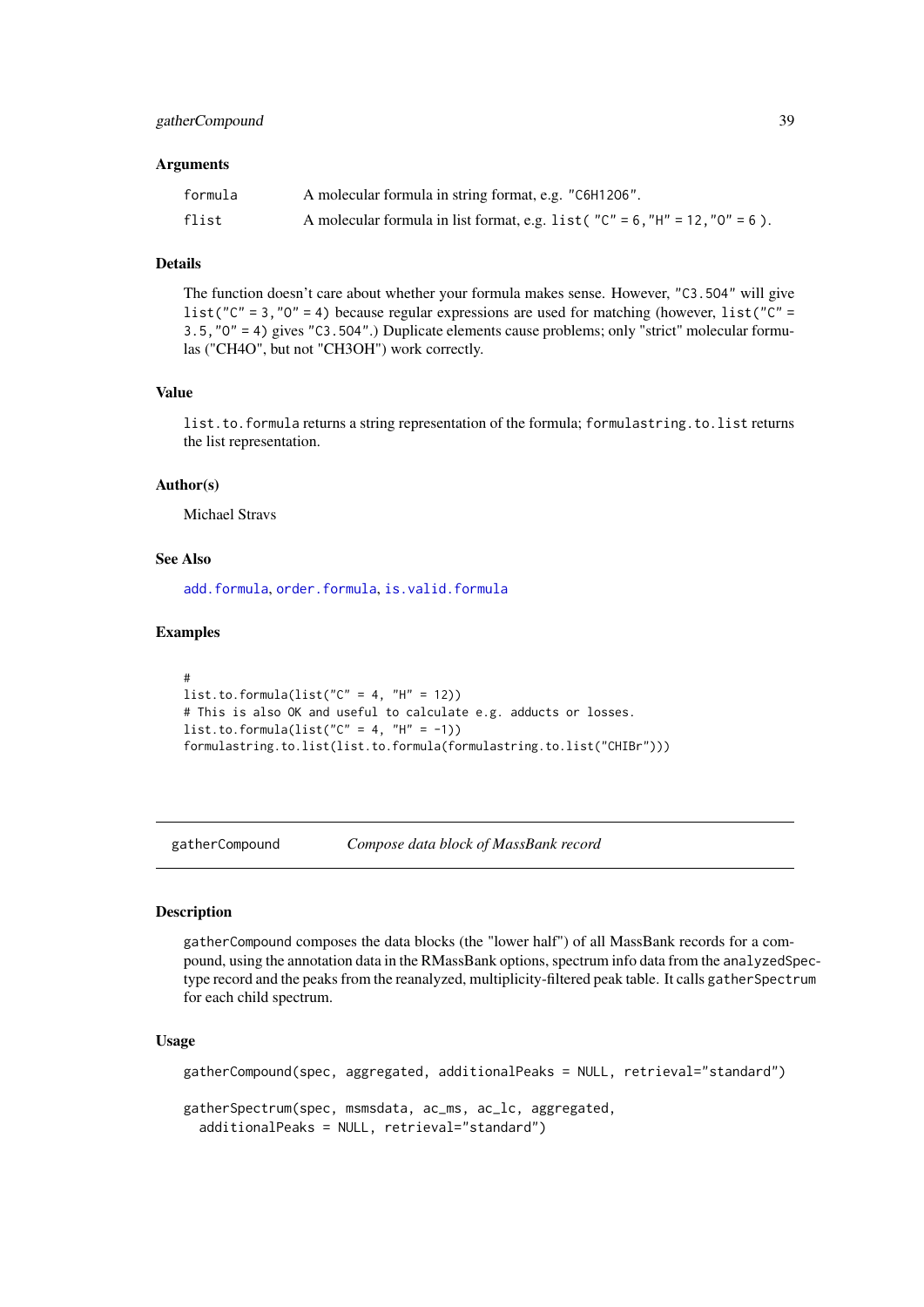### Arguments

| spec            | A RmbSpectraSet object, representing a compound with multiple spectra.                                                                                                                                                 |
|-----------------|------------------------------------------------------------------------------------------------------------------------------------------------------------------------------------------------------------------------|
| aggregated      | An aggregate peak table where the peaks are extracted from.                                                                                                                                                            |
| additionalPeaks |                                                                                                                                                                                                                        |
|                 | If present, a table with additional peaks to add into the spectra. As loaded with<br>addPeaks.                                                                                                                         |
| retrieval       | A value that determines whether the files should be handled either as "standard".<br>if the compound is t is complete, "tentative", if at least a formula is present or<br>"unknown" if the only know thing is the m/z |
| msmsdata        | A RmbSpectrum2 object from the spec spectra set, representing a single spec-<br>trum to give a record.                                                                                                                 |
| $acms, ac\_lc$  | Information for the AC\\$MASS_SPECTROMETRY and AC\\$CHROMATOGRAPHY<br>fields in the MassBank record, created by gather Compound and then fed into<br>gatherSpectrum.                                                   |

### Details

The returned data blocks are in format list( "AC\$MASS\_SPECTROMETRY" = list('FRAGMENTATION\_MODE'  $=$   $^{\prime}$  CID', ...), ...) etc.

# Value

gatherCompound returns a list of tree-like MassBank data blocks. gatherSpectrum returns one single MassBank data block or NA if no useful peak is in the spectrum.

#### Note

Note that the global table additionalPeaks is also used as an additional source of peaks.

#### Author(s)

Michael Stravs

### References

MassBank record format: [http://www.massbank.jp/manuals/MassBankRecord\\_en.pdf](http://www.massbank.jp/manuals/MassBankRecord_en.pdf)

### See Also

[mbWorkflow](#page-55-0), [compileRecord](#page-15-0)

#### Examples

```
## Not run:
    myspectrum <- w@spectra[[1]]
massbankdata <- gatherCompound(myspectrum, w@aggregated)
# Note: ac_lc and ac_ms are data blocks usually generated in gatherCompound and
# passed on from there. The call below gives a relatively useless result :)
ac_lc_dummy <- list()
ac_ms_dummy <- list()
justOneSpectrum <- gatherSpectrum(myspectrum, myspectrum@child[[2]],
ac_ms_dummy, ac_lc_dummy, w@aggregated)
```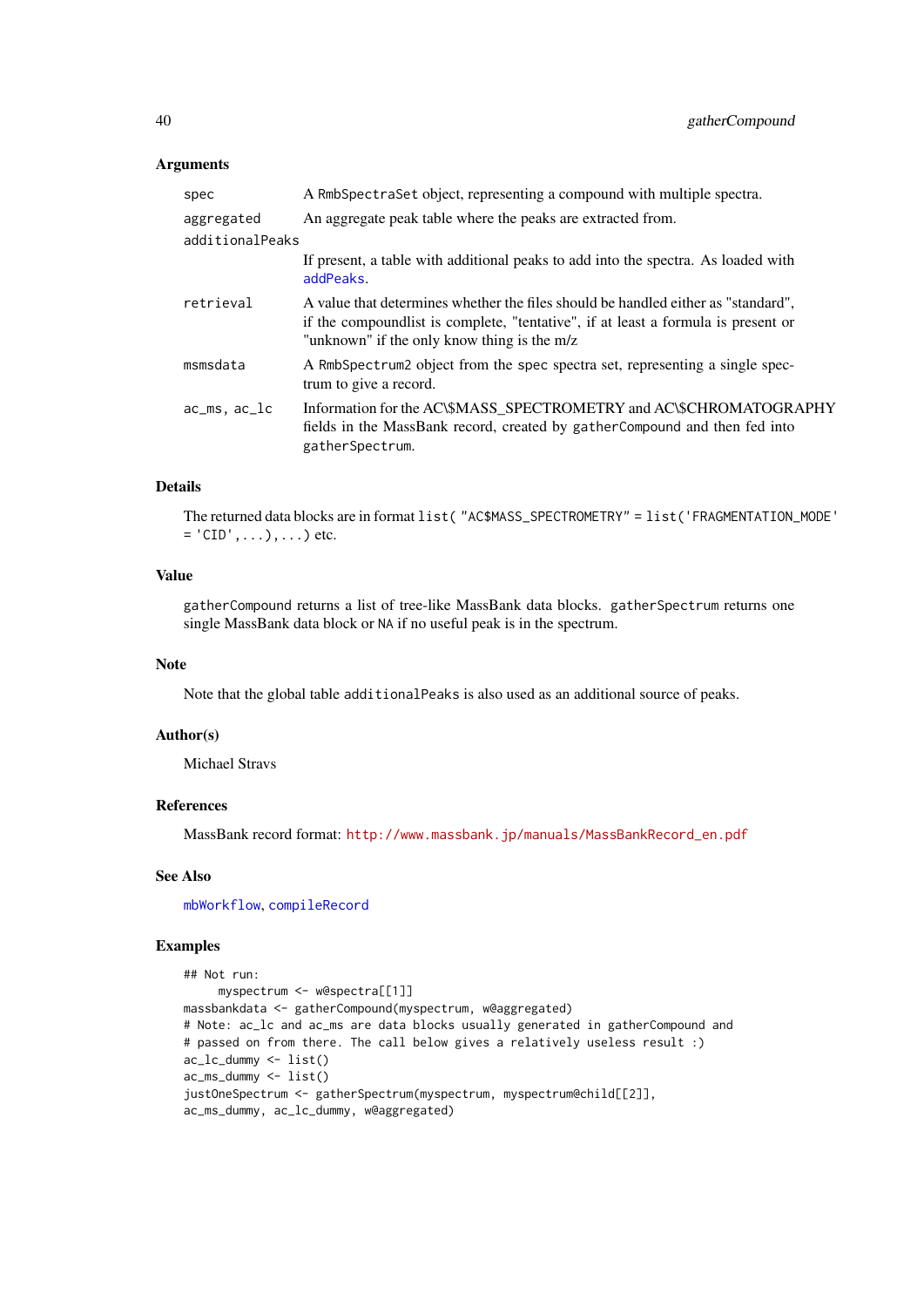#### gatherData and the state of the state of the state of the state of the state of the state of the state of the state of the state of the state of the state of the state of the state of the state of the state of the state of

## End(Not run)

<span id="page-40-0"></span>gatherData *Retrieve annotation data*

#### Description

Retrieves annotation data for a compound from the internet services CTS, Pubchem, Chemspider and Cactvs, based on the SMILES code and name of the compounds stored in the compound list.

#### Usage

gatherData(id)

#### Arguments

id The compound ID.

### Details

Composes the "upper part" of a MassBank record filled with chemical data about the compound: name, exact mass, structure, CAS no., links to PubChem, KEGG, ChemSpider. The instrument type is also written into this block (even if not strictly part of the chemical information). Additionally, index fields are added at the start of the record, which will be removed later: id, dbcas, dbname from the compound list, dataused to indicate the used identifier for CTS search (smiles or dbname).

Additionally, the fields ACCESSION and RECORD\_TITLE are inserted empty and will be filled later on.

#### Value

```
Returns a list of type list(id= compoundID, \ldots, 'ACCESSION' = '', 'RECORD_IIILE' = '',')etc.
```
#### Author(s)

Michael Stravs

## References

Chemical Translation Service: <http://uranus.fiehnlab.ucdavis.edu:8080/cts/homePage> cactus Chemical Identifier Resolver: <http://cactus.nci.nih.gov/chemical/structure> MassBank record format: [http://www.massbank.jp/manuals/MassBankRecord\\_en.pdf](http://www.massbank.jp/manuals/MassBankRecord_en.pdf) Pubchem REST: [https://pubchem.ncbi.nlm.nih.gov/pug\\_rest/PUG\\_REST.html](https://pubchem.ncbi.nlm.nih.gov/pug_rest/PUG_REST.html) Chemspider InChI conversion: <https://www.chemspider.com/InChI.asmx>

# See Also

[mbWorkflow](#page-55-0)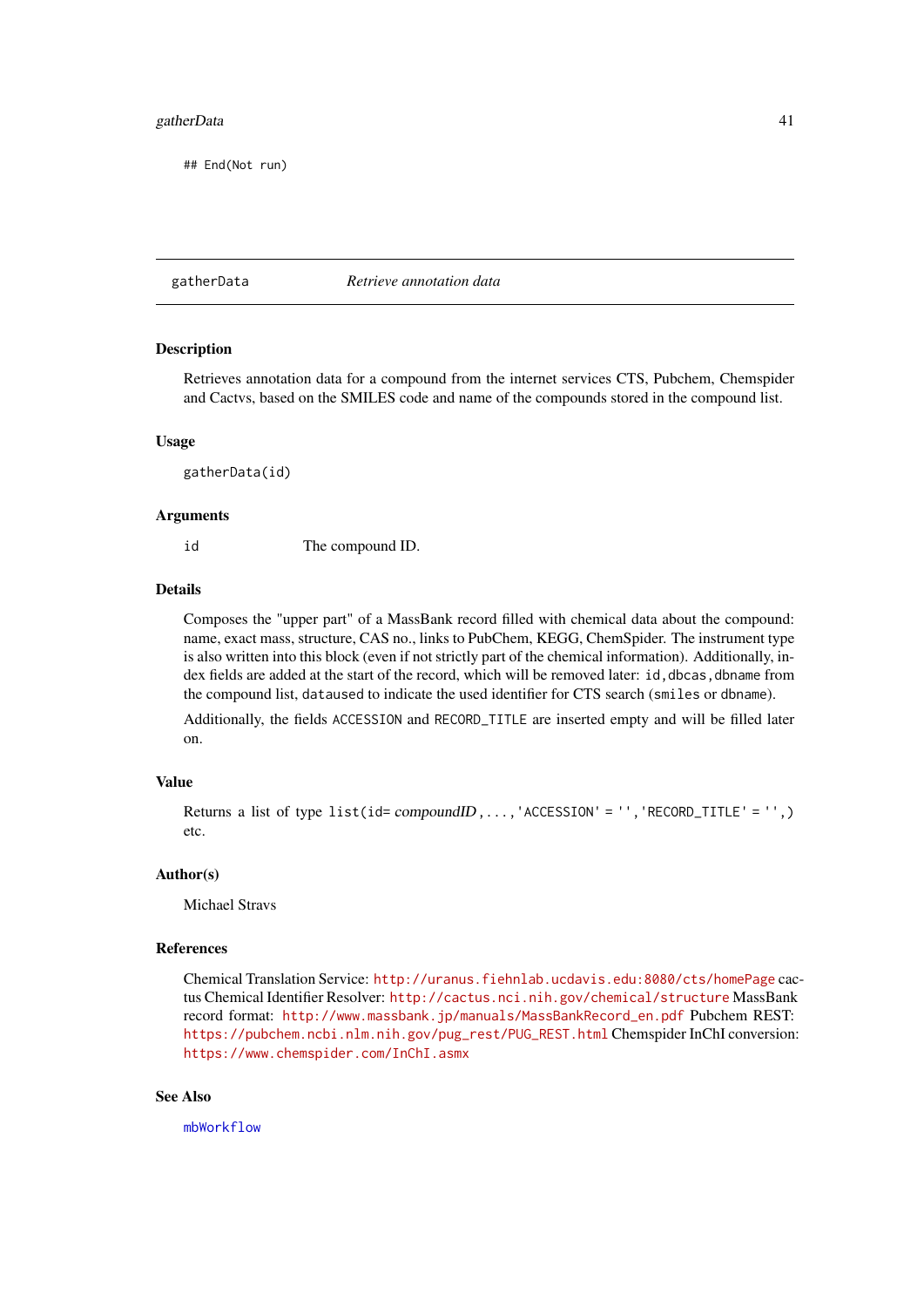### Examples

```
# Gather data for compound ID 131
## Not run: gatherData(131)
```
gatherDataBabel *Retrieve annotation data*

#### Description

Retrieves annotation data for a compound by using babel, based on the SMILES code and name of the compounds stored in the compound list.

## Usage

gatherDataBabel(id)

## Arguments

id The compound ID.

# Details

Composes the "upper part" of a MassBank record filled with chemical data about the compound: name, exact mass, structure, CAS no.. The instrument type is also written into this block (even if not strictly part of the chemical information). Additionally, index fields are added at the start of the record, which will be removed later: id, dbcas, dbname from the compound list.

Additionally, the fields ACCESSION and RECORD\_TITLE are inserted empty and will be filled later on.

This function is an alternative to gatherData, in case CTS is down or if information on one or more of the compounds in the compound list are sparse

#### Value

Returns a list of type  $list(id=compoundID, ..., 'ACCESSION' = '', 'RECORD_TIME' = '', )$ etc.

#### Author(s)

Michael Stravs, Erik Mueller

### References

MassBank record format: [http://www.massbank.jp/manuals/MassBankRecord\\_en.pdf](http://www.massbank.jp/manuals/MassBankRecord_en.pdf)

# See Also

[mbWorkflow](#page-55-0)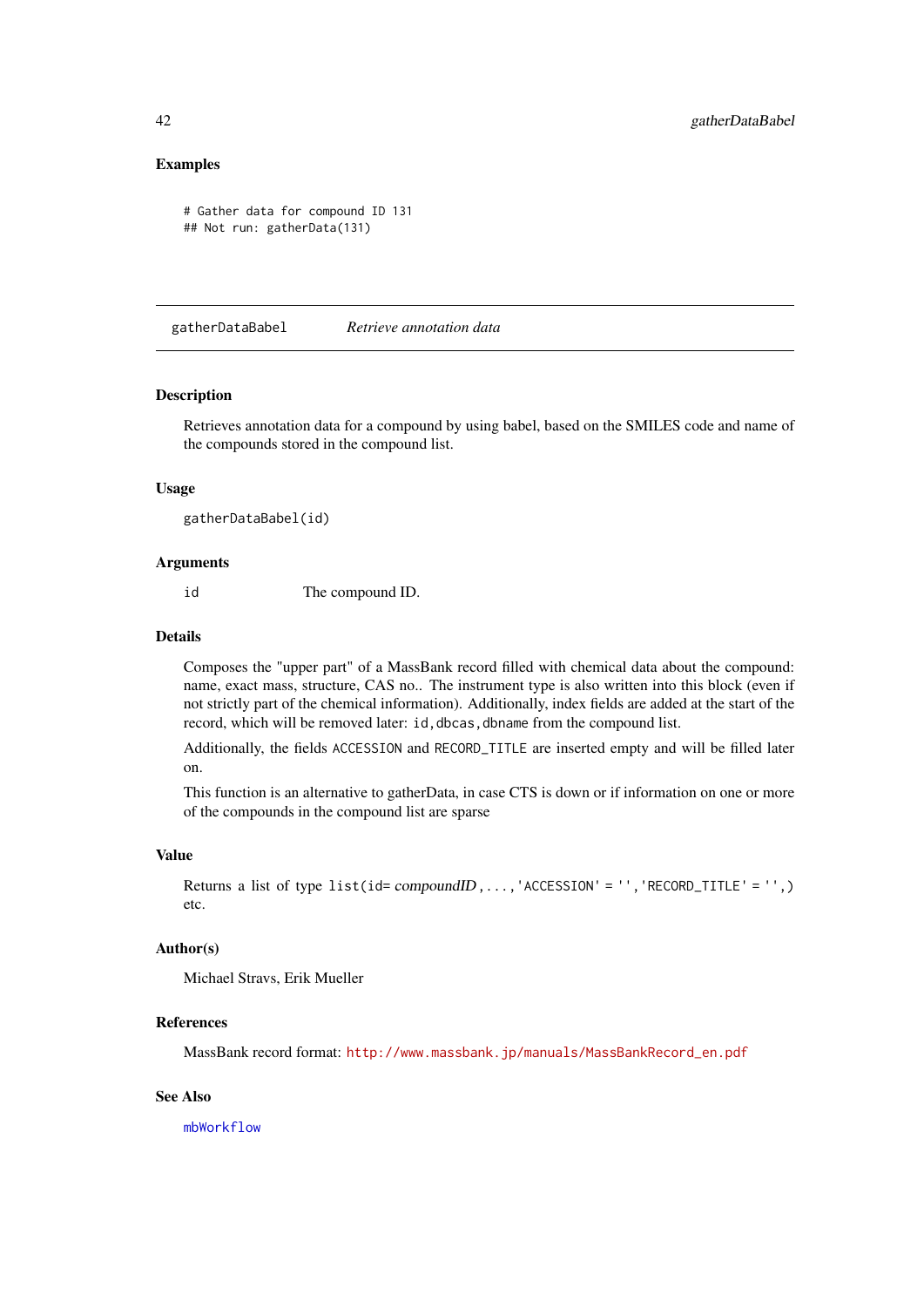#### gatherDataUnknown 43

#### Examples

```
# Gather data for compound ID 131
## Not run: gatherDataBabel(131)
```
gatherDataUnknown *Retrieve annotation data*

#### Description

Retrieves annotation data for an unknown compound by using basic information present

#### Usage

gatherDataUnknown(id, mode, retrieval)

### Arguments

| id        | The compound ID.                                                                                                                                                                                                     |
|-----------|----------------------------------------------------------------------------------------------------------------------------------------------------------------------------------------------------------------------|
| mode      | "pH", "pNa", "pM", "pNH4", "mH", "mM", "mFA" for different ions $([M+H]+, [M+Na]+,$<br>$[M]+$ , $[M+NH4]+$ , $[M-H]$ -, $[M]+$ , $[M+FA]$ -).                                                                        |
| retrieval | A value that determines whether the files should be handled either as "standard",<br>if the compound is to complete, "tentative", if at least a formula is present or<br>"unknown" if the only know thing is the m/z |

# Details

Composes the "upper part" of a MassBank record filled with chemical data about the compound: name, exact mass, structure, CAS no.. The instrument type is also written into this block (even if not strictly part of the chemical information). Additionally, index fields are added at the start of the record, which will be removed later: id, dbcas, dbname from the compound list.

Additionally, the fields ACCESSION and RECORD\_TITLE are inserted empty and will be filled later on.

This function is used to generate the data in case a substance is unknown, i.e. not enough information is present to derive anything about formulas or links

# Value

Returns a list of type list(id=  $compoundID$ ,...,'ACCESSION' = '','RECORD\_TITLE' = '',) etc.

#### Author(s)

Michael Stravs, Erik Mueller

#### References

MassBank record format: [http://www.massbank.jp/manuals/MassBankRecord\\_en.pdf](http://www.massbank.jp/manuals/MassBankRecord_en.pdf)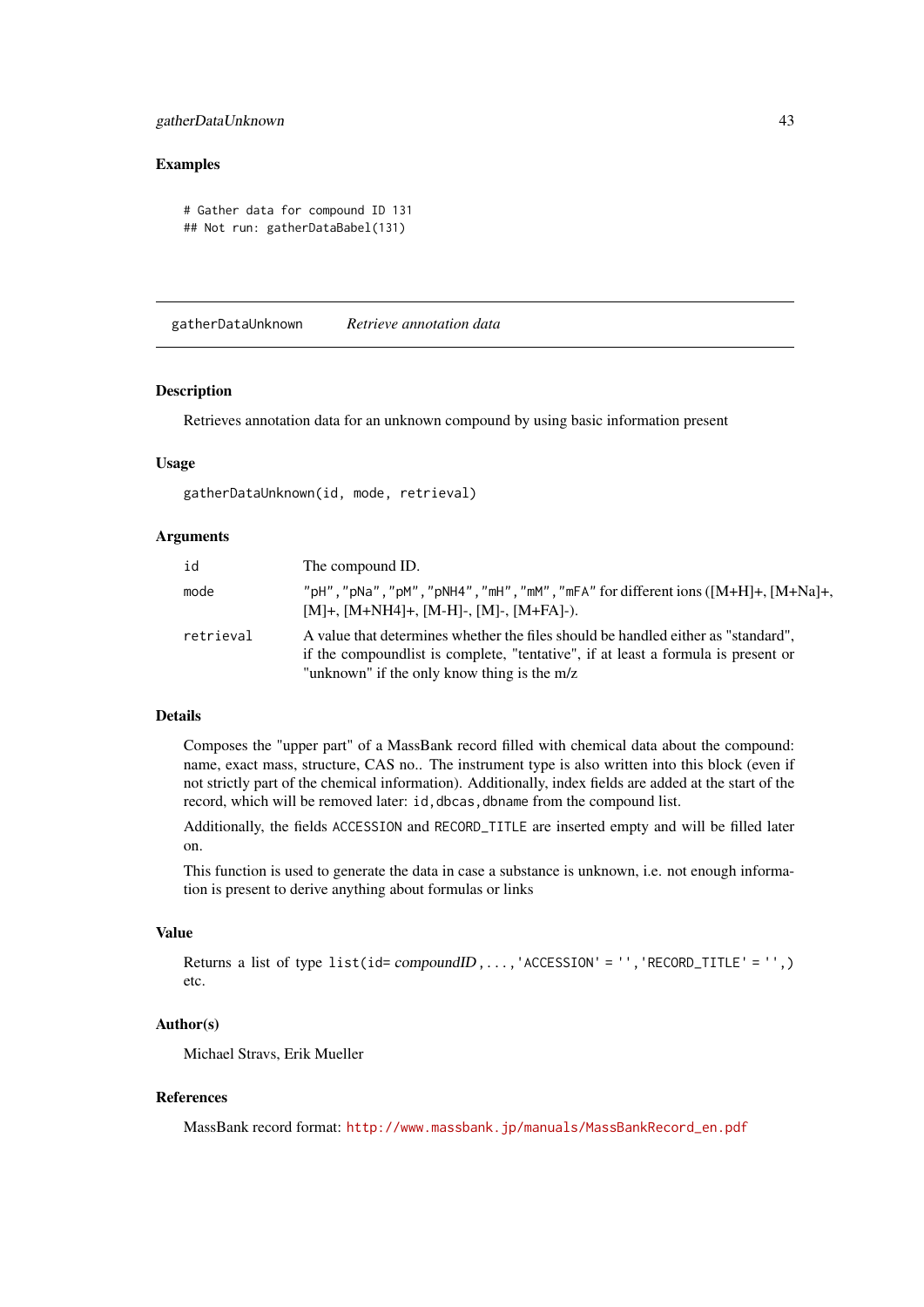#### See Also

[mbWorkflow](#page-55-0)

## Examples

# Gather data for compound ID 131 ## Not run: gatherDataUnknown(131,"pH")

gatherPubChem *Retrieve supplemental annotation data from Pubchem*

# Description

Retrieves annotation data for a compound from the internet service Pubchem based on the inchikey generated by babel or Cactus

# Usage

gatherPubChem(key)

#### Arguments

key An Inchi-Key

## Details

The data retrieved is the Pubchem CID, a synonym from the Pubchem database, the IUPAC name (using the preferred if available) and a Chebi link

## Value

Returns a list with 4 slots: PcID The Pubchem CID Synonym An arbitrary synonym for the compound name IUPAC A IUPAC-name (preferred if available) Chebi The identification number of the chebi database

#### Author(s)

Erik Mueller

### References

Pubchem REST: [https://pubchem.ncbi.nlm.nih.gov/pug\\_rest/PUG\\_REST.html](https://pubchem.ncbi.nlm.nih.gov/pug_rest/PUG_REST.html) Chebi: [http:](http://www.ebi.ac.uk/chebi) [//www.ebi.ac.uk/chebi](http://www.ebi.ac.uk/chebi)

# See Also

[mbWorkflow](#page-55-0)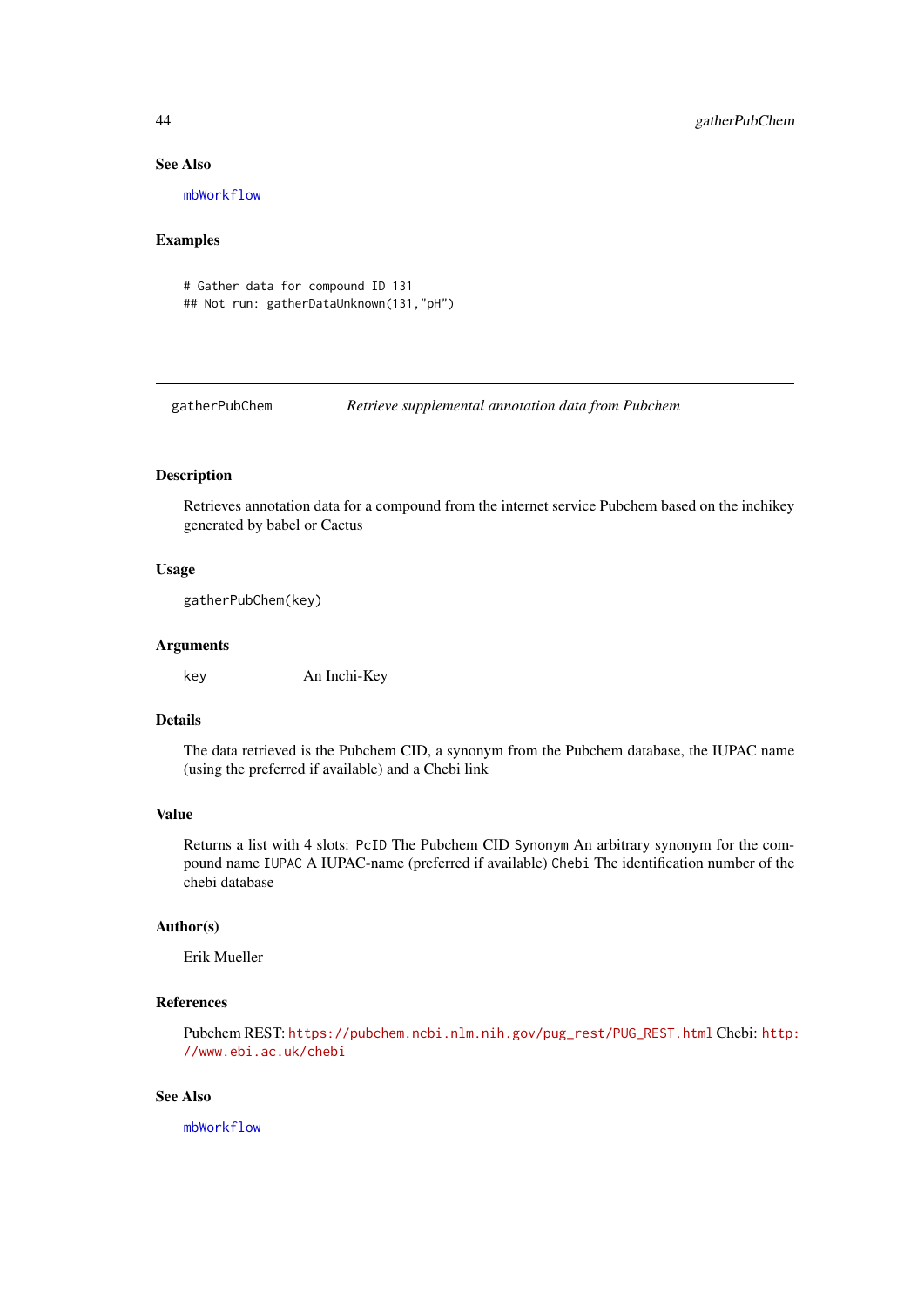#### getCactus 45

# Examples

```
# Gather data for compound ID 131
## Not run: gatherPubChem("QEIXBXXKTUNWDK-UHFFFAOYSA-N")
```
<span id="page-44-0"></span>getCactus *Retrieve information from Cactus*

# Description

Retrieves information from the Cactus Chemical Identifier Resolver (PubChem).

# Usage

getCactus(identifier, representation)

# Arguments

| identifier | Any identifier interpreted by the resolver, e.g. an InChI key or a SMILES code.             |
|------------|---------------------------------------------------------------------------------------------|
|            | representation The desired representation, as required from the resolver, e.g. stdinchikey, |
|            | chemspider id, formula Refer to the webpage for details.                                    |

# Details

It is not necessary to specify in which format the identifier is. Somehow, cactus does this automatically.

# Value

The result of the query, in plain text. Can be NA, or one or multiple lines (character array) of results.

# Note

Note that the InChI key is retrieved with a prefix (InChIkey=), which must be removed for most database searches in other databases (e.g. CTS).

### Author(s)

Michael Stravs

# References

cactus Chemical Identifier Resolver: <http://cactus.nci.nih.gov/chemical/structure>

# See Also

[getCtsRecord](#page-46-0), [getPcId](#page-49-0)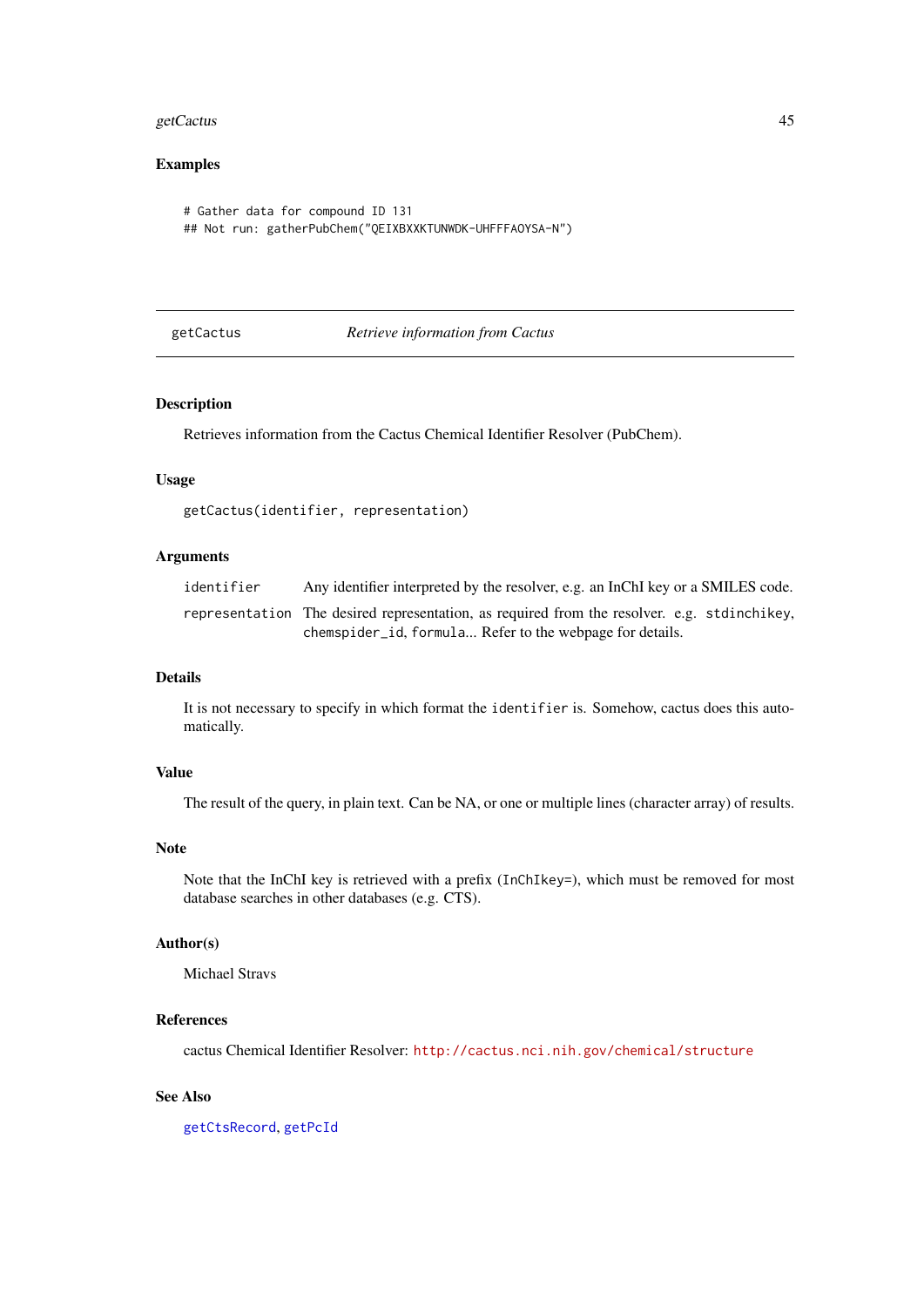# Examples

```
# Benzene:
getCactus("C1=CC=CC=C1", "cas")
getCactus("C1=CC=CC=C1", "stdinchikey")
getCactus("C1=CC=CC=C1", "chemspider_id")
```
getCSID *Retrieve the Chemspider ID for a given compound*

# Description

Given an InChIKey, this function queries the chemspider web API to retrieve the Chemspider ID of he compound with that InChIkey.

# Usage

getCSID(query)

# Arguments

query The InChIKey of the compound

#### Value

Returns the chemspide

#### Author(s)

Michele Stravs, Eawag <stravsmi@eawag.ch>

Erik Mueller, UFZ <erik.mueller@ufz.de>

# Examples

```
## Not run:
# Return all CAS registry numbers stored for benzene.
data <- getCtsRecord("UHOVQNZJYSORNB-UHFFFAOYSA-N")
cas <- CTS.externalIdSubset(data, "CAS")
```
## End(Not run)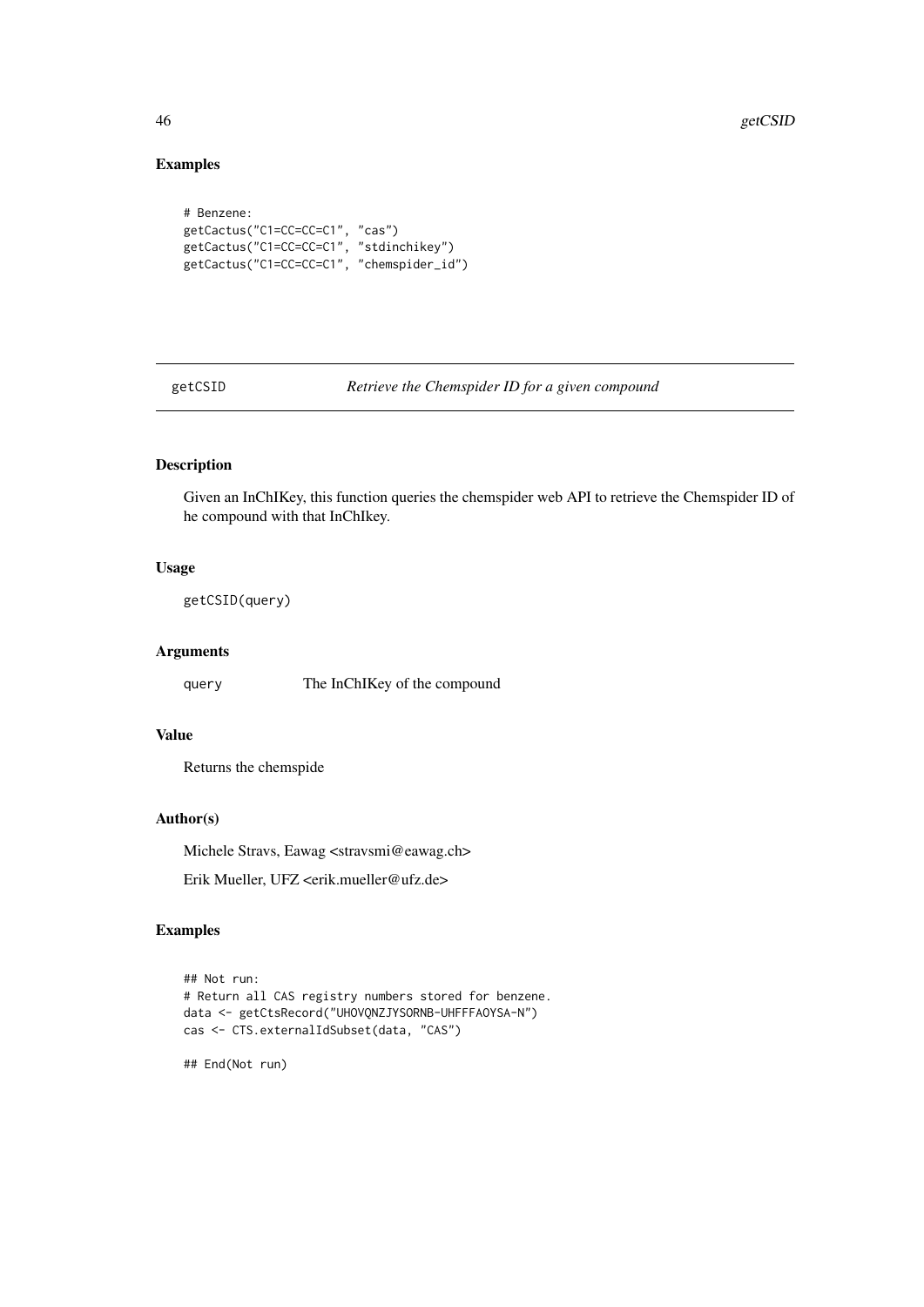Convert a single ID to another using CTS.

# Usage

```
getCtsKey(query, from = "Chemical Name", to = "InChIKey")
```
### Arguments

| query | ID to be converted |
|-------|--------------------|
| from  | Type of input ID   |
| to    | Desired output ID  |

# Value

An unordered array with the resulting converted key(s).

# Author(s)

Michele Stravs, Eawag <stravsmi@eawag.ch>

### Examples

k <- getCtsKey("benzene", "Chemical Name", "InChIKey")

<span id="page-46-0"></span>

| getCtsRecord | Retrieve information from CTS |  |  |
|--------------|-------------------------------|--|--|
|              |                               |  |  |

#### Description

Retrieves a complete CTS record from the InChI key.

### Usage

getCtsRecord(key)

#### Arguments

key The InChI key.

#### Value

Returns a list with all information from CTS: inchikey,inchicode,formula,exactmass contain single values. synonyms contains an unordered list of scored synonyms (type, name, score, where type indicates either a normal name or a specific IUPAC name, see below). externalIds contains an unordered list of identifiers of the compound in various databases (name,value, where name is the database name and value the identifier in that database.)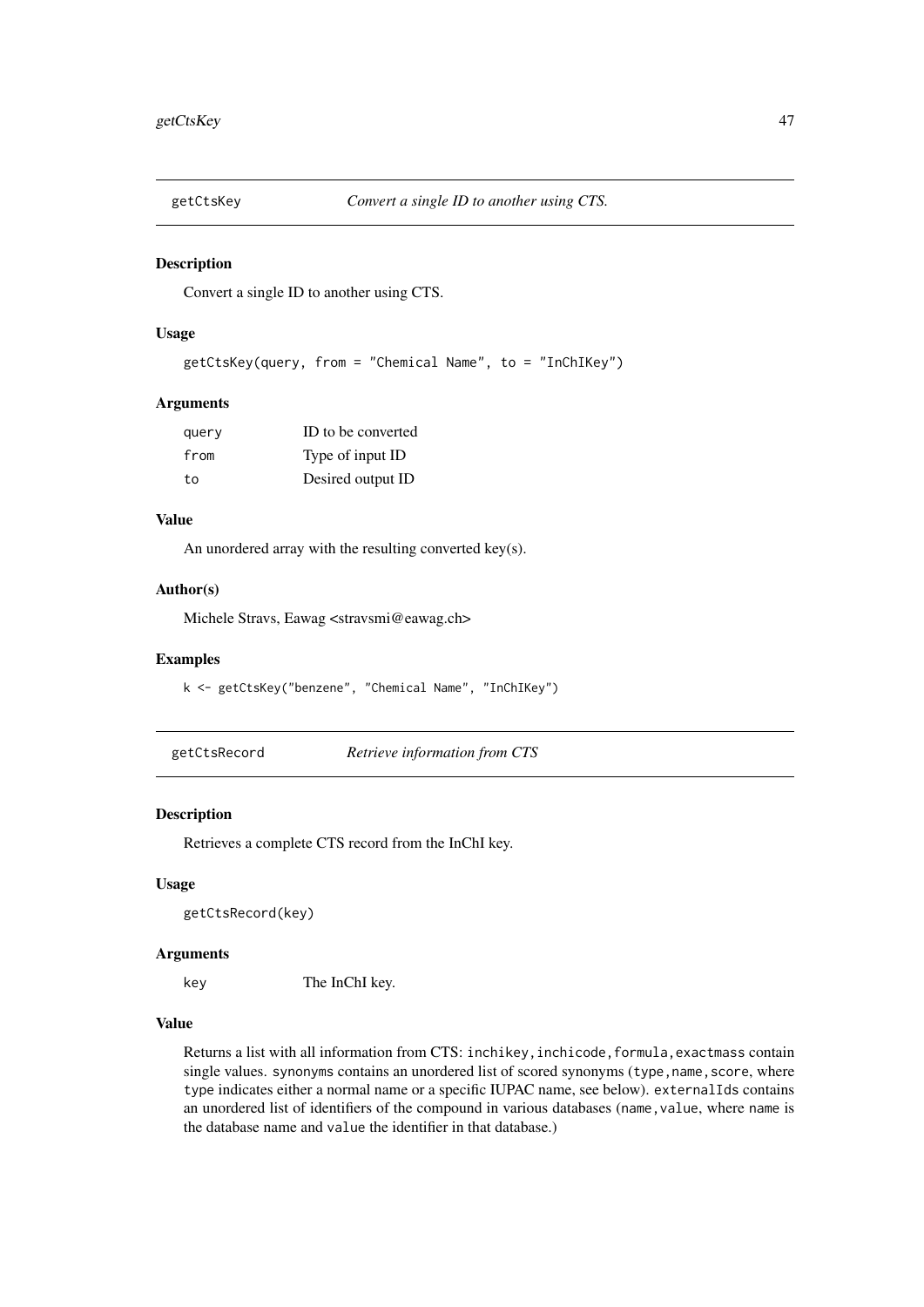#### Note

Currently, the CTS results are still incomplete; the name scores are all 0, formula and exact mass return zero.

#### Author(s)

Michele Stravs, Eawag <stravsmi@eawag.ch>

#### References

Chemical Translation Service: <http://cts.fiehnlab.ucdavis.edu>

#### Examples

```
data <- getCtsRecord("UHOVQNZJYSORNB-UHFFFAOYSA-N")
# show all synonym "types"
types <- unique(unlist(lapply(data$synonyms, function(i) i$type)))
## Not run: print(types)
```
getData *Get data frame with all present peak data*

#### Description

Returns a data frame with columns for all non-empty slots in a RmbSpectrum2 object. Note that MSnbase::Spectrum has a method as.data.frame, however that one will return only mz, intensity. This function is kept separate to ensure downwards compatibility since it returns more columns than MSnbase as.data.frame.

# Usage

## S4 method for signature 'RmbSpectrum2' getData(s)

#### Arguments

s The RmbSpectrum2 object to extract data from.

# Value

A data frame with columns for every set slot.

# Author(s)

stravsmi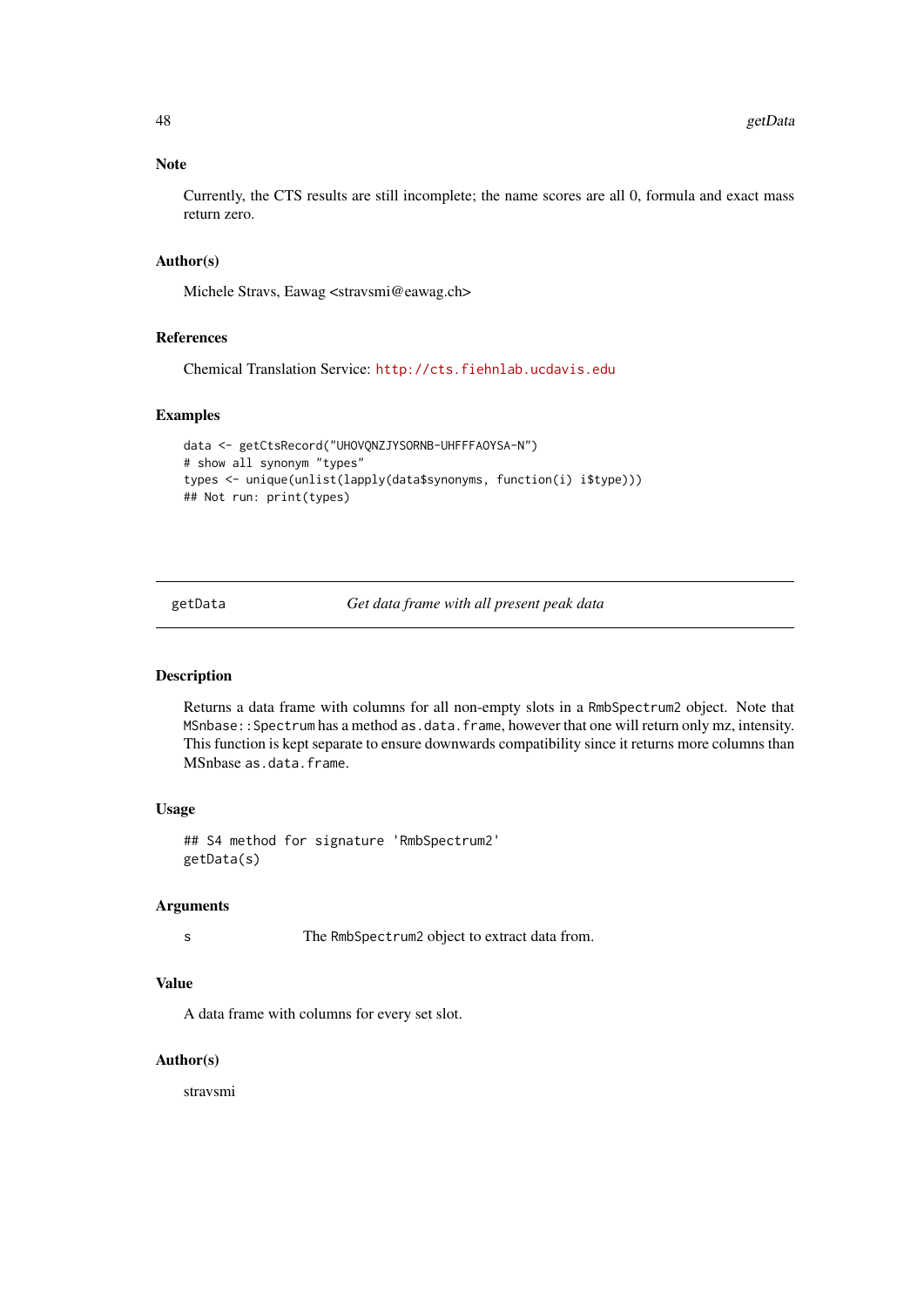Generates a Rcdk molecule object from SMILES code, which is fully typed and usable (in contrast to the built-in parse.smiles).

# Usage

getMolecule(smiles)

## Arguments

smiles The SMILES code of the compound.

# Details

NOTE: As of today (2012-03-16), Rcdk discards stereochemistry when loading the SMILES code! Therefore, do not trust this function blindly, e.g. don't generate InChI keys from the result. It is, however, useful if you want to compute the mass (or something else) with Rcdk.

### Value

A Rcdk IAtomContainer reference.

#### Author(s)

Michael Stravs

#### See Also

[parse.smiles](#page-0-0)

# Examples

```
# Lindane:
getMolecule("C1(C(C(C(C(C1Cl)Cl)Cl)Cl)Cl)Cl")
# Benzene:
getMolecule("C1=CC=CC=C1")
```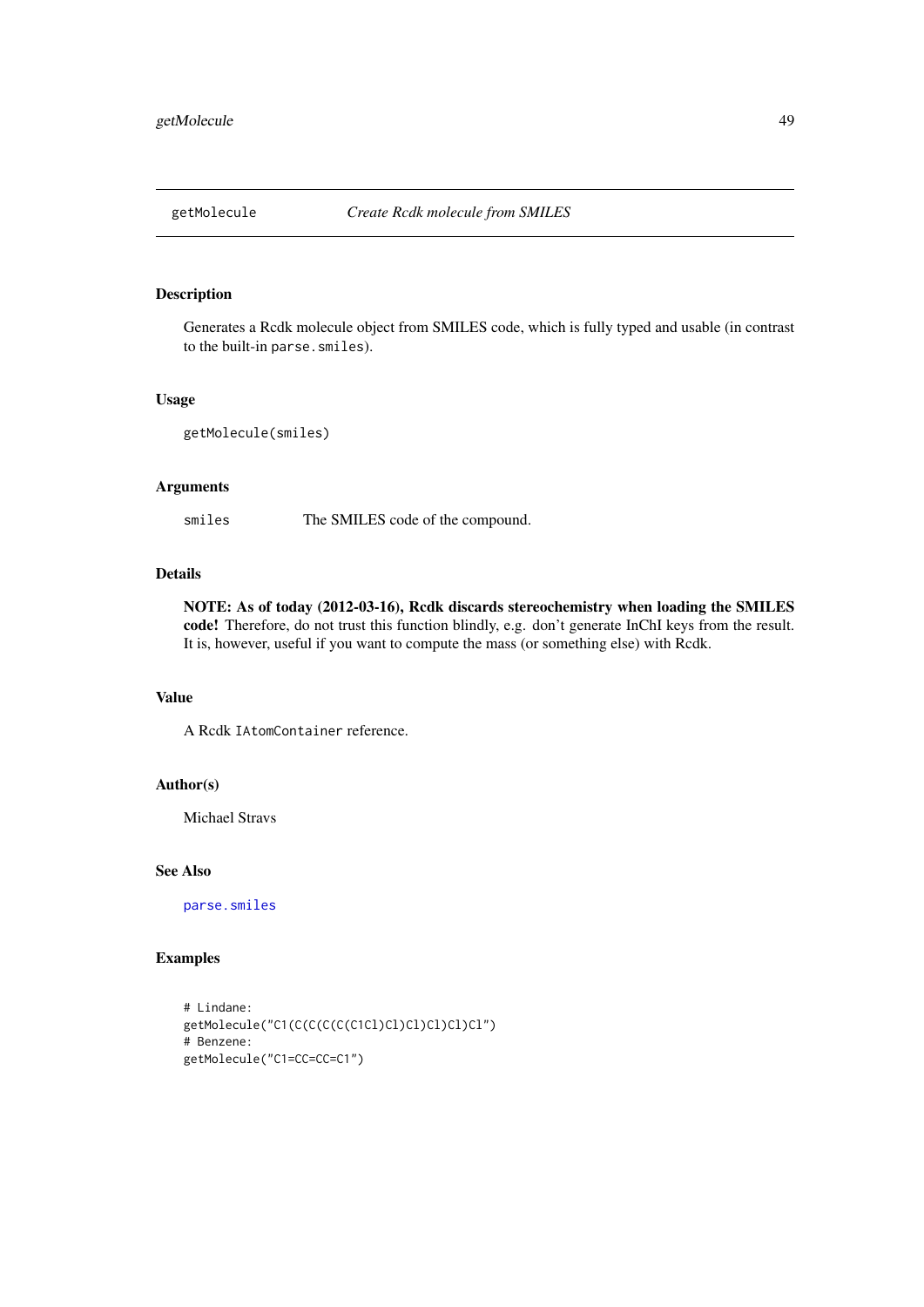<span id="page-49-0"></span>

Retrieves PubChem CIDs for a search term.

## Usage

getPcId(query, from = "inchikey")

# Arguments

| query | ID to be converted |
|-------|--------------------|
| from  | Type of input ID   |

## Details

Only the first result is returned currently. The function should be regarded as experimental and has not thoroughly been tested.

# Value

The PubChem CID (in string type).

### Author(s)

Michael Stravs, Erik Mueller

### References

PubChem search: <http://pubchem.ncbi.nlm.nih.gov/>

Pubchem REST: [https://pubchem.ncbi.nlm.nih.gov/pug\\_rest/PUG\\_REST.html](https://pubchem.ncbi.nlm.nih.gov/pug_rest/PUG_REST.html)

# See Also

[getCtsRecord](#page-46-0), [getCactus](#page-44-0)

# Examples

getPcId("MKXZASYAUGDDCJ-NJAFHUGGSA-N")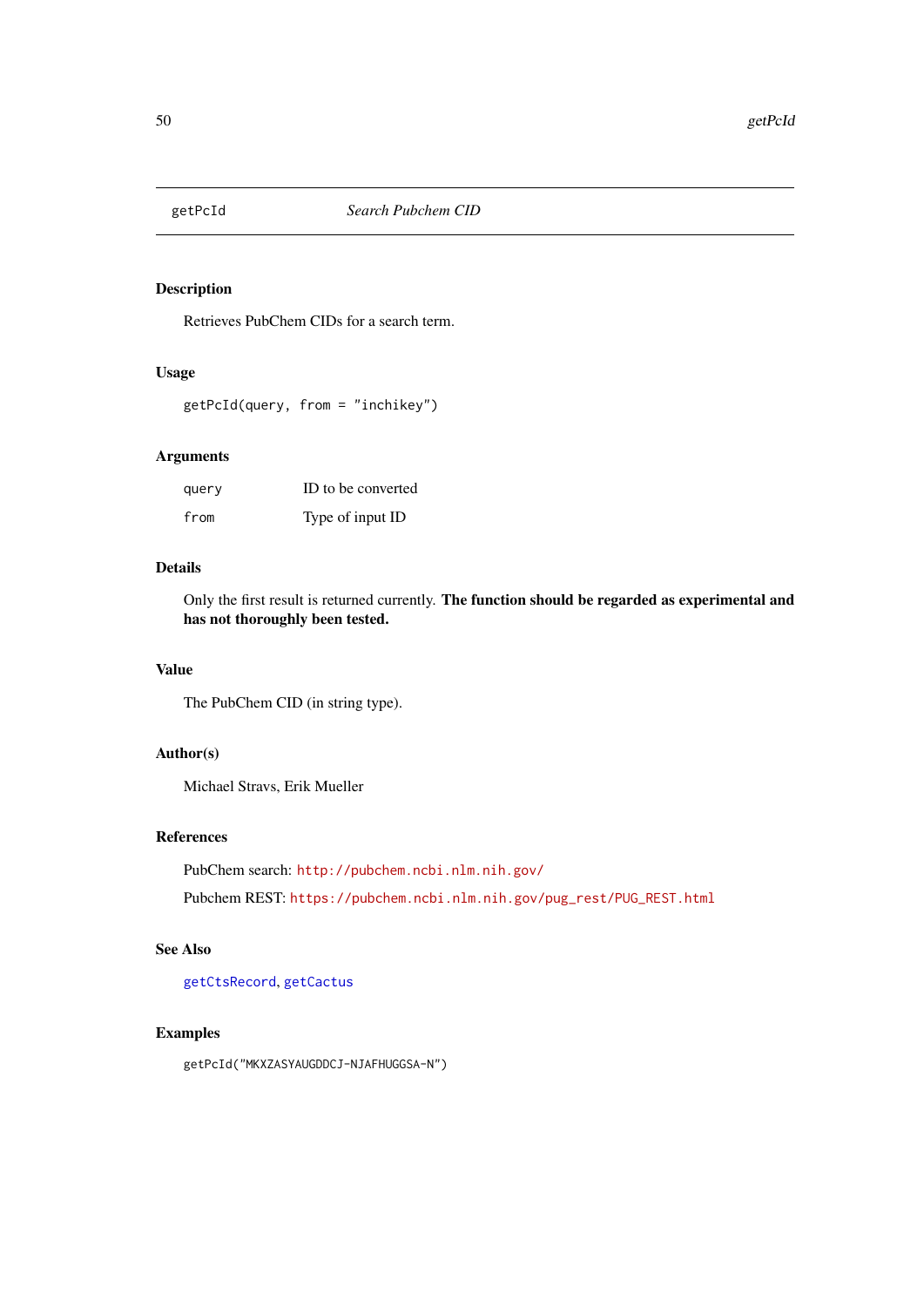<span id="page-50-1"></span>Checks whether the formula is chemically valid, i.e. has no zero-count or negative-count elements.

#### Usage

```
is.valid.formula(formula)
```
# Arguments

formula A molecular formula in string or list representation ("C6H6" or list(C=6,H=6)).

# Details

The check is only meant to identify formulas which have negative elements, which can arise from the subtraction of adducts. It is not a high-level formula "validity" check like e.g. the Rcdk function isvalid.formula which uses the nitrogen rule or a DBE rule.

### Author(s)

Michael Stravs

#### See Also

[list.to.formula](#page-37-0), [add.formula](#page-2-0), [order.formula](#page-64-0)

### Examples

```
#
is.valid.formula(list(C=0,H=1,Br=2))
is.valid.formula("CH2Cl")
is.valid.formula("C0H2")
```
<span id="page-50-2"></span>loadInfolists *Load MassBank compound information lists*

# <span id="page-50-0"></span>Description

Loads MassBank compound information lists (i.e. the lists which were created in the first two steps of the MassBank [mbWorkflow](#page-55-0) and subsequently edited by hand.).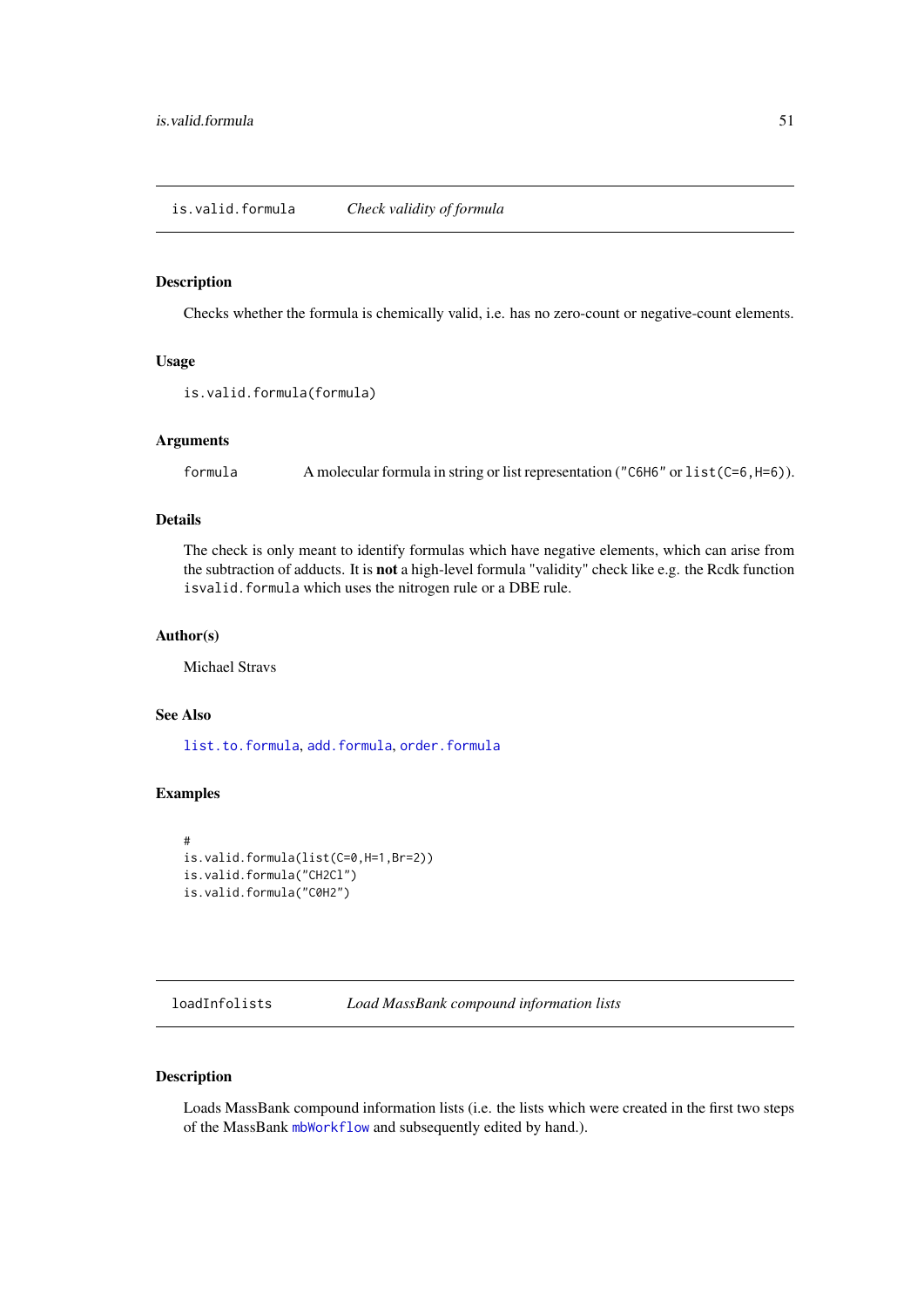52 loadList

# Usage

loadInfolists(mb, path)

loadInfolist(mb, fileName)

resetInfolists(mb)

# Arguments

| mb       | The mbWorkspace to load/reset the lists in.                                                 |
|----------|---------------------------------------------------------------------------------------------|
| path     | Directory in which the namelists reside. All CSV files in this directory will be<br>loaded. |
| fileName | A single namelist to be loaded.                                                             |

# Details

resetInfolists clears the information lists, i.e. it creates a new empty list in mbdata\_archive. loadInfolist loads a single CSV file, whereas loadInfolists loads a whole directory.

# Value

The new workspace with loaded/reset lists.

# Author(s)

Michael Stravs

## Examples

```
#
## Not run: mb <- resetInfolists(mb)
mb <- loadInfolist(mb, "my_csv_infolist.csv")
## End(Not run)
```

```
loadList Load compound list for RMassBank
```
# Description

Loads a CSV compound list with compound IDs

# Usage

loadList(path, listEnv=NULL, check=TRUE)

resetList()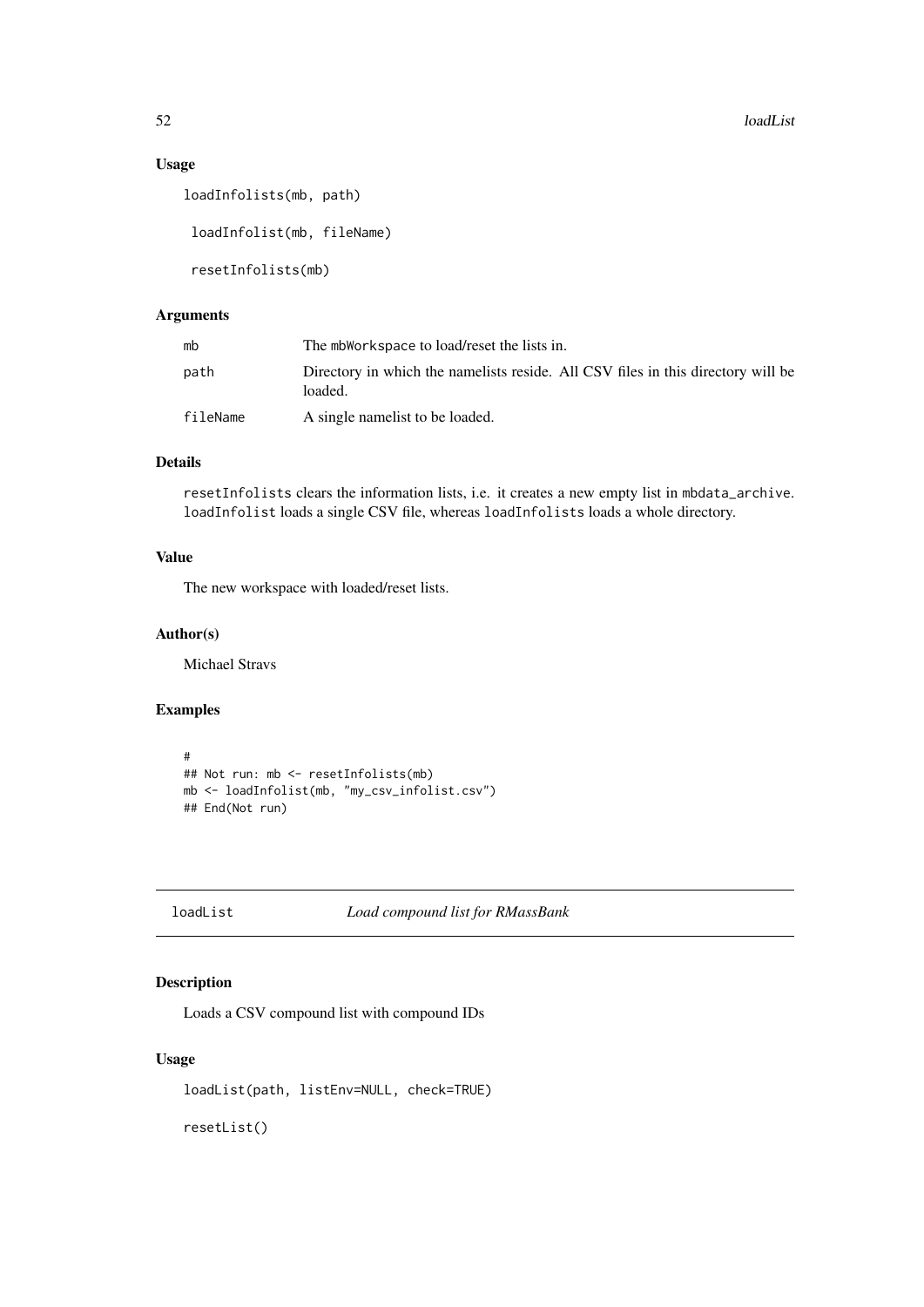#### makeMollist 53

### Arguments

| path    | Path to the CSV list.                                                                                                     |
|---------|---------------------------------------------------------------------------------------------------------------------------|
| listEnv | The environment to load the list into. By default, the namelist is loaded into an<br>environment internally in RMassBank. |
| check   | A parameter that specifies whether the SMILES-Codes in the list should be<br>checked for readability by rodk.             |

# Details

The list is loaded into the variable compoundList in the environment listEnv (which defaults to the global environment) and used by the findMz, findCAS, ... functions. The CSV file is required to have at least the following columns, which are used for further processing and must be named correctly (but present in any order): ID, Name, SMILES, RT, CAS

resetList() clears a currently loaded list.

# Value

No return value.

#### Author(s)

Michael Stravs

#### See Also

[findMz](#page-34-0)

### Examples

```
##
## Not run: loadList("mylist.csv")
```
makeMollist *Write list.tsv file*

#### Description

Makes a list.tsv file in the "moldata" folder.

# Usage

```
makeMollist(compiled)
```
# Arguments

compiled A list of compiled spectra (in tree-format, as returned by compileRecord).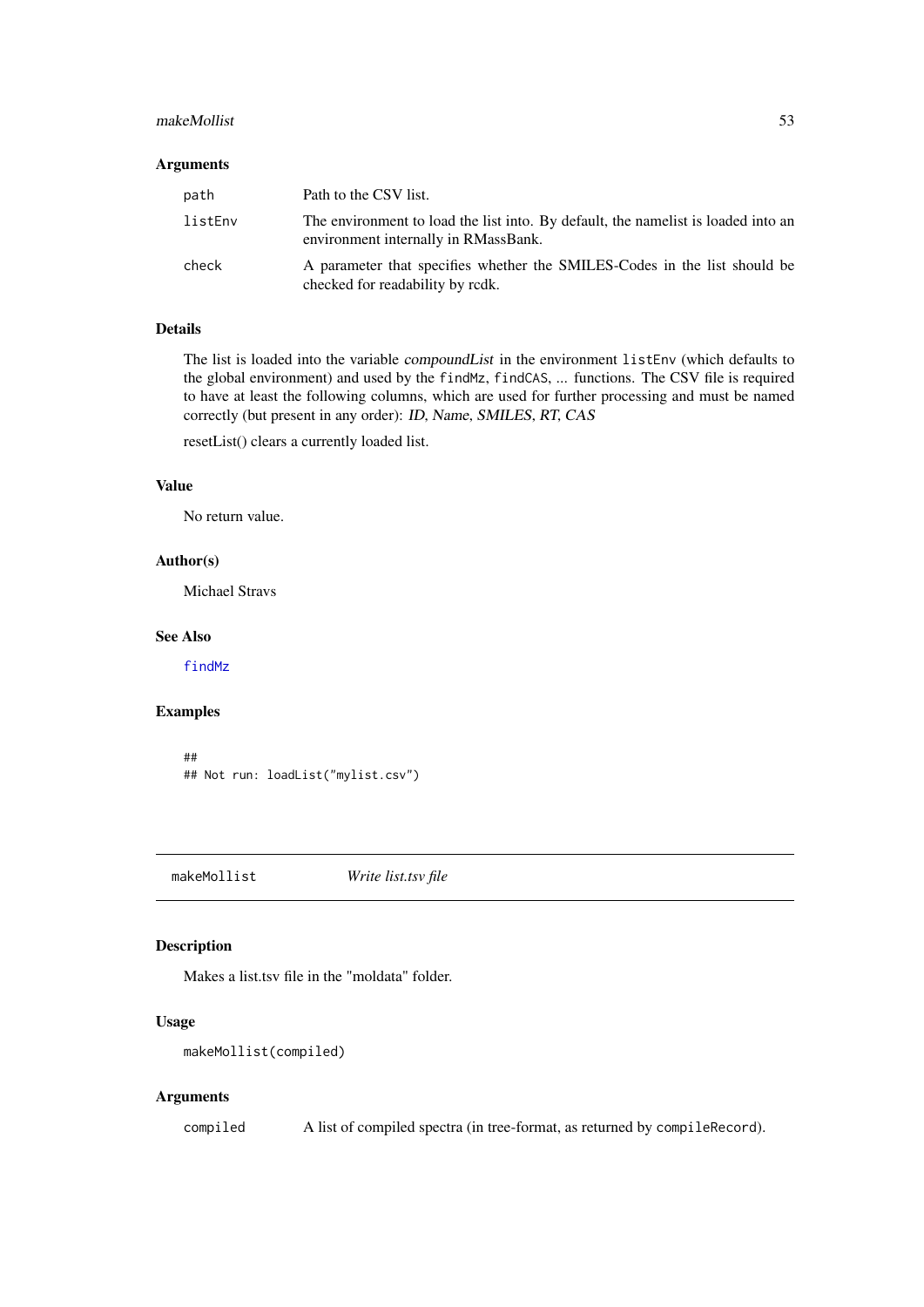# Details

Generates the list.tsv file which is needed by MassBank to connect records with their respective molfiles. The first compound name is linked to a mol-file with the compound ID (e.g. 2334.mol for ID 2334).

## Value

No return value.

### Author(s)

Michael A. Stravs, Eawag <michael.stravs@eawag.ch>

# Examples

```
## Not run:
compiled <- compileRecord(record, mbdata, refilteredRcSpecs)
# a list.tsv for only one record:
clist <- list(compiled)
makeMollist(clist)
```
## End(Not run)

makePeaksCache *Generate peaks cache*

# Description

Generates a peak cache table for use with [findMsMsHR](#page-28-0) functions.

# Usage

makePeaksCache(msRaw, headerCache)

# Arguments

| msRaw       | the input raw datafile (opened)                                                                              |
|-------------|--------------------------------------------------------------------------------------------------------------|
| headerCache | the cached header, or subset thereof for which peaks should be extracted. Peak<br>extraction goes by segNum. |

# Value

A list of dataframes as from  $mzR$ : : peaks.

# Author(s)

stravsmi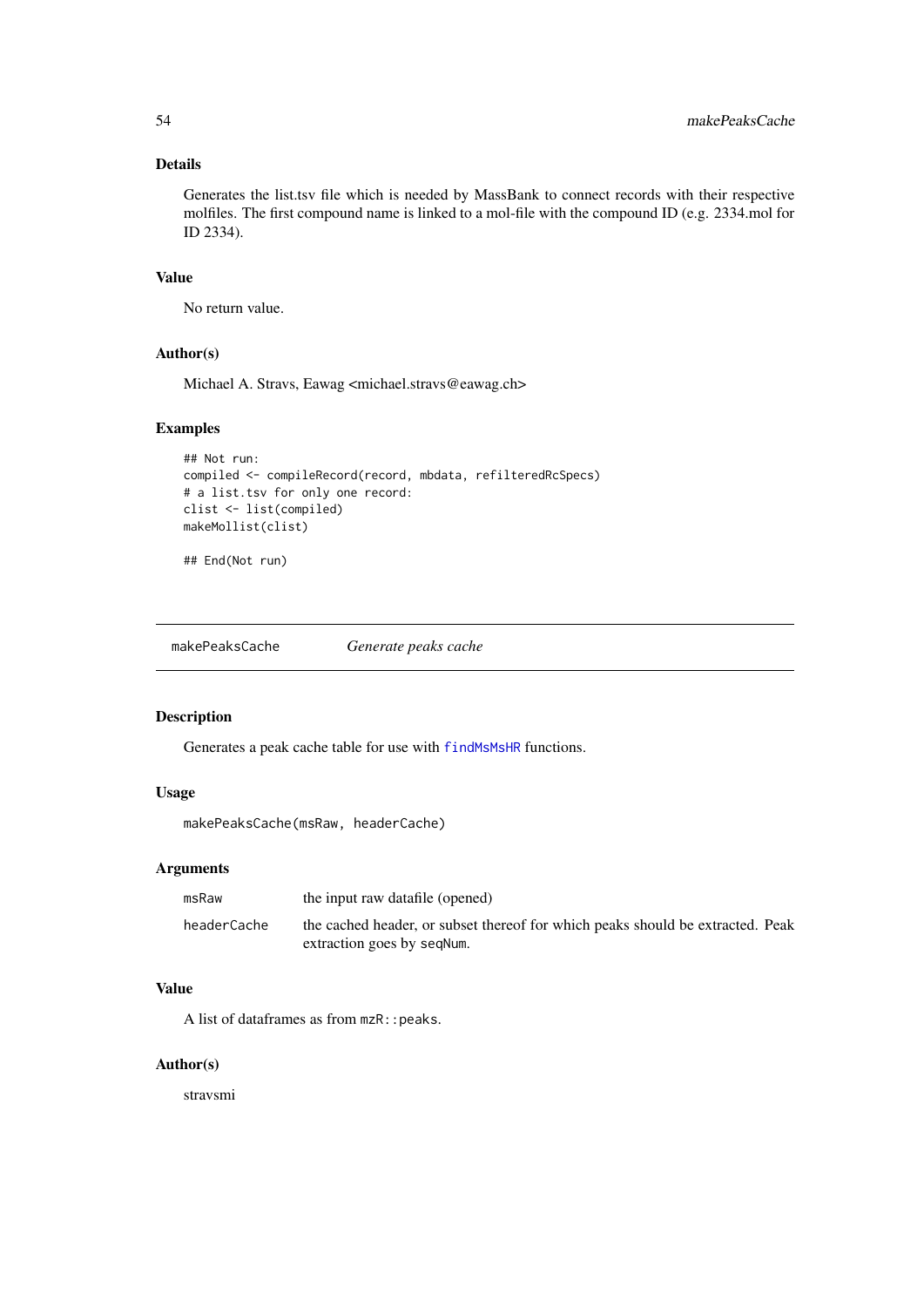makeRecalibration *Recalibrate MS/MS spectra*

# Description

Recalibrates MS/MS spectra by building a recalibration curve of the assigned putative fragments of all spectra in aggregatedSpecs (measured mass vs. mass of putative associated fragment) and additionally the parent ion peaks.

# Usage

```
makeRecalibration(w, mode,
 recalibrateBy = getOption("RMassBank")$recalibrateBy,
recalibrateMS1 = getOption("RMassBank")$recalibrateMS1,
recalibrator = getOption("RMassBank")$recalibrator,
recalibrateMS1Window = getOption("RMassBank")$recalibrateMS1Window
)
recalibrateSpectra(mode, rawspec = NULL, rc = NULL, rc.ms1=NULL, w = NULL,
recalibrateBy = getOption("RMassBank")$recalibrateBy,
recalibrateMS1 = getOption("RMassBank")$recalibrateMS1)
recalibrateSingleSpec(spectrum, rc,
```

```
recalibrateBy = getOption("RMassBank")$recalibrateBy)
```

| W                    | For make Recalibration: to perform the recalibration with. For recalibrate Spectra:<br>the msmsWorkspace which contains the recalibration curves (alternatively to<br>specifying $rc, rc.$ ms1).                                           |  |
|----------------------|--------------------------------------------------------------------------------------------------------------------------------------------------------------------------------------------------------------------------------------------|--|
| mode                 | "pH", "pNa", "pM", "mH", "mM", "mFA" for different ions $([M+H]+, [M+Na]+,$<br>$[M]+$ , $[M-H]$ -, $[M]$ -, $[M+FA]$ -).                                                                                                                   |  |
| recalibrateBy        | Whether recalibration should be done by $ppm$ (" $ppm$ ") or by $m/z$ (" $mz$ ").                                                                                                                                                          |  |
| recalibrateMS1       | Whether MS1 spectra should be recalibrated separately ("separate"), together<br>with MS2 ("common") or not at all ("none"). Usually taken from settings.                                                                                   |  |
| recalibrator         | The recalibrator functions to be used. Refer to recalibrate for details. Usually<br>taken from settings.                                                                                                                                   |  |
| recalibrateMS1Window |                                                                                                                                                                                                                                            |  |
|                      | Window width to look for MS1 peaks to recalibrate (in ppm).                                                                                                                                                                                |  |
| spectrum             | For recalibrateSingleSpec: a MSnbase Spectrum-derived object, commonly<br>a RmbSpectrum2 for MS2 or Spectrum1 for MS1.                                                                                                                     |  |
| rawspec              | For recalibrateSpectra:an RmbSpectraSetList of RmbSpectraSet objects,<br>as the w@spectra slot from msmsWorkspace or any object returned by findMsMsHR.<br>If empty, no spectra are recalibrated, but the recalibration curve is returned. |  |
| rc, rc.ms1           | The recalibration curves to be used in the recalibration.                                                                                                                                                                                  |  |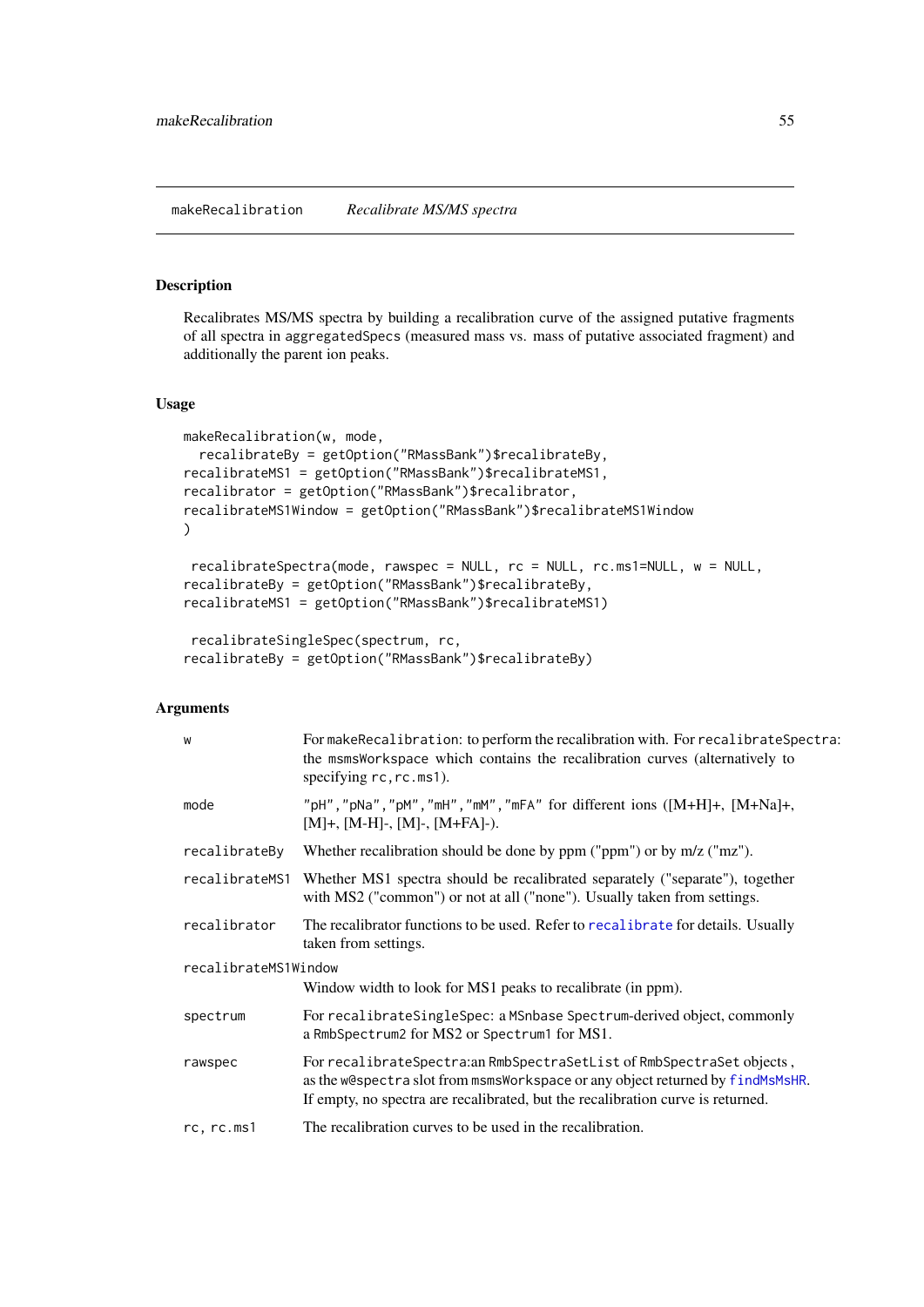#### Details

Note that the actually used recalibration functions are governed by the general MassBank settings (see [recalibrate](#page-72-0)).

If a set of acquired LC-MS runs contains spectra for two different ion types (e.g. [M+H]+ and [M+Na]+) which should both be processed by RMassBank, it is necessary to do this in two separate runs. Since it is likely that one ion type will be the vast majority of spectra (e.g. most in [M+H]+ mode), and only few spectra will be present for other specific adducts (e.g. only few [M+Na]+ spectra), it is possible that too few spectra are present to build a good recalibration curve using only e.g. the [M+Na]+ ions. Therefore we recommend, for one set of LC/MS runs, to build the recalibration curve for one ion type (msmsWorkflow(mode="pH",steps=c(1:8),newRecalibration=TRUE)) and reuse the same curve for processing different ion types (msmsWorkflow(mode="pNa", steps=c(1:8), newRecalibra This also ensures a consistent recalibration across all spectra of the same batch.

#### Value

makeRecalibration: a list(rc,rc.ms1) with recalibration curves for the MS2 and MS1 spectra.

recalibrateSpectra: if rawspec is not NULL, returns the recalibrated spectra as RmbSpectraSetList. All spectra have their mass recalibrated and evaluation data deleted.

recalibrateSingleSpec: the recalibrated Spectrum (same object, recalibrated masses, evaluation data like assigned formulae etc. deleted).

#### Author(s)

Michael Stravs, Eawag <michael.stravs@eawag.ch>

#### Examples

```
## Not run:
rcCurve <- recalibrateSpectra(w, "pH")
w@spectra <- recalibrateSpectra(mode="pH", rawspec=w@spectra, w=myWorkspace)
w@spectra <- recalibrateSpectra(mode="pH", rawspec=w@spectra,rcCurve$rc, rcCurve$rc.ms1)
```
## End(Not run)

<span id="page-55-0"></span>

mbWorkflow *MassBank record creation workflow*

#### Description

Uses data generated by [msmsWorkflow](#page-60-0) to create MassBank records.

#### Usage

```
mbWorkflow(mb, steps = c(1, 2, 3, 4, 5, 6, 7, 8),
  infolist_path = "./infolist.csv", gatherData = "online")
```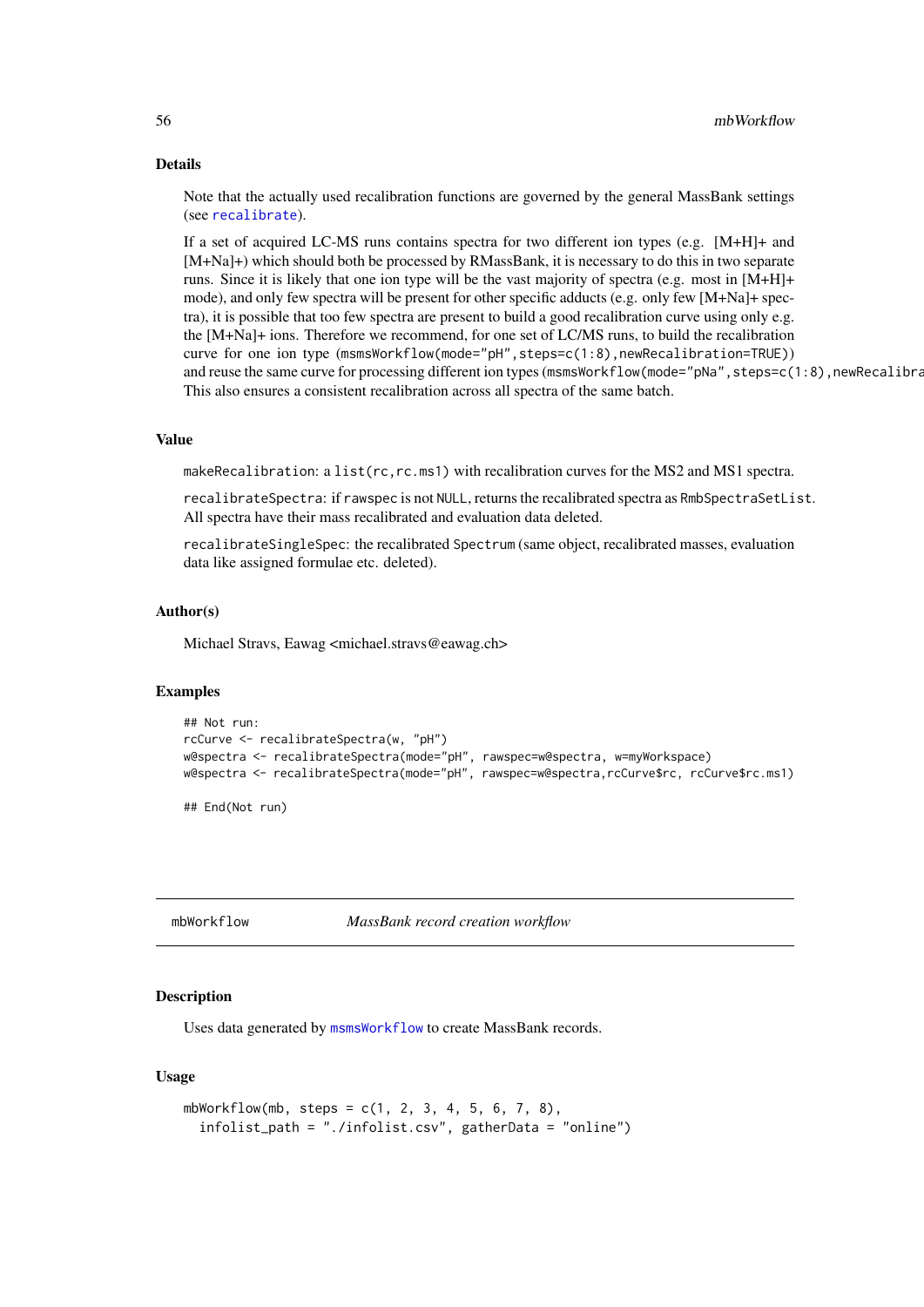#### mbWorkflow 57

#### Arguments

| mb            | The mbWorkspace to work in.                                                                                                                                                                                                                                                                                            |
|---------------|------------------------------------------------------------------------------------------------------------------------------------------------------------------------------------------------------------------------------------------------------------------------------------------------------------------------|
| steps         | Which steps in the workflow to perform.                                                                                                                                                                                                                                                                                |
| infolist_path | A path where to store newly downloaded compound informations, which should<br>then be manually inspected.                                                                                                                                                                                                              |
| gatherData    | A variable denoting whether to retrieve information using several online databases<br>gatherData="online" or to use the local babel installation gatherData="babel".<br>Note that babel is used either way, if a directory is given in the settings. This<br>setting will be ignored if retrieval is set to "standard" |

### Details

See the vignette vignette("RMassBank") for detailed informations about the usage.

Steps:

Step 1: Find which compounds don't have annotation information yet. For these compounds, pull information from several databases (using gatherData).

Step 2: If new compounds were found, then export the infolist.csv and stop the workflow. Otherwise, continue.

Step 3: Take the archive data (in table format) and reformat it to MassBank tree format.

Step 4: Compile the spectra. Using the skeletons from the archive data, create MassBank records per compound and fill them with peak data for each spectrum. Also, assign accession numbers based on scan mode and relative scan no.

Step 5: Convert the internal tree-like representation of the MassBank data into flat-text string arrays (basically, into text-file style, but still in memory)

Step 6: For all OK records, generate a corresponding molfile with the structure of the compound, based on the SMILES entry from the MassBank record. (This molfile is still in memory only, not yet a physical file)

Step 7: If necessary, generate the appropriate subdirectories, and actually write the files to disk.

Step 8: Create the list.tsv in the molfiles folder, which is required by MassBank to attribute substances to their corresponding structure molfiles.

#### Value

The processed mbWorkspace.

#### Author(s)

Michael A. Stravs, Eawag <michael.stravs@eawag.ch>

#### See Also

[mbWorkspace-class](#page-57-0)

#### Examples

```
## Not run:
mb <- newMbWorkspace(w) # w being a msmsWorkspace
mb <- loadInfolists(mb, "D:/myInfolistPath")
mb <- mbWorkflow(mb, steps=c(1:3), "newinfos.csv")
```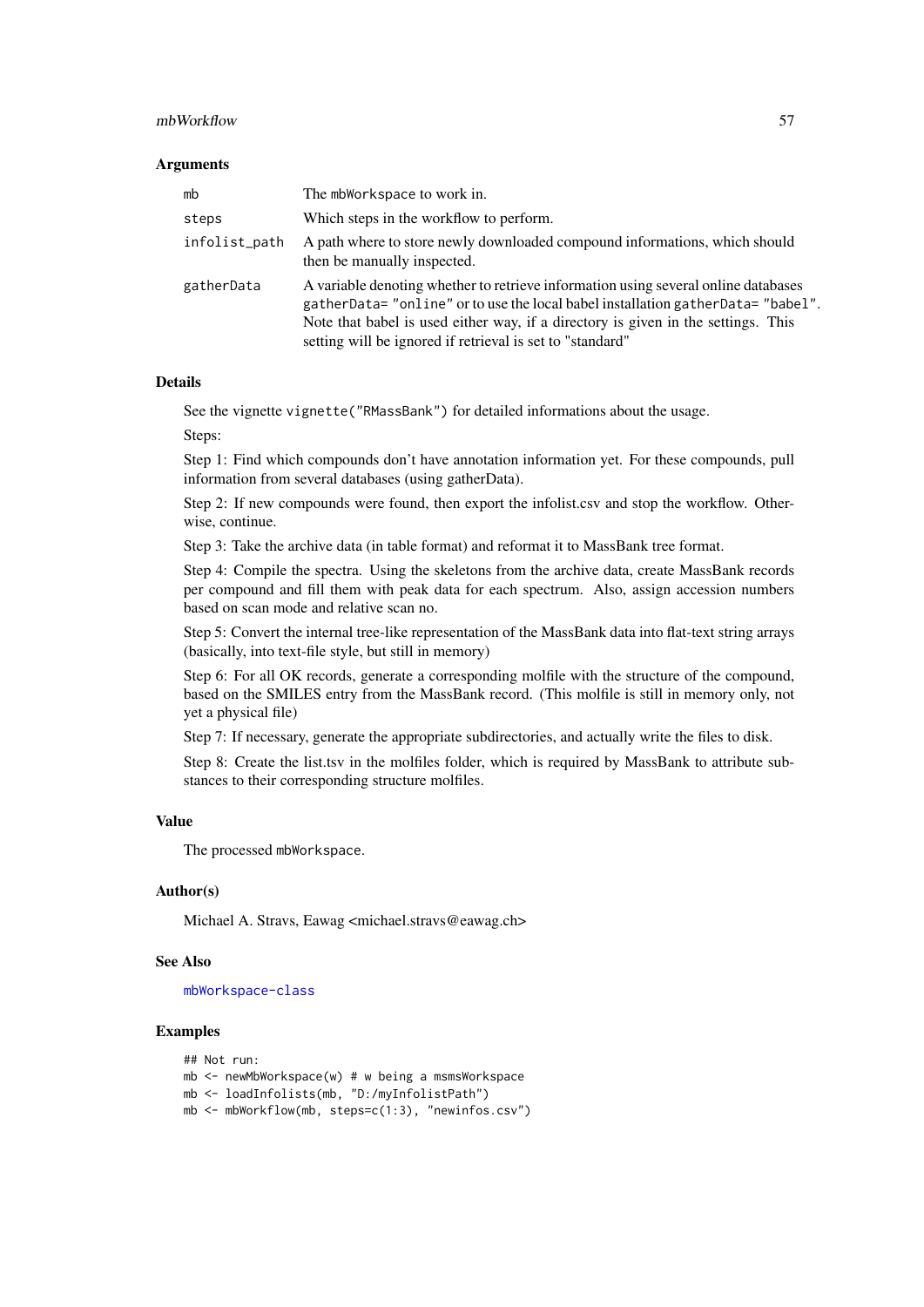## End(Not run)

<span id="page-57-0"></span>mbWorkspace-class *Workspace for* mbWorkflow *data*

# Description

A workspace which stores input and output data for use with mbWorkflow.

#### Usage

## S4 method for signature 'mbWorkspace' show(object)

#### Arguments

object The mbWorkspace to display.

### Details

Slots:

spectra, aggregated The corresponding input data from [msmsWorkspace-class](#page-61-0)

additionalPeaks A list of additional peaks which can be loaded using [addPeaks](#page-4-0).

- mbdata, mbdata\_archive, mbdata\_relisted Infolist data: Data for annotation of MassBank records, which can be loaded using [loadInfolists](#page-50-2).
- compiled, compiled\_ok Compiled tree-structured MassBank records. compiled\_ok contains only the compounds with at least one valid spectrum.

mbfiles Compiled MassBank records in text representation.

molfile MOL files with the compound structures.

ok,problems Index lists for internal use which denote which compounds have valid spectra.

Methods:

show Shows a brief summary of the object. Currently only a stub.

# Author(s)

Michael Stravs, Eawag <michael.stravs@eawag.ch>

# See Also

[mbWorkflow](#page-55-0)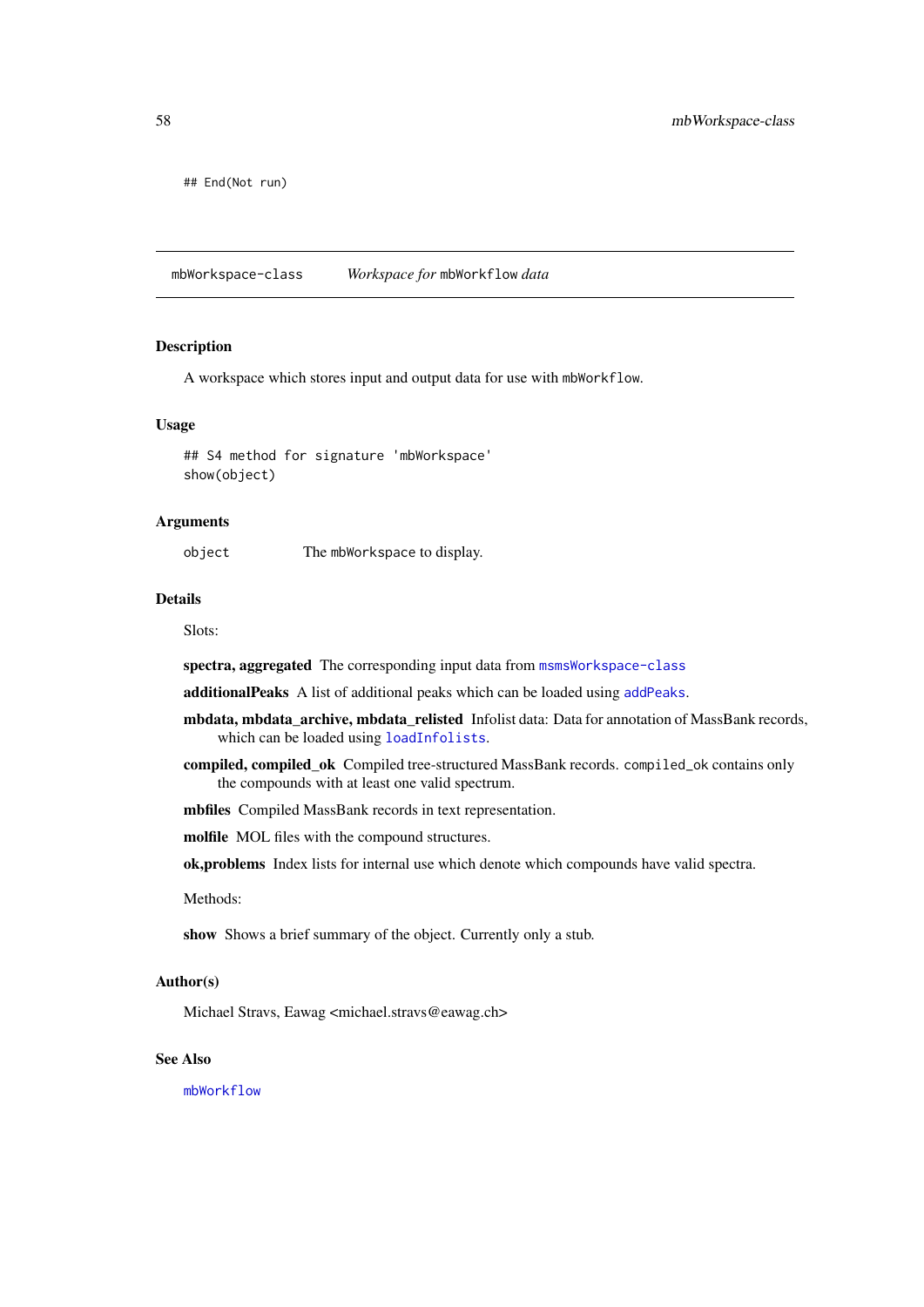msmsRead *Extracts and processes spectra from a specified file list, according to loaded options and given parameters.*

#### Description

The filenames of the raw LC-MS runs are read from the array files in the global enviroment. See the vignette vignette("RMassBank") for further details about the workflow.

## Usage

```
msmsRead(w, filetable = NULL, files = NULL, cpdids = NULL, readMethod,
 mode, confirmMode = FALSE, useRtLimit = TRUE, Args = NULL,
 settings = getOption("RMassBank"), progressbar = "progressBarHook",
 MSe = FALSE, plots = FALSE)
```

| W           | A msmsWorkspace to work with.                                                                                                                                                                                                                                                                                                                                                                                      |
|-------------|--------------------------------------------------------------------------------------------------------------------------------------------------------------------------------------------------------------------------------------------------------------------------------------------------------------------------------------------------------------------------------------------------------------------|
| filetable   | The path to a .csv-file that contains the columns "Files" and "ID" supplying<br>the relationships between files and compound IDs. Either this or the parameter<br>"files" need to be specified.                                                                                                                                                                                                                    |
| files       | A vector or list containing the filenames of the files that are to be read as spectra.<br>For the IDs to be inferred from the filenames alone, there need to be exactly 2<br>underscores.                                                                                                                                                                                                                          |
| cpdids      | A vector or list containing the compound IDs of the files that are to be read<br>as spectra. The ordering of this and files implicitly assigns each ID to the<br>corresponding file. If this is supplied, then the IDs implicitly named in the<br>filenames are ignored.                                                                                                                                           |
| readMethod  | Several methods are available to get peak lists from the files. Currently sup-<br>ported are "mzR", "xcms", "MassBank" and "peaklist". The first two read<br>MS/MS raw data, and differ in the strategy used to extract peaks. MassBank<br>will read existing records, so that e.g. a recalibration can be performed, and<br>"peaklist" just requires a CSV with two columns and the column header "mz",<br>"int". |
| mode        | "pH", "pNa", "pM", "pNH4", "mH", "mM", "mFA" for different ions ([M+H]+, [M+Na]+,<br>$[M]+$ , $[M+NH4]+$ , $[M-H]$ -, $[M]$ -, $[M+FA]$ -).                                                                                                                                                                                                                                                                        |
| confirmMode | Defaults to false (use most intense precursor). Value 1 uses the 2nd-most intense<br>precursor for a chosen ion (and its data-dependent scans), etc.                                                                                                                                                                                                                                                               |
| useRtLimit  | Whether to enforce the given retention time window.                                                                                                                                                                                                                                                                                                                                                                |
| Args        | A list of arguments that will be handed to the xcms-method findPeaks via do.call                                                                                                                                                                                                                                                                                                                                   |
| settings    | Options to be used for processing. Defaults to the options loaded via loadRmbSettings<br>et al. Refer to there for specific settings.                                                                                                                                                                                                                                                                              |
| progressbar | The progress bar callback to use. Only needed for specialized applications. Cf.<br>the documentation of progressBarHook for usage.                                                                                                                                                                                                                                                                                 |
| MSe         | A boolean value that determines whether the spectra were recorded using MSe<br>or not                                                                                                                                                                                                                                                                                                                              |
| plots       | A boolean value that determines whether the pseudospectra in XCMS should be<br>plotted                                                                                                                                                                                                                                                                                                                             |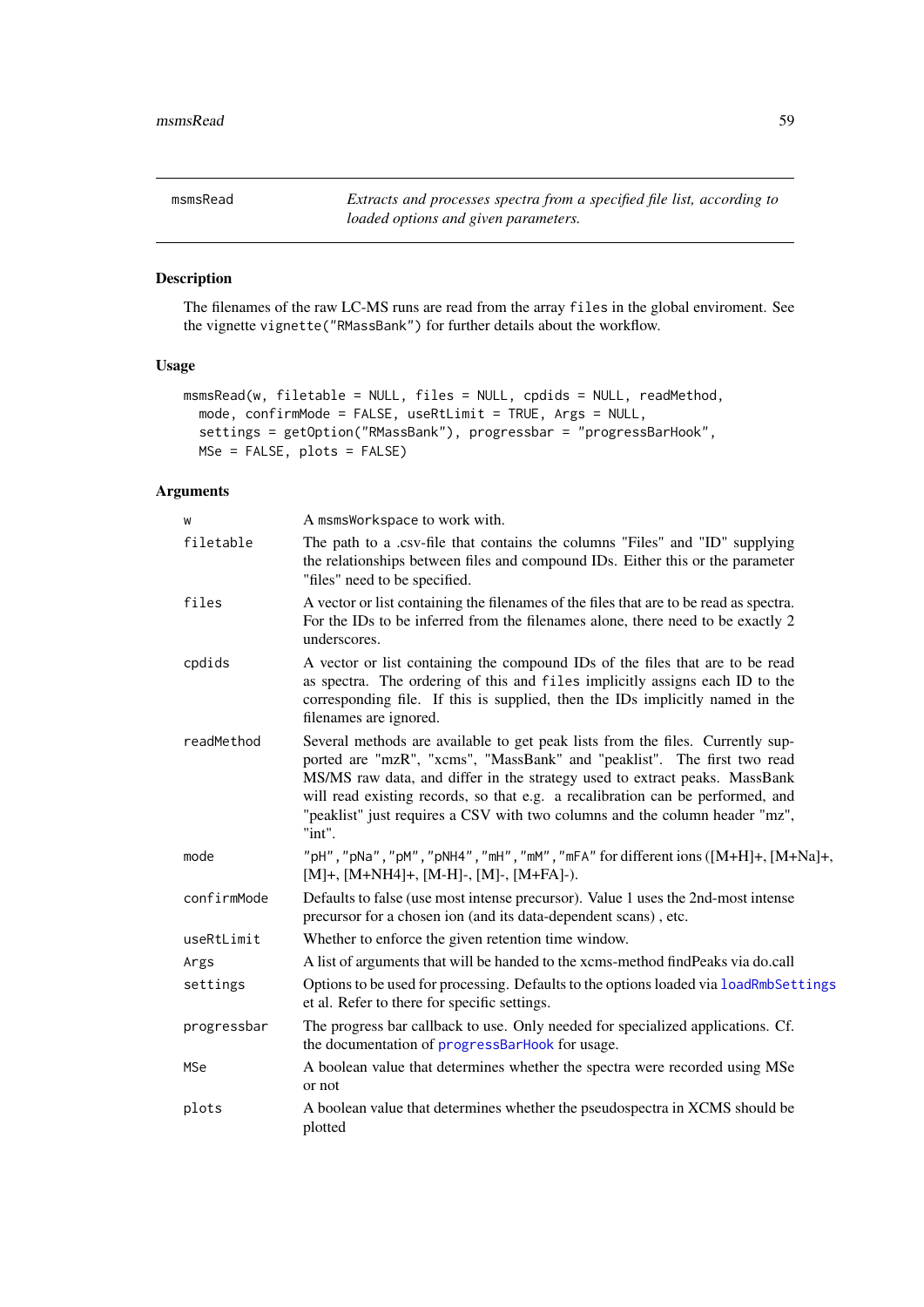# Value

The msmsWorkspace with msms-spectra read.

# Author(s)

Michael Stravs, Eawag <michael.stravs@eawag.ch> Erik Mueller, UFZ

### See Also

[msmsWorkspace-class](#page-61-0), [msmsWorkflow](#page-60-0)

msmsRead.RAW *Extracts and processes spectra from a list of xcms-Objects*

# Description

The filenames of the raw LC-MS runs are read from the array files in the global enviroment. See the vignette vignette("RMassBank") for further details about the workflow.

#### Usage

```
msmsRead.RAW(w, xRAW = NULL, cpdids = NULL, mode, findPeaksArgs = NULL,
 settings = getOption("RMassBank"), progressbar = "progressBarHook",
 plots = FALSE)
```

| W             | A msmsWorkspace to work with.                                                                                                                                                                                                                                            |
|---------------|--------------------------------------------------------------------------------------------------------------------------------------------------------------------------------------------------------------------------------------------------------------------------|
| xRAW          | A list of xcmsRaw objects whose peaks should be detected and added to the<br>workspace. The relevant data must be in the MS1 data of the xcmsRaw object.<br>You can coerce the msn-data in a usable object with the msn2xcmsRaw function<br>of xcms.                     |
| cpdids        | A vector or list containing the compound IDs of the files that are to be read<br>as spectra. The ordering of this and files implicitly assigns each ID to the<br>corresponding file. If this is supplied, then the IDs implicitly named in the<br>filenames are ignored. |
| mode          | "pH", "pNa", "pM", "pNH4", "mH", "mM", "mFA" for different ions $([M+H]+$ , $[M+Na]+$ ,<br>$[M]+$ , $[M+NH4]+$ , $[M-H]$ -, $[M]+FA$ ]-).                                                                                                                                |
| findPeaksArgs | A list of arguments that will be handed to the xcms-method find Peaks via do.call                                                                                                                                                                                        |
| settings      | Options to be used for processing. Defaults to the options loaded via loadRmbSettings<br>et al. Refer to there for specific settings.                                                                                                                                    |
| progressbar   | The progress bar callback to use. Only needed for specialized applications. Cf.<br>the documentation of progressBarHook for usage.                                                                                                                                       |
| plots         | A boolean value that determines whether the pseudospectra in XCMS should be<br>plotted                                                                                                                                                                                   |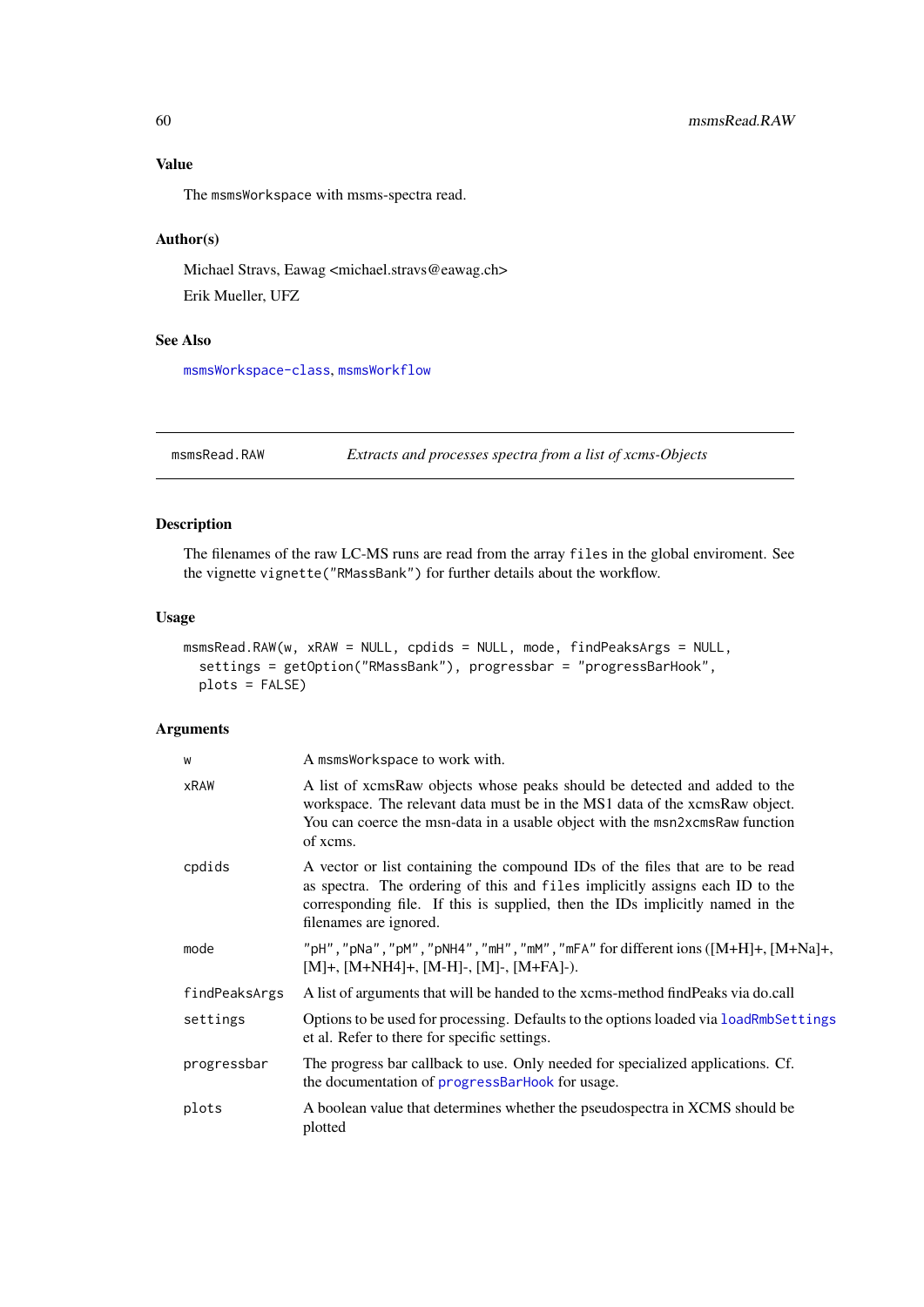#### msmsWorkflow 61

## Value

The msmsWorkspace with msms-spectra read.

# Author(s)

Michael Stravs, Eawag <michael.stravs@eawag.ch> Erik Mueller, UFZ

# See Also

[msmsWorkspace-class](#page-61-0), [msmsWorkflow](#page-60-0)

<span id="page-60-0"></span>msmsWorkflow *RMassBank mass spectrometry pipeline*

# Description

Extracts and processes spectra from a specified file list, according to loaded options and given parameters.

### Usage

```
msmsWorkflow(w, mode = "pH", steps = c(1:8), confirmMode = FALSE,
 newRecalibration = TRUE, useRtLimit = TRUE, archivename = NA,
 readMethod = "mzR", findPeaksArgs = NULL, plots = FALSE,
 precursorscan.cf = FALSE, settings = getOption("RMassBank"),
 analyzeMethod = "formula", progressbar = "progressBarHook", MSe = FALSE)
```

| W                | A msmsWorkspace to work with.                                                                                                                                                                                                                                                                                                                                                                                      |  |
|------------------|--------------------------------------------------------------------------------------------------------------------------------------------------------------------------------------------------------------------------------------------------------------------------------------------------------------------------------------------------------------------------------------------------------------------|--|
| mode             | "pH", "pNa", "pM", "mH", "mM", "mFA", "pNH4" for different ions $([M+H]+$ , $[M+Na]+$ ,<br>$[M]+$ , $[M-H]$ -, $[M]$ -, $[M+FA]$ -, $[M+NH4]$ +).                                                                                                                                                                                                                                                                  |  |
| steps            | Which steps of the workflow to process. See the vignette vignette ("RMassBank")<br>for details.                                                                                                                                                                                                                                                                                                                    |  |
| confirmMode      | Defaults to false (use most intense precursor). Value 1 uses the 2nd-most intense<br>precursor for a chosen ion (and its data-dependent scans), etc.                                                                                                                                                                                                                                                               |  |
| newRecalibration |                                                                                                                                                                                                                                                                                                                                                                                                                    |  |
|                  | Whether to generate a new recalibration curve (TRUE, default) or to reuse the<br>currently stored curve (FALSE, useful e.g. for adduct-processing runs.)                                                                                                                                                                                                                                                           |  |
| useRtLimit       | Whether to enforce the given retention time window.                                                                                                                                                                                                                                                                                                                                                                |  |
| archivename      | The prefix under which to store the analyzed result files.                                                                                                                                                                                                                                                                                                                                                         |  |
| readMethod       | Several methods are available to get peak lists from the files. Currently sup-<br>ported are "mzR", "xcms", "MassBank" and "peaklist". The first two read<br>MS/MS raw data, and differ in the strategy used to extract peaks. MassBank<br>will read existing records, so that e.g. a recalibration can be performed, and<br>"peaklist" just requires a CSV with two columns and the column header "mz",<br>"int". |  |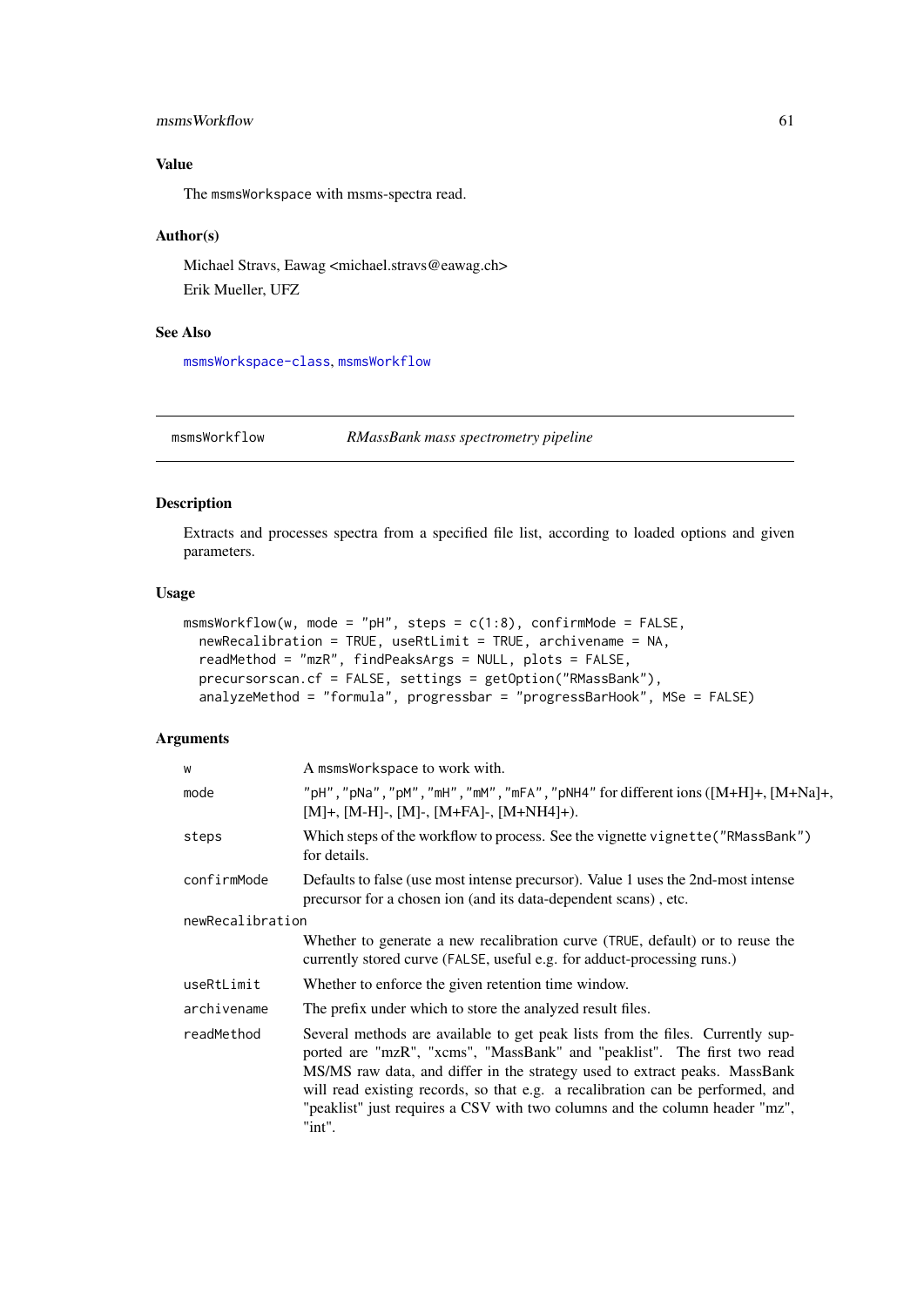| findPeaksArgs    | A list of arguments that will be handed to the xcms-method find Peaks via do.call                                                                              |  |
|------------------|----------------------------------------------------------------------------------------------------------------------------------------------------------------|--|
| plots            | A parameter that determines whether the spectra should be plotted or not (This<br>parameter is only used for the xcms-method)                                  |  |
| precursorscan.cf |                                                                                                                                                                |  |
|                  | Whether to fill precursor scans. To be used with files which for some reasons do<br>not contain precursor scan IDs in the mzML, e.g. AB Sciex converted files. |  |
| settings         | Options to be used for processing. Defaults to the options loaded via loadRmbSettings<br>et al. Refer to there for specific settings.                          |  |
| analyzeMethod    | The "method" parameter to pass to analyzems.                                                                                                                   |  |
| progressbar      | The progress bar callback to use. Only needed for specialized applications. Cf.<br>the documentation of progressBarHook for usage.                             |  |
| <b>MSe</b>       | A boolean value that determines whether the spectra were recorded using MSe<br>or not                                                                          |  |

### Details

The filenames of the raw LC-MS runs are read from the array files in the global enviroment. See the vignette vignette("RMassBank") for further details about the workflow.

### Value

The processed msmsWorkspace.

# Author(s)

Michael Stravs, Eawag <michael.stravs@eawag.ch>

# See Also

[msmsWorkspace-class](#page-61-0)

<span id="page-61-0"></span>msmsWorkspace-class *Workspace for* msmsWorkflow *data*

# Description

A workspace which stores input and output data for [msmsWorkflow](#page-60-0).

# Usage

```
## S4 method for signature 'msmsWorkspace'
show(object)
```
# Arguments

object The msmsWorkspace to display.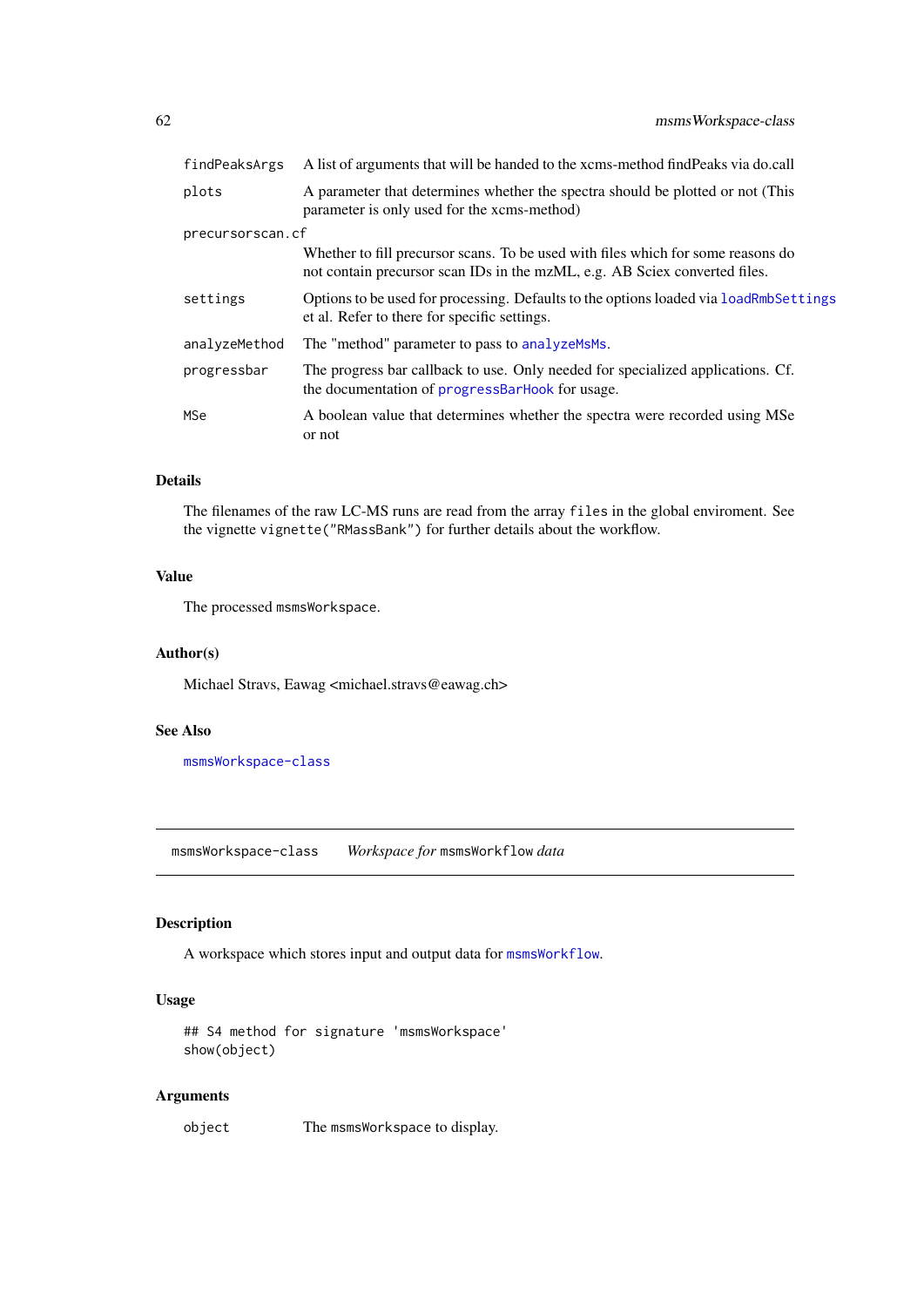#### newMbWorkspace 63

### Details

Slots:

files The input file names

- spectra The spectra per compound (RmbSpectraSet) extracted from the raw files
- aggregated A data.frame with an aggregated peak table from all spectra. Further columns are added during processing.

rc, rc.ms1 The recalibration curves generated in workflow step 4.

**parent** For the workflow steps after 4: the parent workspace containing the state (spectra, aggregate) before recalibration, such that the workflow can be reprocessed from start.

archivename The base name of the files the archive is stored to during the workflow.

settings The RMassBank settings used during the workflow, if stored with the workspace.#'

#### Methods:

show Shows a brief summary of the object and processing progress.

# Author(s)

Michael Stravs, Eawag <michael.stravs@eawag.ch>

# See Also

[msmsWorkflow](#page-60-0)

| newMbWorkspace |  | Create new workspace for mbWorkflow |
|----------------|--|-------------------------------------|
|----------------|--|-------------------------------------|

# Description

Creates a new workspace for use with [mbWorkflow](#page-55-0).

### Usage

newMbWorkspace(w)

#### Arguments

w The input msmsWorkspace to load input data from.

#### Details

The workspace input data will be loaded from the [msmsWorkspace-class](#page-61-0) object provided by the parameter w.

### Value

A new mbWorkflow object with the loaded input data.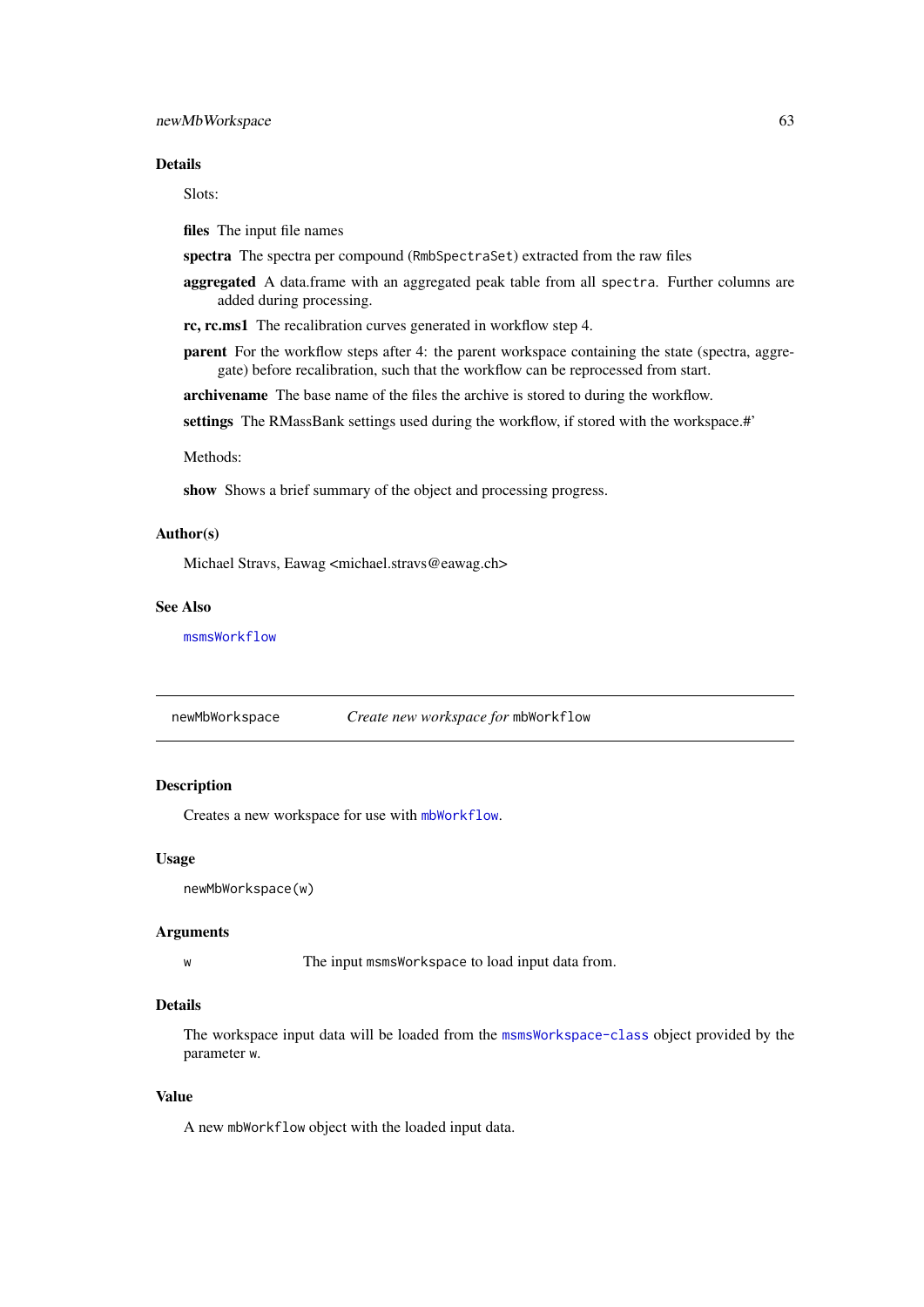## Author(s)

Michael Stravs, Eawag <michael.stravs@eawag.ch>

# See Also

[mbWorkflow](#page-55-0), [msmsWorkspace-class](#page-61-0)

newMsmsWorkspace *Create new empty workspace or load saved data for* msmsWorkflow

# Description

Creates an empty workspace or loads an existing workspace from disk.

# Usage

```
newMsmsWorkspace(files = character(0))
```
#### Arguments

files If given, the files list to initialize the workspace with.

#### Details

newMsmsWorkspace creates a new empty workspace for use with msmsWorkflow.

loadMsmsWorkspace loads a workspace saved using [archiveResults](#page-11-0). Note that it also successfully loads data saved with the old RMassBank data format into the new msmsWorkspace object.

# Value

A new msmsWorkspace object

# Author(s)

Michael Stravs, Eawag <michael.stravs@eawag.ch>

#### See Also

[msmsWorkflow](#page-60-0), [msmsWorkspace-class](#page-61-0)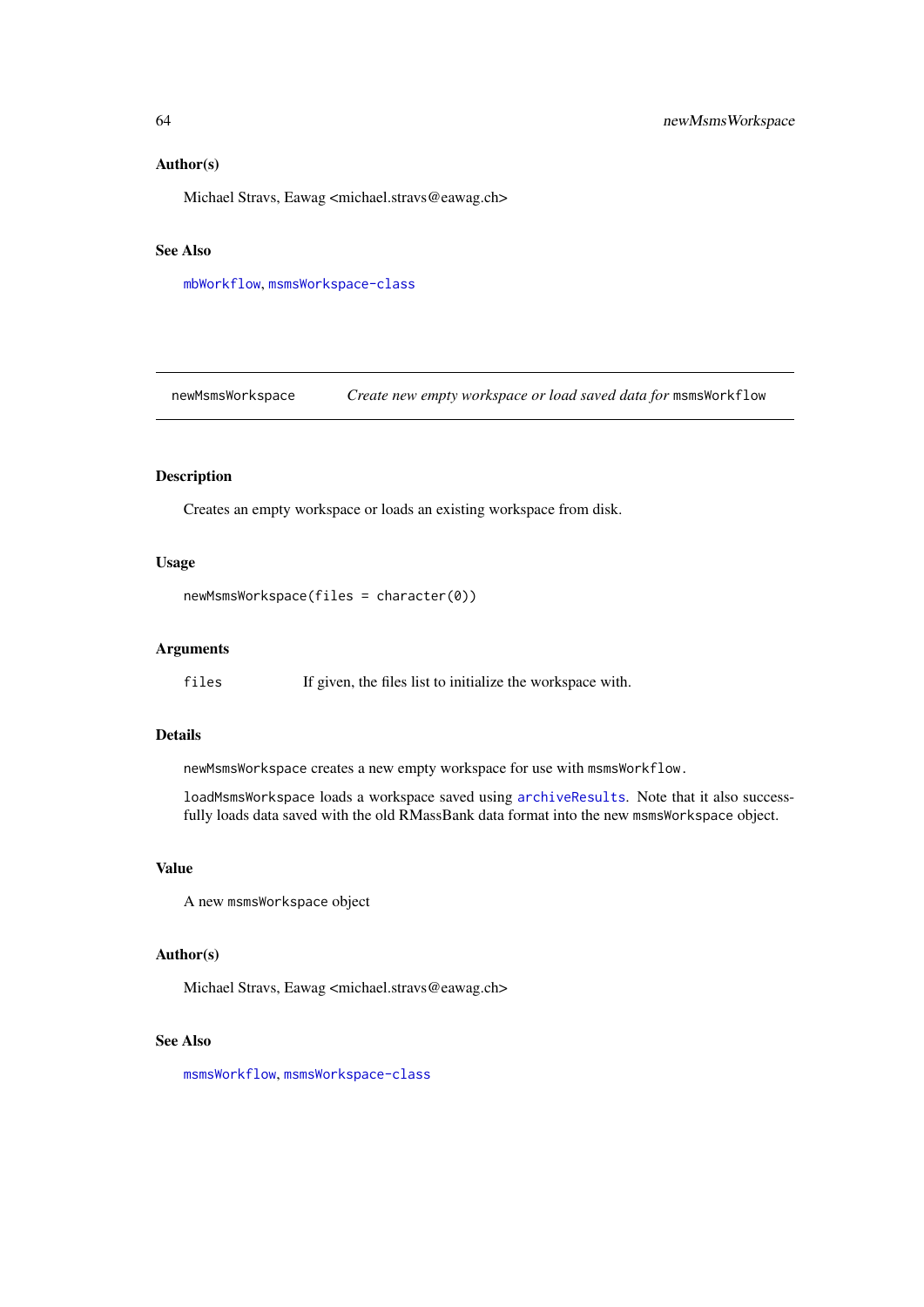<span id="page-64-0"></span>order.formula *Order a chemical formula correctly*

## Description

Orders a chemical formula in the commonly accepted order (CH followed by alphabetic ordering).

# Usage

```
order.formula(formula, as.formula = TRUE, as.list = FALSE)
```
## Arguments

| formula    | A molecular formula in string or list representation ( $\degree$ C6H6 $\degree$ or list (C=6, H=6)). |
|------------|------------------------------------------------------------------------------------------------------|
| as.formula | If TRUE, the return value is returned as a string. This is the default.                              |
| as.list    | If TRUE, the return value is returned in list representation.                                        |

# Author(s)

Michele Stravs

### See Also

[list.to.formula](#page-37-0), [add.formula](#page-2-0), [is.valid.formula](#page-50-1)

# Examples

```
#
order.formula("H4C9")
order.formula("C2N5HClBr")
```
parseMassBank *MassBank-record Parser*

### Description

Can parse MassBank-records(only V2)

# Usage

parseMassBank(Files)

### Arguments

Files A path to the plaintext-record that should be read

## Value

The mbWorkspace that the plaintext-record creates.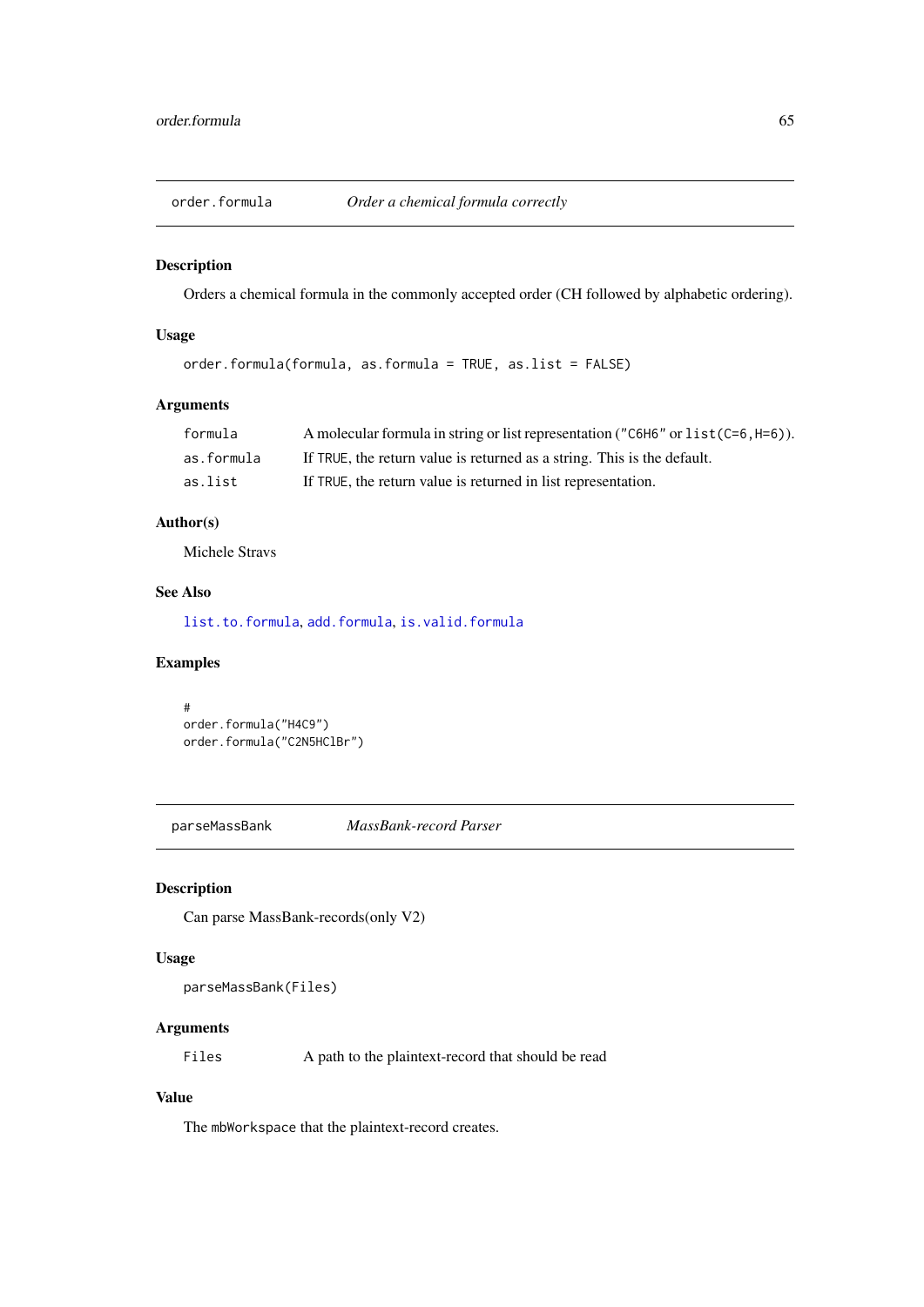#### Author(s)

Erik Mueller

# See Also

[validate](#page-86-0)

#### Examples

```
## Not run:
parseMassBank("filepath_to_records/RC00001.txt")
```
## End(Not run)

peaksMatched *Select matching/unmatching peaks from aggregate table*

# Description

Select matching/unmatching peaks from aggregate table

# Usage

peaksMatched(o)

## S4 method for signature 'data.frame' peaksMatched(o)

## S4 method for signature 'msmsWorkspace' peaksMatched(o)

# Arguments

o Workspace or aggregate table from a workspace

### Value

Selects the peaks from the aggregate table which matched within filter criteria (peaksMatched) or didn't match (peaksUnmatched).

#### Methods (by class)

- data.frame: A method to retrieve the matched peaks from the "aggregated" slot (a data.frame object) in an msmsWorkSpace
- msmsWorkspace: A method to retrieve the matched peaks from an msmsWorkSpace

#### Author(s)

stravsmi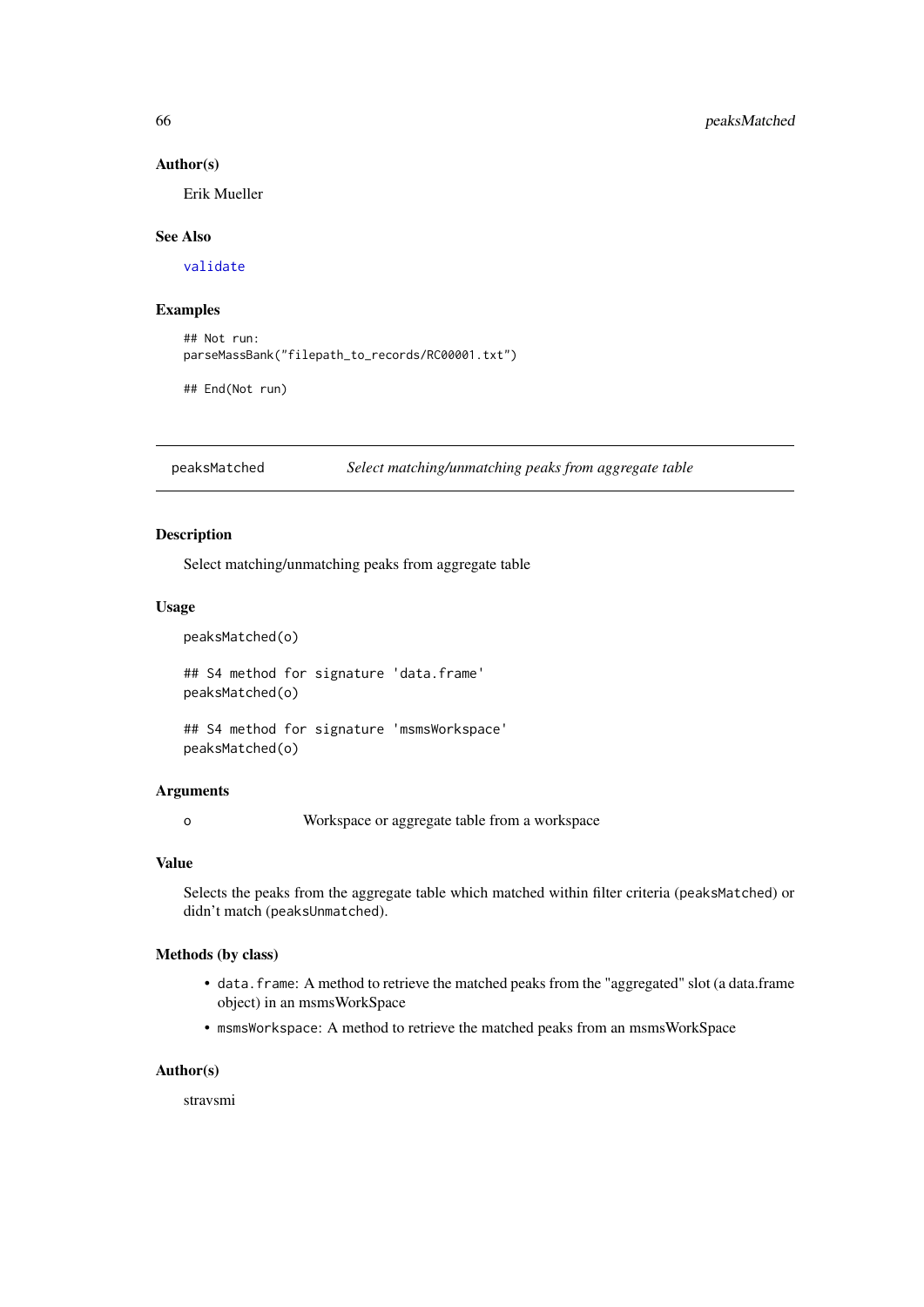Select matching/unmatching peaks from aggregate table

# Usage

```
peaksUnmatched(o, cleaned = FALSE)
```

```
## S4 method for signature 'data.frame'
peaksUnmatched(o, cleaned = FALSE)
```

```
## S4 method for signature 'msmsWorkspace'
peaksUnmatched(o, cleaned = FALSE)
```
### Arguments

| $\Omega$ | Workspace or aggregate table from a workspace                    |
|----------|------------------------------------------------------------------|
| cleaned  | Return only peaks which pass electronic noise filtering if TRUE. |

# Value

Selects the peaks from the aggregate table which matched within filter criteria (peaksMatched) or didn't match (peaksUnmatched).

### Methods (by class)

- data.frame: A method to retrieve the unmatched peaks from the "aggregated" slot (a data.frame object) in an msmsWorkSpace
- msmsWorkspace: A method to retrieve the unmatched peaks from an msmsWorkSpace

# Author(s)

stravsmi

plotMbWorkspaces *Plots mbWorkspaces*

# Description

Plots the peaks of one or two mbWorkspace to compare them.

# Usage

plotMbWorkspaces(w1, w2 = NULL)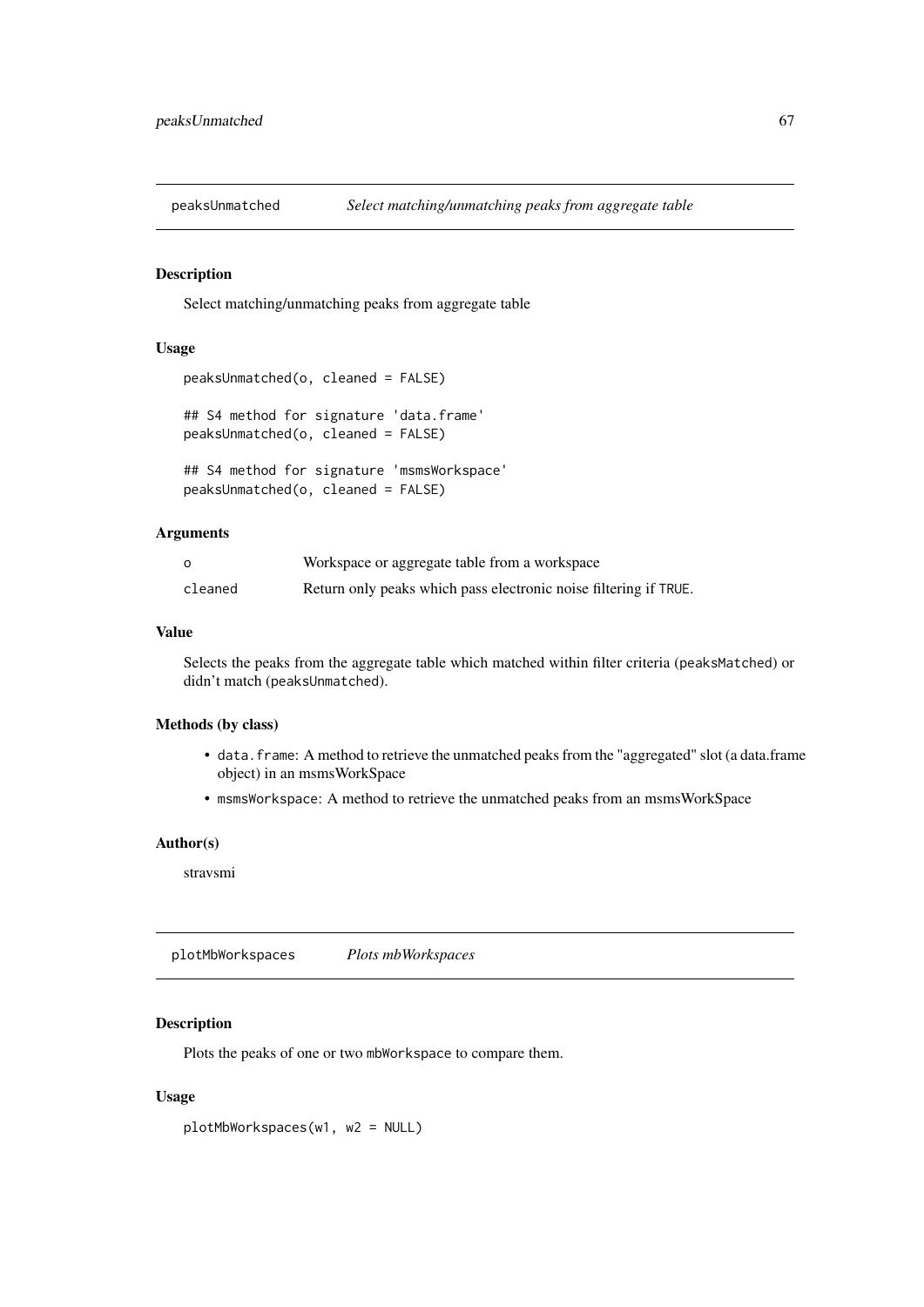# Arguments

| w1 | The mbWorkspace to be plotted                           |
|----|---------------------------------------------------------|
| w2 | Another optional mbWorkspace be plotted as a reference. |

# Details

This functions plots one or two mbWorkspaces in case the use has used different methods to acquire similar spectra. w1 must always be supplied, while w2 is optional. The wokspaces need to be fully processed for this function to work.

# Value

A logical indicating whether the information was plotted or not

## Author(s)

Erik Mueller

# Examples

# ## Not run: plotMbWorkspaces(w1,w2)

plotRecalibration *Plot the recalibration graph.*

#### Description

Plot the recalibration graph.

#### Usage

```
plotRecalibration(w, recalibrateBy = getOption("RMassBank")$recalibrateBy)
```

```
plotRecalibration.direct(rcdata, rc, rc.ms1, title, mzrange,
recalibrateBy = getOption("RMassBank")$recalibrateBy)
```

| W             | The workspace to plot the calibration graph from                                                           |
|---------------|------------------------------------------------------------------------------------------------------------|
| recalibrateBy | Whether recalibration was done by ppm ("ppm") or by m/z ("mz"). Important<br>only for graph labeling here. |
| rcdata        | A data frame with columns recalfield and mzFound.                                                          |
| rc.           | Predictor for MS2 data                                                                                     |
| rc.ms1        | Predictor for MS1 data                                                                                     |
| title         | Prefix for the graph titles                                                                                |
| mzrange       | m/z value range for the graph                                                                              |
|               |                                                                                                            |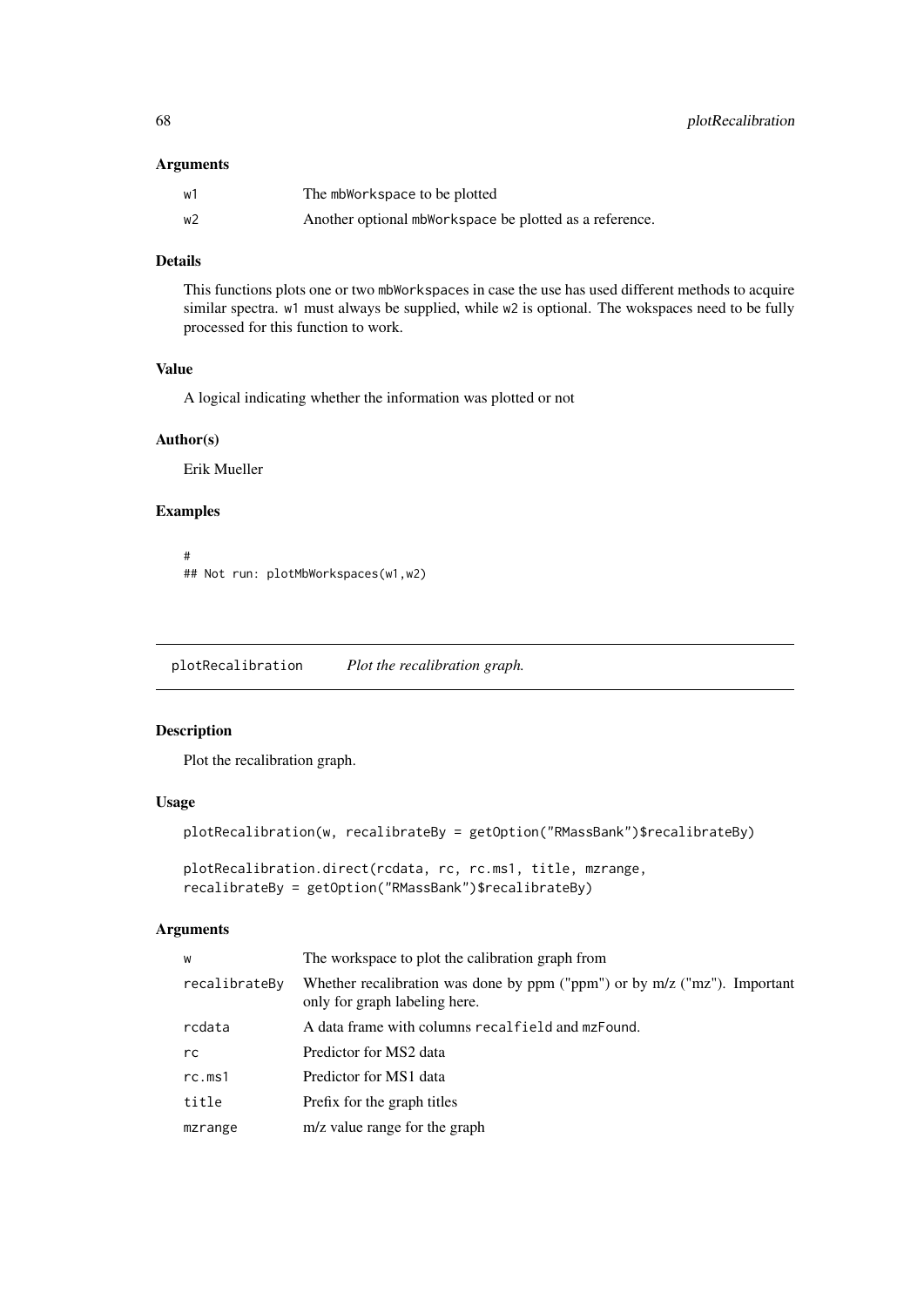### ppm 69 and the contract of the contract of the contract of the contract of the contract of the contract of the contract of the contract of the contract of the contract of the contract of the contract of the contract of the

# Author(s)

Michele Stravs, Eawag <michael.stravs@eawag.ch>

ppm *Calculate ppm values*

# Description

Calculates ppm values for a given mass.

# Usage

 $ppm(mass, dppm, 1 = FALSE, p = FALSE)$ 

# Arguments

| mass | The "real" mass                                      |
|------|------------------------------------------------------|
| dppm | The mass deviation to calculate                      |
|      | Boolean: return limits? Defaults to FALSE.           |
| p    | Boolean: return ppm error itself? Defaults to FALSE. |

# Details

This is a helper function used in RMassBank code.

# Value

By default (1=FALSE, p=FALSE) the function returns the mass plus the ppm error (for 123.00000 and 10 ppm: 123.00123, or for 123 and -10 ppm: 122.99877).

For 1=TRUE, the function returns the upper and lower limit (sic!) For p=TRUE, just the difference itself is returned (0.00123 for 123/10ppm).

# Author(s)

Michael A. Stravs, Eawag <michael.stravs@eawag.ch>

## Examples

ppm(100, 10)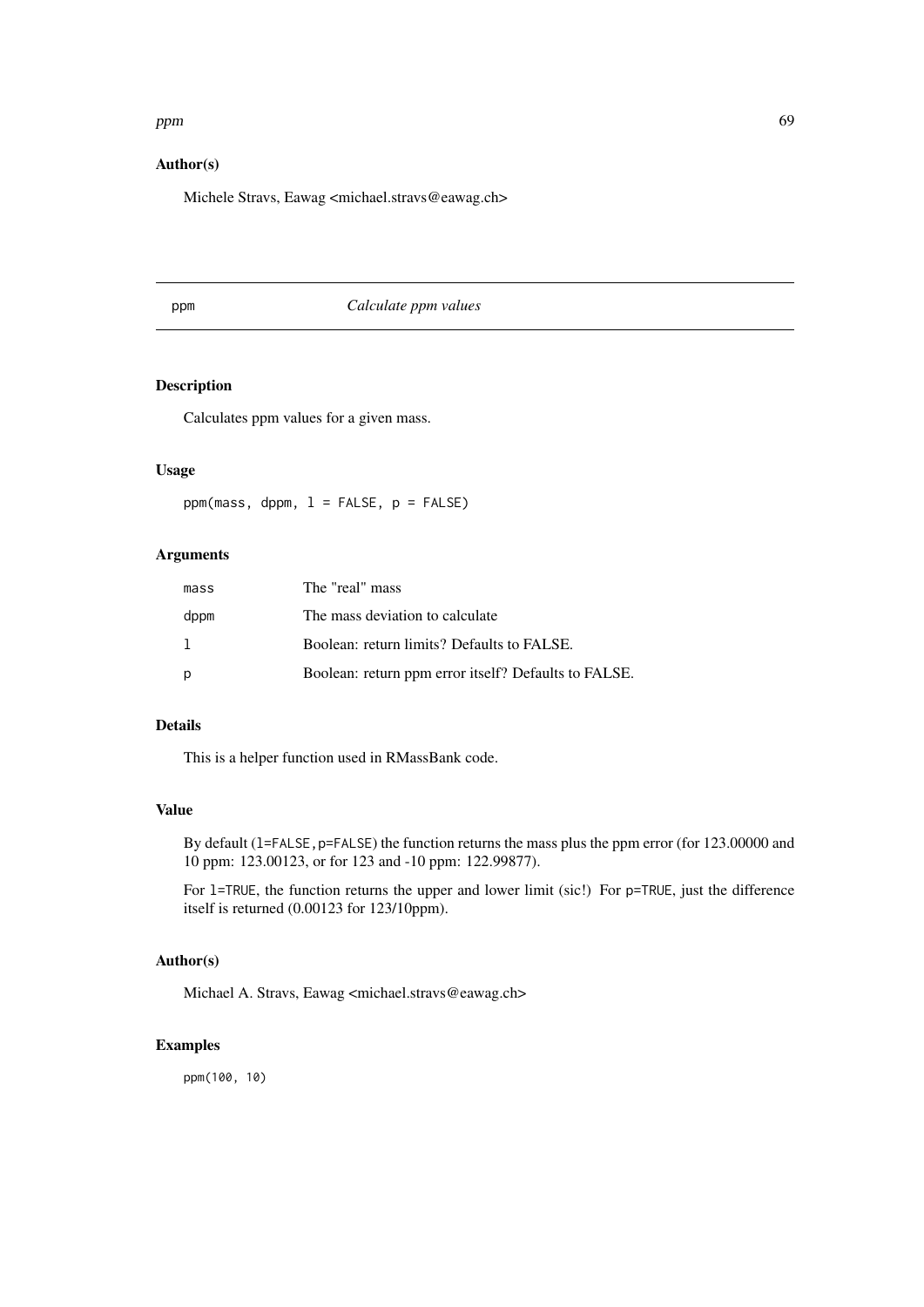Finds a list of peaks in spectra with a high relative intensity (>10 1e4, or >1 checked. Peaks orbiting around the parent peak mass (calculated from the compound ID), which are very likely co-isolated substances, are ignored.

### Usage

```
problematicPeaks(peaks_unmatched, peaks_matched, mode = "pH")
```
#### Arguments

peaks\_unmatched

|               | Table of unmatched peaks, with at least cpdID, scan, mzFound, int.                     |  |
|---------------|----------------------------------------------------------------------------------------|--|
| peaks_matched | Table of matched peaks (used for base peak reference), with at least cpdID, scan, int. |  |
| mode          | Processing mode ("pH", "pNa" etc.)                                                     |  |

## Value

A filtered table with the potentially problematic peaks, including the precursor mass and MSMS base peak intensity (aMax) for reference.

## Author(s)

Michael Stravs

#### See Also

[msmsWorkflow](#page-60-0)

#### Examples

```
## Not run:
# As used in the workflow:
fp <- problematicPeaks(specs[!specs$filterOK & !specs$noise &
((specs$dppm == specs$dppmBest) | (is.na(specs$dppmBest)))
,,drop=FALSE], peaksMatched(w), mode)
```
## End(Not run)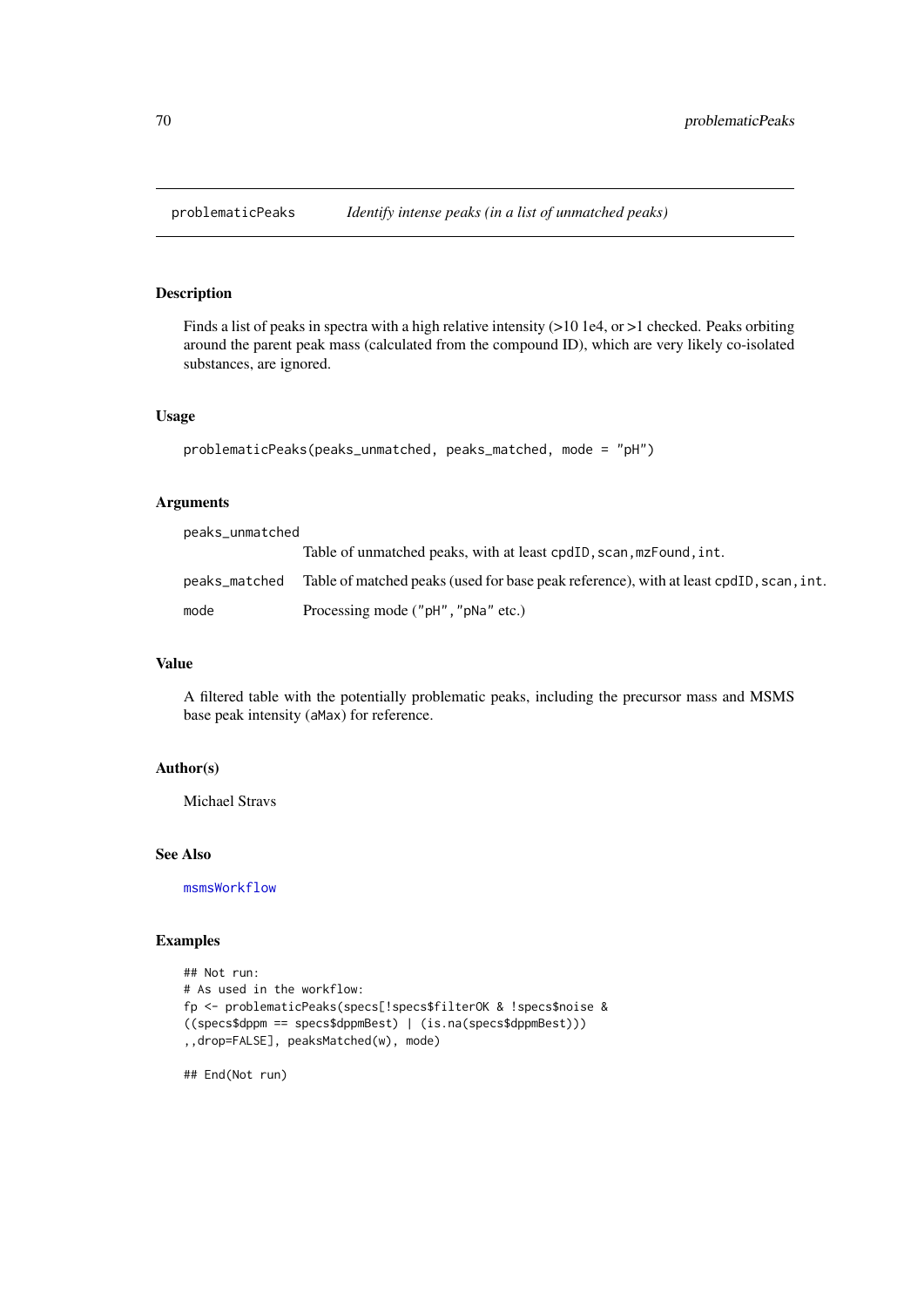processProblematicPeaks

*Generate list of problematic peaks*

#### Description

Generates a list of intense unmatched peaks for further review (the "failpeak list") and exports it if the archive name is given.

# Usage

```
processProblematicPeaks(w, mode, archivename = NA)
```
#### Arguments

| W           | msmsWorkspace to analyze.                                                                                                                                                                                                                     |
|-------------|-----------------------------------------------------------------------------------------------------------------------------------------------------------------------------------------------------------------------------------------------|
| mode        | Processing mode (pH etc)                                                                                                                                                                                                                      |
| archivename | Base name of the archive to write to (for "abc" the exported failpeaks list will<br>be "abc Failpeaks.csv"). if the compoundlist is complete, "tentative", if at least<br>a formula is present or "unknown" if the only know thing is the m/z |

# Value

Returns the aggregate data.frame with added column "problematic" (logical) which marks peaks which match the problematic criteria

# Author(s)

stravsmi

<span id="page-70-0"></span>progressBarHook *Standard progress bar hook.*

### Description

This function provides a standard implementation for the progress bar in RMassBank.

#### Usage

```
progressBarHook(object = NULL, value = 0, min = 0, max = 100,
 close = FALSE)
```

| object | An identifier representing an instance of a progress bar. |
|--------|-----------------------------------------------------------|
| value  | The new value to assign to the progress indicator         |
| min    | The minimal value of the progress indicator               |
| max    | The maximal value of the progress indicator               |
| close  | If TRUE, the progress bar is closed.                      |
|        |                                                           |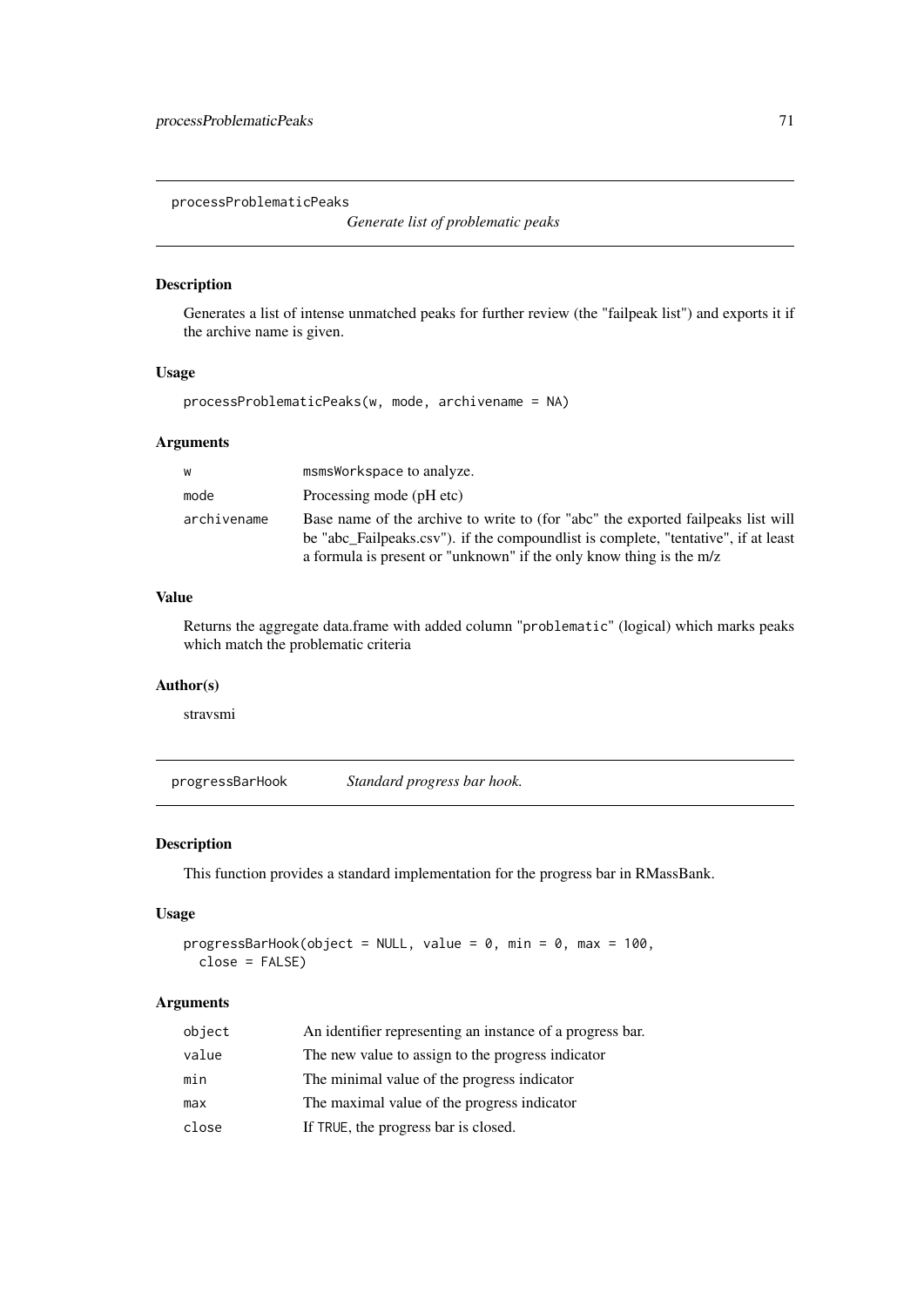### Details

RMassBank calls the progress bar function in the following three ways: pb <-progressBarHook(object=NULL, value=0, to create a new progress bar. pb <-progressBarHook(object=pb, value= VAL) to set the progress bar to a new value (between the set min and max) progressBarHook(object=pb,close=TRUE) to close the progress bar. (The actual calls are performed with do.call, e.g. progressbar <-"progressBarHook" pb <-do.call(progressbar,list(object=pb,value= nProg)) . See the source code for details.)

To substitute the standard progress bar for an alternative implementation (e.g. for use in a GUI), the developer can write his own function which behaves in the same way as progressBarHook, i.e. takes the same parameters and can be called in the same way.

## Value

Returns a progress bar instance identifier (i.e. an identifier which can be used as object in subsequent calls.)

### Author(s)

Michele Stravs, Eawag <stravsmi@eawag.ch>

reanalyzeFailpeaks *Reanalyze unmatched peaks*

#### Description

Reanalysis of peaks with no matching molecular formula by allowing additional elements (e.g. "N2O").

#### Usage

```
reanalyzeFailpeaks(aggregated, custom_additions, mode, filterSettings =
getOption("RMassBank")$filterSettings, progressbar = "progressBarHook")
reanalyzeFailpeak(custom_additions, mass, cpdID, counter, pb = NULL, mode,
filterSettings = getOption("RMassBank")$filterSettings)
```

| aggregated        | A peake aggregate table (w@aggregate) (after processing electronic noise re-<br>moval!)                                                  |  |
|-------------------|------------------------------------------------------------------------------------------------------------------------------------------|--|
| custom_additions  |                                                                                                                                          |  |
|                   | The allowed additions, e.g. "N2O".                                                                                                       |  |
| mode              | Processing mode ("pH", "pNa", "mH" etc.)                                                                                                 |  |
| filterSettings    | Settings for filtering data. Refer to analyze Ms Ms for settings.                                                                        |  |
| progressbar       | The progress bar callback to use. Only needed for specialized applications. Cf.<br>the documentation of progressBarHook for usage.       |  |
| mass <sub>S</sub> | (Usually recalibrated) m/z value of the peak.                                                                                            |  |
| $\text{cpdID}$    | Compound ID of this spectrum.                                                                                                            |  |
| counter           | Current peak index (used exclusively for the progress indicator)                                                                         |  |
| pb                | A progressbar object to display progress on, as passed by reanalyze Failpeaks<br>to reanalyzeFailpeak. No progress is displayed if NULL. |  |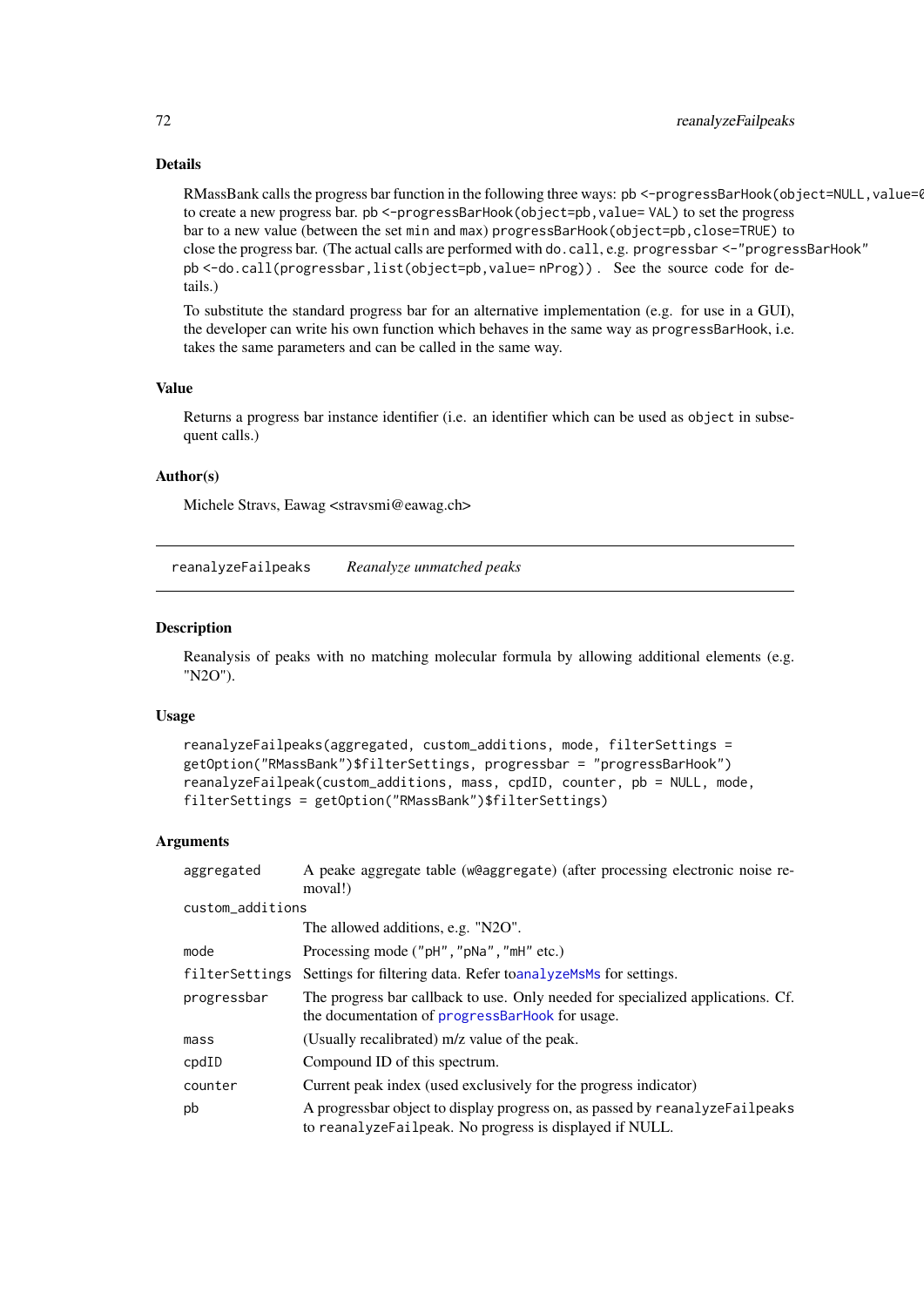#### <span id="page-72-1"></span>recalibrate 73

## Details

reanalyzeFailpeaks examines the unmatchedPeaksC table in specs and sends every peak through reanalyzeFailpeak.

# Value

The aggregate data frame extended by the columns: #'

reanalyzed.??? If reanalysis (step 7) has already been processed: matching values from the reanalyzed peaks

#### matchedReanalysis

Whether reanalysis has matched (TRUE), not matched(FALSE) or has not been conducted for the peak(NA).

It would be good to merge the analysis functions of analyzeMsMs with the one used here, to simplify code changes.

## Author(s)

Michael Stravs

# See Also

[analyzeMsMs](#page-8-0), [msmsWorkflow](#page-60-0)

## Examples

```
## As used in the workflow:
## Not run:
reanalyzedRcSpecs <- reanalyzeFailpeaks(w@aggregated, custom_additions="N2O", mode="pH")
# A single peak:
reanalyzeFailpeak("N2O", 105.0447, 1234, 1, 1, "pH")
```
## End(Not run)

recalibrate *Predefined recalibration functions.*

# <span id="page-72-0"></span>Description

Predefined fits to use for recalibration: Loess fit and GAM fit.

# Usage

```
recalibrate.loess(rcdata)
```
recalibrate.identity(rcdata)

recalibrate.mean(rcdata)

recalibrate.linear(rcdata)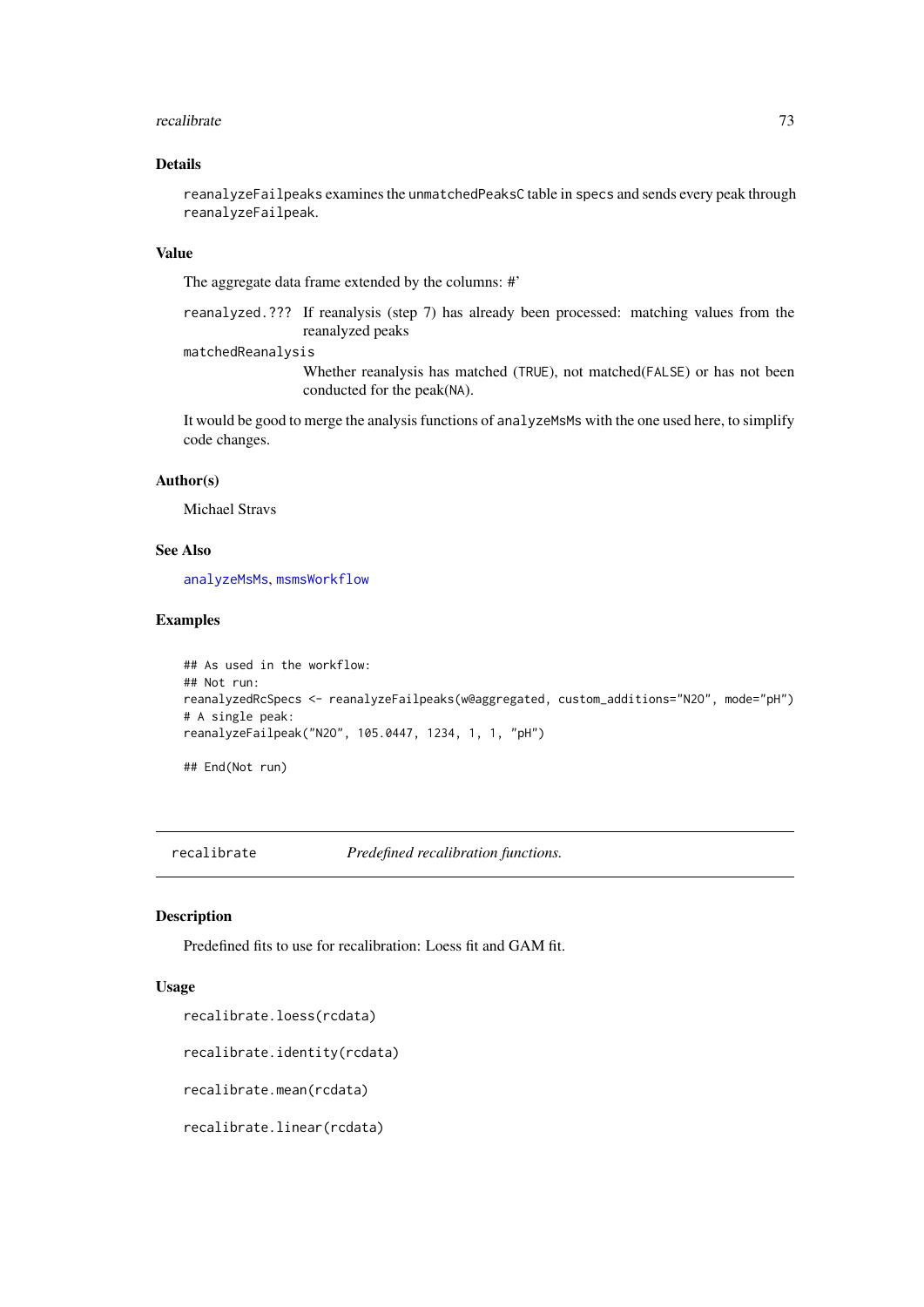## Arguments

rcdata A data frame with at least the columns recalfield and mzFound. recalfield will usually contain delta(ppm) or delta(mz) values and is the target parameter for the recalibration.

#### Details

recalibrate.loess() provides a Loess fit (recalibrate.loess) to a given recalibration parameter. If MS and MS/MS data should be fit together, recalibrate.loess provides good default settings for Orbitrap instruments.

recalibrate.identity() returns a non-recalibration, i.e. a predictor which predicts 0 for all input values. This can be used if the user wants to skip recalibration in the RMassBank workflow.

#' recalibrate.mean() and recalibrate.linear() are simple recalibrations which return a constant shift or a linear recalibration. They will be only useful in particular cases.

recalibrate() itself is only a dummy function and does not do anything.

Alternatively other functions can be defined. Which functions are used for recalibration is specified by the RMassBank options file. (Note: if recalibrateMS1: common, the recalibrator: MS1 value is irrelevant, since for a common curve generated with the function specified in recalibrator: MS2 will be used.)

#### Value

Returns a model for recalibration to be used with predict and the like.

#### Author(s)

Michael Stravs, EAWAG <michael.stravs@eawag.ch>

```
## Not run:
rcdata <- subset(spec$peaksMatched, formulaCount==1)
ms1data <- recalibrate.addMS1data(spec, mode, 15)
rcdata <- rbind(rcdata, ms1data)
rcdata$recalfield <- rcdata$dppm
rcCurve <- recalibrate.loess(rcdata)
# define a spectrum and recalibrate it
s <- matrix(c(100,150,200,88.8887,95.0005,222.2223), ncol=2)
\text{columns}(s) \leq c("mz", "int")recalS <- recalibrateSingleSpec(s, rcCurve)
Alternative: define an custom recalibrator function with different parameters
recalibrate.MyOwnLoess <- function(rcdata)
{
return(loess(recalfield ~ mzFound, data=rcdata, family=c("symmetric"),
degree = 2, span=0.4))
}
# This can then be specified in the RMassBank settings file:
# recalibrateMS1: common
# recalibrator:
# MS1: recalibrate.loess
# MS2: recalibrate.MyOwnLoess")
# [...]
```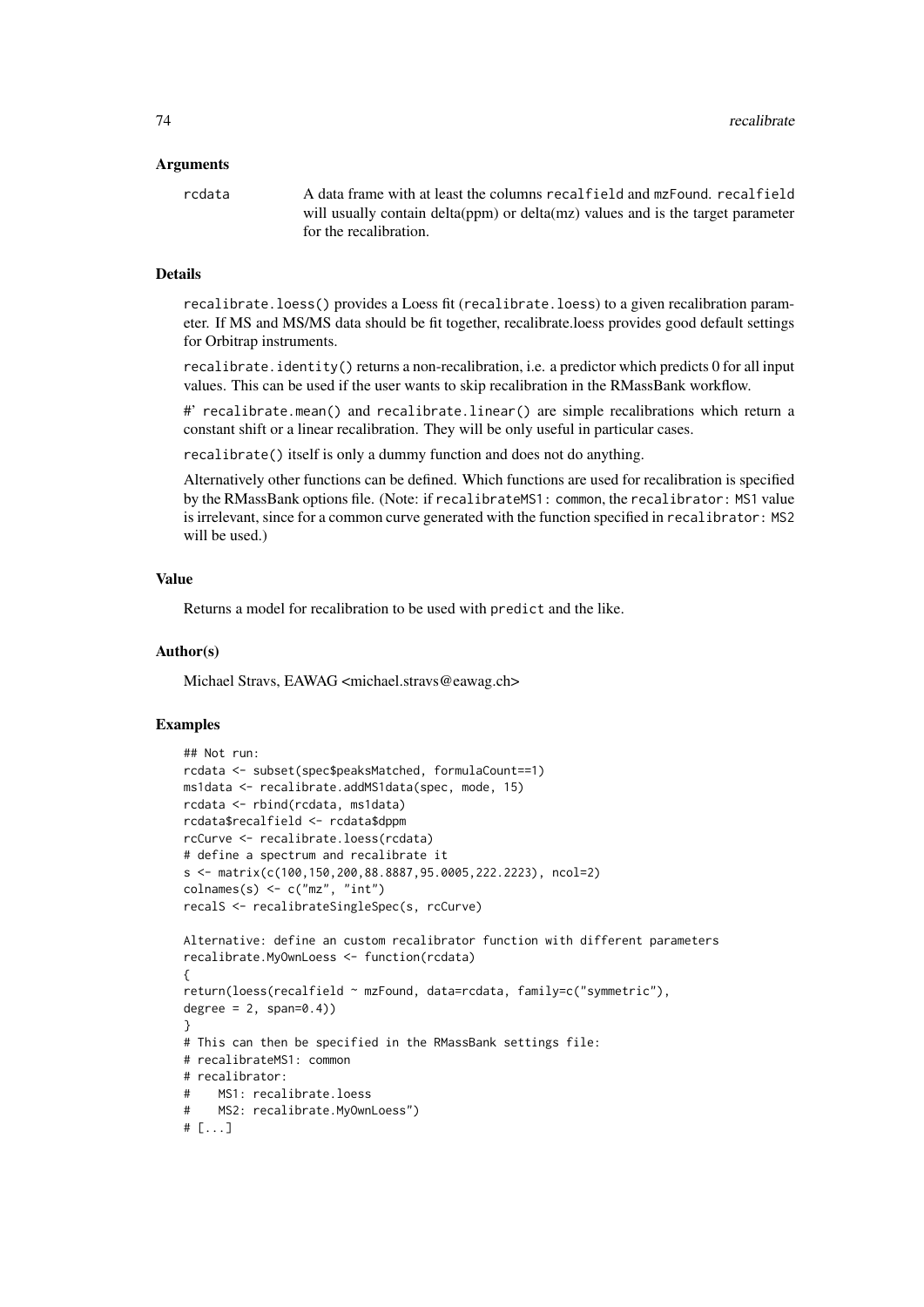<span id="page-74-0"></span>## End(Not run)

recalibrate.addMS1data

*Return MS1 peaks to be used for recalibration*

#### Description

Returns the precursor peaks for all MS1 spectra in the spec dataset with annotated formula to be used in recalibration.

For all spectra in spec\$specFound, the precursor ion is extracted from the MS1 precursor spectrum. All found ions are returned in a data frame with a format matching spec\$peaksMatched and therefore suitable for rbinding to the spec\$peaksMatched table. However, only minimal information needed for recalibration is returned.

# Usage

```
recalibrate.addMS1data(spec,mode="pH", recalibrateMS1Window =
getOption("RMassBank")$recalibrateMS1Window)
```
#### Arguments

| spec                 | A msmsWorkspace or RmbSpectraSetList containing spectra for which MS1                   |
|----------------------|-----------------------------------------------------------------------------------------|
|                      | "peaks" should be "constructed".                                                        |
| mode                 | "pH", "pNa", "pM", "pNH4", "mH", "mM", "mFA" for different ions $([M+H]+$ , $[M+Na]+$ , |
|                      | $[M]+$ , $[M+NH4]+$ , $[M-H]$ -, $[M]$ -, $[M+FA]$ -).                                  |
| recalibrateMS1Window |                                                                                         |

Window width to look for MS1 peaks to recalibrate (in ppm).

# Value

A dataframe with columns mzFound,formula,mzCalc,dppm,dbe,int,dppmBest,formulaCount,good,cpdID,scan, However, columns dbe, int, formulaCount, good, scan, parentScan do not contain real information and are provided only as fillers.

#### Author(s)

Michael Stravs, EAWAG <michael.stravs@eawag.ch>

```
## Not run:
# More or less as used in recalibrateSpectra:
rcdata <- peaksMatched(w)
rcdata <- rcdata[rcdata$formulaCount == 1, ,drop=FALSE]
ms1data <- recalibrate.addMS1data(w, "pH", 15)
rcdata <- rbind(rcdata, ms1data)
 # ... continue constructing recalibration curve with rcdata
## End(Not run)
```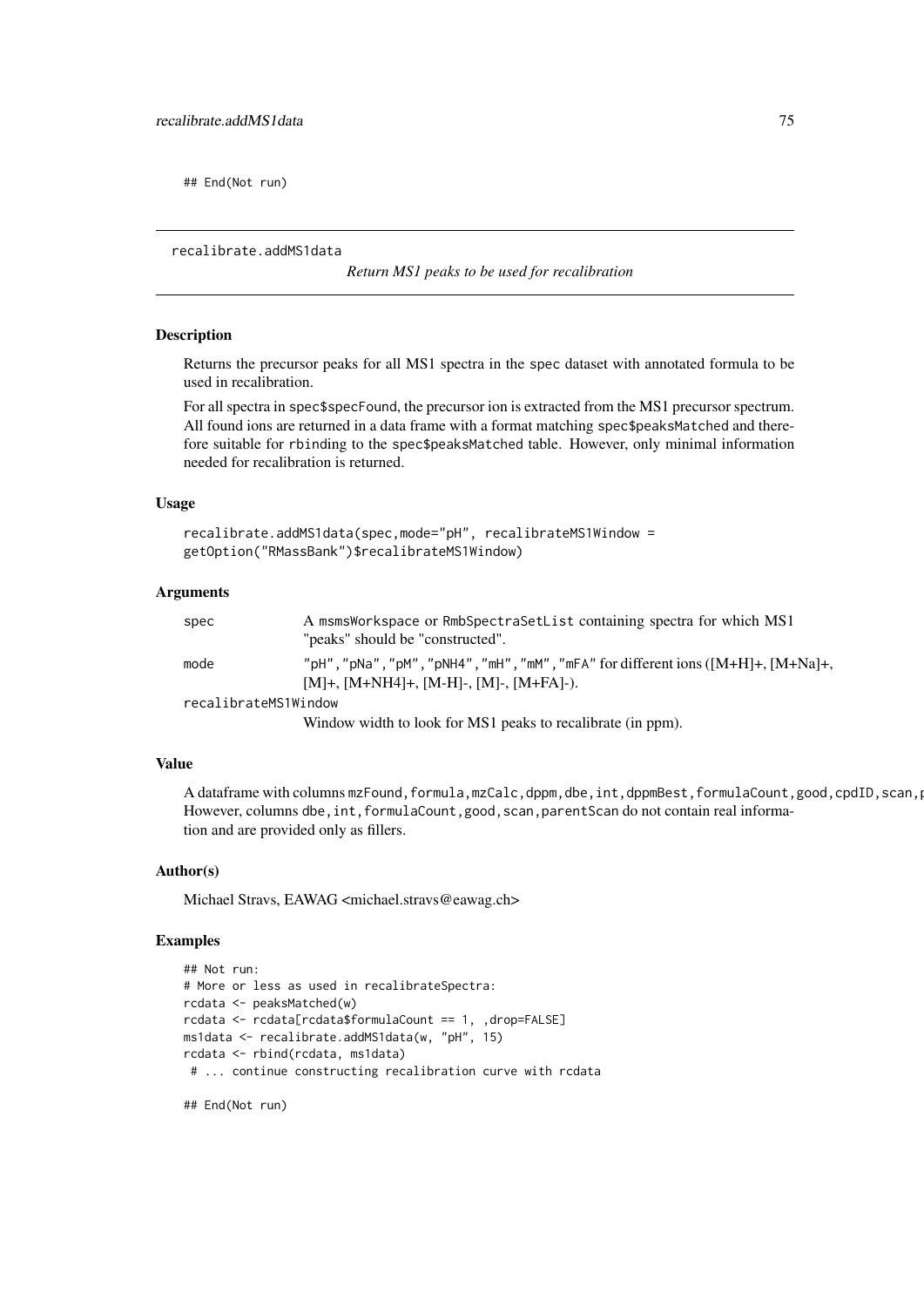<span id="page-75-2"></span><span id="page-75-1"></span>RmbDefaultSettings *RMassBank settings*

#### <span id="page-75-0"></span>Description

Load, set and reset settings for RMassBank.

# Usage

```
loadRmbSettings(file_or_list)
```
loadRmbSettingsFromEnv(env = .GlobalEnv)

RmbDefaultSettings()

RmbSettingsTemplate(target)

## Arguments

| file or list | The file (YML or R format) or R list with the settings to load. |
|--------------|-----------------------------------------------------------------|
| target       | The path where the template setting file should be stored.      |
| env          | The environment to load the settings from.                      |

# Details

RmbSettingsTemplate creates a template file in which you can adjust the settings as you like. Before using RMassBank, you must then load the settings file using loadRmbSettings. RmbDefaultSettings loads the default settings. loadRmbSettingsFromEnv loads the settings stored in env\$RmbSettings, which is useful when reloading archives with saved settings inside.

Note: no settings are loaded upon loading MassBank! This is intended, so that one never forgets to load the correct settings.

The settings are described in [RmbSettings](#page-76-0).

# Value

None.

#### Note

The default settings will not work for you unless you have, by chance, installed OpenBabel into the same directory as I have!

#### Author(s)

Michael Stravs

# See Also

[RmbSettings](#page-76-0)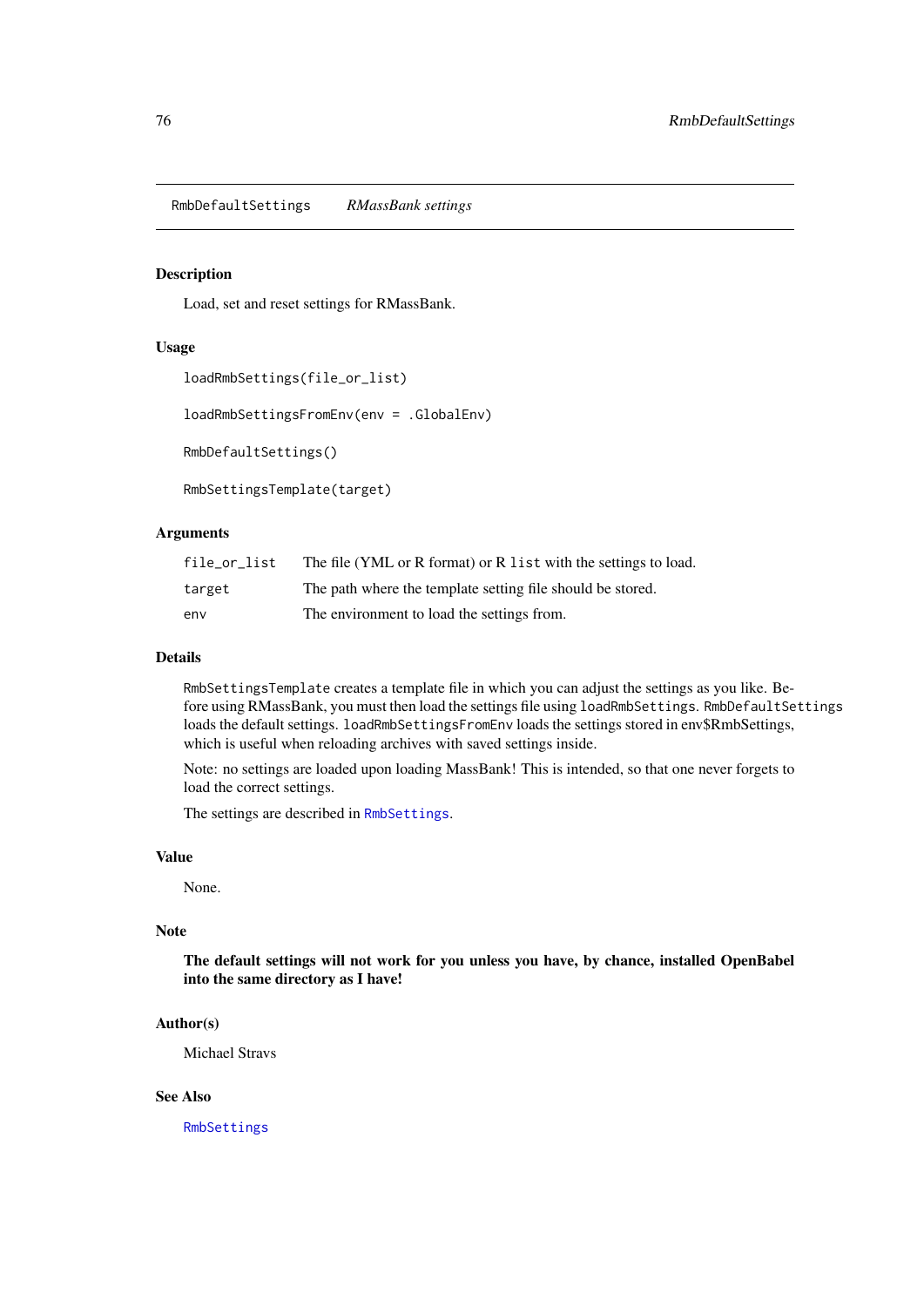## <span id="page-76-1"></span>RmbSettings 77

#### Examples

```
# Create a standard settings file and load it (unedited)
RmbSettingsTemplate("mysettings.ini")
 loadRmbSettings("mysettings.ini")
 unlink("mysettings.ini")
```
<span id="page-76-0"></span>

RmbSettings *RMassBank settings*

#### **Description**

Describes all settings for the RMassBank settings file.

#### Details

- deprofile Whether and how to deprofile input raw files. Leave the setting empty if your raw files are already in "centroid" mode. If your input files are in profile mode, you have the choice between algorithms [deprofile.](#page-19-0)spline,deprofile.fwhm,deprofile.localMax; refer to the individual manpages for more information.
- rtMargin,rtShift The allowed retention time deviation relative to the values specified in your compound list (see [loadList](#page-51-0)), and the systematic shift (due to the use of, e.g., precolumns or other special equipment.
- babeldir Directory to OpenBabel. Required for creating molfiles for MassBank export. If no OpenBabel directory is given, RMassBank will attempt to use the CACTUS webservice for SDF generation. It is strongly advised to install OpenBabel; the CACTUS structures have explicit hydrogen atoms. The path should point to the directory where babel.exe (or the Linux "babel" equivalent) lies.
- use\_version Which MassBank record format to use; version 2 is strongly advised, version 1 is considered outdated and should be used only if for some reason you are running old servers and an upgrade is not feasible.
- use\_rean\_peaks Whether to include peaks from reanalysis (see [reanalyzeFailpeaks](#page-71-0)) in the MassBank records. Boolean, TRUE or FALSE.
- annotations A list of constant annotations to use in the MassBank records. The entries authors,copyright,license,instrument,instrument\_type,compound\_class correspond to the MassBank entries AUTHORS, COPYRIGHT, PUBLICATION, LICENSE, AC\$INSTRUMENT, AC\$INSTRUMENT\_TYPE, C The entry confidence\_comment is added as COMMENT: CONFIDENCE entry.

The entry internal\_id\_fieldname is used to name the MassBank entry which will keep a reference to the internal compound ID used in the workflow: for internal\_id\_fieldname = MYID and e.g. compound 1234, an entry will be added to the MassBank record with COMMENT: MYID 1234. The internal fieldname should not be left empty!

The entries lc\_gradient,lc\_flow,lc\_solvent\_a,lc\_solvent\_b,lc\_column correspond to the MassBank entries AC\$CHROMATOGRAPHY: FLOW\_GRADIENT,FLOW\_RATE,SOLVENT A,SOLVENT B,COLUMN\_NAME.

ms\_type,ionization correspond to AC\$MASS\_SPECTROMETRY: MS\_TYPE,IONIZATION. entry\_prefix is the two-letter prefix used when building MassBank accession codes. Entries under ms\_dataprocessing are added as MS\$DATA\_PROCESSING: entries, in addition

to the default WHOLE: RMassBank.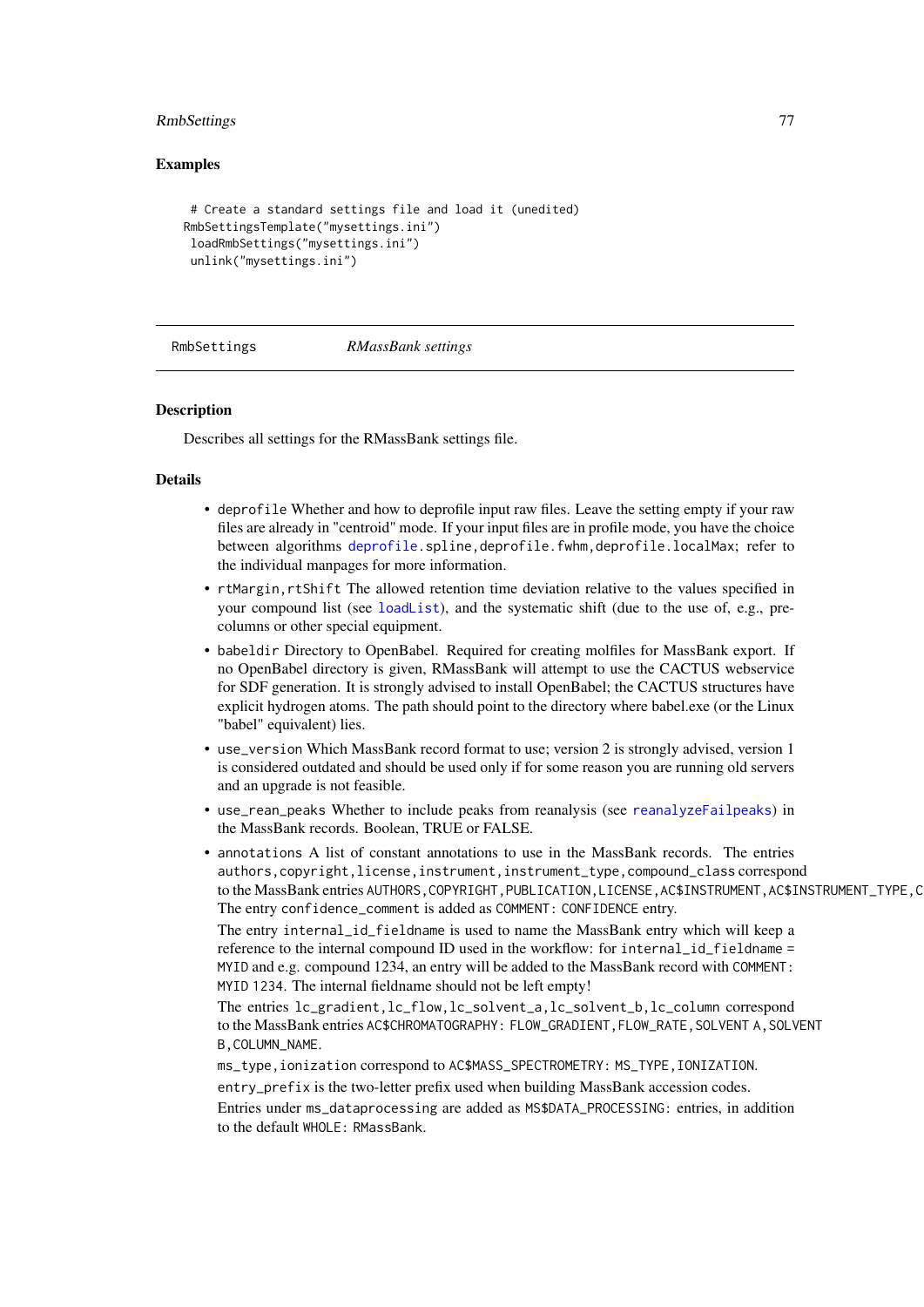- <span id="page-77-0"></span>• annotator For advanced users: option to select your own custom annotator. Check annotator. default and the source code for details.
- spectraList This setting describes the experimental annotations for the single data-dependent scans. For every data-dependent scan event, a spectraList entry with mode,ces,ce,res denoting collision mode, collision energy in short and verbose notation, and FT resolution.
- accessionNumberShifts This denotes the starting points for accession numbers for different ion types. For example, pH: 0,mH: 50 means that [M+H]+ spectra will start at XX123401 (XX being the entry\_prefix and 1234 the compound id) and [M-H]- will start at XX123451.
- electronicNoise,electronicNoiseWidth Known electronic noise peaks and the window to be used by [cleanElnoise](#page-13-0)
- recalibrateBy dppm or dmz to recalibrate either by delta ppm or by delta mz.
- recalibrateMS1 common or separate to recalibrate MS1 data points together or separately from MS2 data points.
- recalibrator: MS1,MS2 The functions to use for recalibration of MS1 and MS2 data points. Note that the MS1 setting is only meaningful if recalibrateMS1: separate, otherwise the MS2 setting is used for a common recalibration curve. See [recalibrate.loess](#page-72-0) for details.
- multiplicityFilter Define the multiplicity filtering level. Default is 2, a value of 1 is off (no filtering) and >2 is harsher filtering.
- titleFormat The title of MassBank records is a mini-summary of the record, for example "Dinotefuran; LC-ESI-QFT; MS2; CE: 35 By default, the first compound name CH\$NAME, instrument type AC\$INSTRUMENT\_TYPE, MS/MS type AC\$MASS\_SPECTROMETRY: MS\_TYPE, collision energy RECORD\_TITLE\_CE, resolution AC\$MASS\_SPECTROMETRY: RESOLUTION and precursor MS\$FOCUSED\_ION: PRECURSOR\_TYPE are used. If alternative information is relevant to differentiate acquired spectra, the title should be adjusted. For example, many TOFs do not have a resolution setting. See MassBank documentation for more.
- filterSettings A list of settings that affect the MS/MS processing. The entries ppmHighMass,ppmLowMass,mass set values for pre-processing, prior to recalibration. ppmHighMass defines the ppm error for the high mass range (default 10 ppm for Orbitraps), ppmLowMass is the error for the low mass range (default 15 ppm for Orbitraps) and massRangeDivision is the m/z value defining the split between the high and low mass range (default  $m/z = 120$ ).

The entry ppmFine defines the ppm cut-off post recalibration. The default value of 5 ppm is recommended for Orbitraps. For other instruments this can be interpreted from the recalibration plot. All ppm limits are one-sided (e.g. this includes values to  $+5$  ppm or  $-5$  ppm deviation from the exact mass).

The entries prelimCut,prelimCutRatio define the intensity cut-off and cut-off ratio (in the peak selection for the recalibration only. Careful: the default value 1e4 for Orbitrap LTQ positive mode could remove all peaks for TOF data and will remove too many peaks for Orbitrap LTQ negative mode spectra!

The entry specOKLimit defines the intensity limit to include MS/MS spectra. MS/MS spectra must have at least one peak above this limit to proceed through the workflow.

dbeMinLimit defines the minimum allowable ring and double bond equivalents (DBE) allowed for assigned formulas. This assumes maximum valuences for elements with multiple valence states. The default is -0.5 (accounting for fragments being ions).

The entries satelliteMzLimit, satelliteIntLimit define the cut-off m/z and intensity values for satellite peak removal (an artefact of Fourier Transform processing). All peaks within the m/z limit (default 0.5) and intensity ratio (default 0.05 or 5 Fourier Transform instruments only (e.g. Orbitrap).

• filterSettings Parameters for adjusting the raw data retrieval. The entry ppmFine defines the ppm error to look for the precursor in the MS1 (parent) spectrum. Default is 10 ppm for Orbitrap.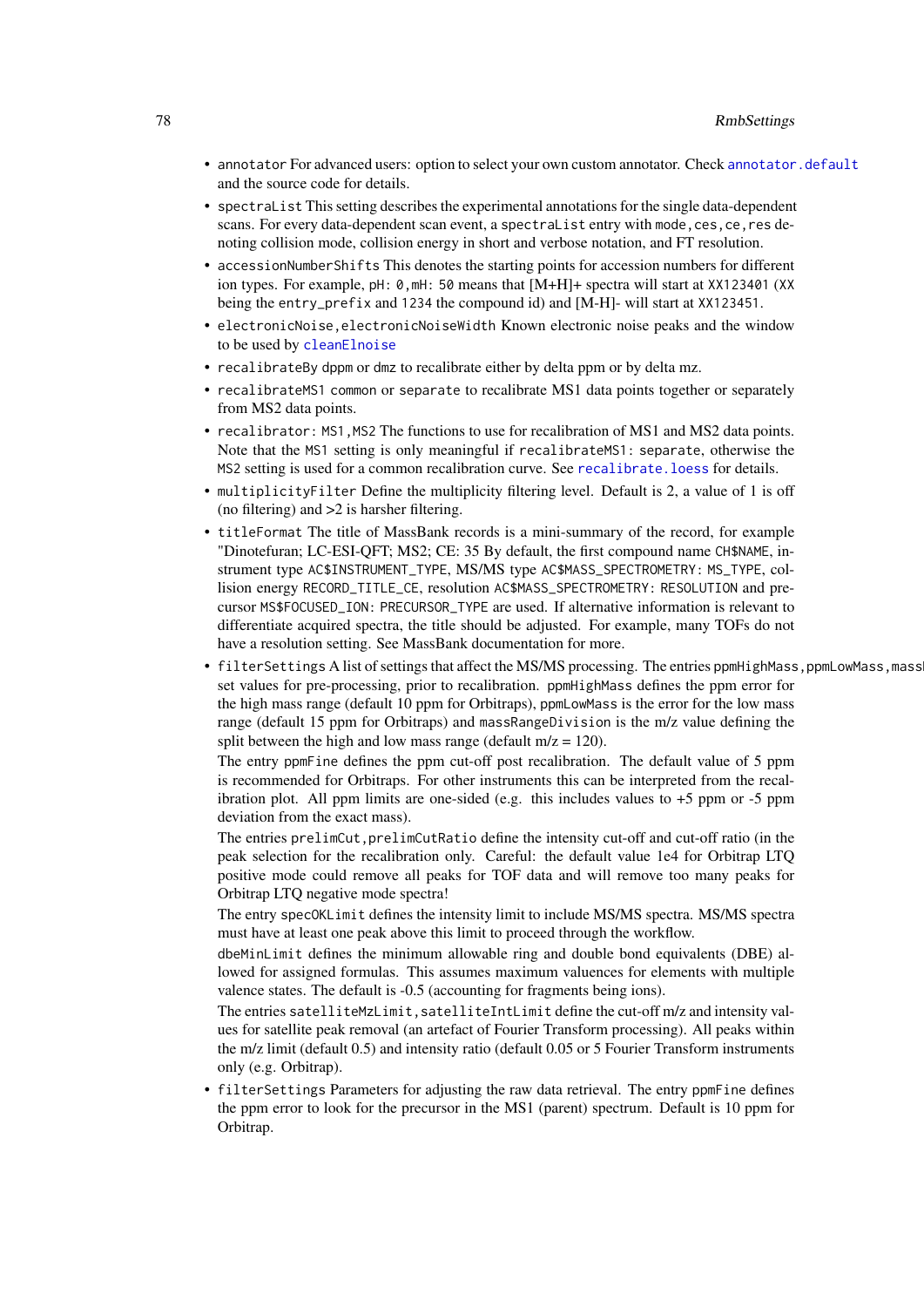<span id="page-78-0"></span>mzCoarse defines the error to search for the precursor specification in the MS2 spectrum. This is often only saved to 2 decimal places and thus can be quite inaccurate. The accuracy also depends on the isolation window used. The default settings (for e.g. Orbitrap) is 0.5 (Da, or Th for m/z).

The entry fillPrecursorScan is largely untested. The default value (FALSE) assumes all necessary precursor information is available in the mzML file. A setting ot TRUE tries to fill in the precursor data scan number if it is missing. Only tested on one case study so far feedback welcome!

## Author(s)

Michael Stravs, Emma Schymanski

#### See Also

[loadRmbSettings](#page-75-0)

selectPeaks *Select peaks from aggregate table*

#### Description

Selects peaks from aggregate table according to different criteria.

## Usage

```
selectPeaks(o, ...)
## S4 method for signature 'data.frame'
selectPeaks(o, good = FALSE, bad = FALSE,
 cleaned = FALSE, best = FALSE)
```

```
## S4 method for signature 'msmsWorkspace'
selectPeaks(o, ...)
```
#### Arguments

| $\circ$   | msmsWorkspace or aggregate data. frame from a workspace.                                                                                                                                                                     |
|-----------|------------------------------------------------------------------------------------------------------------------------------------------------------------------------------------------------------------------------------|
| $\ddotsc$ | no additional parameters                                                                                                                                                                                                     |
| good      | if TRUE, include good (matched within filter criteria) peaks.                                                                                                                                                                |
| bad       | if TRUE, include bad (not matched within filter criteria) peaks. Note: good and<br>bad can be combined, both are returned in that case.                                                                                      |
| cleaned   | if TRUE, return only peaks which passed the noise filter. Note: If the noise filter<br>was not applied, the parameter has no effect. Also, a noise column is in any<br>case added to the output, even if not present before. |
| best      | if TRUE, only select the best match for each peak (i.e. the formula with smallest<br>delta ppm). Otherwise multiple matches can be returned.                                                                                 |

# Value

Peak dataframe according to the specified criteria.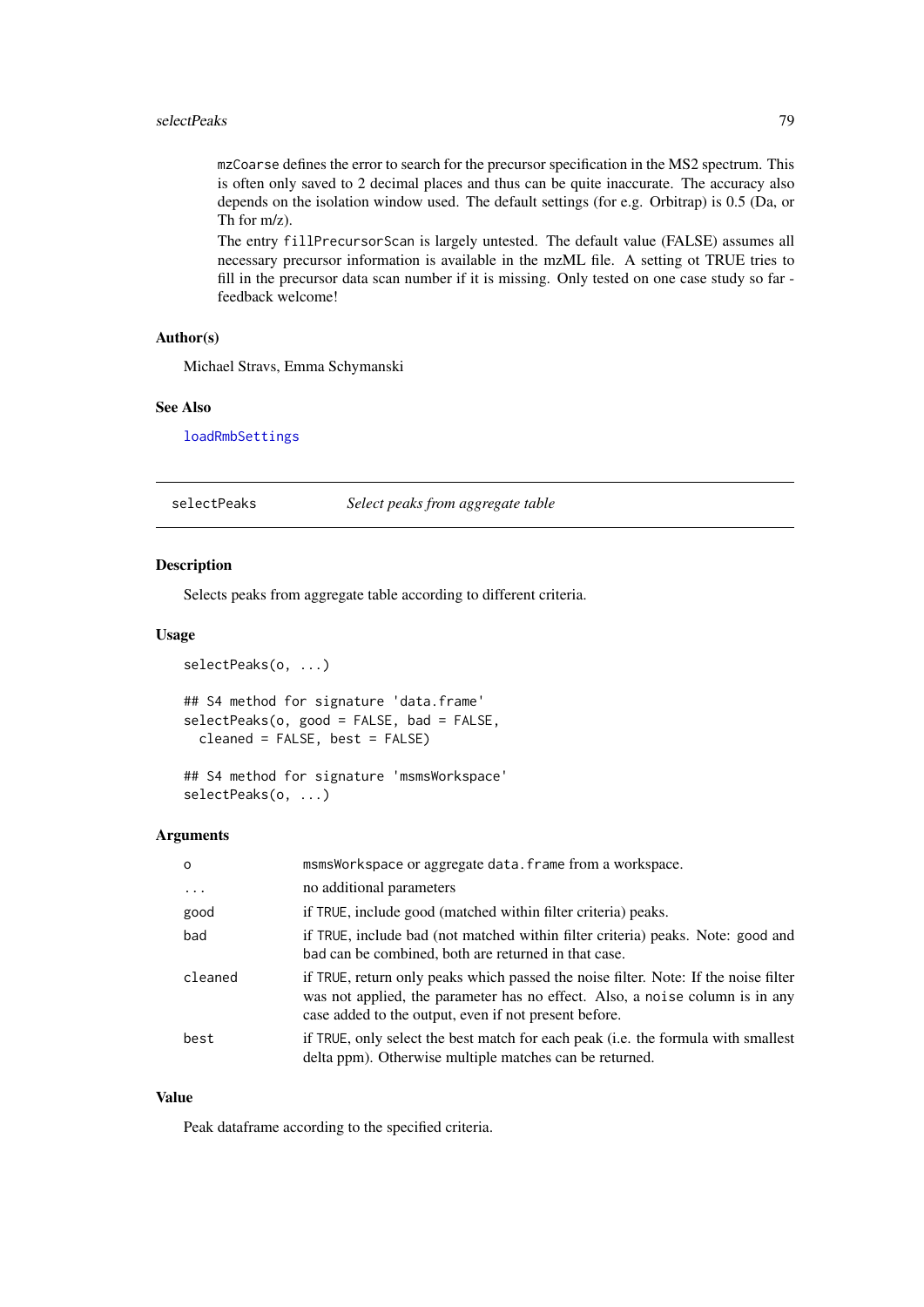#### Methods (by class)

- data.frame: A method to retrieve the specified peaks from the "aggregated" slot (a data.frame object) in an msmsWorkSpace
- msmsWorkspace: A method to retrieve the specified peaks from an msmsWorkSpace

#### Author(s)

stravsmi

selectSpectra *Select a subset of spectra matching properties*

#### Description

From a list of RmbSpectraSets, returns the spectra which match a criterion (found, complete, empty as in [checkSpectra](#page-12-0)). This can be returned either as a TRUE/FALSE vector, as a vector of indices for matching elements, as a vector of RmbSpectraSet objects matching the conditions, or as a vector of RmbSpectraSet objects NOT matching the conditions (sic!).

# Usage

```
selectSpectra(s, property, value = "logical")
## S4 method for signature 'RmbSpectraSetList, character'
selectSpectra(s, property,
  value = "logical")
## S4 method for signature 'msmsWorkspace, character'
selectSpectra(s, property,
  value = "logical")
```
#### Arguments

| -S       | The RmbSpectraSetList or msmsWorkspace to select RmbSpectraSets from.                                                                                                                                                 |
|----------|-----------------------------------------------------------------------------------------------------------------------------------------------------------------------------------------------------------------------|
| property | The property to check (found, complete or empty)                                                                                                                                                                      |
| value    | logical if a TRUE/FALSE list should be returned; index if a vector of match-<br>ing indices should be returned, object if matching objects should be returned.<br>mismatch if mismatching objects should be returned. |

# Value

As described above.

#### Methods (by class)

- s = RmbSpectraSetList, property = character: A method for selecting spectra from a spectra set list
- s = msmsWorkspace, property = character: A method for selecting spectra from an msmsWorkspace

## Author(s)

stravsmi

<span id="page-79-0"></span>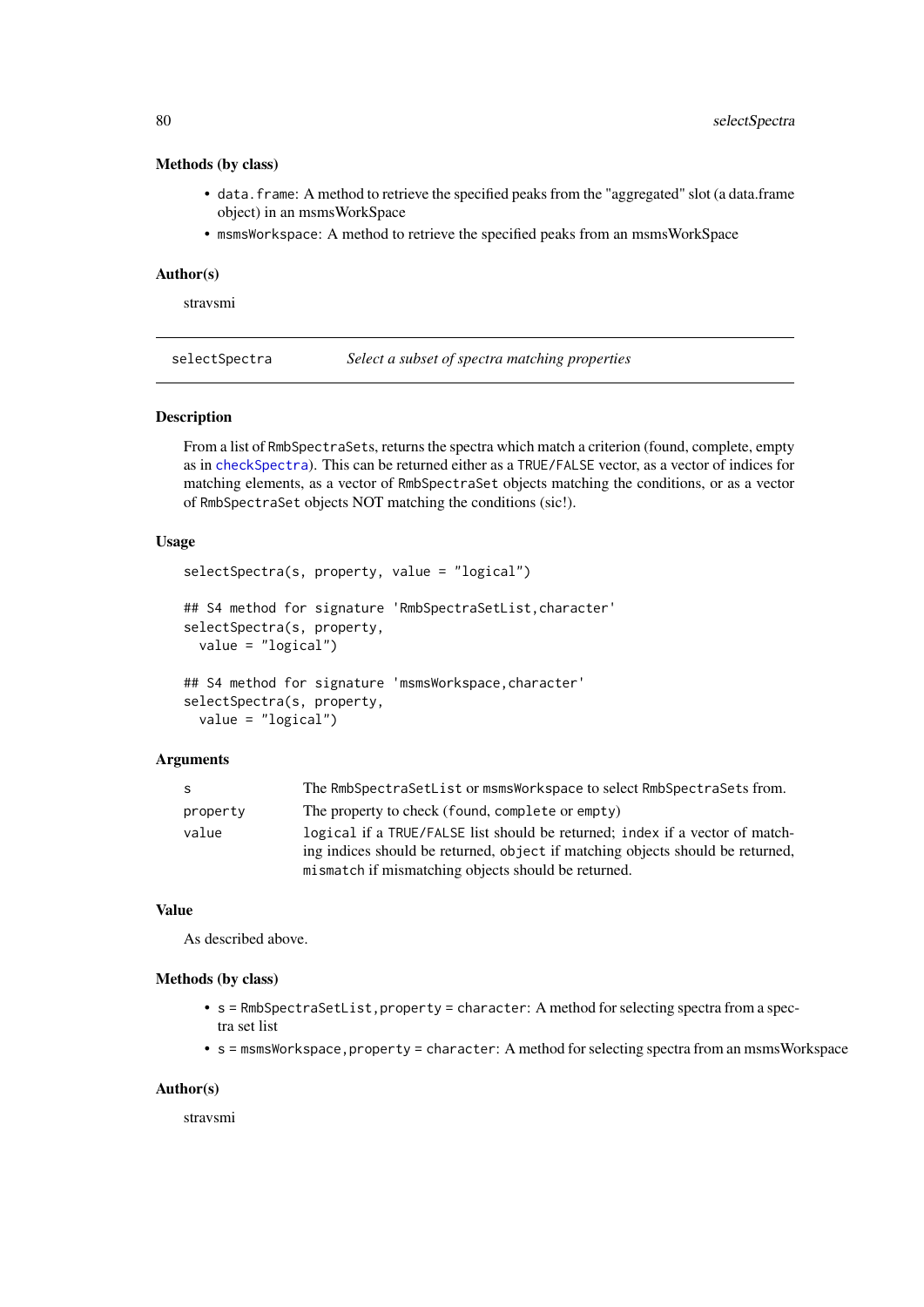<span id="page-80-0"></span>

Sets all slots which are present as columns in the given dataframe. Optionally cleans the object, i.e. empties slots not defined in the data frame.

# Usage

```
## S4 method for signature 'RmbSpectrum2,data.frame'
setData(s, df, clean = TRUE)
```
# Arguments

|       | The RmbSpectrum2 object to modify                                                  |
|-------|------------------------------------------------------------------------------------|
| df    | The data frame with new data                                                       |
| clean | TRUE if slots which aren't present as columns in the data frame should be cleared. |

# Value

The modified RmbSpectrum2.

# Author(s)

stravsmi

smiles2mass *Calculate the mass from a SMILES-String*

# Description

Uses a SMILES-String to calculate the mass using rcdk-integrated functions.

# Usage

```
smiles2mass(SMILES)
```
# Arguments

SMILES A String-object representing a SMILES

# Value

The calculated mass of the given SMILES-Formula

# Author(s)

Erik Mueller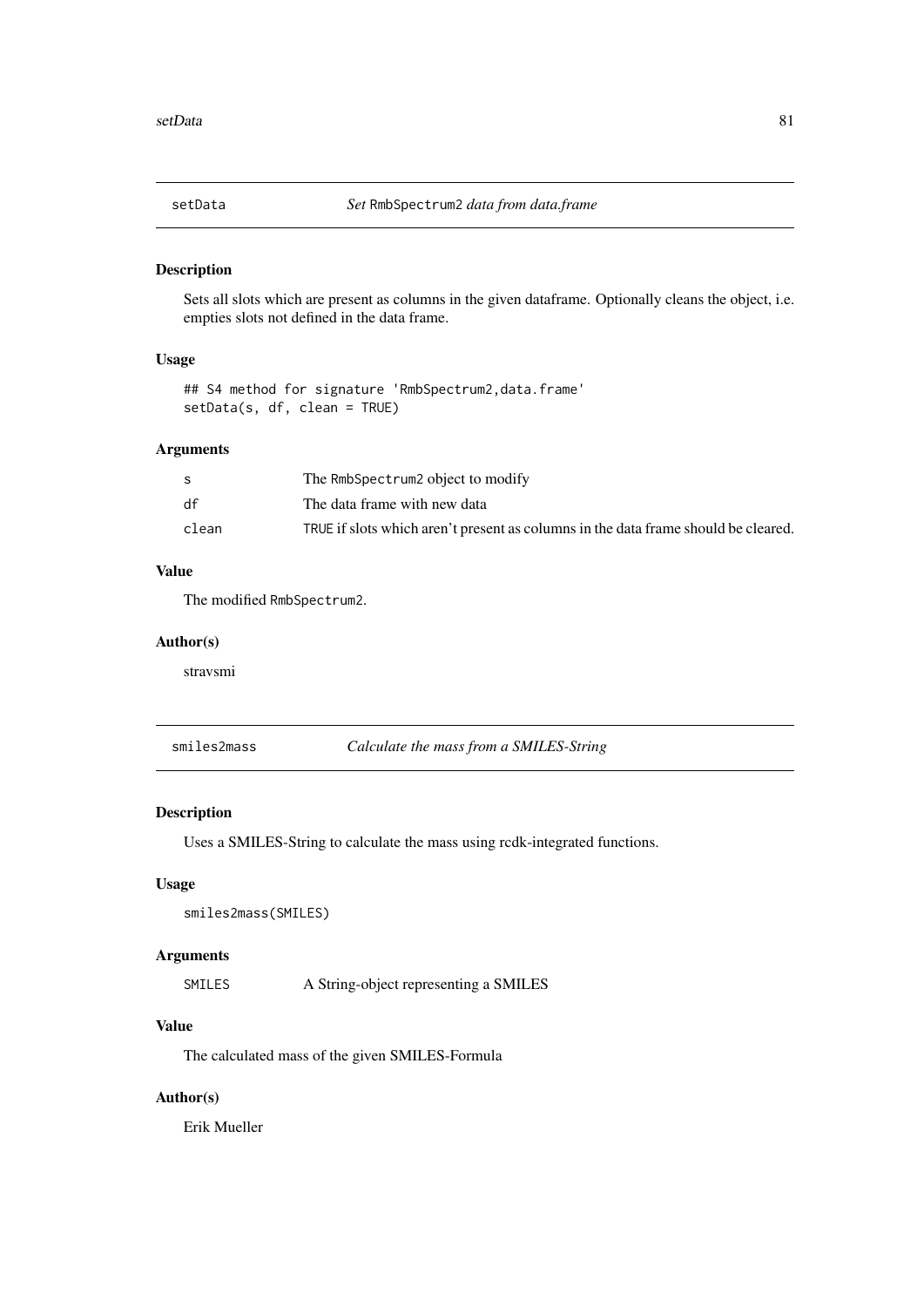# Examples

```
## Not run:
smiles2mass("CC(=O)NC(C(O)1)C(O)C(OC(O2)C(O)C(OC(O3)C(O)C(O)C(O)C(CO)3)C(O)C(CO)2)C(CO)O1")
## End(Not run)
```
#### spectraCount *Count MS2 spectra per compound*

## Description

Counts the number of acquired spectra for a compound or multiple compounds

## Usage

```
spectraCount(s)
## S4 method for signature 'RmbSpectraSet'
spectraCount(s)
## S4 method for signature 'RmbSpectraSetList'
spectraCount(s)
## S4 method for signature 'msmsWorkspace'
spectraCount(s)
```
#### Arguments

s The object (RmbSpectraSet, RmbSpectraSetList or msmsWorkspace) to count the spectra in.

#### Value

For RmbSpectraSet objects, a single number counting the spectra in that object. For RmbSpectraSetList or msmsWorkspace, a vector with spectra counts for all compounds (RmbSpectraSets) in the object.

#### Methods (by class)

- RmbSpectraSet: Counts the number of acquired spectra for an RmbSpectraSet
- RmbSpectraSetList: Counts the number of acquired spectra for an RmbSpectraSetList
- msmsWorkspace: Counts the number of acquired spectra for an msmsWorkSpace

#### Author(s)

stravsmi

<span id="page-81-0"></span>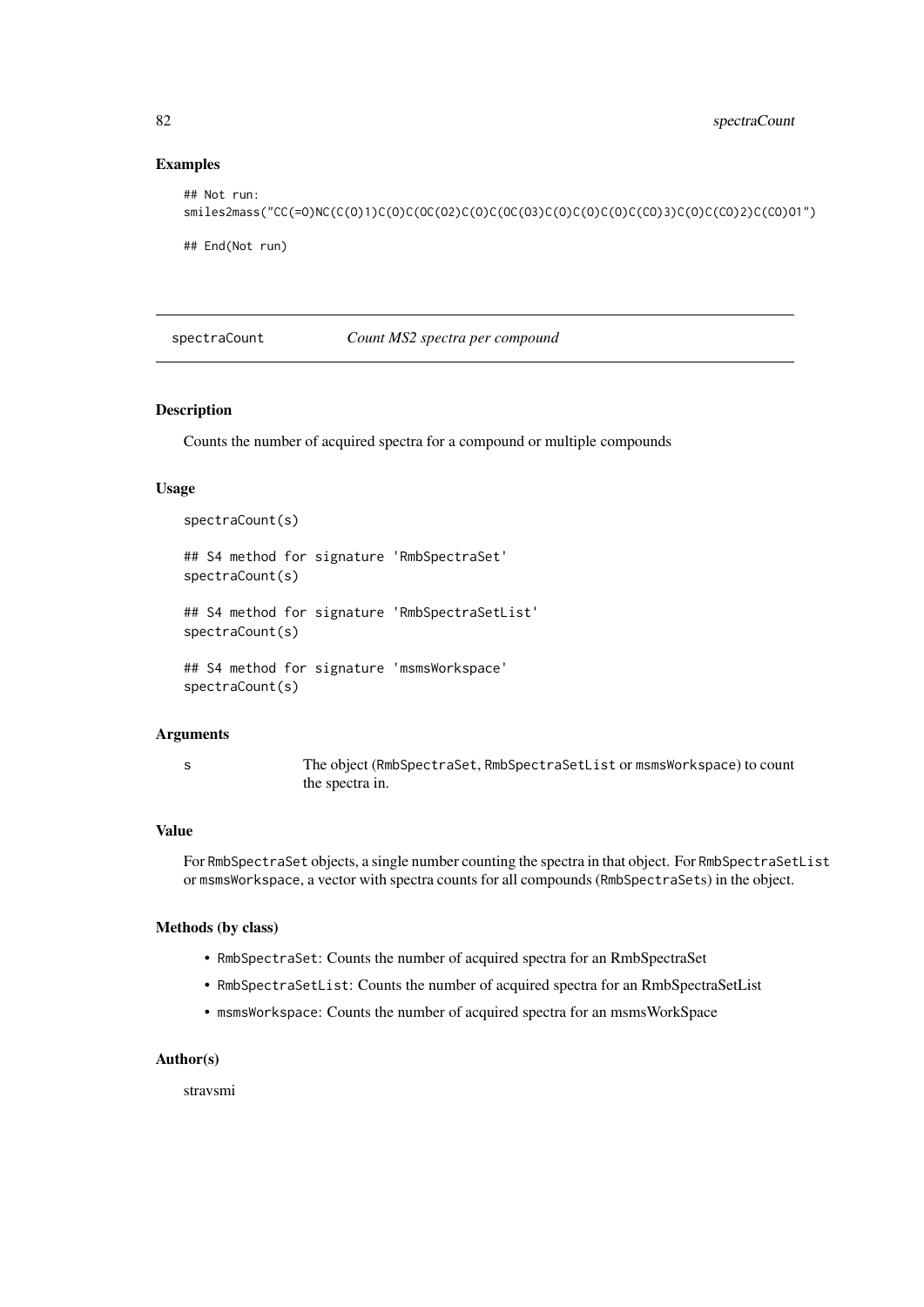<span id="page-82-0"></span>

Converts a molecular formula e.g. C15H20 into an upper limit appropriate for use with Rcdk's [generate.formula](#page-0-0) function's element argument.

## Usage

```
to.limits.rcdk(formula)
```
# Arguments

formula A molecular formula in string or list representation ("C6H6" or list(C=6,H=6)).

# Details

This helper function is used to make the upper limits for generate. formula when finding subformulas to match to a MS2 fragment peak.

## Value

An array in the form c( c("C", "0", "12"), c("H", "0", "12")) (for input of "C12H12").

## Author(s)

Michael Stravs

# See Also

[generate.formula](#page-0-0), [add.formula](#page-2-0)

```
#
to.limits.rcdk("C6H6")
to.limits.rcdk(add.formula("C6H12O6", "H"))
```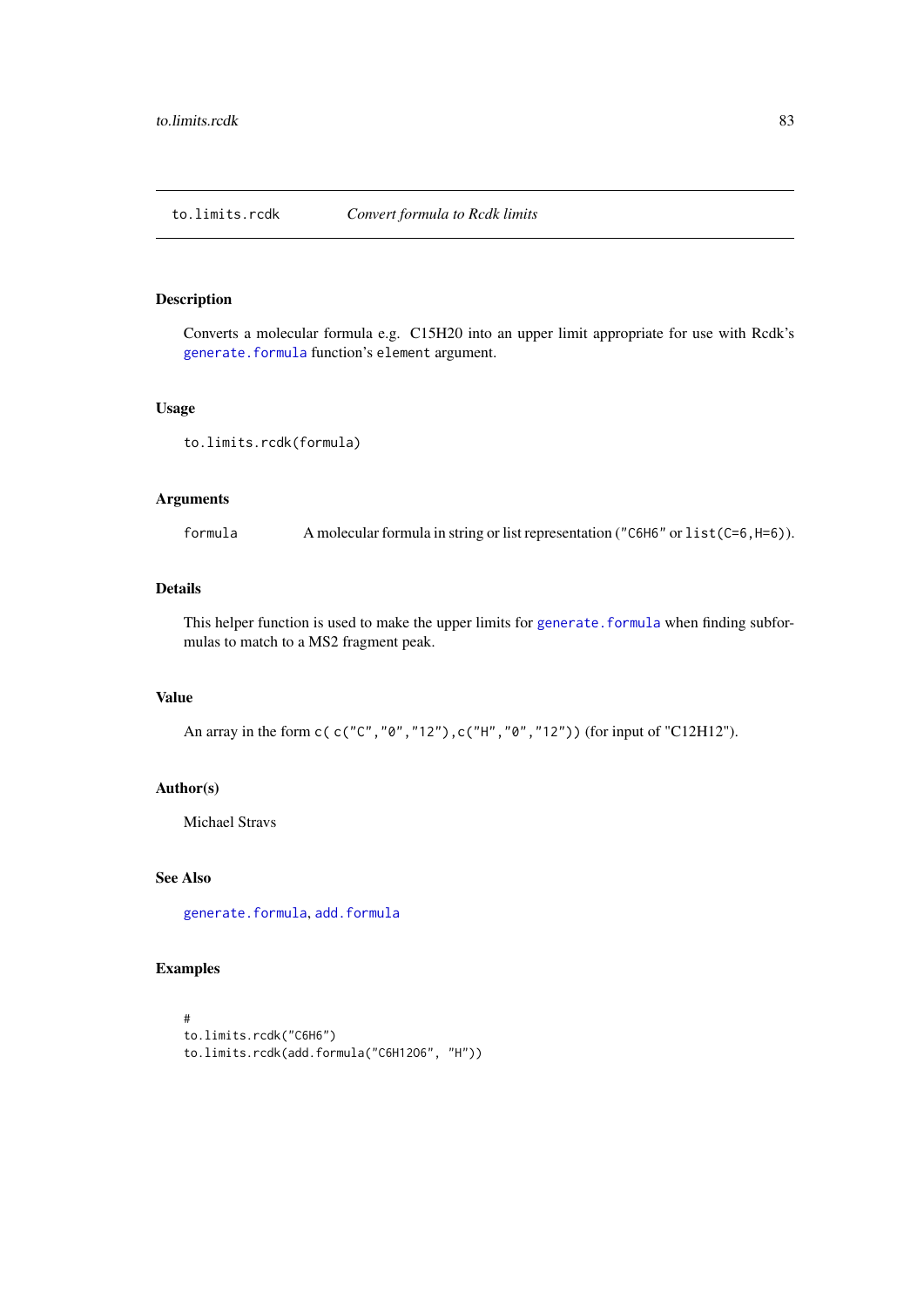<span id="page-83-0"></span>

Writes a MassBank record in list format to a text array.

## Usage

toMassbank(mbdata)

#### Arguments

mbdata A MassBank record in list format.

## Details

The function is a general conversion tool for the MassBank format; i.e. the field names are not fixed. mbdata must be a named list, and the entries can be as follows:

- A single text line: 'CH\$EXACT\_MASS' = '329.1023' is written as CH\$EXACT\_MASS: 329.1023 • A character array: 'CH\$NAME' = c('2-Aminobenzimidazole','1H-Benzimidazol-2-amine') is written as CH\$NAME: 2-Aminobenzimidazole CH\$NAME: 1H-Benzimidazol-2-amine • A named list of strings:
- 'CH\$LINK' = list('CHEBI' = "27822","KEGG" = "C10901") is written as CH\$LINK: CHEBI 27822 CH\$LINK: KFGG C10901
- A data frame (e.g. the peak table) is written as specified in the MassBank record format (Section 2.6.3): the column names are used as headers for the first line, all data rows are printed space-separated.

# Value

The result is a text array, which is ready to be written to the disk as a file.

# Note

The function iterates over the list item names. This means that duplicate entries in mbdata are (partially) discarded! The correct way to add them is by making a character array (as specified above): Instead of 'CH\$NAME' = 'bla','CH\$NAME' = 'blub' specify 'CH\$NAME' = c('bla','blub').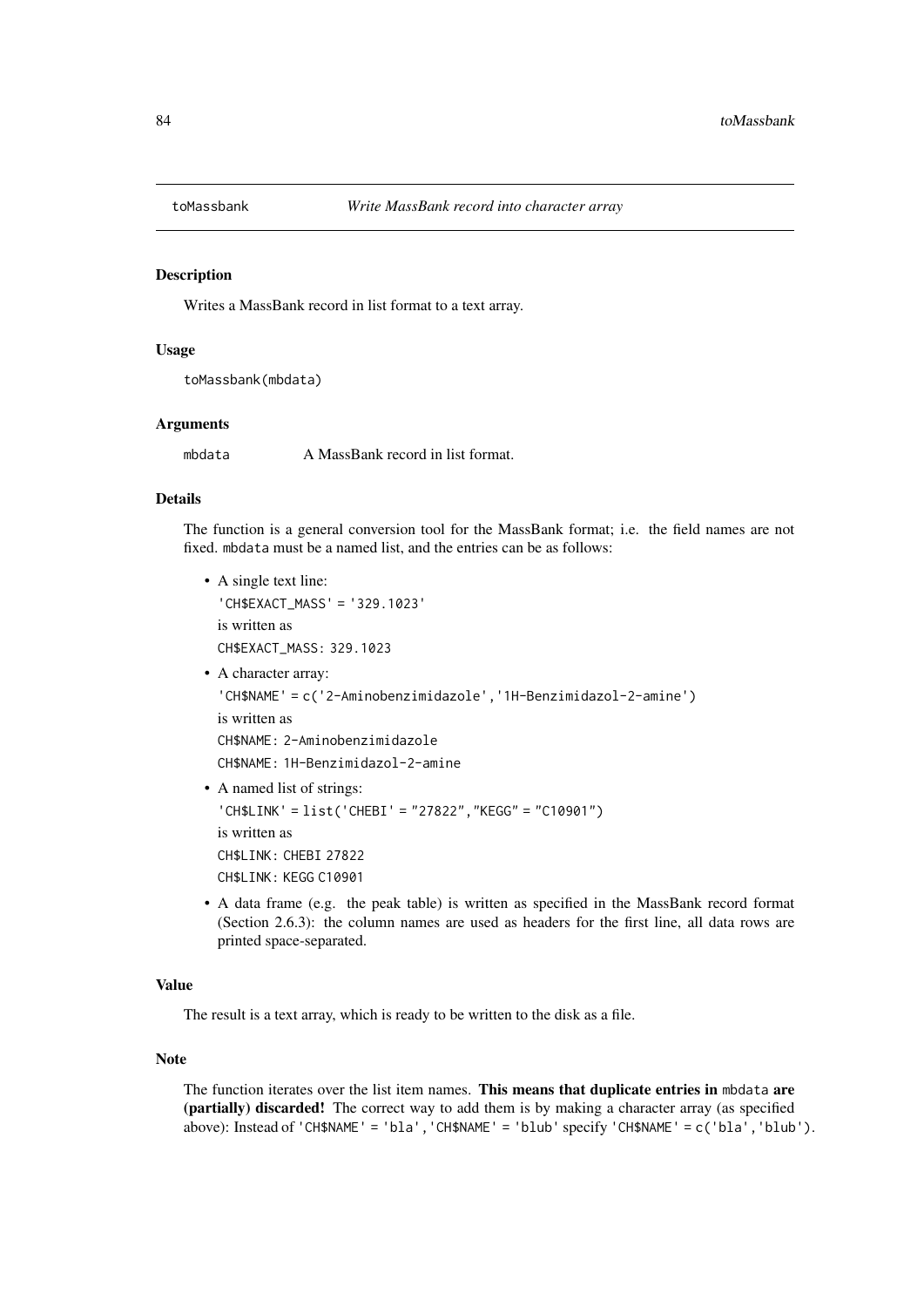#### <span id="page-84-0"></span> $t$ o $RMB$  and  $\sim$  85

# Author(s)

Michael Stravs

# References

MassBank record format: [http://www.massbank.jp/manuals/MassBankRecord\\_en.pdf](http://www.massbank.jp/manuals/MassBankRecord_en.pdf)

## See Also

[compileRecord](#page-15-0), [mbWorkflow](#page-55-0)

# Examples

```
## Not run:
# Read just the compound info skeleton from the Internet for some compound ID
id \leftarrow 35mbdata <- gatherData(id)
#' # Export the mbdata blocks to line arrays
# (there is no spectrum information, just the compound info...)
mbtext <- toMassbank(mbdata)
```
## End(Not run)

toRMB *Conversion of XCMS-pseudospectra into RMassBank-spectra*

#### Description

Converts a pseudospectrum extracted from XCMS using CAMERA into the msmsWorkspace(at)spectrumformat that RMassBank uses

# Usage

toRMB(msmsXCMSspecs, cpdID, mode, MS1spec)

# Arguments

| msmsXCMSspecs | The compound ID of the compound that has been used for the peaklist |
|---------------|---------------------------------------------------------------------|
| cpdID         | The compound ID of the substance of the given spectrum              |
| mode          | The ionization mode that has been used for the spectrum             |
| MS1spec       | The MS1-spectrum from XCMS, which can be optionally supplied        |

## Value

One list element of the (at)specs-entry from an msmsWorkspace

# Author(s)

Erik Mueller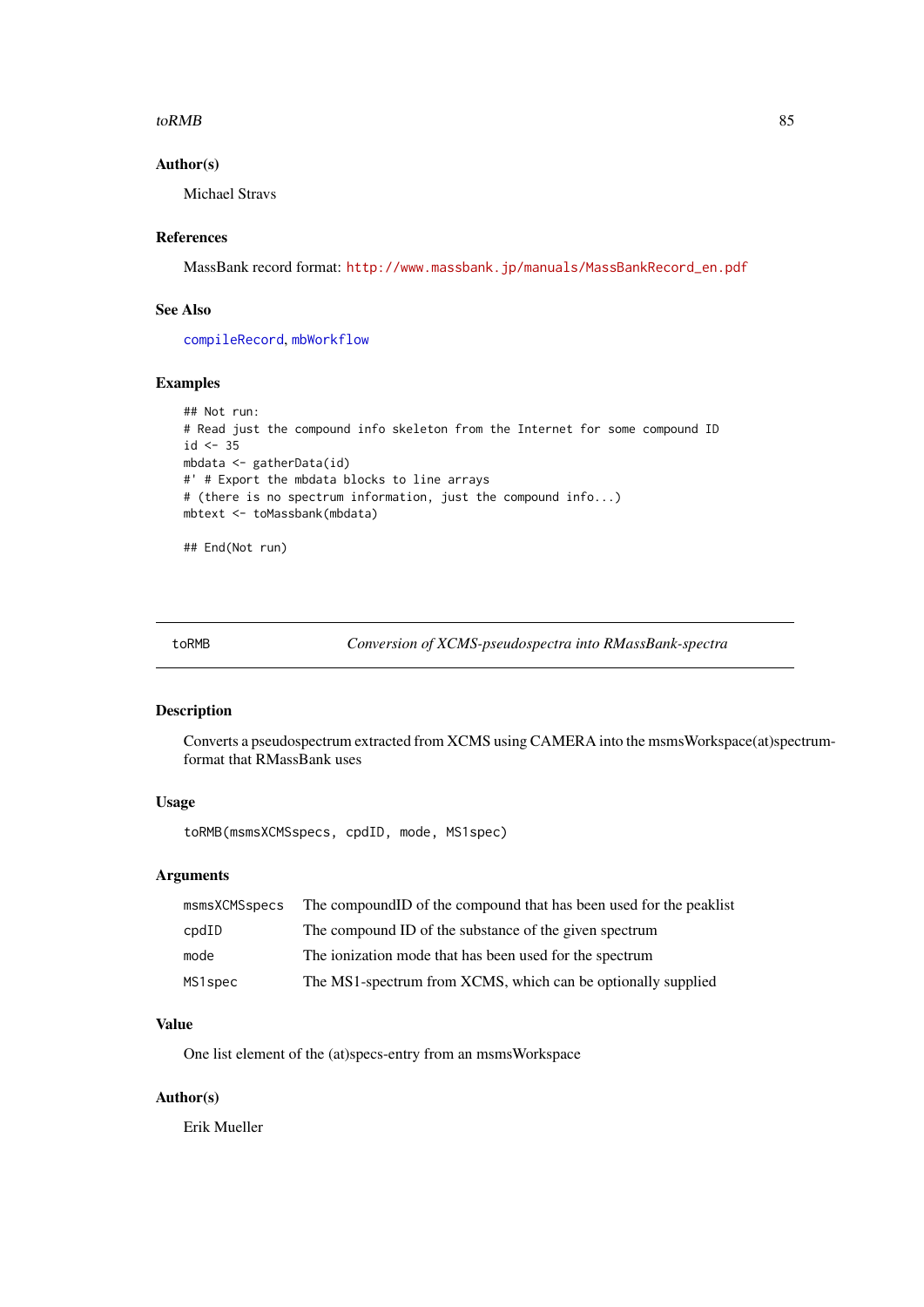# See Also

[msmsWorkspace-class](#page-61-0)

## Examples

```
## Not run:
XCMSpspectra <- findmsmsHRperxcms.direct("Glucolesquerellin_2184_1.mzdata", 2184)
     wspecs <- toRMB(XCMSpspectra)
```
## End(Not run)

updateSettings *Update settings to current version*

## Description

Checks if all necessary fields are present in the current settings and fills in default values from the [RmbDefaultSettings](#page-75-1) if required.

## Usage

```
updateSettings(settings, warn = TRUE)
```
## Arguments

| settings | The set of settings to check and update.                                                                                                                                                         |
|----------|--------------------------------------------------------------------------------------------------------------------------------------------------------------------------------------------------|
| warn     | Whether to update parameters quietly (FALSE) or to notify the user of the changed<br>parameters (TRUE, default.) This serves to make the user aware that standard pa-<br>rameters are filled in! |
|          |                                                                                                                                                                                                  |

## Value

The updated set of settings.

#### Note

Important: There is a change in behaviour of RMassBank in certain cases when filterSettings is not present in the old settings! The default pre-recalibration cutoff from [RmbDefaultSettings](#page-75-1) is 10000. Formerly the pre-recalibration cutoff was set to be 10000 for positive spectra but 0 for negative spectra.

Updating the settings files is preferred to using the updateSettings function.

## Author(s)

Stravs MA, Eawag <michael.stravs@eawag.ch>

```
## Not run:
w@settings <- updateSettings(w@settings)
## End(Not run)
```
<span id="page-85-0"></span>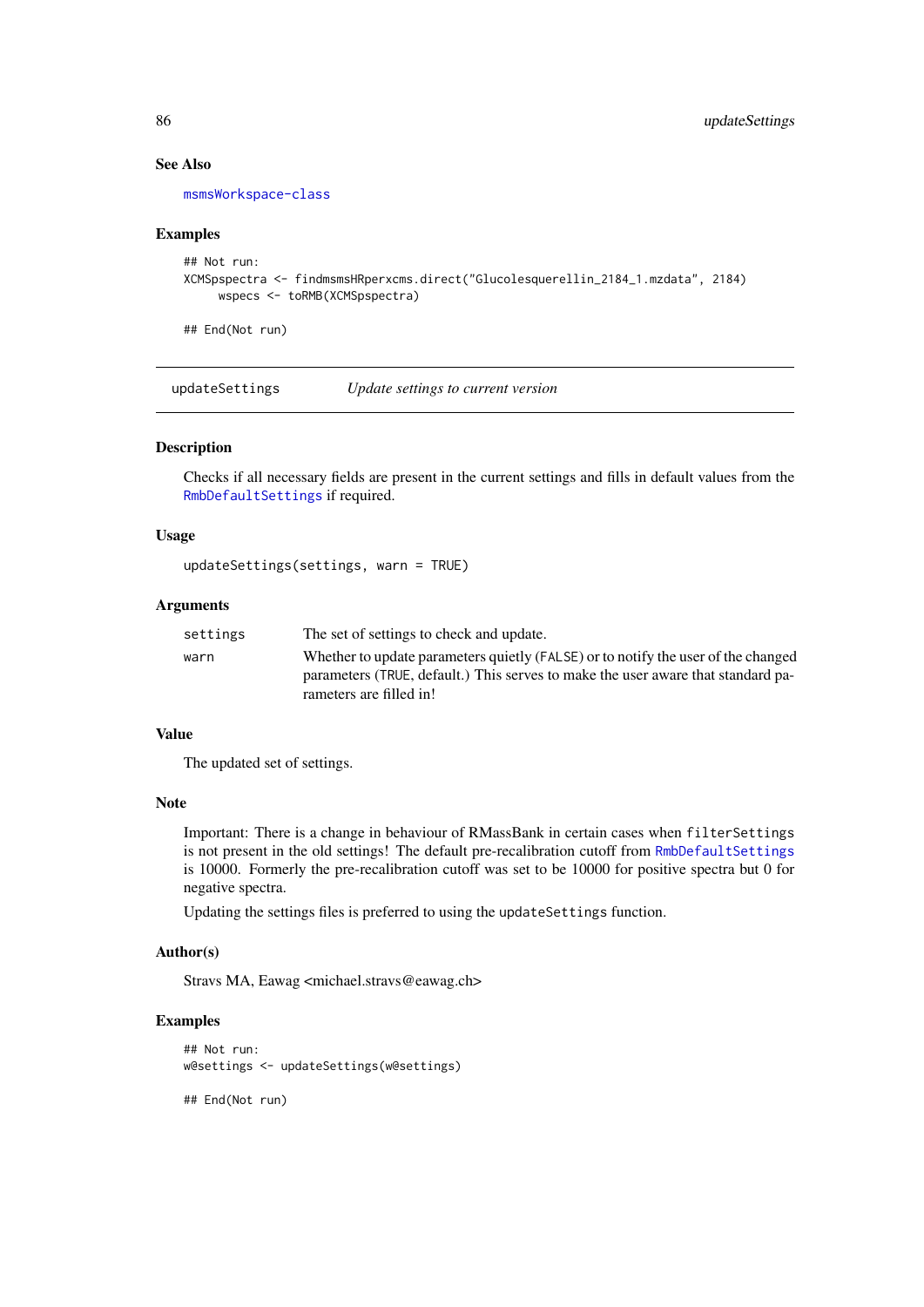<span id="page-86-0"></span>

Validates a plain text MassBank record, or recursively all records within a directory. The Unit Tests to be used are installed in RMassBank/inst/validationTests and currently include checks for NAs, peaks versus precursor, precursor mz, precursor type, SMILES vs exact mass, total intensities and title versus type. The validation report is saved as "report.html" in the working directory.

# Usage

validate(path, simple = TRUE)

# Arguments

| path   | The filepath to a single record, or a directory to search recursively         |
|--------|-------------------------------------------------------------------------------|
| simple | If TRUE the function creates a simpler form of the RUnit .html report, better |
|        | readable for humans. If FALSE it returns the unchanged RUnit report.          |

# Examples

## Not run: validate("/tmp/MassBank/OpenData/record/")

## End(Not run)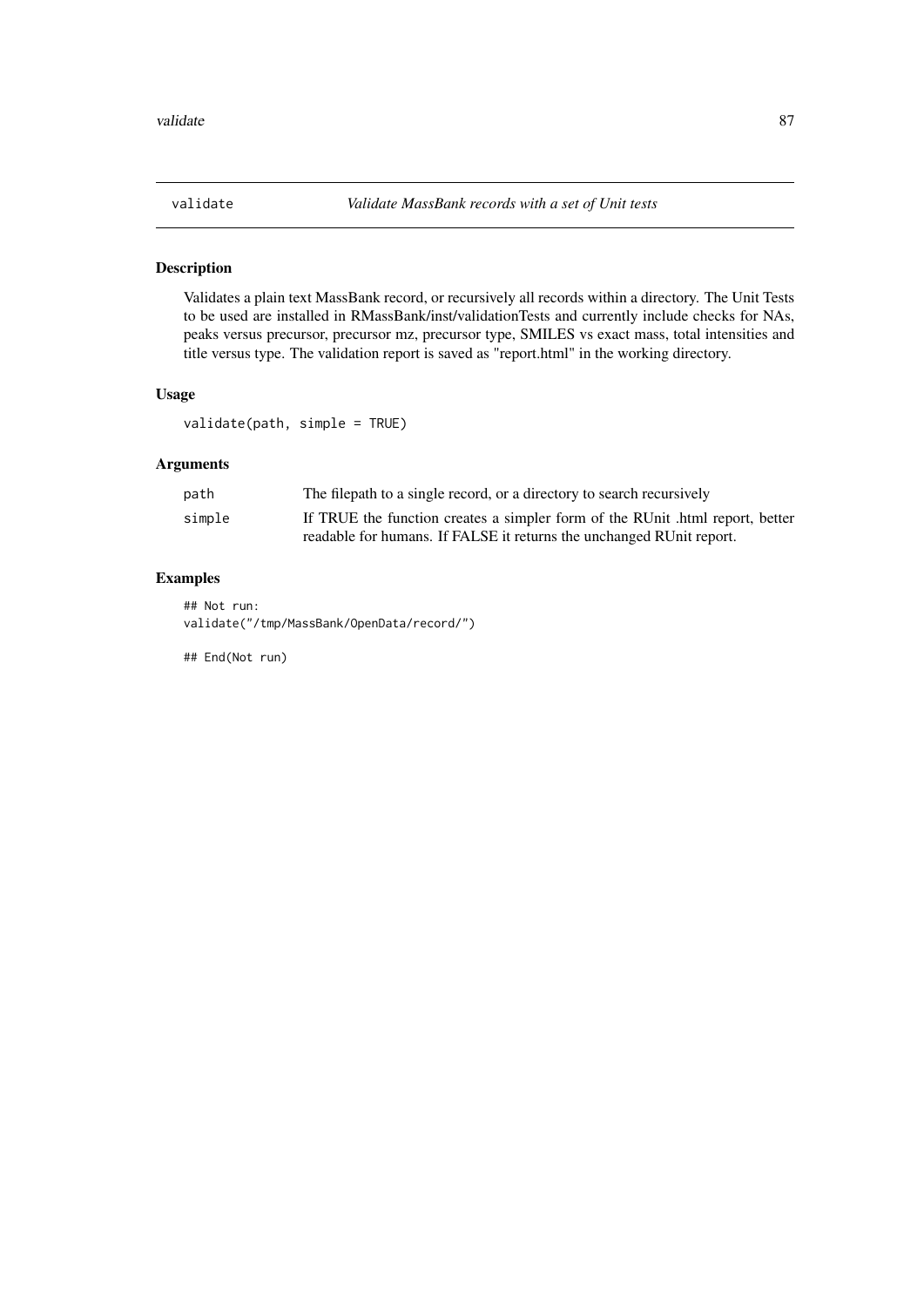# Index

.msmsWorkspace *(*msmsWorkspace-class*)*, [62](#page-61-1)

add.formula, [3,](#page-2-1) *[39](#page-38-0)*, *[51](#page-50-0)*, *[65](#page-64-0)*, *[83](#page-82-0)* addMB, [4](#page-3-0) addPeaks, [5,](#page-4-0) *[16,](#page-15-1) [17](#page-16-0)*, *[40](#page-39-0)*, *[58](#page-57-0)* addPeaksManually, *[5](#page-4-0)*, [6](#page-5-0) addProperty, [7](#page-6-0)  $addProperty, data. frame, character, character -me\n$ *(*addProperty*)*, [7](#page-6-0) aggregateSpectra, [7,](#page-6-0) *[14](#page-13-1)* analyzeMsMs, *[8](#page-7-0)*, [9,](#page-8-1) *[16](#page-15-1)*, *[23–](#page-22-0)[27](#page-26-0)*, *[62](#page-61-1)*, *[72,](#page-71-1) [73](#page-72-1)* annotator.default, [11,](#page-10-1) *[78](#page-77-0)* archiveResults, [12,](#page-11-0) *[64](#page-63-0)*

checkIsotopes, [12](#page-11-0) checkSpectra, [13,](#page-12-1) *[80](#page-79-0)* checkSpectra,RmbSpectraSet,character-method *(*checkSpectra*)*, [13](#page-12-1) cleanElnoise, [14,](#page-13-1) *[78](#page-77-0)* combineMultiplicities, [15](#page-14-0) compileRecord, [16,](#page-15-1) *[22,](#page-21-0) [23](#page-22-0)*, *[40](#page-39-0)*, *[85](#page-84-0)* createMolfile, [17,](#page-16-0) *[22,](#page-21-0) [23](#page-22-0)* CTS.externalIdSubset, [18](#page-17-0) CTS.externalIdTypes, [19](#page-18-0)

```
dbe, 20
deprofile, 20, 30, 33, 77
```

```
exportMassbank, 22
```

```
filterLowaccResults, 11, 23, 26
filterMultiplicity, 24
filterPeakSatellites, 10, 11, 24, 25
filterPeaksMultiplicity, 24, 25, 26
findCAS (findMz), 35
findEIC, 27
findFormula (findMz), 35
findLevel (findMz), 35
findMass, 28, 36
findMsMsHR, 9, 29, 32, 33, 54, 55
findMsMsHR.direct, 32
findMsMsHR.ticMS2 (findMsMsHR.ticms2),
        33
findMsMsHR.ticms2, 33
findMsMsHRperxcms, 34
```
findMz, *[29](#page-28-0)*, [35,](#page-34-0) *[36](#page-35-0)*, *[53](#page-52-0)* findMz.formula, *[36](#page-35-0)*, [36](#page-35-0) findName *(*findMz*)*, [35](#page-34-0) findProgress, [37](#page-36-0) findRt *(*findMz*)*, [35](#page-34-0) findSmiles, *[18](#page-17-0)* findSmiles *(*findMz*)*, [35](#page-34-0) formulastring.to.list, *[4](#page-3-0)*, *[36](#page-35-0)*, [38](#page-37-0) gatherCompound, *[16,](#page-15-1) [17](#page-16-0)*, [39](#page-38-0) gatherData, *[37,](#page-36-0) [38](#page-37-0)*, [41](#page-40-0) gatherDataBabel, [42](#page-41-0) gatherDataUnknown, [43](#page-42-0) gatherPubChem, [44](#page-43-0) gatherSpectrum *(*gatherCompound*)*, [39](#page-38-0) generate.formula, *[83](#page-82-0)* getCactus, [45,](#page-44-0) *[50](#page-49-0)* getCSID, [46](#page-45-0) getCtsKey, [47](#page-46-0) getCtsRecord, *[18,](#page-17-0) [19](#page-18-0)*, *[45](#page-44-0)*, [47,](#page-46-0) *[50](#page-49-0)* getData, [48](#page-47-0) getData,RmbSpectrum2-method *(*getData*)*, [48](#page-47-0) getMolecule, [49](#page-48-0) getPcId, *[45](#page-44-0)*, [50](#page-49-0) infolist, *[37](#page-36-0)* is.valid.formula, *[4](#page-3-0)*, *[39](#page-38-0)*, [51,](#page-50-0) *[65](#page-64-0)* list.to.formula, *[51](#page-50-0)*, *[65](#page-64-0)* list.to.formula *(*formulastring.to.list*)*, [38](#page-37-0) loadInfolist, *[16](#page-15-1)*, *[38](#page-37-0)* loadInfolist *(*loadInfolists*)*, [51](#page-50-0) loadInfolists, [51,](#page-50-0) *[58](#page-57-0)* loadList, *[29,](#page-28-0) [30](#page-29-0)*, *[36](#page-35-0)*, [52,](#page-51-1) *[77](#page-76-1)* loadMsmsWorkspace *(*newMsmsWorkspace*)*, [64](#page-63-0) loadRmbSettings, *[9](#page-8-1)*, *[13](#page-12-1)*, *[59,](#page-58-0) [60](#page-59-0)*, *[62](#page-61-1)*, *[79](#page-78-0)* loadRmbSettings *(*RmbDefaultSettings*)*, [76](#page-75-2) loadRmbSettingsFromEnv *(*RmbDefaultSettings*)*, [76](#page-75-2)

makeMollist, [53](#page-52-0)